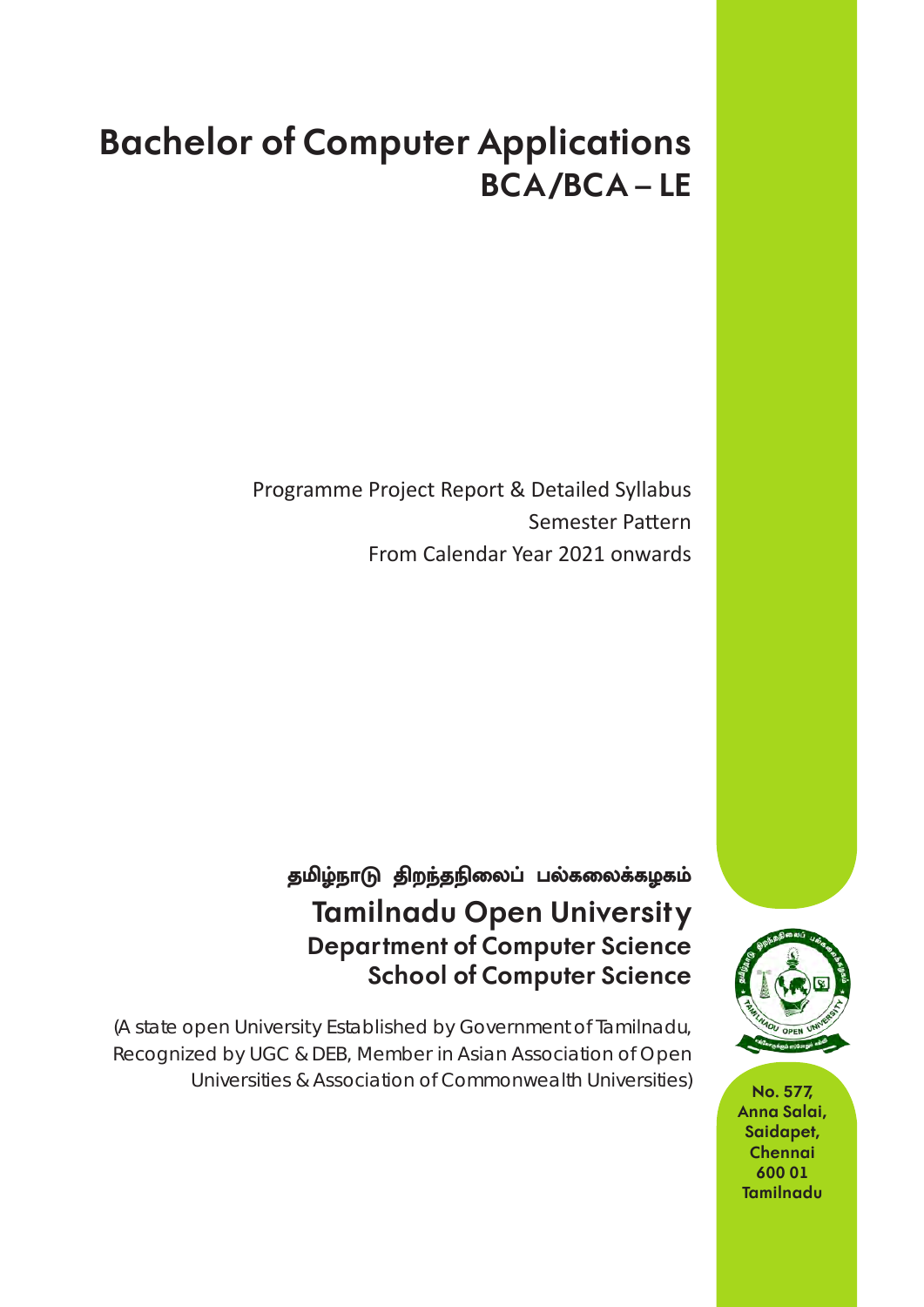

**by Tamilnadu Open University. Except where otherwise noted,** 

**BCA, Bachelor of Computer Applications - PPR & Detailed Syllabus is made available under a Creative Commons** 

**Attribution- ShareAlike 4.0 Licence (international):** 

**http://creativecommons.org/licences/bysa/4.0.**

**Faculty of Sciences Department of Computer Science School of Computer Science**

# **Tamilnadu Open University**

**577, Anna salai , Saidapet Chennai - 600015 Tamilnadu, India**

**Website : www.tnou.ac.in**

**SEPTEMBER, 2020**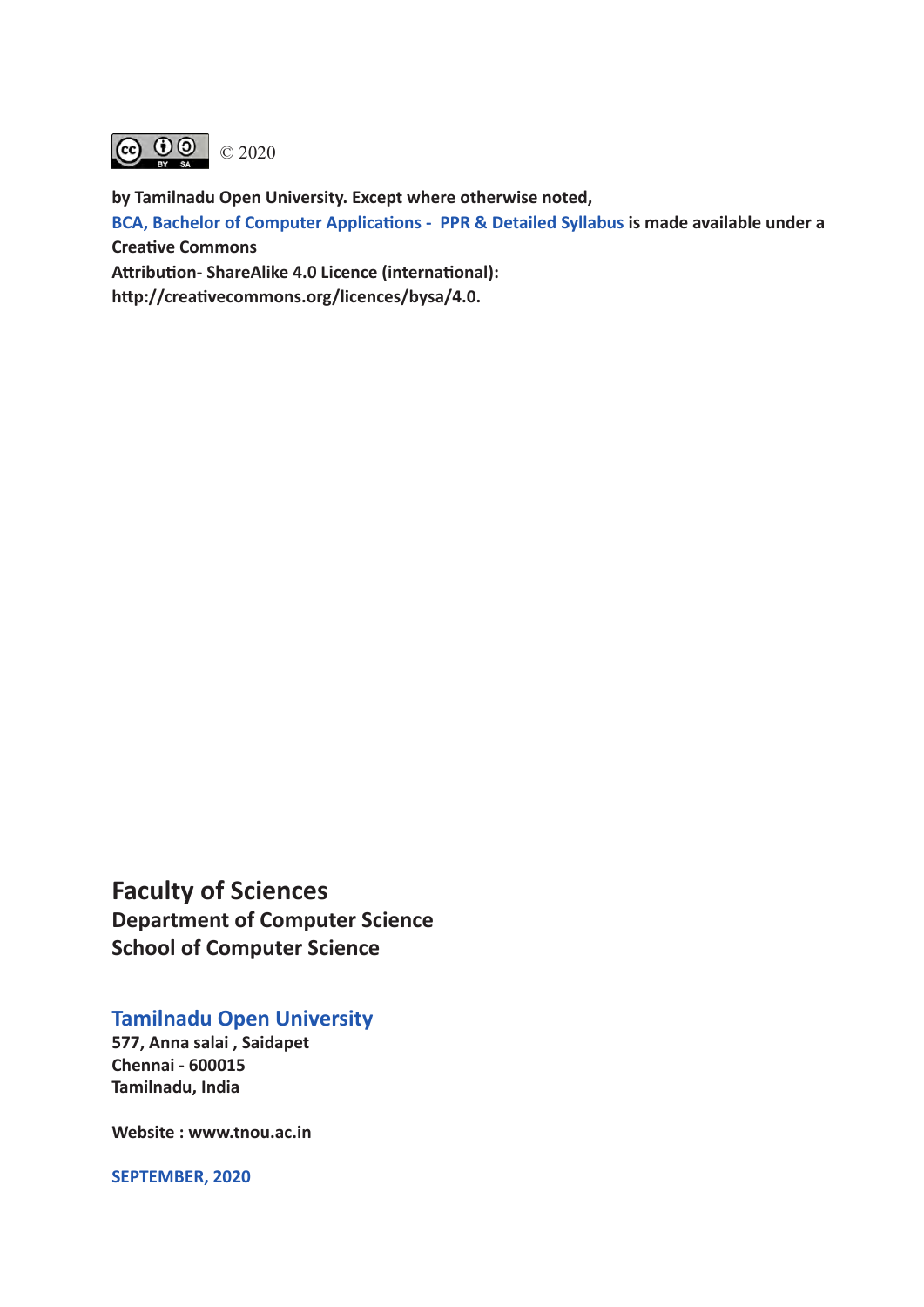

#### Tamil Nadu **University** pen

[A State Open University established by Government of Tamil Nadu, Recognized by UGC-DEB, Member in Asian Association of Open Universities and Association of Commonwealth Universities]

No- 577, Anna Salai, Saidapet, Chennai -600015, Tamil Nadu, India

### Prof. K.Parthasarathy **Vice-Chancellor**

#### **My dear Learners,**

#### **Vanakkam,**

I deem it a great privilege to extend a hearty welcome to you to the Under Graduate Programme being offered by the Tamil Nadu Open University (TNOU). I also appreciate your keen interest to know about the curriculum of the Programme, in which you shall gain an enthralling experience, and pleasurable and beneficial learning.

With passing a specific act in the Tamil Nadu Legislative Assembly (TNLA) in 2002, the TNOU came into existence as a Sate Open University (SOU). It has been offering the socially-relevant academic Programmes in diverse disciplines with due approval of the University Grants Commission (UGC) and the Distance Education Bureau (DEB), New Delhi since its inception. This Undergraduate Programme is one among the approved Programmes.

The Board of Studies, a statutory academic body of the University, consisting of the versatile scholars, eminent teachers including both internal and external, well- acclaimed industrialists, outstanding alumni, and prospective learners as members, has designed the robust curriculum of this Programme. The curriculum is overhauled to be more suitable to the socio-economic and scientific needs in the modern era based on the emerging trends in the discipline at State and National as well as International level and accordingly, modified to our local context. Moreover, the whole syllabi of this Programme have special focuses on promoting the learners to the modern learning environment.

With a Credit System / Choice Based Credit System (CBCS), this Programme is offered in semester/ non-semester pattern. The Self-Learning Materials that are the mainstay of pedagogy in the Open and Distance Learning (ODL) have been developed incorporating both the traditional and the modern learning tools, like web-resources, multi-media contents, text books and reference books with a view to providing ample opportunities for sharpening your knowledge in the discipline.

At this juncture, I wish to place on record my deepest appreciations and congratulations to the Chairperson and the Members of the Board of Studies concerned for having framed the curriculum of high standard.

I would also like to acknowledge the Director, the Programme Co-Ordinator and the members of staff of the respective School of Studies for their irrevocable contributions towards designing the curriculum of this Programme.

Last but not least, I register my profuse appreciation to Prof. S. Balasubramanian, the Director (i/c), Curriculum Development Centre (CDC), TNOU, who have compiled this comprehensive Programme Project Report (PPR) that includes the regulations and syllabi of the Programme, and also facilitated the designing in the form of e-book as well printed book.

I am immensely hopeful that your learning at TNOU shall be stupendous, gratifying, and prosperous.

**Wish you all success in your future endeavours!**

**With warm regards,**

**(Prof. K. PARTHASARATHY)** *05, September 2020*

thouve@gmail.com | drkpsbard@gmail.com

044 24306633 | 24306634

9360991143

91-44-24356767

www.tnou.ac.in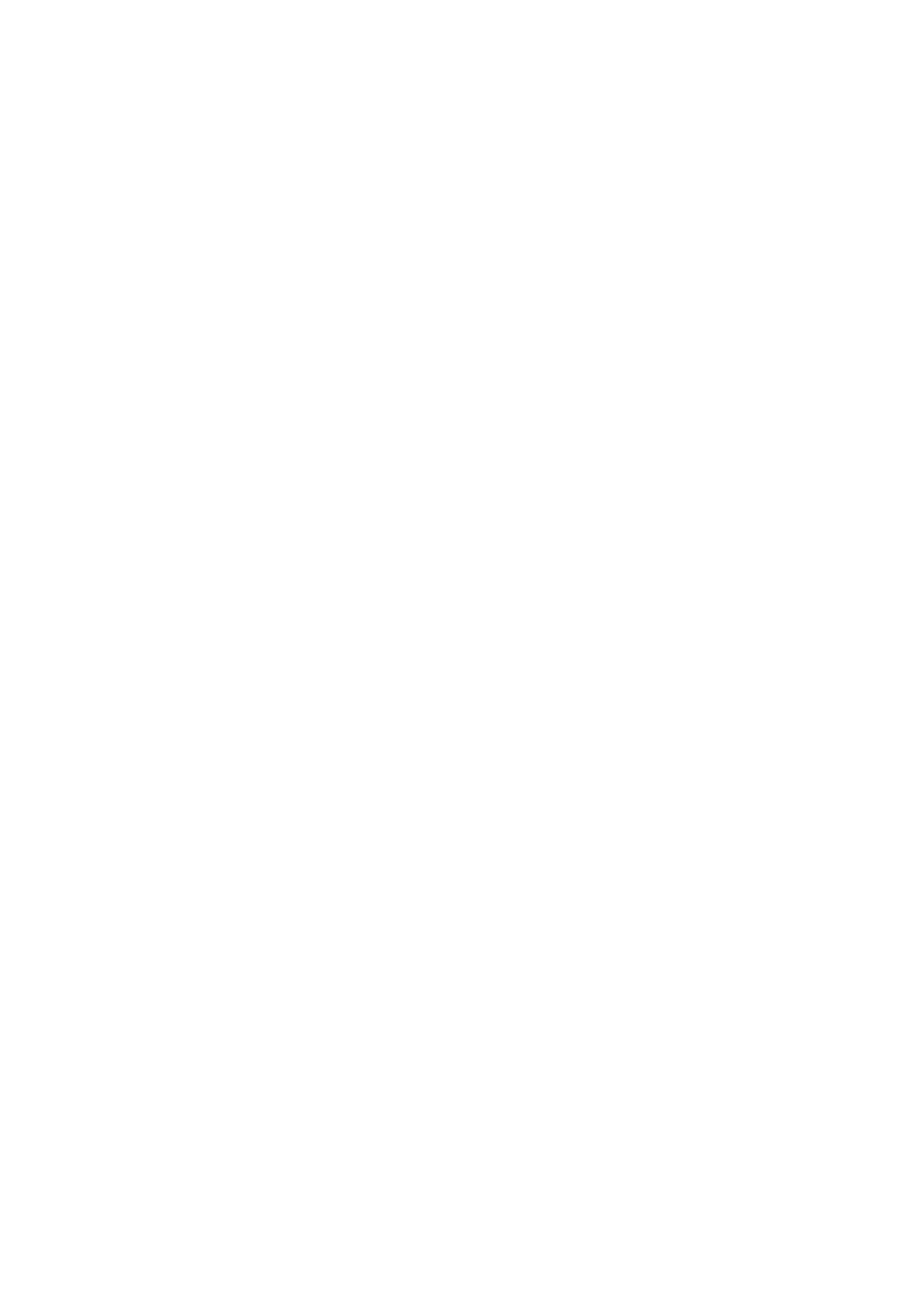# TAMIL NADU OPEN UNIVERSITY DEPARTMENT OF COMPUTER SCIENCE SCHOOL OF COMPUTER SCIENCE

CHENNAI – 600 015

#### **MEMBERS OF BOARD OF STUDIES**

#### *Chairperson*

**Dr. H. Khanna Nehemiah**

Professor, Ramanujan Computing Centre, Anna University, Chennai-600 025.

#### *Internal Faculty Members*

**Er. N. Sivashanmugam** Assistant Professor, School of Computer Science, Tamil Nadu Open University, Chennai-600 015.

**Dr. R. Kalaiarasi**

Assistant Professor, School of Computer Science, Tamil Nadu Open University, Chennai-600 015.

#### *Member Subject Experts:*

#### **Dr. S. Gopinathan**

Professor, Department of Computer Science, university of Madras, Chennai-600 005.

**Dr. S. Sasikala,**

Associate Professor, Department of Computer Science, Institute of Distance Education, University of Madras, Chennai-600 005.

**Dr. M. Nandhini,** Associate Professor,

Department of Computer Science, Pondicherry University, Pondicherry- 605 014.

#### *Industrialist:*

**Mr. V. Niresh,** Trimble Information technology India Pvt. Ltd. 5th Floor, Tidel Park, Taramani, Chennai - 600 113.

**Mr. Naren Krishnan,**

Senior IT Architect, IBM india Pvt. Ltd. Block1A, DLF IT Park, Ramapuram, Chennai - 600 089.

#### *Alumni:*

**Ms. J .Sharmila –17224600022** M.Sc. Computer Science, No.4, B Block, Amman Koil Street, All Women Police Station, Kumanachavadi, Chennai – 600 056.

**Mr. C. Shankari,** M.Sc. Computer Science, No. 6, NH Road, 1st Street, Perimet, Chennai-600 003.

#### *Student on-roll:*

**Ms. T .Gayathri Devi** M.Sc - Computer Science, NO.30/2, Ayyappan Nagar, Periyar Pathai, Chennai- 600 094.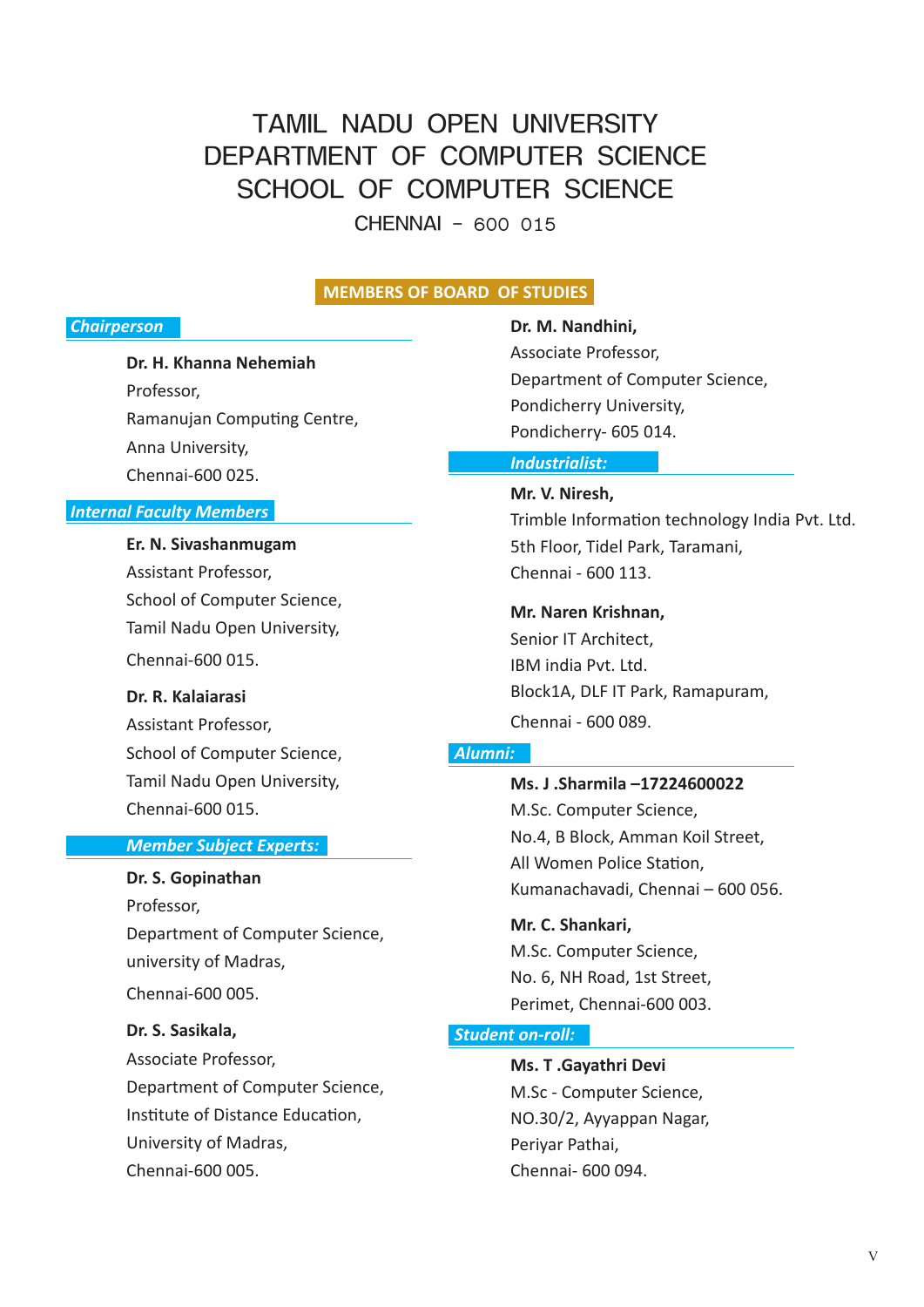# **TAMILNADU OPEN UNIVERSITY DEPARTMENT OF COMPUTER SCIENCE SCHOOL OF COMPUTER SCIENCE**

# **Bachelor of Computer Application (BCA/ BCA-LE) Programme Project Report (PPR)**

(From Calendar Year 2021 onwards)

#### **Programme's Mission & Objectives:**

- To impart knowledge and skills in such a way that a learner function effectively in a dynamic technological era.
- To produce effective knowledge workers, practitioners who will be guided by vision, compassion, knowledge, discipline, discovery with deep respect for human values.
- To enable the learners to aquire rich knowledge and sound skills in core areas of computer applications.
- To facilitate the development and application of problem-solving skills in students. Develops critical thinking, analytical ability and creative skills.
- To acquire highly professionals knowledge in the concerned areas and convert demographic advantage to a knowledge and skill based society.

#### **Relevance of the program with HEI's Mission and Goals:**

Literacy and level of education are basic indicators of the level of development achieved by a society. Literacy forms an important input in overall development of individuals enabling them to comprehend their social, political and cultural environment better and respond to it appropriately. Higher levels of education and literacy lead to a greater awareness and also contributes in improvement of economic and social conditions. It acts as a catalyst for social upliftment enhancing the returns on investment made in almost every aspect of development effort such as employment of weaker sections of the society environmental etc.

B.C.A. programme offered through distance mode creates an avenue to acquire knowledge and skills on the domain courses. The courses have been identified to enable the learners to opt by horizontal mobility at the entry level. For this purpose, a wide range of options of the courses have been offered to cater to the needs. The structure of the programme meets the benchmark of similar programmes in conventional system of education.

#### **Nature of prospective target group of learners:**

Students, who passed 10+2 or equivalent, are eligible to enroll for B.C.A. Basic level of understanding and general aptitude in the information technology will entitle the students to pursue and excel in B.C.A. The programme is structured to gradually improve the capability of the students in the field of computers and information technology. It also attracts young minds to the potentially rich & employable field of computer applications.

#### **Appropriateness of programme to be conducted in ODL mode to acquire specific skills and competence:**

B.C.A programme through distance education can be able to spread more literacy in the society and reaching the unreached to upgrade their education skills. The structure of the programme meets the benchmark of similar programmes in conventional system of education. Programme syllabus is designed to enlighten on the basics of computer organization, programming, Data Base and Networking with ease of Self-study mode. The course needs only reasonable reading and grasping aptitude of students, to take up, to study and to groom as computer professional.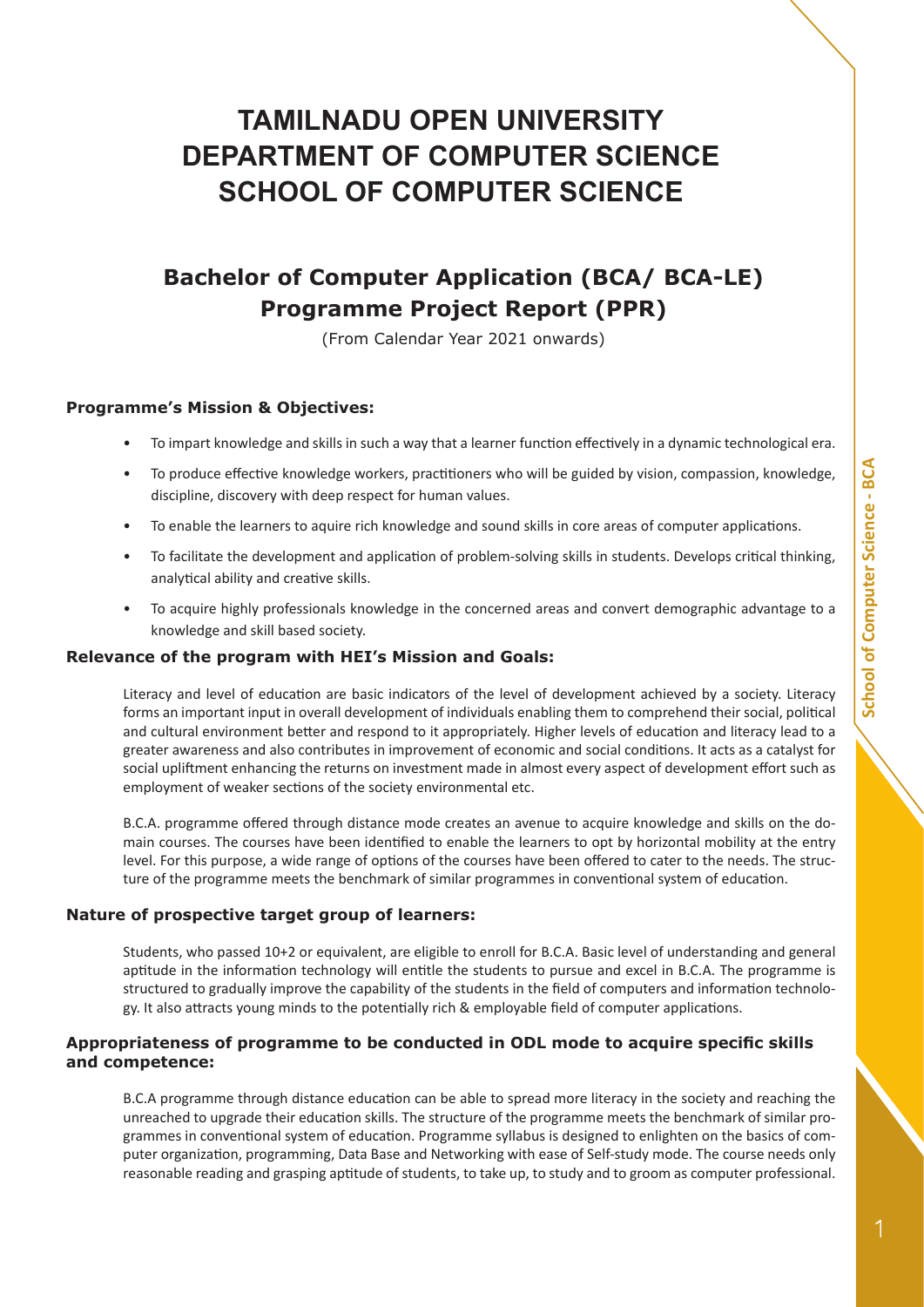#### **Instructional Design**

The Curriculum and the Syllabus for Bachelor of Computer Applications Degree Programme has designed by covering all the aspects of latest technology in Computer Science. The duration of the BCA Programme is three years & BCA-LE is two years and the medium of instruction is English.

The Bachelor of Computer Applications Degree Programme is offered through the Learner Support Centres established by TNOU in the affiliated Arts and Science College, where the same Programme is offered through Conventional Mode.

The Faculty Members available at School of Computer Science of Tamil Nadu Open University and the faculties approved as Academic Counselors of TNOU at Learner Support Centres will be used for delivering the Bachelor of Computer Application Degree Programme

The credits systems suggested as per UGC-ODL Regulations-2020 have been assigned to Bachelor of Computer Applications Degree Programme in English. The total number of credit assigned for the Programme is 112. The Self Learning Materials in the form of print, e-content and audio/video materials wherever required has also been developed for the Programme.

#### **Procedure for admissions, curriculum transaction and evaluation:**

#### **Eligibility:**

The eligibility for Admission to the Bachelor of Computer Application Degree Programme is +2 pass or its equivalent. The eligibility for Admission to the Bachelor of Computer Application – Lateral Entry degree programme is any Diploma from recognized Polytechnic College. The Programme Fee is Rs.27,000/- for three years, (18,000/- for LE) plus Registration and other Charges. The admissions are carried out by Tamil Nadu Open University through Online and Offline through its Regional Centres located within the State of Tamil Nadu. The Theory Counselling and the Practical Counselling (if any) will be conducted through the Learners Support Centres of Tamil Nadu Open University. The evaluation will be carried by Tamil Nadu Open University consists of Continuous Internal Assessment through Assignment and External Assessment through Term End Examination.

#### **Financial Assistance:**

SC/ST Scholarship available as per the norms of the State Government of Tamil Nadu. Complete Admission fee waiver for the physically challenged/ differently abled persons.

#### **Policy of Programme delivery:**

The Academic Calendar for the Programme will be available for the learners to track down the chronological events/ happenings. The Counselling schedule will be uploaded in the TNOU website and the same will be intimated to the students through SMS.

#### **Evaluation System**:

Examination to Bachelor Degree Programme in Computer Applications is designed to maintain quality of standard. Theory will be conducted by the University in the identified Examination Centres. For the assignment, students may be permitted to write with the help of books/materials for each Course, which will be evaluated by the Evaluators appointed by the University.

#### **Internal Continuous Assessment:**

1 assignment for 2 credits is to be prepared by the learners. E.g. If a Course is of Credit 4, then 2 number of Assignments are to be written by the learner to complete the continuous assessment of the course. Assignment carries 30 marks, consists of Short Answer Questions (150 words) and Long Answer Questions (450 words) for each Course.

| Section A | Three Short-Answer Questions [Each 5- Marks] | $3 \times 5 = 15$ Marks  |
|-----------|----------------------------------------------|--------------------------|
| Section B | One Long Answer Question [10-Marks]          | $1 \times 15 = 15$ Marks |
|           | Total                                        | <b>30 Marks</b>          |

#### **Theory Examination:**

Students shall normally be allowed to appear for theory examination after completing the Assignments. The Term -End Examination shall Carry 70 Marks and the Question Paper has three Sections: A, B & C for the duration of 3 hours.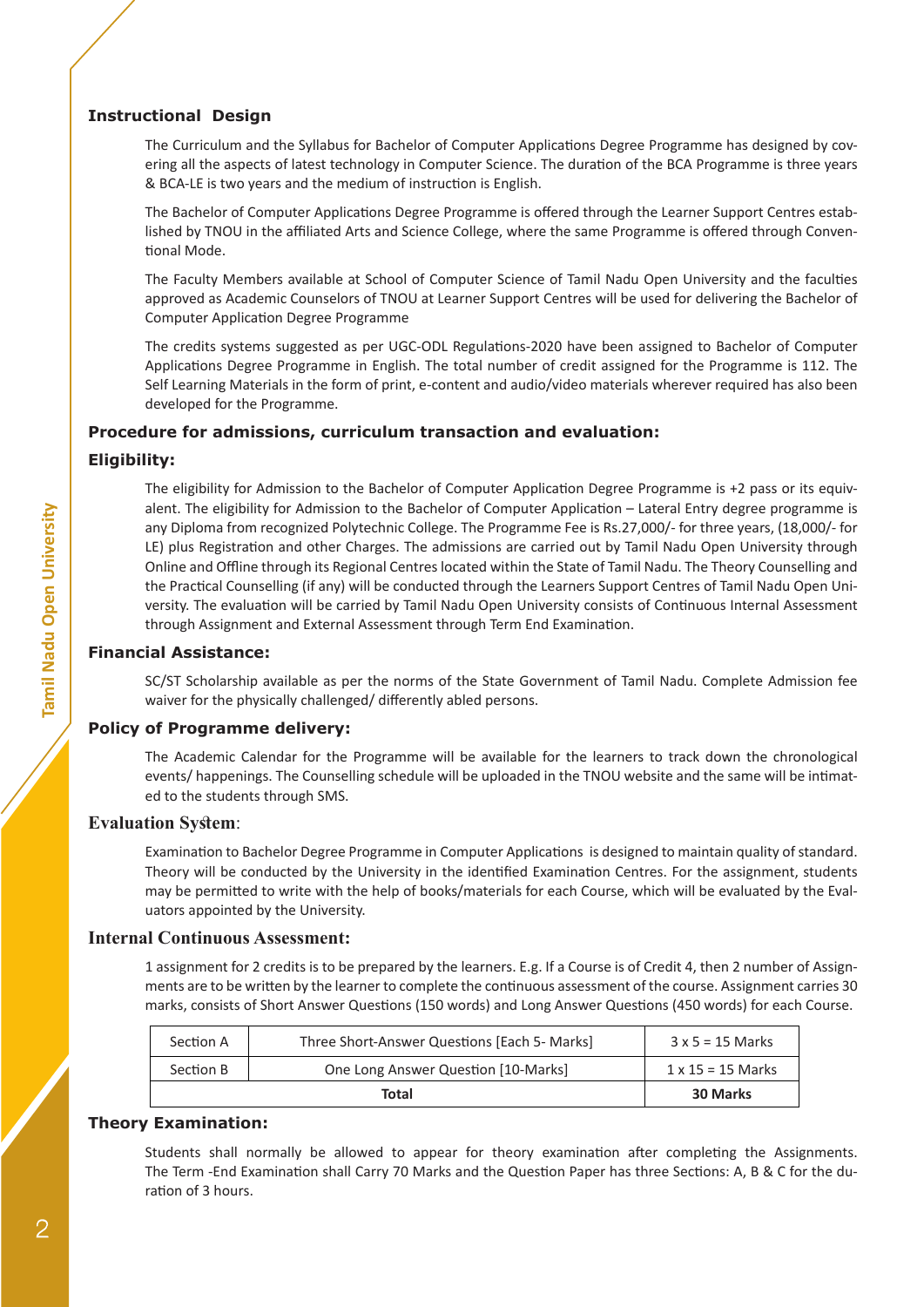# **Question Pattern for Theory Examinations:**

#### **Max. Marks: 70 Time: 3 hours**

 **PART - A (5× 2 = 10 marks)**

Answer all FIVE questions in 50 words [All questions carry equal marks]

- From Block I
- From Block II
- From Block III
- From Block IV
- From Block- V

# **PART - B (4× 5 = 20 marks)**

Answer any FOUR questions out of Seven questions in 150 words All questions carry equal marks

- From Block I
- From Block II
- From Block III
- From Block IV
- From Block- V
- From any Block
- From any Block

# **PART - C (4 × 10 = 40 marks)**

Answer any FOUR questions out of Seven questions in 400 words [All questions carry equal marks]

- From Block I
- From Block II
- From Block III
- From Block IV
- From Block- V
- From any Block
- From any Block

#### **Passing Minimum:**

#### **For theory examination:**

The candidate shall be declared to have passed the theory examination if the candidate secures not less than 25 marks in the Term End Examinations (TEE) in each theory paper and secures not less than 13 marks in the Continuous Internal Assessment (CIA) [The mark distributions will be adhere as per TNOU norms time to time] and overall aggregated marks is 40 marks in both external and internal taken together. The Candidate must secure the minimum aggregated total of 40 marks for passing in the each course.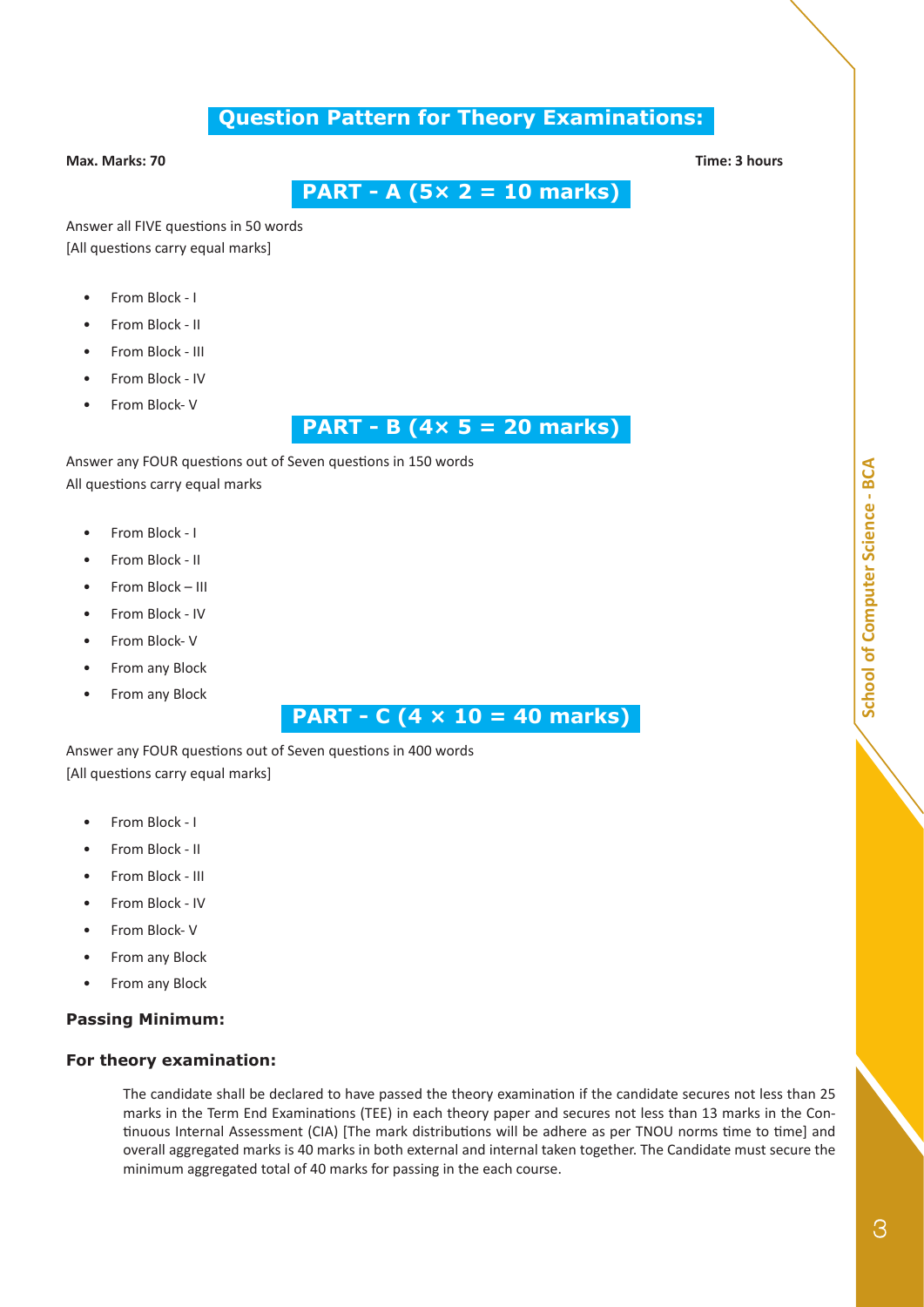| Continuous Internal Assessment<br>(CIA) |              | Term End Examination<br>(TEE) |                             | Overall Aggregated<br>Marks | Maximum Marks |
|-----------------------------------------|--------------|-------------------------------|-----------------------------|-----------------------------|---------------|
| Minimum Mark I                          | Maximum Mark |                               | Minimum Mark   Maximum Mark | $CIA + TEE$                 |               |
| 13                                      | 30           | 25                            | 70                          | 40                          | 100           |

#### **For practical examination:**

The candidate shall be declared to have passed the practical examination if the candidate secures not less than 25 marks in the practical examinations in each practical course and secures not less than 13 marks in the Continuous Internal Assessment (CIA) and overall aggregated marks is 40 marks in both external and internal taken together. The Candidate must secure the minimum aggregated total of 40 marks for passing in the each course.

However submission of record notebook is a must.

| Continuous Internal Assessment<br>(CIA) |              | <b>Practical Examination</b><br>(PE) |              | <b>Overall Aggregated</b><br>Marks | Maximum<br>Marks |
|-----------------------------------------|--------------|--------------------------------------|--------------|------------------------------------|------------------|
| Minimum Mark I                          | Maximum Mark | Minimum Mark I                       | Maximum Mark | $CIA + PE$                         |                  |
| 13                                      | 30           | 25                                   | 70           | 40                                 | 100              |

#### **Practical:**

The following pattern is prescribed for practical courses for Bachelor of Computer Application (B.C.A.).

| S.NO | <b>Activities</b>     | <b>Marks</b> |
|------|-----------------------|--------------|
| 1    | Writing the Program   | 20           |
| 2    | Compiling the Program | 20           |
| 3    | Running the Program   | 10           |
| 4    | <b>Record Work</b>    | 10           |
| 5    | Viva                  | 10           |
|      | <b>Total</b>          | 70           |

#### **Mini Project:**

The objective of the Mini Project is to enable the students to work in convenient groups of not more than four members on a project with a Latest Software. The mini project work will be evaluated for 100 marks. The 100 marks is awarded for Evaluation of the Project. The passing minimum in the mini project work is 50% of the total mark. i.e. the student should get minimum 50 marks out of 100 marks in the mini project evaluation.

#### **Classification of Successful Candidate:**

Candidates who pass all the courses prescribed and who secure

- 75% and above (in first attempt only) will be placed in the First class with Distinction.
- 60% and above in the aggregate of marks will be placed in the First Class.
- 50% and above but below 60% in the aggregate will be placed in the Second Class.
- All other successful candidates will be placed in the Third Class.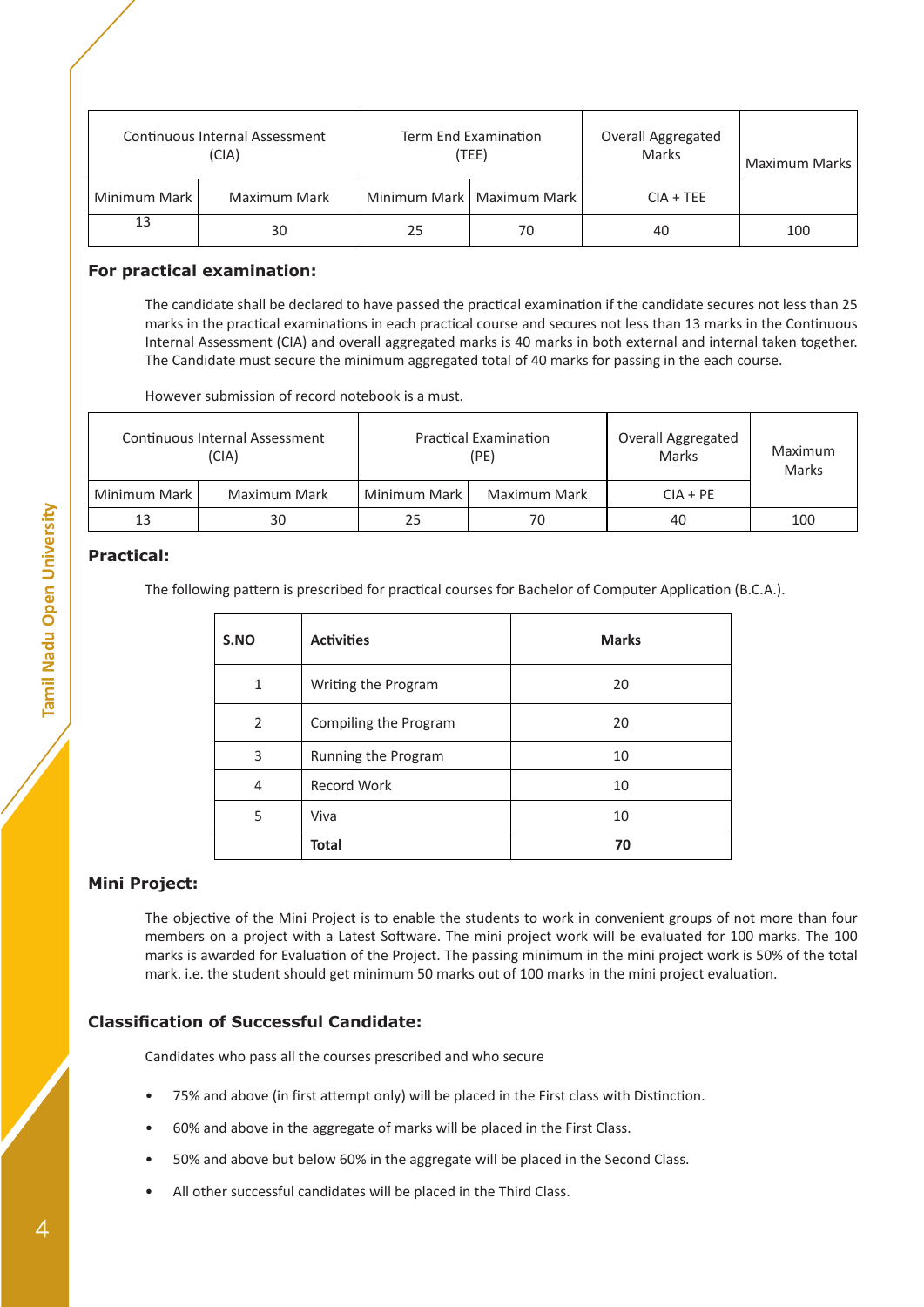#### **Requirement of laboratory and Library Resources:**

The Programme will be offered through the Learner Support Centre (LSC) maintained by Tamil Nadu Open University. The LSC's have the required infrastructural facilities to conduct the Counselling for the students who wish clear their doubts and also they are having well equipped laboratory facilities relevant to the Bachelor Degree Programme in Computer Applications.

A well equipped Library is available in the University Head quarters with about 24,000 books and lot of research journals. The learner Support Centre through which the Degree Programme is to be offered is also equipped with a full-fledged library having books and Journals.

#### **Cost Estimate of the Programme and the Provisions**

The cost estimate for development, delivery and maintenance of the Bachelor of Arts Degree Programme in Tamil is provided in the following Table.

| S.No. | <b>Details</b>                                                         | <b>Amount in Rs.</b> |
|-------|------------------------------------------------------------------------|----------------------|
|       | Programme development and launching cost (Expenditure)                 | -30,77,370           |
|       | Programme Fee charged for 3 years per student (Income)                 | 27,000               |
|       | Examination Fee charged for 3 years (Income) per student               | 9,000                |
| 4     | Examination expenses per student for 3 years per student (Expenditure) | - 3.600              |

#### **Quality Assurance Mechanism & Programme Outcomes:**

The Quality of the Bachelor Degree Programme in Computer Applications is maintained by adopting the curriculum suggested by the UGC. As per UGC guidelines the core courses, three elective courses, three subject specific elective courses, two practical courses are included in the Programme. As a part of Quality assurance, the curriculum for the Programme will be updated once in three years. Accordingly, the curriculum is updated and approved by Board of Studies held on 16-06-2020. Necessary steps are being taken to obtain the feedback from the students and the Academic Counsellors who are part of the Programme for effective delivery of the Programme.

#### **Programme Outcomes:**

- Transform complex computing tasks into solvable parts of problem, investigate, develop solutions and propose integrated solutions using emerging technologies.
- Develop an effective helping relationship with people in order to ensure better results through combined knowledge, abilities and Communicate effectively with the society through effective oral documentations and presentations
- Identify, deep drive analyze, interpret and to formulate complex solutions using to various computing domains.
- Augment broad knowledge across various fields of computer in global technological development.
- Work as a member or leader in various teams and organize to excel for team progress in multidisciplinary situation.
- Improve technical and technological knowledge in diverse areas of computer and enhancing competencies, skills for high carrier orientation and entrepreneurship.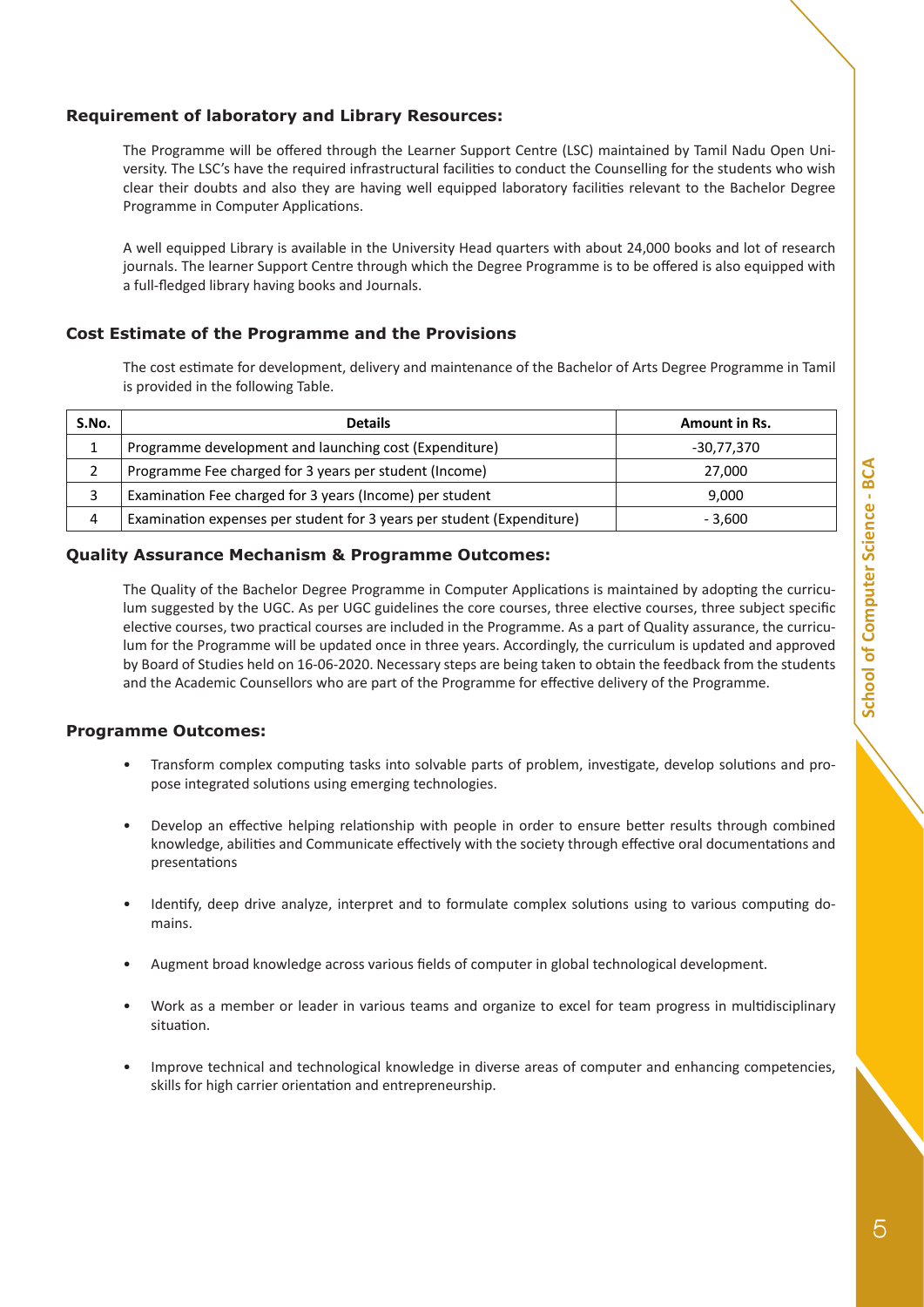

**Chennai – 15**

# **Structure of the BCA - Bachelor of Computer Applications Programme**

|                                    |                                |                                               |               | Examination    |                        |      |                     |
|------------------------------------|--------------------------------|-----------------------------------------------|---------------|----------------|------------------------|------|---------------------|
| Part                               | <b>Name of the Course</b>      | <b>Title of the</b>                           | <b>Course</b> |                | <b>Marks Distribu-</b> |      | Maxi-               |
|                                    |                                | <b>Course</b>                                 | Code          | <b>Credit</b>  | tion<br>$CIA*$         |      | mum<br><b>Marks</b> |
|                                    |                                |                                               |               |                |                        | TEE# |                     |
|                                    |                                | <b>1st Year - 1st Semester</b>                |               |                |                        |      |                     |
| $\mathbf{I}$                       | Language                       | Tamil or other language - I                   | BFTM-11       | 3              | 30                     | 70   | 100                 |
| $\mathbf{H}$                       | Language                       | English - I                                   | BFEG-11       | 3              | 30                     | 70   | 100                 |
|                                    | Core - I                       | Problem Solving Techniques                    | BCAP-11       | $\overline{4}$ | 30                     | 70   | 100                 |
| Ш                                  | Core-II                        | <b>Information Technology Essentials</b>      | BCAP-12       | 4              | 30                     | 70   | 100                 |
|                                    | Ancillary - I                  | Mathematics - I                               | BMSS-A1       | 3              | 30                     | 70   | 100                 |
| IV                                 | Core-Practical 1               | <b>Office Automation Laboratory</b>           | BCAPL-11      | $\overline{2}$ | 30                     | 70   | 100                 |
|                                    |                                | <b>1st Year - 2nd Semester</b>                |               |                |                        |      |                     |
| T                                  | Language                       | Tamil or other language - II                  | BFTM-21       | 3              | 30                     | 70   | 100                 |
| $\mathbf{H}$                       | Language                       | English - II                                  | BFEG-21       | 3              | 30                     | 70   | 100                 |
|                                    | Core - III                     | Programming in C                              | BCAP-21       | $\overline{4}$ | 30                     | 70   | 100                 |
| $\mathbf{III}$                     | Core-IV                        | Open Source Technology                        | BCAP-22       | 4              | 30                     | 70   | 100                 |
|                                    | Core-V                         | Digital Logic                                 | BCAP-23       | $\overline{4}$ | 30                     | 70   | 100                 |
|                                    | Core Practical-II              | C Programming Laboratory                      | BCAPL-21      | $\overline{2}$ | 30                     | 70   | 100                 |
|                                    | <b>2nd Year - 3rd Semester</b> |                                               |               |                |                        |      |                     |
|                                    | Core-VI                        | Programming Using C++                         | BCAP-31       | $\overline{4}$ | 30                     | 70   | 100                 |
|                                    | Ancillary-II                   | Mathematics-II                                | BMSS-A2       | 3              | 30                     | 70   | 100                 |
| III                                | Core - VII                     | Data Structures                               | BCAP-32       | $\overline{4}$ | 30                     | 70   | 100                 |
|                                    | <b>Core Practical III</b>      | C++ Laboratory                                | BCAPL-31      | $\overline{2}$ | 30                     | 70   | 100                 |
|                                    | <b>Core Practical IV</b>       | Data Structures Laboratory                    | BCAPL-32      | $\overline{2}$ | 20                     | 70   | 100                 |
| IV                                 | Elective                       | <b>Environmental Studies</b>                  | <b>CCE</b>    | $\overline{2}$ | 30                     | 70   | 100                 |
|                                    |                                | <b>2nd Year - 4th Semester</b>                |               |                |                        |      |                     |
|                                    | Core-VIII                      | <b>Operating Systems</b>                      | BCAP-41       | 4              | 30                     | 70   | 100                 |
|                                    | Core-IX                        | Data Base Management Systems                  | BCAP-42       | 4              | 30                     | 70   | 100                 |
|                                    | Core - X                       | Web Designing                                 | BCAP-43       | 4              | 30                     | 70   | 100                 |
|                                    | Core -XI                       | <b>Software Engineering</b>                   | BCAP-44       | $\overline{4}$ | 30                     | 70   | 100                 |
| $\ensuremath{\mathsf{III}}\xspace$ | Core Practical V               | Web Technology Laboratory(HTML/<br>DHTML/CSS) | BCAPL-41      | $\overline{2}$ | 30                     | 70   | 100                 |
|                                    | Core Practical - VI            | Data Base Management System<br>Laboratory     | BCAPL-42      | $\overline{2}$ | 30                     | 70   | 100                 |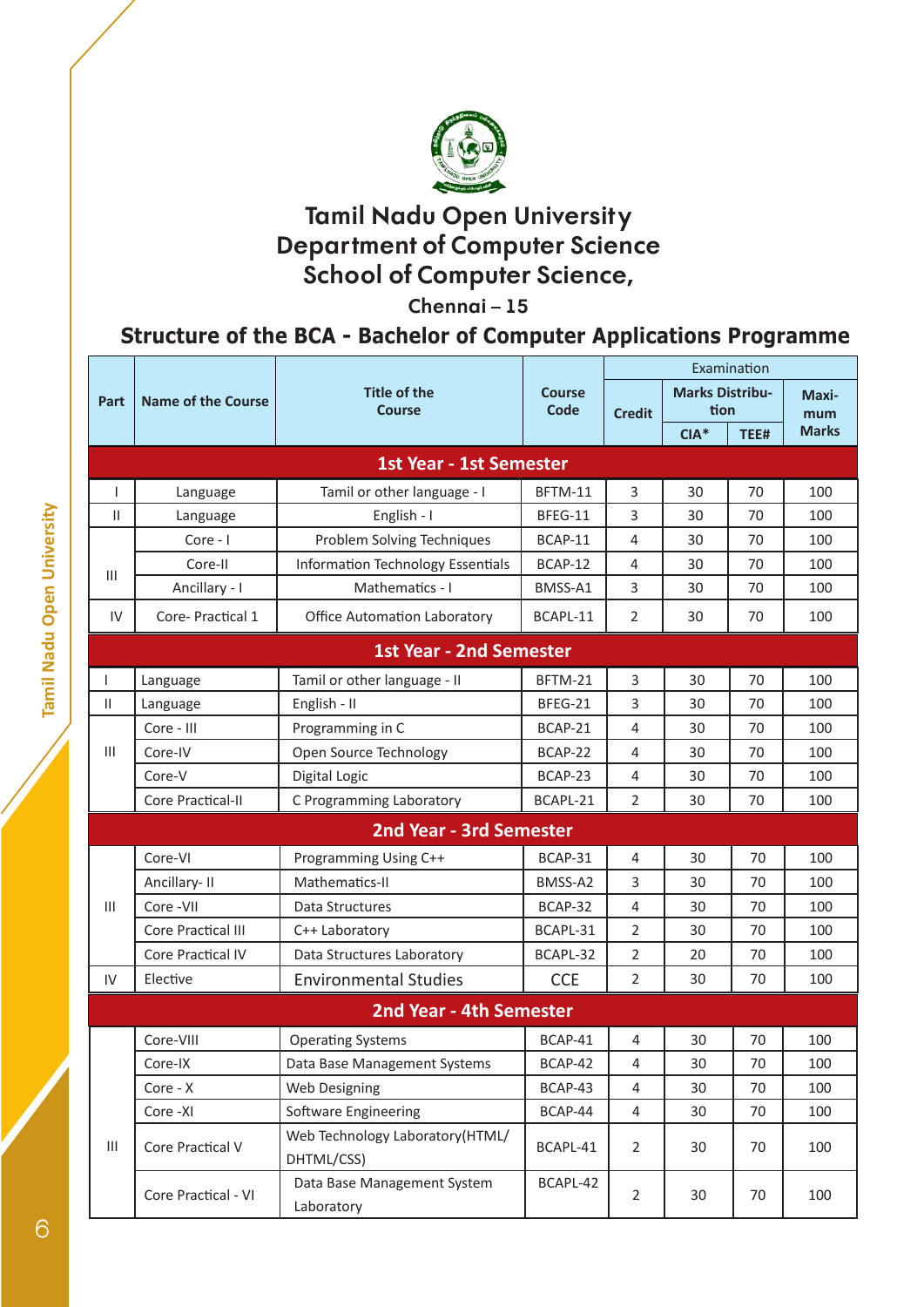|     | <b>3rd Year - 5th Semester</b>      |                                      |          |                |    |    |     |
|-----|-------------------------------------|--------------------------------------|----------|----------------|----|----|-----|
|     | Core -XII                           | Data Communication & Networking      | BCAP-51  | 4              | 30 | 70 | 100 |
|     | Core-XIII                           | Programming in Java                  | BCAP-52  | 4              | 30 | 70 | 100 |
| Ш   | Core-XIV                            | Programming in Python                | BCAP-53  | 4              | 30 | 70 | 100 |
|     | Core Practical-VII                  | Programming in Java - Laboratory     | BCAPL-51 | 2              | 30 | 70 | 100 |
|     | <b>Core Practical -VIII</b>         | Programming in Python - Laboratory   | BCAPL-52 | $\overline{2}$ | 30 | 70 | 100 |
| IV  | Non-Major Elective-1<br>Elective    |                                      | --       | $\overline{2}$ | 30 | 70 | 100 |
|     | <b>3rd Year - 6th Semester</b>      |                                      |          |                |    |    |     |
|     | Core-XV                             | Visual Programming                   | BCAP-61  | 4              | 30 | 70 | 100 |
| III | Core Practical -IX                  | <b>Visual Programming Laboratory</b> | BCAPL-61 | 2              | 30 | 70 | 100 |
|     | <b>Project Work</b><br>Mini Project |                                      | BCAPP-61 | $\overline{2}$ | 30 | 70 | 100 |
|     | Elective                            | Elective-I**                         |          | 3              | 30 | 70 | 100 |
| IV  | Elective                            | Elective $-11**$                     |          | 3              | 30 | 70 | 100 |
|     | Elective                            | Non-Major Elective-2                 |          | 2              | 30 | 70 | 100 |

**Total Credits = 112 Total Marks = 3600**

*\* Continuous Internal Assessment (CIA) #Term End Examination (TEE) \*\*Any one from the list of respective electives Non-Major Elective Courses for other Discipline Students 1. Information Technology Essentials-BCAP12*

*2. Office Automation – BCAPN-01*

#### **Core and Elective Courses:**

| 1. | <b>Core Courses</b>                   | Core theory papers -- I, II, III, IV, V, VI, VIII, XI, XIV              |
|----|---------------------------------------|-------------------------------------------------------------------------|
|    |                                       | Core Practicals - I, II, IV, VI, VIII                                   |
| 2. | <b>Ability Enhancement Compulsory</b> | (i) English - I<br>$-$                                                  |
|    | Courses (A ECC)                       | (ii) Environmental Studies                                              |
| 3. | Skill Enhancement Courses (SEC)       | - Core Practicals-III, V, VII, IX                                       |
| 4. | Non-Major Elective (NME)              | - Candidates may choose one paper from the list given by the University |
| 5. | Discipline Specific Elective (DSE)    | - Core theory papers -VII, IX, X, XII, XIII, XV.                        |

#### **LIST OF ELECTIVES**

| Course Code          | Course Name                           |
|----------------------|---------------------------------------|
| <b>ELECTIVE - I</b>  |                                       |
| BCAPE-01             | <b>Principles of Management</b>       |
| BCAPE-02             | <b>Management Information Systems</b> |
| BCAPE-03             | <b>Professional Ethics</b>            |
| BCAPF-04             | Constitution of India                 |
| <b>ELECTIVE - II</b> |                                       |
| BCAPE-05             | E-Learning                            |
| BCAPE-06             | <b>Business Analytics</b>             |
| BCAPF-07             | <b>Financial Accounting</b>           |
| BCAPE-08             | Data Mining                           |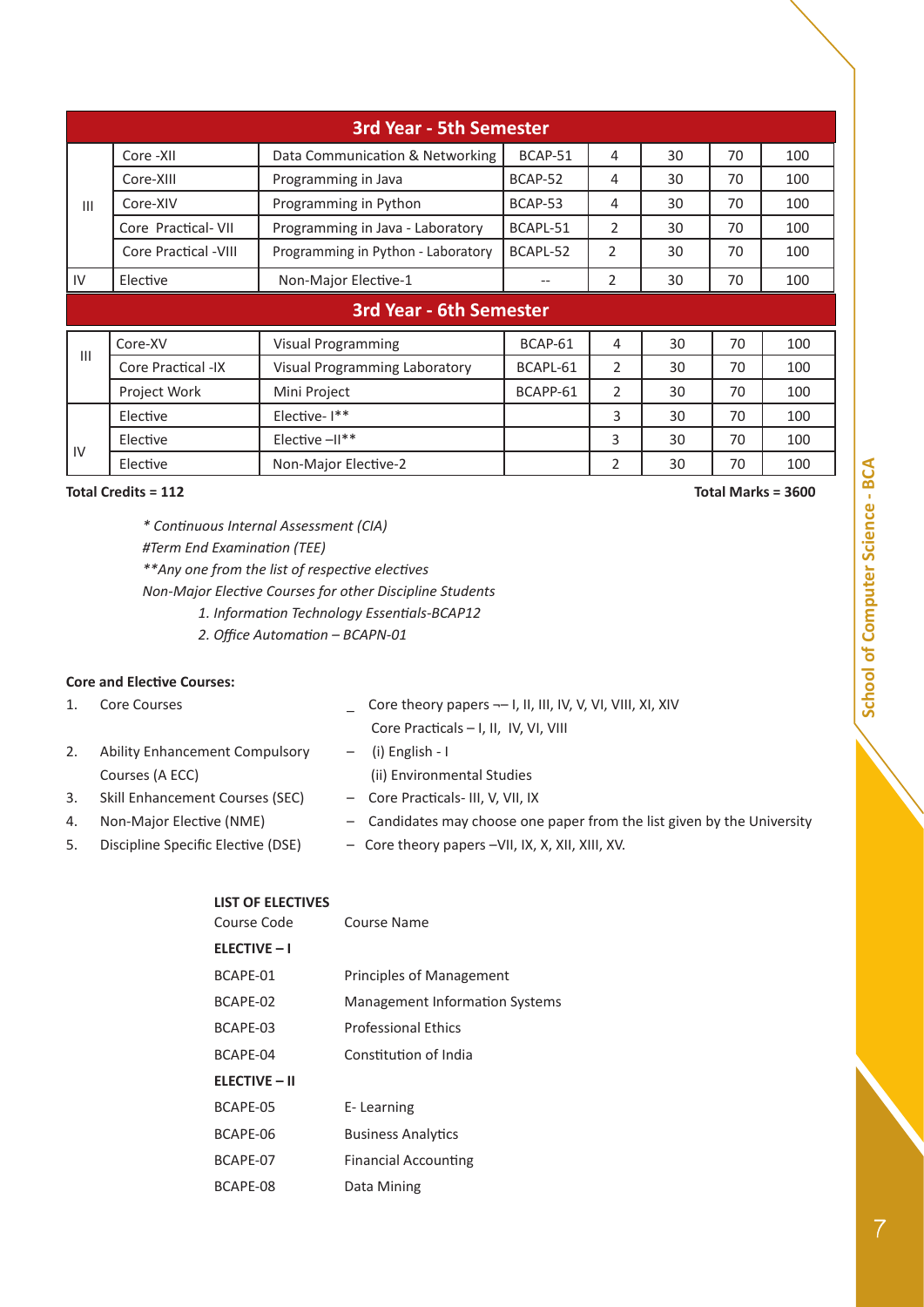

### **Chennai – 15**

B. C. A. SYLLABUS - I YEAR (I SEMESTER)

பாடப் பெயர் **(Course Title) :** தமிழ் - I **(Tamil – 1)** பாடக் குறியீடு **(Course Code) : BFTM - 01** பாட கற்றல் அளவெண் **(Course Credits)** : **3**

#### **பாட ந�ோக்கங்கள்**

- » **தமிழ் இலக்கியங்களை அறிமுக ந�ோக்கில் எடுத்துரைத்தல்**
- » **ம�ொழித்திறன், ம�ொழியறிவு, இலக்கியப் பொது அறிவு பெறும் வகையில் விவரித்தல்**

**பாடத்தினைப் படிப்பதால் விளையும் பயன்கள்**

» **தமிழிலுள்ள சமய இலக்கியங்கள், சிற்றிலக்கியங்கள், மரபுக் கவிதை, புதுக் கவிதை, உரைநடை இலக்கியங்கள், மு.வ.வின் உரைநடைச் சிறப்புகள், பாரதிதாசனின் அமைதி நாடகச் சிறப்புகள் பற்றி மாணவர்கள் விரிவாக எடுத்துரைப்பார்கள்.**

#### பிரிவு – 1 பன்னிரு திருமுறைகள்

தமிழில் சமய இலக்கியங்கள் சமய இலக்கியத் தோற்றம், சமணமும் பௌத்தமும், சைவ சமய வளர்ச்சி, பன்னிரு திருமுறை பட்டியல் - திருஞானசம்பந்தர் தேவாரம் பாடல் சிறப்புகள். - (திருநாவுக்கரசரின் மாசில் வீணையும், நம்கடம்பனைப் பெற்றவள், சுந்தரர் - பித்தா பிறைசூடி, ப�ொன்னார் மேனியனே, மாணிக்கவாசகர் - வானாகி மண்ணாகி, பால்நினைந்து ஊட்டும், திருமூலரின் ஒன்றே குலமும் ஒருவனேதேவனும், அன்பும் சிவமும் இரண்டென்பர், காரைக்காலம்மையார் - இன்று நமக்கெளிதே மாலுக்கும், அறிவானும் தானே அறிவிப்பான் .

#### பிரிவு – 2 நாலாயிரத் திவ்யப் பிரபந்தம்

முதல் மூன்று ஆழ்வார்கள் – பொய்கையாழ்வார் பாடல் - வையம் தகளியா வார்கடலே, பூத்ததாழ்வார் பாடல் - அன்பே தகளியா ஆர்வமே - பேயாழ்வார் – திருக்கண்டேன் ப�ொன்மேனி கெண்டேன், திருமழிசை ஆழ்வார் பாடல் – அன்பாய் ஆரமுதம் ஆவாய், நம்மாழ்வார் - இவையும் அவையும் உவையும், மதுரகவியாழ்வார் – நன்மையால் மிக்க நான்மறை, குலசேகராழ்வார் – செல்வத்து அரம்பையர்கள், பெரியாழ்வார் – மாணிக்கம் கட்டி வயிரம் இடைகட்டி - ஆண்டாள் – மத்தளம் கொட்ட வரிசங்கம், தொண்டரடிப் பொடியாழ்வார் பச்சைமா மலைபோல் மேனி, திருப்பாணாழ்வார் – கொண்டல் வண்ணனைக் கோவலனாய், திருமங்கையாழ்வார் – குலம்தரும், செல்வம் தந்திடும், அடியார்.

#### பிரிவு – 3 சீறாப்புராணம் ( கதீசா கனவு கண்ட படலம்)

சீறாப்புராணம் – காப்பிய அமைப்பு, கதீசா கனவு கண்ட படலம், காப்பிய முன்கதைச் சுருக்கம், படலக் கதைச் சுருக்கம் – கதீசா கனவு கண்டு எழுதல் – கதீசா கண்ட கனவு, கதீசாவின் ஏமாற்றம் – கதீசாவின் இயல்பு நிலையில் மாற்றம் – ஒப்பனை துறந்த விரக்தி, பஞ்சணை பொருந்தா நிலை கதீசாவின் புலம்பல் விதவசம் பொருந்துமோ எனல், மாதுலன் வசனம் சிதையுமோ எனல், கதீசா தேம்புதல். – மெசறாவின் மடல் வருதல் – மைசறா எழுதிய பத்திரம், சித்திர வரிதொறும் முத்தமிடுதல், கடலில் தவிப்பார்க்குக் கிடைத்த மரக்கலம்.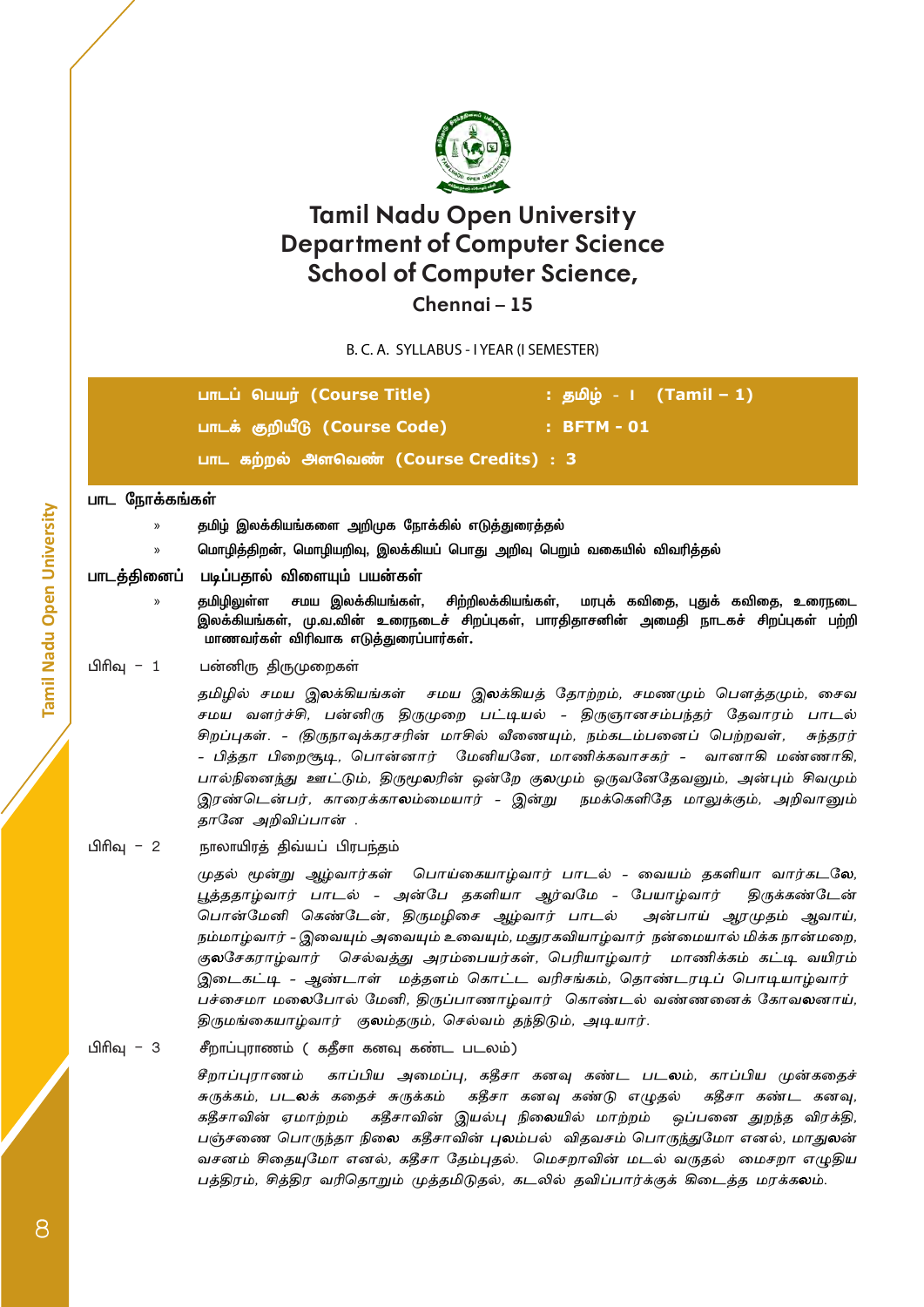#### பிரிவு – 4 தேம்பாவணி (காட்சிப் படலம்)

தேம்பாவணி – காப்பிய அமைப்பு, காட்சி படலம், காப்பிய முன்கதைச் சுருக்கம், படலக் கதைச் சுருக்கம், - கோவர் கூட்டம் வந்து காணுதல் – குழந்தை இயேசுவைத் தொழுதல், முல்லையார் தந்த முல்லை மாலை, பேரின்பத்தால் உயிர் ஊஞ்சலாடல் - கோவலர் போற்றி வாழ்த்துதல் – நீவிப் ப�ோன ஆட்டை மீட்கவோ உதித்தனை எனல், பிணிக்குலத்தக்கது உதித்த பெற்றி ப�ோற்றல், அன்னையையும் ஆண்டவரையும் வாழ்த்துதல் – கோவலர் செலுத்திய காணிக்கை – இடைச்சியர் மாலை சாத்தல், இடையர் தந்த பால் காணிக்கை, குழந்தை இயேசுவின் அருள்நோக்கு – ஓகனோடு ஓங்குதாயும் வாழ்த்தினாள் – அன்பால் பீறிட்ட ஆனந்தக் கண்ணீர் மழை, வேந்தரை நீக்கி ஆயரைத் தெரிந்ததென் எனல்.

பிரிவு – 5 முத்தொள்ளாயிரம்

(யானை மறம் - மருப்பு ஊசி யாக, கொடிமதில் பாய்ந்துஇற்ற, அயிற்கதவம் பாய்ந்துழக்கி, கைக்கிளைப் பாடல்கள் – உழுத உழுத்தஞ்சேய், நாண் ஒருபால் வாங்க நலன் ஒருபால், ஆய்மணிப் பைம்பூண் எனத் தொடங்கும் பாடல்கள்)

நந்திக்கலம்பகம் (ஊசல், மறம் உறுப்பில் அமைந்த பாடல்கள்)

தமிழில் சிற்றிலக்கியங்கள் – சிற்றிலக்கியத் தோற்றம், சிற்றிலக்கிய வகைகள், கலம்பகம், பிள்ளைத்தமிழ் – முத்தொள்ளாயிரம் - நூல்பெயர் விளக்கம், அமைப்பு, யானை மறம் விளக்கம், கைக்கிளை விளக்கம், - முத்தொள்ளாயிரம் – யானை மறம் பாடல்கள் – பாண்டியன் யானை மறம் ஒரு பாடல், சோழன் யானை மறம் ஒருபாடல், சேரன் யானை மறம் ஒரு பாடல் – முத்தொள்ளாயிரம் – கைக்கிளைப் பாடல்கள் – பாண்டியன் கைக்கிளை – ஒருபாடல், சோழன் கைக்கிளை ஒருபாடல், சேரன் கை்கிளை ஒரு பாடல், - நந்திக்கலம்பகம் – ஊசல், மறம் – கலம்பக ஊறுப்புகள் 18 விளக்கம், ஊசல் உறுப்பில் அமைந்த பாடல், மறம் உறுப்பில் அமைந்த பாடல் – நந்திக்கலம்பகம், தலைவன் தலைவி கூற்று – தலைவன் கூற்றுப் பாடல், தலைவி கூற்றப் பாடல்.

பிரிவு – 6 மீனாட்சியம்மை பிள்ளைத்தமிழ் (அம்புலி பருவம்)

பிள்ளைத் தமிழ் விளக்கம் – பிள்ளைத் தமிழின் பத்துப் பருவங்கள், பிள்ளைத் தமிழுக்கு அம்புலி – விளக்கம், - சாமம் என்னும் வழிமுறை – சாமம் விளக்கம், சாமம் வழிமுறைப்பாடல் – தானம் என்னும் வழிமுறை – தானம் விளக்கம், தானம் வழிமுறைப் பாடல் – பேதம் என்னும் வழிமுறை – பேதம் விளக்கம், பேதம் வழிமுறைப் பாடல் – தண்டம் என்னும் வழிமுறை – தண்டம் விளக்கம், தண்டம் வழிமுறைப் பாடல்.

#### பிரிவு – 7 இக்கால மரபுக்கவிதைகளும் பாட்டு இலக்கியமும்

மரபுக் கவிதைகளும் பாட்டு இலக்கியமும் – மரபுக் கவிதைகள் விளக்கம், பாட்டுக்கள் – வள்ளலார், பாரதியார், பாரதிதாசன் – வள்ளலார் இராமலிங்க அடிகள் பாடல் – ஒருமையுடன் நினது திருமலரடி… - பாரதியார் – யாமறிந்த மொழிகளிலே – பாரதிதாசன் – காலைஇளம் பரிதியிலே… நாமக்கல் கவிஞர், கவிமணி – நாமக்கல் கவிஞர் இராமலிங்கம்பிள்ளை பாடல் – தமிழனென்று சொல்லடா… - கவிமணி தேசிகவிநாயகம் பிள்ளை - புலர்ந்து விடியும் பொழுதினிலே…சுரதா, முடியரசன் – சுரதா – சுவரின்மேல் ஒட்டிக் கொண்டிருக்கும் முடியரசன் – சாதியைத்தான் முன்வைத்துச் சான்றுகின்றார்.

கண்ணதாசன் – கேள்வி பிறந்தது அன்று, மருதகாசி – சமரசம் உலாவும் இடமே, பட்டுக்கோட்டையார் – சின்னப்பயலே சின்னப்பயலே…

பிரிவு – 8 புதுக் கவிதைகளும் ஐக்கூக் கவிதைகளும்

புதுக்கவிதைகளும் ஐக்கூக் கவிதைகளும் – புதுக் கவிதைகள் விளக்கம், - நா. காமராசன் – பாற்கடல் அமுதத்தை..., அப்துல் ரகுமான் நாற்காலியாய் இருந்தவன் ..., மீரா – மூட்டை மூட்டையாய்…, சிற்பி அகன்ற உலகு நான்…, இன்குலாப் பதவியூர் போகும்…, மு. மேத்தா –என்னுடைய சம்பளநாளில்…, அபி – பகல்வெளியில் எங்கோ…, ஈரோடு தமிழன்பன் –நீலச் சேற்றில்…, சேசாலம் – மண்ணின் வெடிப்பை…, வைரமுத்து – அவிழ்ந்த கூந்தலை அள்ளிமுடிக்க…, ஐக்கூக் கவிதைகள் அப்துல் ரகுமான் இரவெல்லாம் …, அமுதபாரதி எரியும் பிணங்கள், மித்ரா – பசித்த குழந்தைகள், அறிவுமதி – மரம் வெட்டிய…, கழனியூரன் – அன்புடைமை…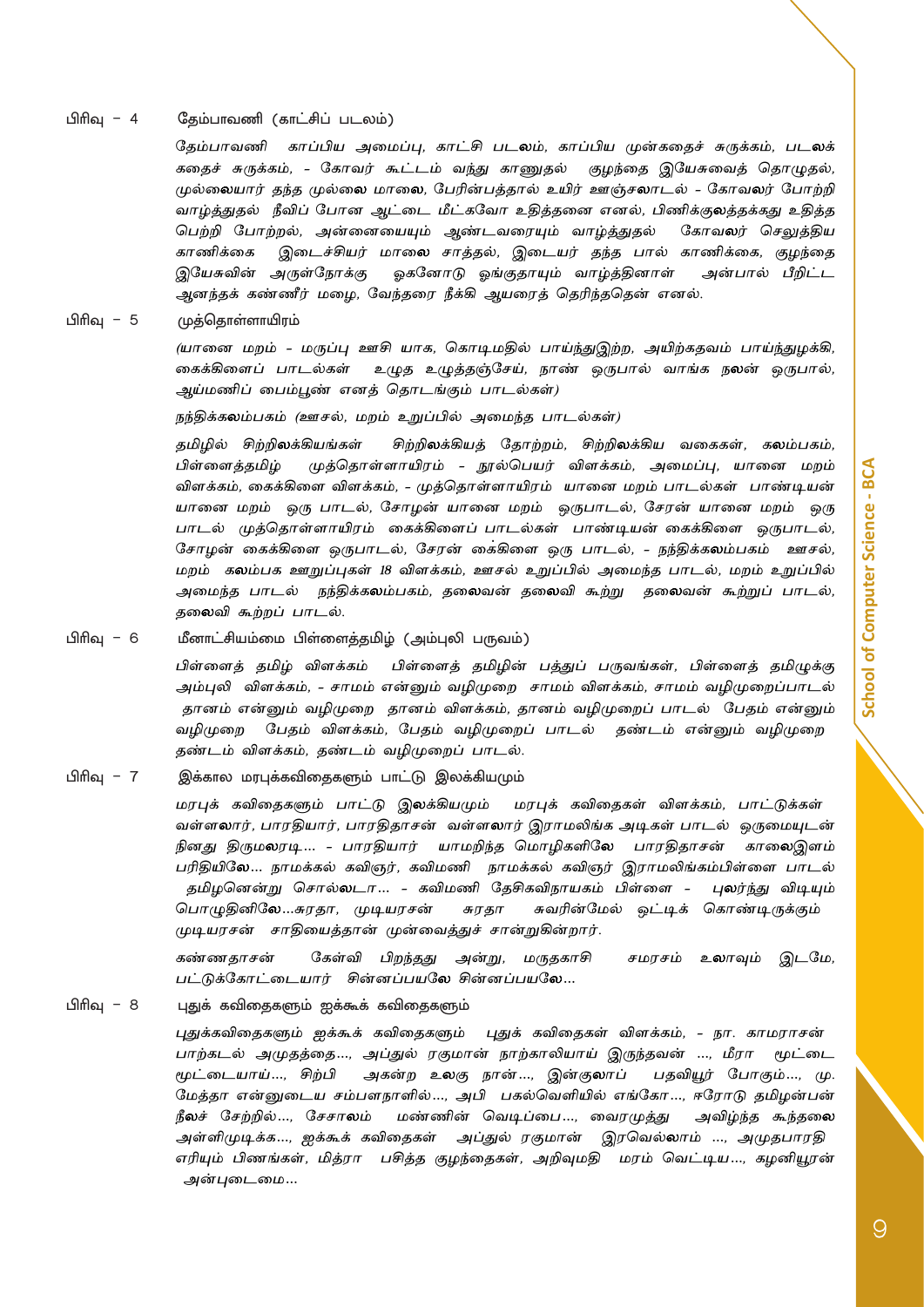#### பிரிவு – 9 மு. வரதராசனாரின் "தமிழுக்கு முதல் இடம்"

தமிழில் உரைநடை வளர்ச்சி உரைநடையின் தோற்றம், தமிழில் கட்டுரைகள், தமிழில் மணிப்பிரவாள நடை, தமிழில் தனித்தமிழ்நடை, - மு. வரதராசனார் உரைநடை,- மொழிப்பற்று நூல் அறிமுகம், தமிழுக்கு முதல் இடம் – கட்டுரை உட்பொருள் – தமிழுக்கு முதல் இடம் – தமிழ்நாட்டுக் கோயில்களில் வடமொழி, தமிழ் இசை கருநாடக இசையாக மாறிப்போனது, தமிழ் இசைக்கு முதல் இடம், ஆட்சித் துறையில் தமிழுக்கு முதல் இடம், ஆட்சிமொழி எவ்வழி பிறதுறைகள் அவ்வழி, இதழியல் துறையில் தமிழுக்கு முதல் இடம், ஆங்கிலப் பத்திரிகைகளும் அமாவாசைச் சாமியார்களும்.

#### பிரிவு – 10 பாரதிதாசனின் "அமைதி" நாடகம்

தமிழில் உரைநடை நாடக வளர்ச்சி, - தமிழில் நாடகங்களின் தோற்றம், 20 ஆம் நூற்றாண்டில் தமிழ் நாடகங்களின் நிலை, முத்தமிழில் நாடகத்தமிழ் விளக்கம், மௌன மொழி உலகப் ப�ொதுமொழி. – பாரதிதாசன் என்னும் நாடக ஆசிரியர் – புரட்சிக்கவிஞரின் நாடகப் புரட்சி, பிரெஞ்சு நாடகத் தாக்கம், அமைதியின் சிறப்பு – அமைதி நாடகக் கதைச் சுருக்கம் – அமைதி களம் ஒன்று, களம் – இரண்டு , களம் மூன்று, களம் நான்கு, களம் ஐந்து, களம் ஆறு, களம் ஏழு, அமைதி நாடகத் திறனாய்வு.

#### பார்வை நூல்கள்:

- » மு. வரதராசன், தமிழ் இலக்கிய வரலாறு, சாகித்ய அக்காதெமி, புதுடெல்லி.
- » மது. ச. விமலானந்தன், தமிழ் இலக்கிய வரலாறு, மீனாட்சி புத்தக நிலையம், மதுரை.
- தமிழண்ணல், புதிய நோக்கில் தமிழ் இலக்கிய வரலாறு, மீனாட்சி புத்தக நிலையம், மதுரை.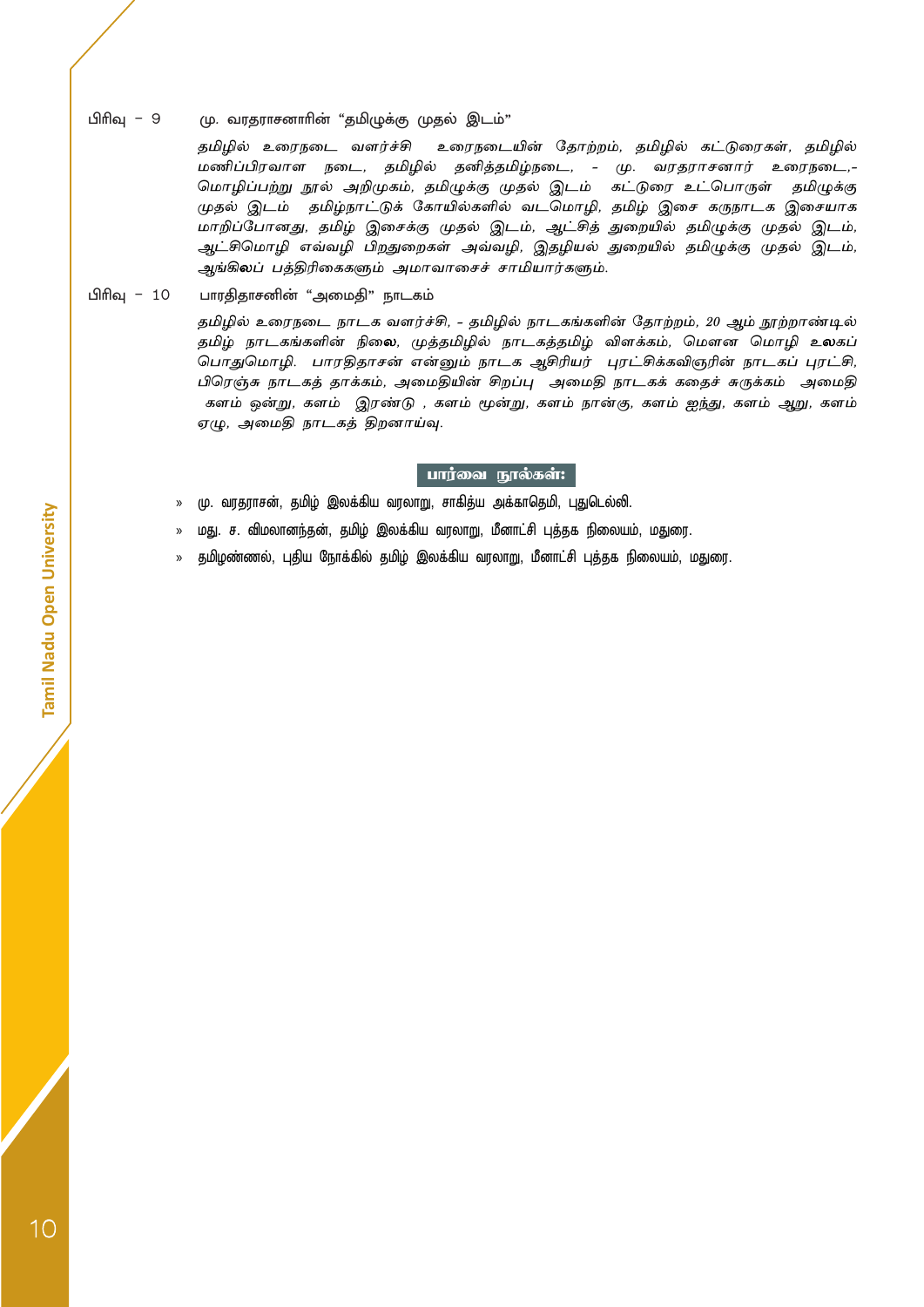

**Chennai – 15**

B. C. A. SYLLABUS - I YEAR (I SEMESTER)

|                          | <b>COURSE TITLE</b><br><b>COURSE CODE</b>                             | : Foundation in English-I (Literature and Grammar)<br>: BFEG-1                                                 |
|--------------------------|-----------------------------------------------------------------------|----------------------------------------------------------------------------------------------------------------|
|                          | <b>COURSE CREDIT</b>                                                  | : 3                                                                                                            |
| <b>Course Objectives</b> |                                                                       |                                                                                                                |
| $\mathcal{P}$            |                                                                       | To make the learners aware of the history of England                                                           |
| »                        | To cultivate the creativity among the learners                        |                                                                                                                |
| $\rangle$                | To improve the reading skills of the learners                         |                                                                                                                |
| $\mathcal{P}$            | To enhance the vocabulary of the learners                             |                                                                                                                |
| $\rangle$                | To make the learners read and write in English                        |                                                                                                                |
|                          | <b>Course Learning Outcomes</b>                                       |                                                                                                                |
|                          | On successful completion of the Course, the learners will be able to: |                                                                                                                |
| $\mathcal{P}$            | describe the history of England                                       |                                                                                                                |
| $\mathcal{P}$            | critically analyse the literary texts                                 |                                                                                                                |
| »                        | use the words correctly                                               |                                                                                                                |
| $\rangle$                | write in flawless English                                             |                                                                                                                |
| <b>Block</b>             | <b>Brief History of England</b><br>1                                  |                                                                                                                |
|                          | 20th Century                                                          | Tudor England- Stuart England -Restoration England -Revolutions -Eighteenth Century-19th Century Education-    |
| <b>Block</b>             | 2 <br><b>Literary Texts</b>                                           |                                                                                                                |
|                          |                                                                       | R.K. Narayan- An Astrologer's Day and Sarojini Naidu - Bangle Sellers                                          |
| <b>Block</b>             | <b>Reading Comprehension</b><br>3                                     |                                                                                                                |
|                          | Reading-Exercises                                                     | Definition of Comprehension- Types of Comprehension- Reading Materials-Vocabulary- Critical Reading- Effective |
| <b>Block</b>             | 4                                                                     | <b>Functional Grammars and Vocabulary</b>                                                                      |
| fixes                    |                                                                       | Parts of Speech- Tenses-Articles -Prepositions and Linkers -Punctuation-Common Mistakes -Polite Expression-Af- |
| <b>Block</b>             | <b>Language Skills</b><br>5 <sub>l</sub>                              |                                                                                                                |

Reading Skills: SQ3R Technique -Writing Skills -Dictionary Use.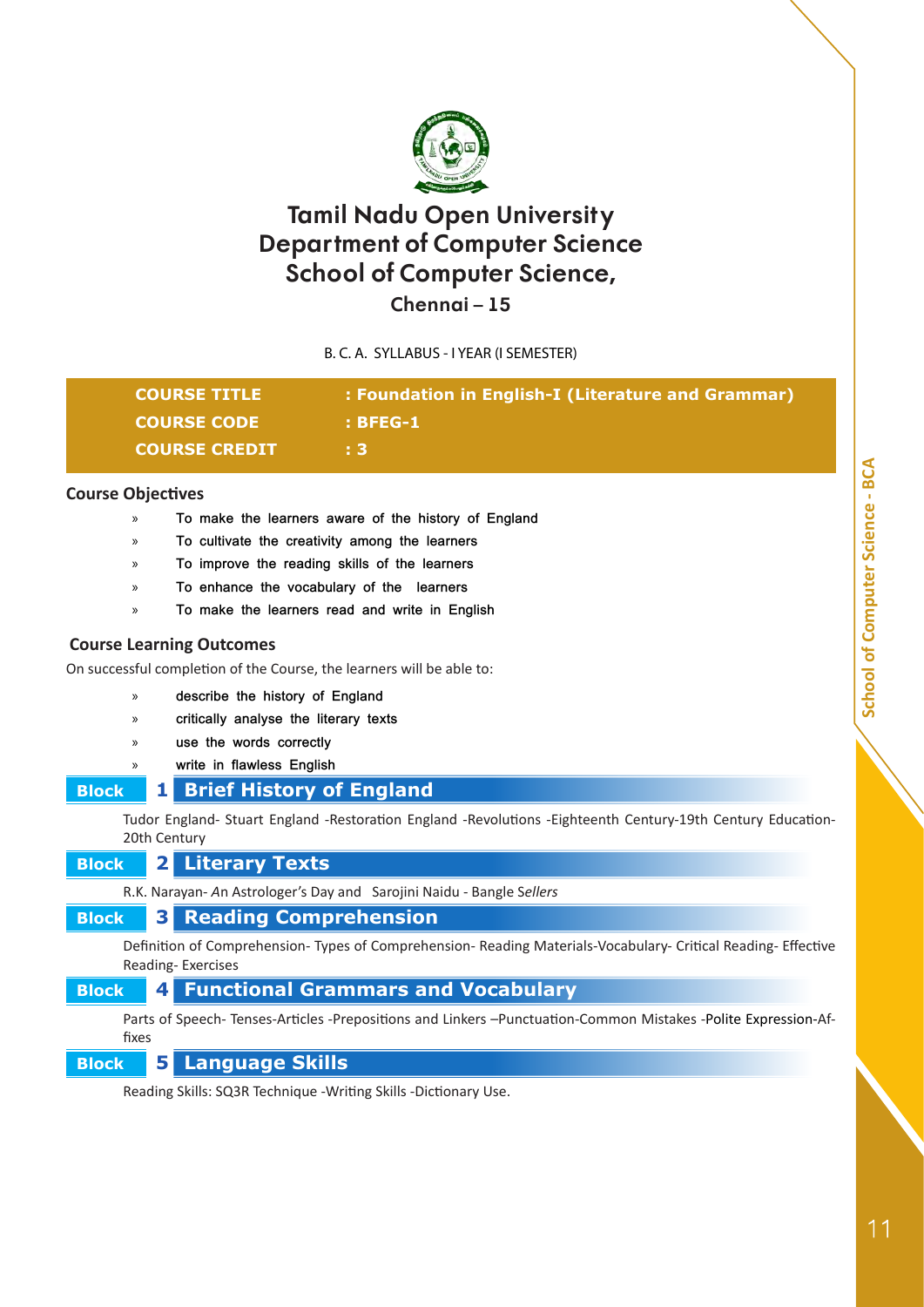### **References:**

- Narayan R.K. Short Story Collections.
- Sarojini Naidu. Bangle Sellers
- Sinha C.A. Reading Comprehension. Prabhat Prakashan.
- Xavier A.G. An Introduction to the Social History of England. Viswanathan S. Printers, Chennai. 2009.

#### **Web Resources:**

- https://www.digimat.in/nptel/courses/video/109106124/L01.html
- https://www.digimat.in/nptel/courses/video/109106138/L46.html
- https://www.coursera.org/lecture/multimodal-literacies/9-2-learning-to-read-reading-for-meaning-HdG3O
- https://nptel.ac.in/courses/109/107/109107172/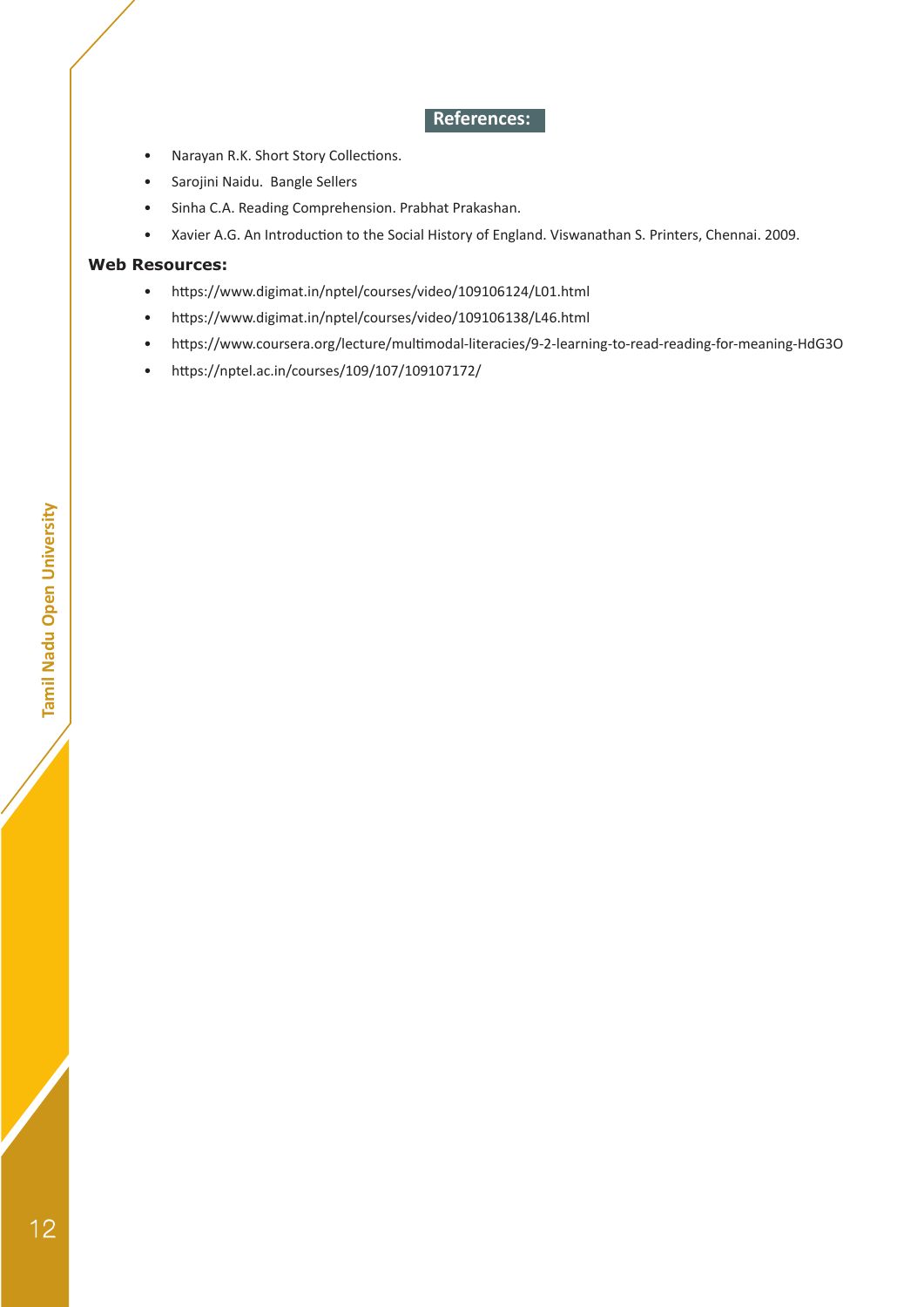

**Chennai – 15**

B. C. A. SYLLABUS - I YEAR (I SEMESTER)

| <b>COURSE TITLE</b>  | : Problem Solving Techniques |
|----------------------|------------------------------|
| <b>COURSE CODE</b>   | $\pm$ BCAP-11                |
| <b>COURSE CREDIT</b> | $\pm 4$                      |

#### **COURSE OBJECTIVES**

While studying the Problem Solving, the student shall be able to:

- » **Understand the Basic Principles of Algorithm Design**
- » **Understand the Role of Abstraction in Problem Solving**
- » **Acquire Knowledge about Algorithms that Involve a Simple Repetitive Process**
- » **Understand the Need for Problem Decomposition**
- » **Gain Knowledge on the Principle of Mathematical Induction for Problem Solving**

#### **COURSE OUTCOMES**

After completion of the Problem solving techniques, the student can able to:

- » **Identify needed information and/or eliminate extraneous information towards solving contextual problems.**
- » **Recognize proportional relationships from verbal, graphical, symbolic or numerical scenarios.**
- » **Use proportionality to solve and analyze a variety of multi-step contextual problems.**

#### **Block 1 INVARIENTS**

Invariants – Chocolate-bar Problem – Empty-box Problem – Tumbler Problem – Tetrominoes – Goat-cabbage-wolf Problem - Brute-force Search – State-space Explosion – Abstraction – Nervous-couples Problem - Denoting States and Transitions – Rule of Sequential Composition – Bridge Problem – Conditional Statements.

 **Block 2 GAMES**

Games – Matchstick Game – Winning Strategies – Subtraction-set Games - Sums of Games – Knights and Knaves – Logic Puzzles - Calculational Logic – Equivalence and Continued Equalities – Negation.

#### **Block 3 INDUCTION**

Induction – Black and White Colouring – Cutting the Plane – Triomino Problem - Looking for Patterns – The Need for Proof – From Verification to Construction.

### **Block 4 PROBLEM FORMULATION AND SOLUTION**

Fake-Coin Detection – Problem Formulation – Problem Solution – Tower of Hanoi Problem - Specification and Solution –Inductive Solution – Iterative Solution - Principles of Algorithm Design – Iteration. Invariants and Making Progress – Sam Loyd's Chicken-Chasing Problem.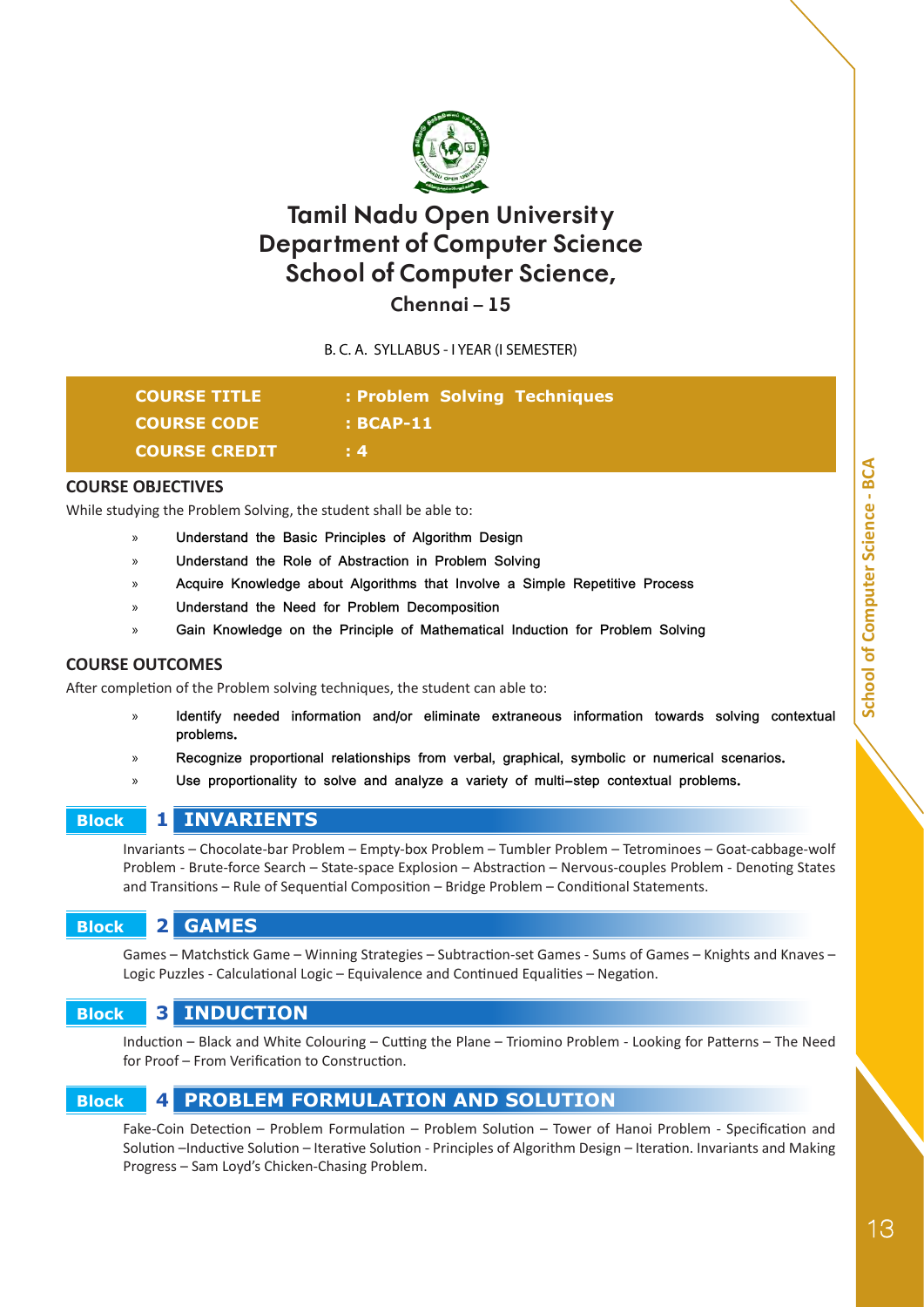# **Block 5 BRIDGE PROBLEM**

Bridge Problem – Lower and Upper Bounds – Outline Strategy - Regular Sequences – Sequencing Forward Trips – Choosing Settlers and Nomads- Knight's Circuit – Straight-Move Circuits – Super Squares – Partitioning the Board.

### **References:**

• Roland Backhouse, "Algorithmic Problem Solving", 2011 John Wiley & Sons Ltd.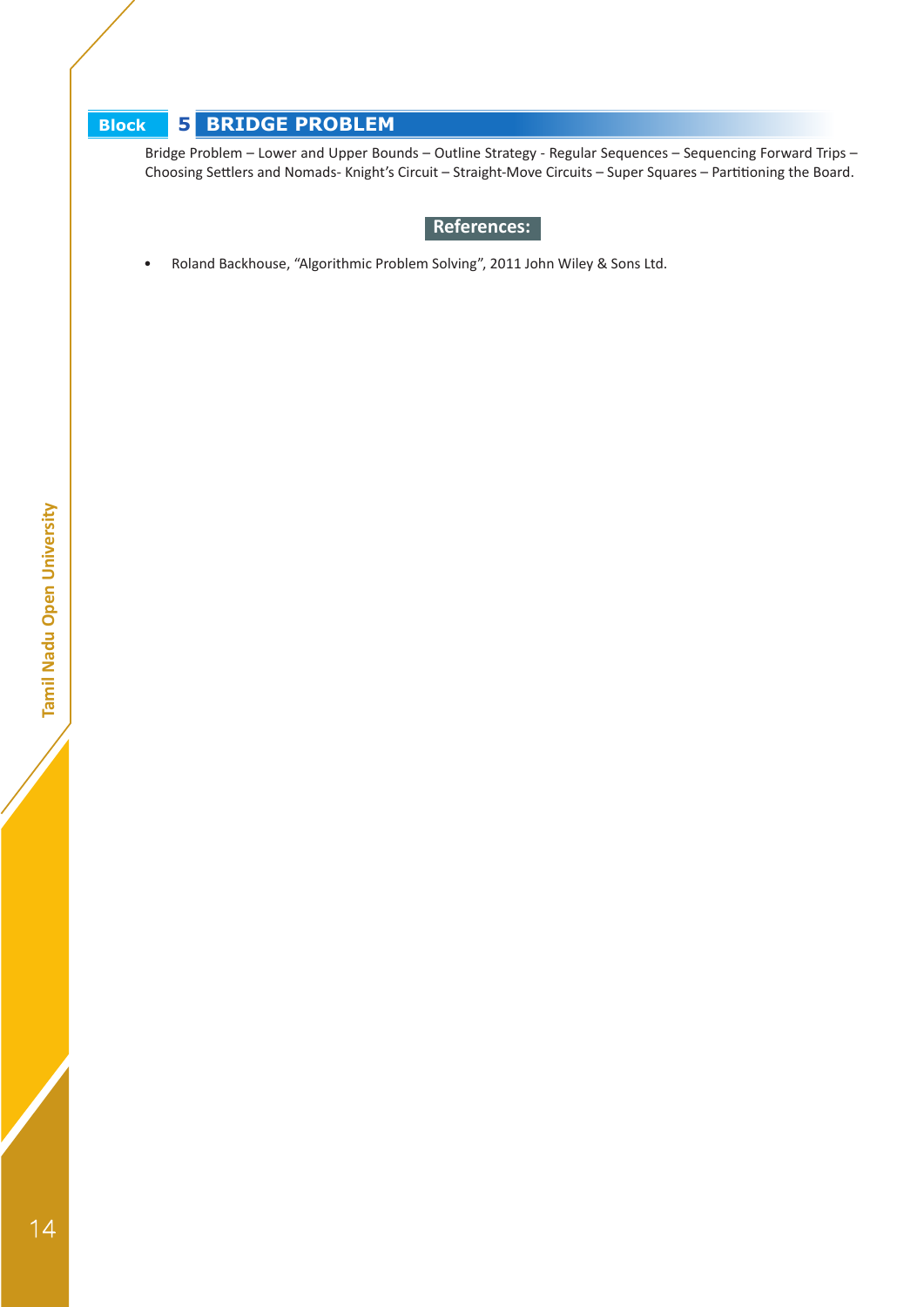

**Chennai – 15**

B. C. A. SYLLABUS - I YEAR (I SEMESTER)

| <b>COURSE TITLE</b>  | : Information Technology Essentials |
|----------------------|-------------------------------------|
| <b>COURSE CODE</b>   | $: BCAP-12$                         |
| <b>COURSE CREDIT</b> | $\pm 4$                             |

#### **COURSE OBJECTIVES**

While studying the Information technology essentials course, the student shall be able to:

- » **Know about the basics of computers**
- » **Understand the classification of software**
- » **Know about the various types of software and operating systems**
- » **Learn about the concepts of Networking and various types of LAN**
- Gain knowledge about the concepts of Internet and WWW.

#### **COURSE OUTCOMES**

After completion of the Information technology essentials course, the student can be able to:

- » **Acquire the basic of knowledge of computer concepts**
- » **Understand the classification of software**
- » **Learn about the various types of software and operating systems**
- » **Aware about the concepts of Internet and WWW**
- » **Gain knowledge about the concepts of Networking and various types of LAN**

# **Block 1 INTRODUCTION TO COMPUTER CONCEPTS**

Definition – Importance – History – Classification – Benefits & Limitations - Software - Application Software – System Software - Computer Architecture – I/O Unit – CPU – Memory unit – Memory System – Memory hierarchy.

# **Block 2 SOFTWARE CONCEPTS**

Classification of Software – System Software – application Software - Operating System: Types of Operating System – Functions of Operating System

### **Block 3 SOFTWARE TOOLS**

Software Tools – Application Generator – Software Engineering & CASE Tools – System Software Utilities – Windows - General Purpose Application Software – Special Purpose Application Software.

### **Block 4 NETWORKING**

Communication – Networking – Types of Networks – Components of Networks –Standard Topologies - Network Operating System: Concepts – Client Software – Server Software - LAN Expansion – Repeaters – Routers – Bridges – Gateways.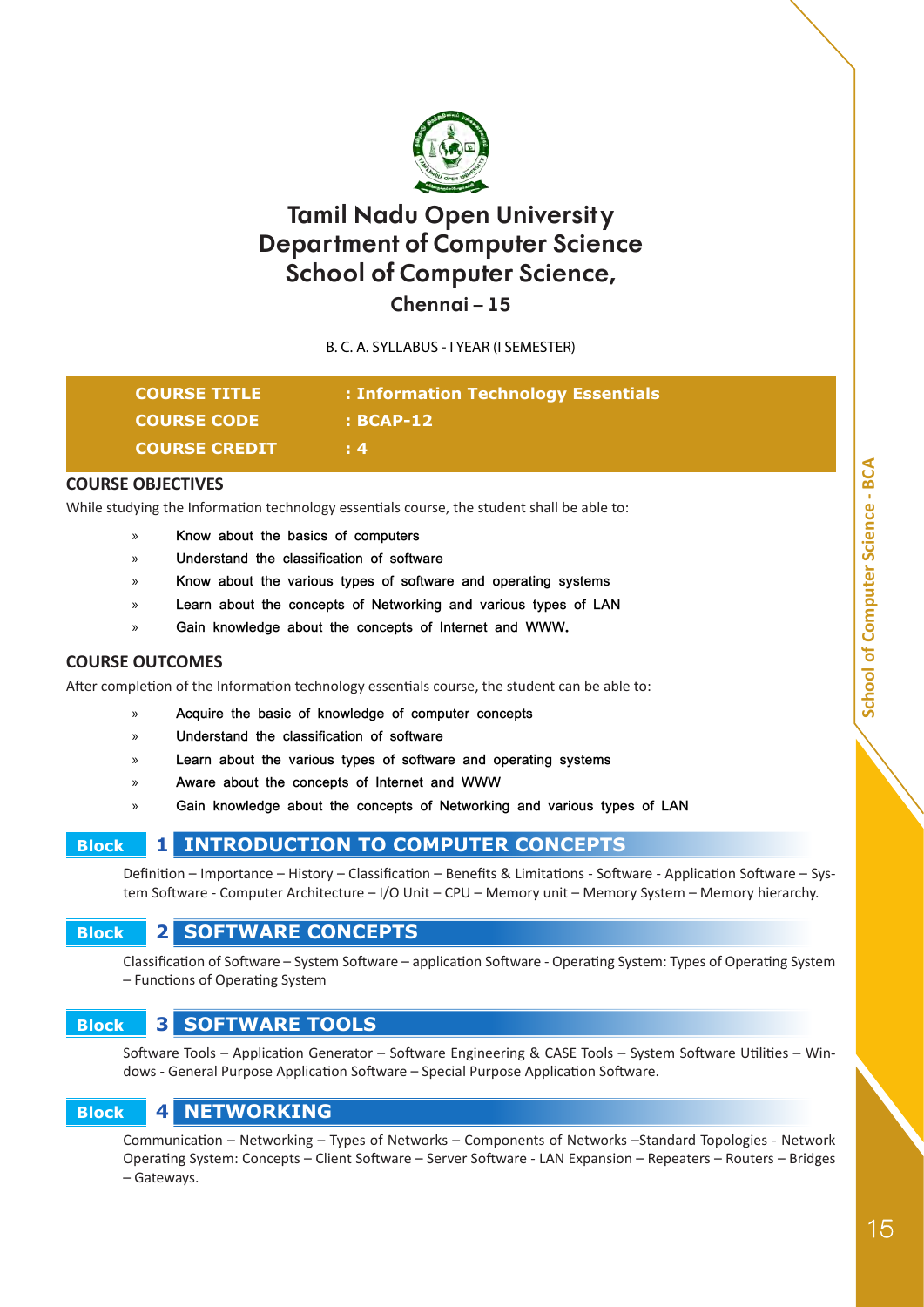# **Block 5 INTERNET & WWW**

Internet – functions – internet capabilities – Information retrieval on the internet - WWW – WebPages and HTML - Web browsers - Internet Benefits to Organization – Problem on the Internet.

# **References:**

- Fundamentals of Information Technology, S.K. Bansal, A P H Publishing Corporation, 2002
- Introduction of Information Systems, Alexis Leon, Mathews Leon, Vijay Nicole, imprints, Pvt. Ltd, 2004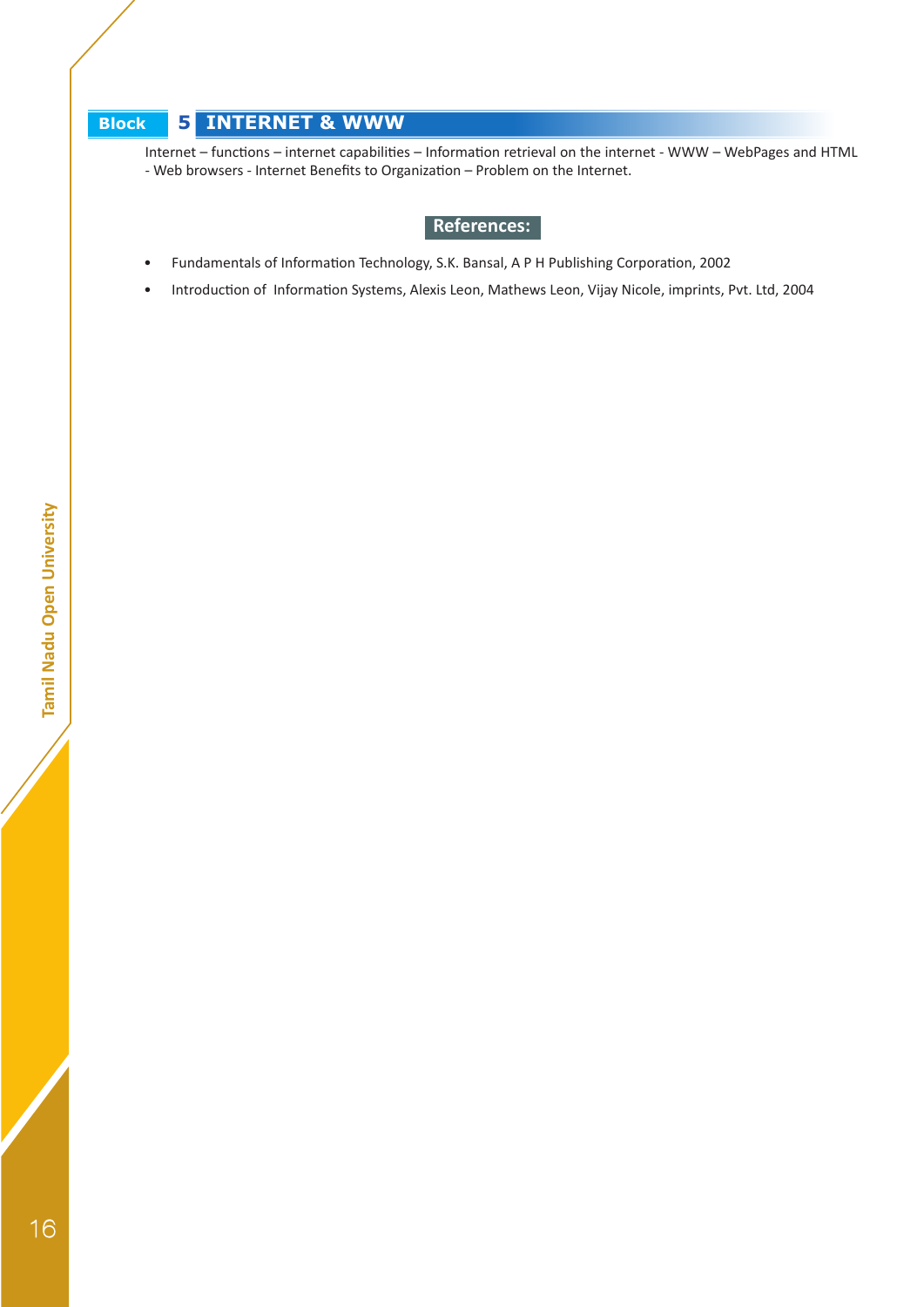

**Chennai – 15**

B. C. A. SYLLABUS - I YEAR (I SEMESTER)

| <b>COURSE TITLE</b>  | : ALLIED MATEMATICS – 1 |
|----------------------|-------------------------|
| <b>COURSE CODE</b>   | : BMSS-A1               |
| <b>COURSE CREDIT</b> | : 3                     |

#### **COURSE OBJECTIVES**

While studying the ALLIED MATEMATICS  $-1$ , the Learner shall be able to:

- » **To provide basic mathematical concepts required for students pursuing Physics**
- » **To provide basic mathematical tools used for computation in Physics**
- » **To introduce the concept of Operational Research**

#### **COURSE OUTCOMES**

After completion of the ALLIED MATEMATICS – 1, the Learner will be able to:

- » **understand basic mathematical concepts required for students pursuing Physics**
- » **understand basic mathematical tools used for computation in Physics**
- familiarize with the basics of Linear Programming Problem.
- » **apply appropriate mathematical tools in Physical problems**

#### **Block 1 Properties of Matrices**

1.1 Eigenvalues and Eigenvectors

- 1.2 Cayley Hamilton Theorem
- 1.3 Similar Matrices
- 1.4 Diagonalization of Matrices possessing Distinct Eigenvalues
- 1.5 Eigenvalues for symmetric matrices

### **Block 2 Differential Calculus**

2.1 Higher Derivatives – nth derivative – Standard Results

- 2.2 Trigonometric Transformations
- 2.3 Formation of Equations Involving Derivatives
- 2.4 Liebnitz's formula for nth derivative Problems involving Liebnitz's formula
- 2.5 Methods of Integration of functions of the Following Types:

$$
\frac{1}{(x+p)\sqrt{ax^2+bx+c}}\colon \sqrt{(x-a)(b-x)}; \frac{1}{\sqrt{(x-a)(b-x)}}; \sqrt{\frac{(x-a)}{(b-x)}}.
$$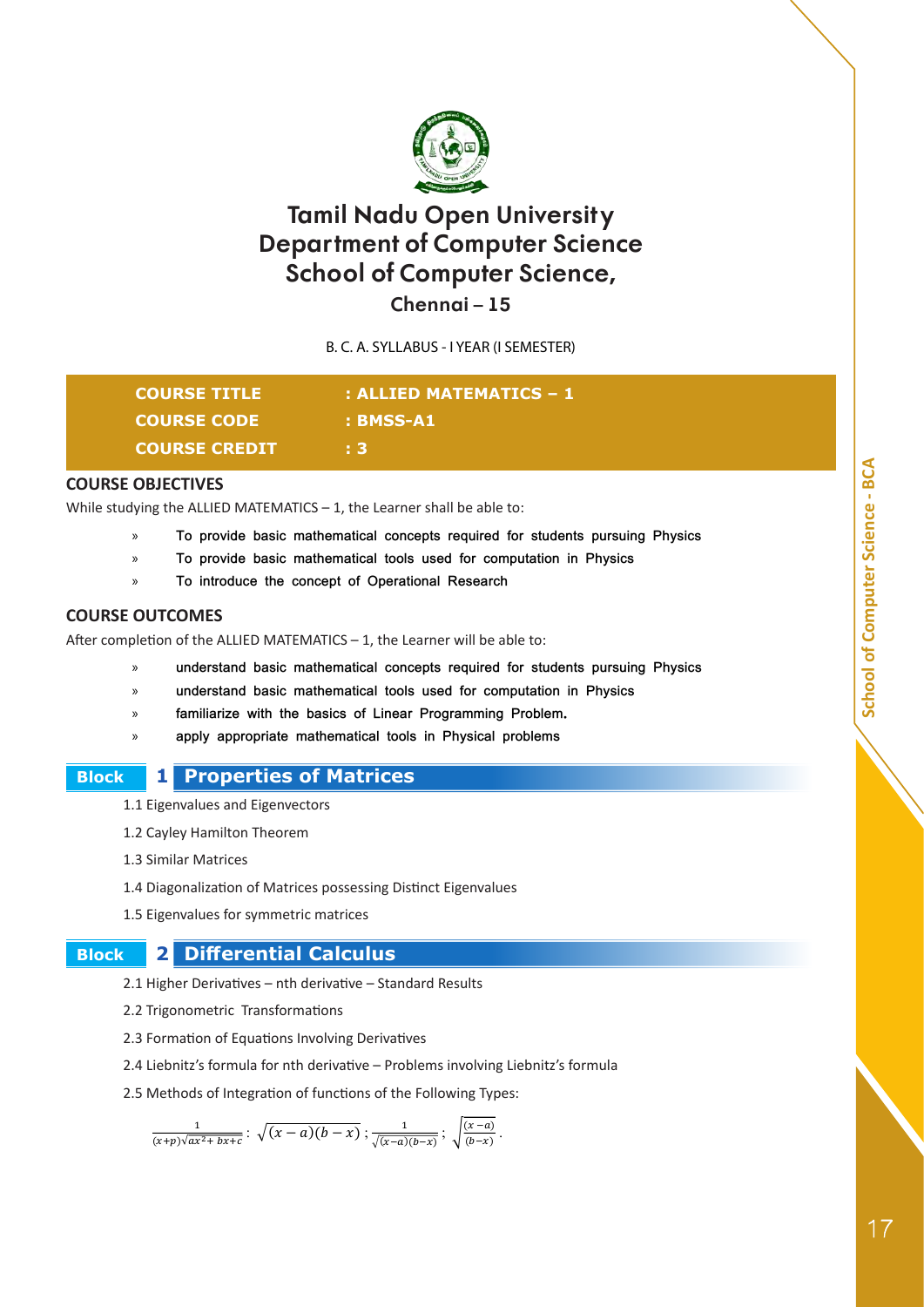### **Block 3 Differential Equations**

- 3.1 Partial Differential Equation
- 3.2 Formation of Equations by Elimination of Constants and an Arbitrary Function
- 3.3 Definition of General, Particular, Complete and Singular Integral
- 3.4 Solutions of First Order Equations in their Standard Forms
- 3.5 Lagrange's Method of Solving of Linear Equations *Pp* + *Qq* = *R*

### **Block 4 Fourier Series**

- 4.1Definition of Fourier Series
- 4.2 Finding Fourier Coefficients for a given Periodic Function with Period 2 p
- 4.3 Odd and Even Functions
- 4.4 Half Range Series
- 4.5 Development in sine and cosine series

#### **Block 5 Linear Programming Problem**

- 5.1 Formulation of LPP
- 5.2 Graphical Method
- 5.3 Simplex Method

 **Books For Study**

- 1. Narayanan, S., Hanumantha Rao and T.K. Manicavachagam Pillai, Ancillary Mathematics Volume I. Madras.:Viswanathan, S, 2012. Chapter 3: Sections 3.4, 3.5 Chapter 6: Sections 6.1
- 2. Narayanan S., R. Hanumantha Rao,T.K. Manicavachgam Pillay, and P. Kandaswamy.

3. Ancillary Mathematics – Volume – II. Madras.: Viswanathan, S, 1995 Reprint 2011.

| Chapter 1 | Sections 8 (cases 5-9) |
|-----------|------------------------|
| Chapter 2 | Sections 1 - 5         |
| Chapter 6 | Sections 1-3, 5, 6.    |

- 4. Kalavathy S, Operations Research, Vikas Publishing House, Noida, Fourth Edition 2013
	- Chapter 2 : Sections 2.1, 2.2
	- Chapter 3 : Sections 3.1 3.3
	- Chapter 4 : Sections 4.1, 4.2

#### **References**

- Joseph, Edwards, An Elementary Treatise on the Differential Calculus, London: Macmillan, 1948.
- Manicavachagam Pillai T.K., Natarajan T. and Ganapathy K. S, Algebra Volume I.
- Madras.: Viswanathan, S., 2006.
- Manicavachagam Pillai T.K., Natarajan T. and Ganapathy K. S, Algebra Volume II.
- Madras.: Viswanathan, S., 2004.
- Singaravelu A., Allied Mathematics, Chennai: Meenakshi, 2010
- Sundaresan V., K.S. Ganapathy Subramanian, K. Ganesan. Resource Management Techniques, 4th ed. Arapakkam: A.R. Publications, 2007.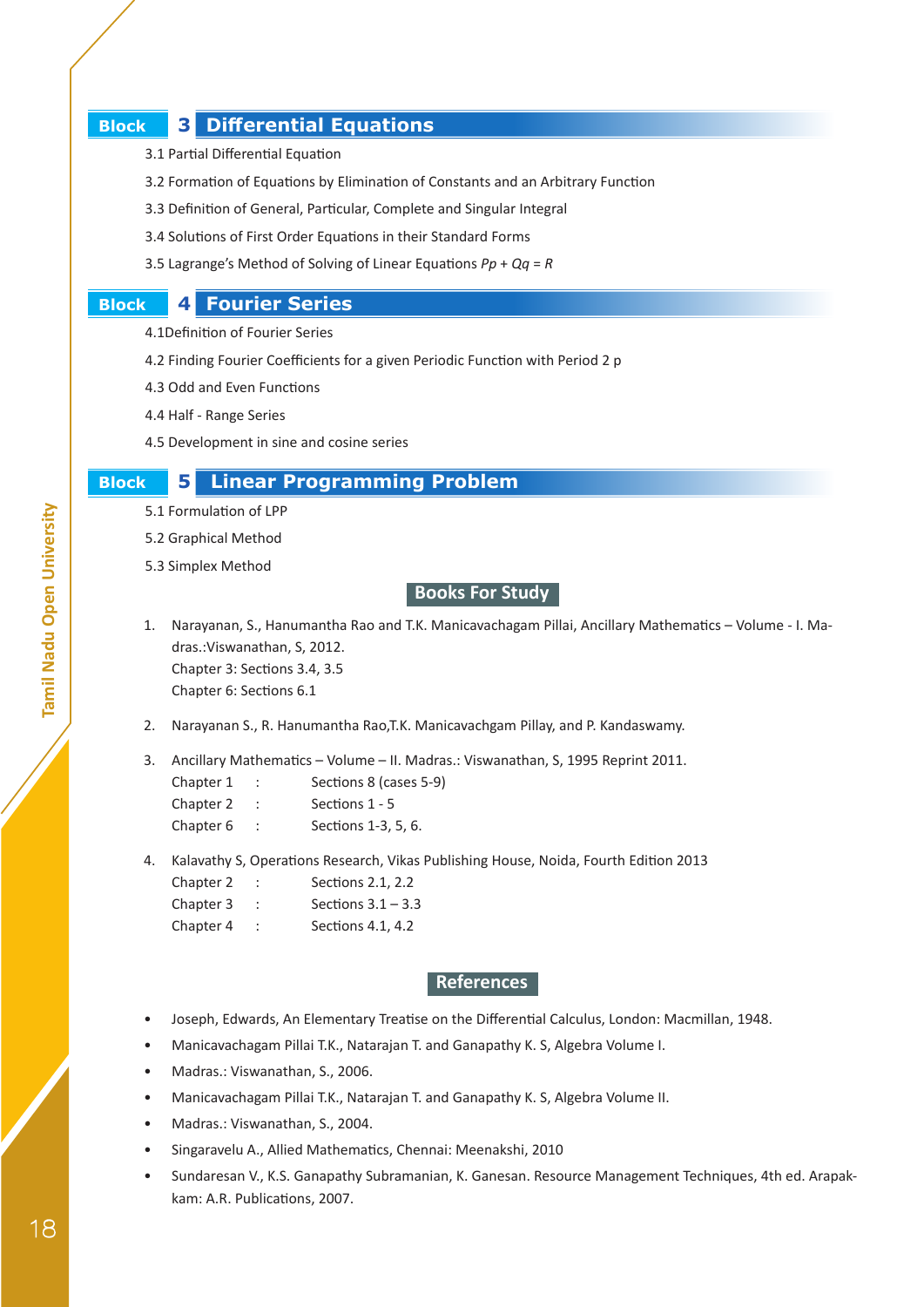

**Chennai – 15**

B. C. A. SYLLABUS - I YEAR (I SEMESTER)

| <b>COURSE TITLE</b>  | : Office Automation Laboratory |
|----------------------|--------------------------------|
| <b>COURSE CODE</b>   | $\pm$ BCAPL-11                 |
| <b>COURSE CREDIT</b> | . 2                            |

#### **COURSE OBJECTIVES**

While studying the Office Automation Laboratory course, the student shall be able to:

- » **Craft professional word documents, excel spread sheets, power point presentations using the Microsoft suite of office tools**
- » **Familiarize the students in preparation of documents and presentations with office automation tools.**

#### **COURSE OUTCOMES**

After completion of the Information technology essentials course, the student can be able to:

- » **Perform documentation**
- » **Perform accounting operations**
- » **Perform presentation skills**

#### **I. MS-WORD**

- Text Manipulation: Write a paragraph about your institution and Change the font size and type, Spell check, Aligning and justification of Text
- Bio data: Prepare a Bio-data.
- Find and Replace: Write a paragraph about yourself and do the following. Find and Replace Use Numbering Bullets, Footer and Headers.
- Tables and manipulation: Creation, Insertion, Deletion (Columns and Rows). Create a mark sheet.

#### **II. MS-EXCEL**

- Data sorting-Ascending and Descending (both numbers and alphabets)
- Mark list preparation for a student
- Individual Pay Bill preparation.
- Invoice Report preparation.

#### **III. MS-POWERPOINT**

- Create a slide show presentation for a seminar.
- Preparation of Organization Charts
- Create a slide show presentation to display percentage of marks in each semester for all students
- Use bar chart (X-axis: Semester, Y-axis: % marks).
- Use different presentation template different transition effect for each slide.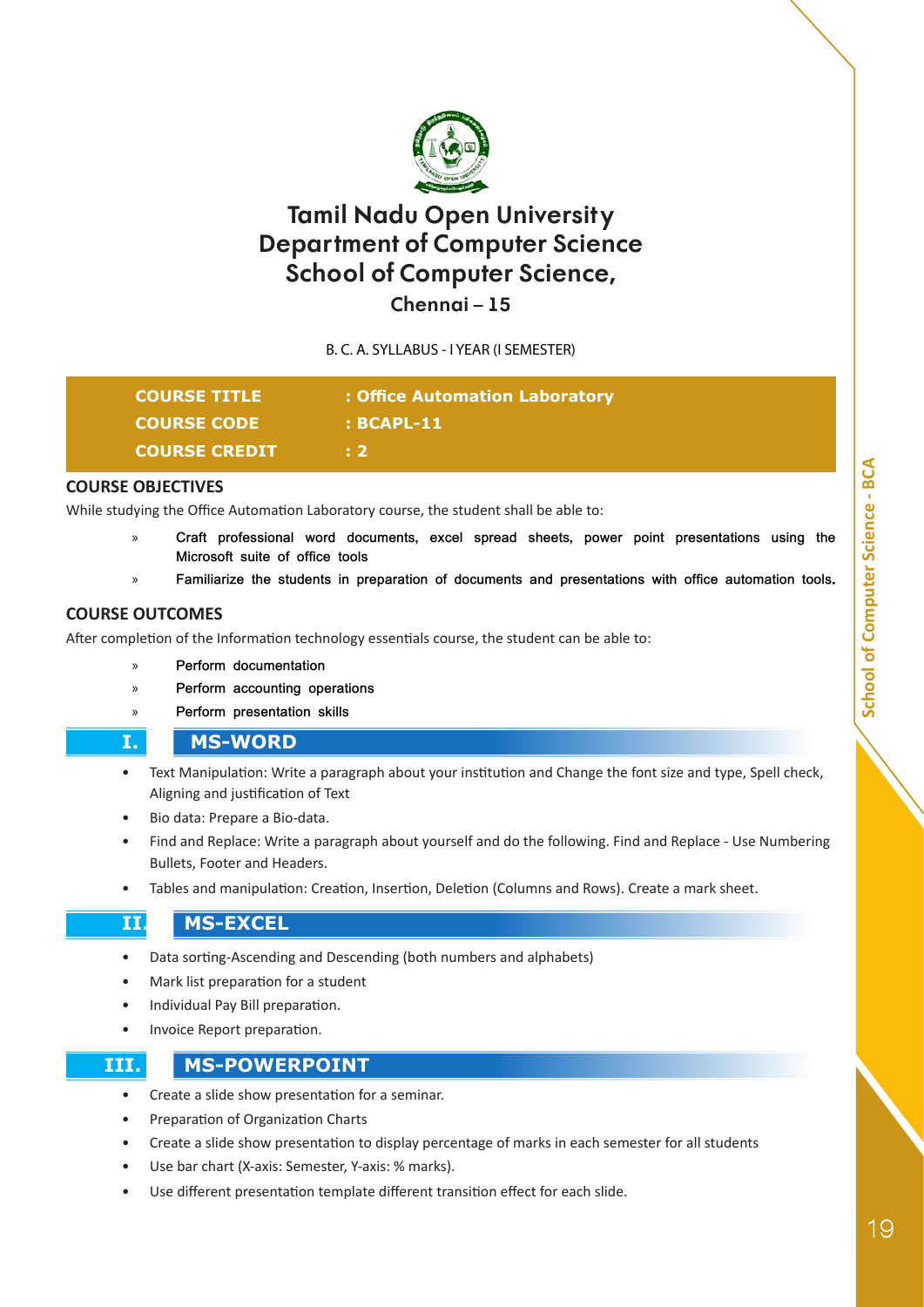

**Chennai – 15**

B. C. A. SYLLABUS - I YEAR (I SEMESTER)

| பாடப் பெயர் (Course Title)             |             |
|----------------------------------------|-------------|
| பாடக் குறியீடு (Course Code)           | : BFTM - 02 |
| பாட கற்றல் அளவெண் (Course Credits) : 3 |             |

#### **பாட ந�ோக்கங்கள்**

- » **தமிழ் இலக்கியங்களை அறிமுக ந�ோக்கில் எடுத்துரைத்தல்**
- » **ம�ொழித்திறன், ம�ொழியறிவு, இலக்கியப் பொது அறிவு பெறும் வகையில் விவரித்தல்**

#### **பாடத்தினைப் படிப்பதால் விளையும் பயன்கள்**

- » **தமிழ் உரைநடை பற்றியும், ஜெயகாந்தனின் சிறுகதைகள் பற்றியும் எடுத்துரைப்பர்.**
- » **தமிழ் பற்றியும் அலுவலகத் தொடர்பு மடல்கள் எழுதுவது எப்படி என்பது பற்றியும், ம�ொழியை திறம்பட எவ்வாறு பயன்டுத்துவது என்பது பற்றியும் எடுத்துரைப்பர்.**
- பிரிவு 1 ஜெயகாந்தனின் "நான் இருக்கிறேன்" சிறுகதை

தமிழ் உரைநடையில் சிறுகதை வளர்ச்சி தமிழில் கதை இலக்கியத் கோற்றம், தமிழ்ச் சிறுகதைகளின் தோற்றமும் வளர்ச்சியும், சிறுகதை இலக்கணம் தமிழ்ச் சிறுகதைகளில் ஜெயகாந்தன் – ஜெயகாந்தன் சிறுகுறிப்பு – கதை அரங்கம் அறிமும், நான் இருக்கிறேன் கதைச் சுருக்கம் – நான் இருக்கிறேன் சிறுகதை – வியாதிக்காரன் அனுபவங்கள், சாகக் கற்றுக்கொடுத்த நொண்டி, வாழக் கற்றுக்கொடுத்த வியாதிக்காரன், நான் இருக்கிறேன் அம்மா, - நான் இருக்கிறேன் – சிறுகததைத் திறனாய்வு.

#### பிரிவு - 2 வா.செ.குழந்தைசாமியின் அறிவியல் தமிழ் ஆக்கம் இற்றை நிலை

அறிவியல் தமிழ் - இயற்றுதல் அறிந்தோம் புனைதல் இல்லை - தமிழில் அறிவியல் இலக்கியம் படைப்போம் - வா.செ. குழந்தைசாமி - அறிமுகம் - அறிவியல் தமிழ் - எந்தத் துறைகளைக் குறிக்கும் - அறிவியல் தமிழை உள்ளடக்கியது - தோற்றம் - கலைச்சொல்லாக்கப் பணி -விடுதலைக்குமுன் - விடுதலைக்குப்பின் - பாடநூல் நிறுவனத்தின் பங்கு - பதிப்பகங்களின் பங்கு - பல்கலைக்கழகங்களின் பங்கு - இதழ்களின் பங்கு - இலங்கைத் தமிழரின் பங்கு - கருத வேண்டியவை.

# பிரிவு - 3 சமய இலக்கியக் காலம் (கி.பி.700 - கி.பி 1100) தமிழில் சமய இலக்கியங்கள் - சமண இலக்கியத் தோற்றம் - பௌத்த இலக்கியத் தோற்றம் - தமிழில் பௌத்த இலக்கியங்கள் - வைணவ இலக்கியங்கள் - சைவ இலக்கியத் தோற்றம் - தமிழில் சைவ இலக்கியங்கள் - வைணவ இலக்கியத் தோற்றம் - தமிழில் வைணவ இலக்கியங்கள் - தமிழில் இசுலாமிய இலக்கியங்கள் - தமிழில் கிறிஸ்தவ இலக்கியங்கள்.

# பிரிவு - 4 சிற்றிலக்கியக் காலம் (கி.பி. 700 - கி.பி. 1400) சிற்றிலக்கியத் தோற்றம் - சிற்றிலக்கிய வகைகள் - இலக்கண நூல்கள் - உலா - கலம்பகம் -பரணி - பிள்ளைத்தமிழ் - கோவை – தூது.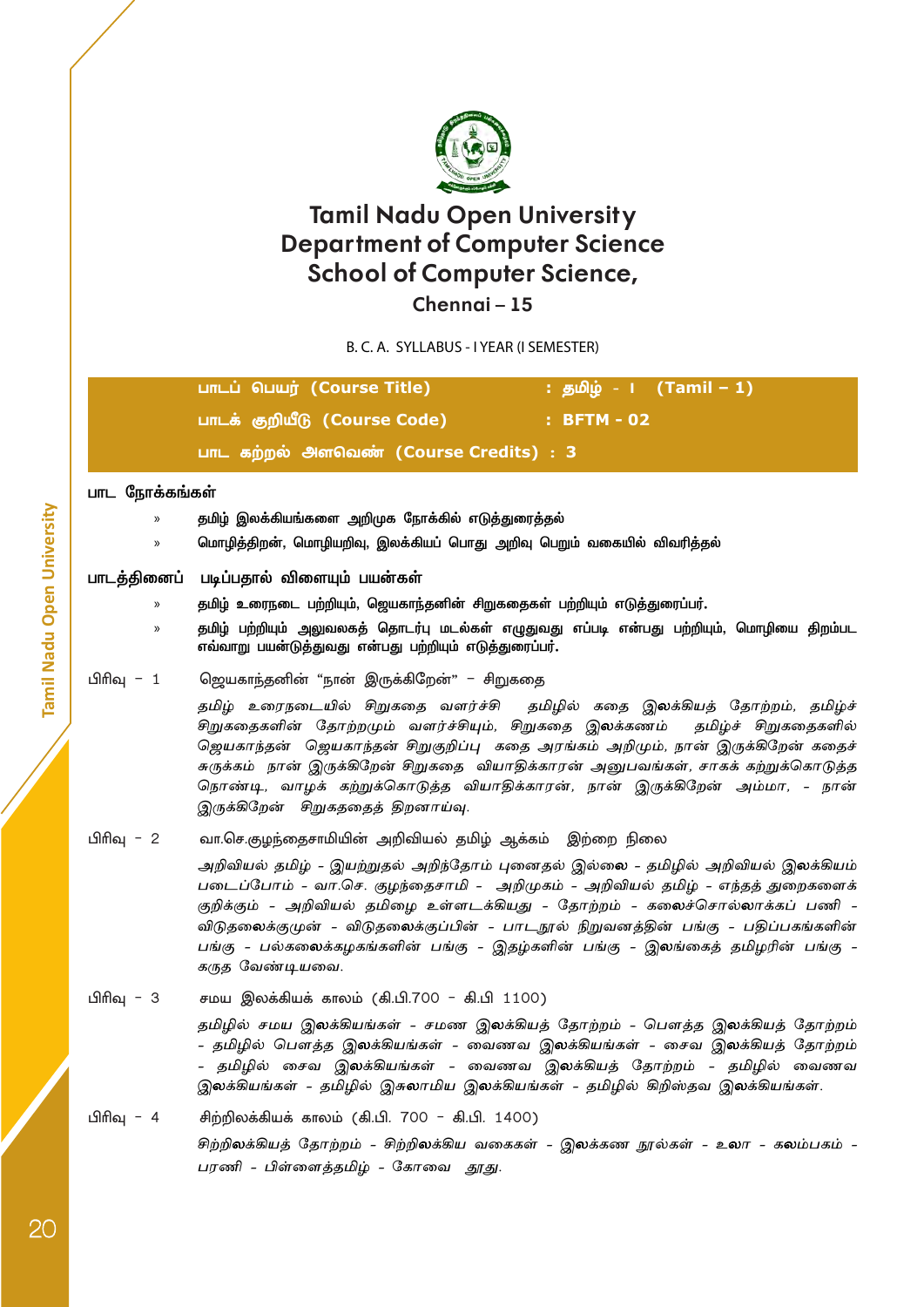பிரிவு - 5 உரையாசிரியர்கள் காலம் (கி.பி. 1200 கிபி. 1800)

உரைநூல்களின் த ோற்றம் - பயன்கள் - உரை வகைகள் - நக்கீரர் - இளம்பூரணர் - பேராசிரியர் - சேனாவரையர் - நச்சினார்க்கினியர் - கல்லாடர் - தெய்வச்சிலையார் ப�ோன்றோர் - அடியார்க்கு நல்லார் - பரிமேலழகர் - பிரபந்த உரையாசிரியர்கள் - நன்னூல் உரையாசிரியர்கள் .

நாடகங்கள் - புதினங்கள் - சிறுகதைகள் - இலக்கியங்கள் - மரபுக் கவிதை இலக்கியங்கள் -

பிரிவு - 6 புத்திலக்கியக் காலம் (கி.பி. 1800 - கிபி 2000) தமிழில் புதினம் - தமிழில் சிறுகதை - தமிழில் புதுக்கவிதைகள் - தமிழில் உரைநடை

புதுக்கவிதை இலக்கியங்கள் - தமிழில் ஐக்கூக் கவிதைகள். பிரிவு - 7 கருத்துப் பரிமாற்ற மொழித்திறன் கருத்து விளக்கக் கட்டுரைகள் - செய்திக் கட்டுரைகள் - சொற்பொழிவு - குழு விவாதங்கள் - நண்பர்களுடன் உரையாடும் திறன் - கணினித் தமிழ் - கட்டுரை - பெண்ணியம் - தலைப்பு - தேர்ந்தெடுக்கும் முறை - தகவல்கள் சேகரிக்கும் முறை - தகவல் திரட்டல் - நகைச்சுவைத் திறன் - அவை அறிதல் - உச்சரிப்புக் கவனம் - குழு விவாத அமைப்பும் குறிக்கோளும் -

உரையாடலில் - சுயபுராணம் தவிர்த்தல் - உடன்பட வைக்கும் நாகரிக உத்தி .

பிரிவு - 8 அலுவலகத் தொடர்பு மடல்கள்

நட்புறவு மடல்கள் - வேண்டுதல் மடல்கள் - குறை தெரிவிக்கும் / புகார் மடல்கள் - கருத்து மடல்கள் - விண்ணப்ப மடல்கள் - அலுவலகத் தொடர்பு மடல்கள் - விண்ணப்ப மடலின் படிநிலைகள் - தன்குறிப்பு விவரங்கள் - விண்ணப்ப மடலின் வடிவமைப்பு - விண்ணப்ப மடல் எழுதும் முறை - குறிப்பு - வரைவு - கடிதம் - குறிப்பு மடல் - அலுவலக ஆணை - நேர்முகக் கடிதம்.

பிரிவு - 9 எழுத்து - சொல் பிழைகளும் திருத்தமும்

ஒலி மயக்கம் தரும் எழுத்துக்கள் - ர,ற ஒலி மயக்கம் - ந, ன,ண ஒலி மயக்கம் - ல,ள,ழ,ஒலி மயக்கம் - சொல் முதலில் வரும் எழுத்து மரபுகள் - சொல் இடையில் வரும் எழுத்து மரபுகள் - சொற்களின் சந்திப்பு மரபுகள் - வேற்றுமைப் புணர்ச்சியும் அல்வழிப் புணர்ச்சியும் - உயிர்முன் உயிர் புணர்தல் - குற்றியலுகரப் புணர்ச்சி - வல்லின ஒற்று மிகும் இடங்களும் மிகா இடங்களும்.

பிரிவு - 10 இலாக்கிய அறிவு வினா விடை பாடப்பகுதி தொடர்பானவை - ப�ொதுவான தமிழ் இலக்கியம் தொடர்பானவை.

#### பார்வை நூல்கள்:

- » மு. வரதராசன், தமிழ் இலக்கிய வரலாறு, சாகித்ய அக்காதெமி, புதுடெல்லி.
- » மது. ச. விமலானந்தன், தமிழ் இலக்கிய வரலாறு, மீனாட்சி புத்தக நிலையம், மதுரை.
- » தமிழண்ணல், புதிய நோக்கில் தமிழ் இலக்கிய வரலாறு, மீனாட்சி புத்தக நிலையம், மதுரை.
- » தமிழண்ணல், இனிய தமிழ்மொழியின் இயல்புகள் 1,2,3- பகுதிகள், மீனாட்சி புத்தக நிலையம், மதுரை.
- » முத்து கண்ணப்பன்,தி.. தமிழில் தவறுகளைத் தவிப்போம், பாரிநிலையம், 184, பிராட்வே, சென்னை.
- » கீ. இராமலிங்கனார், தமிழில் எழுதுவோம், கழக வெளியீடு, சென்னை.
- » செ. முத்துவீராசாமி நாயுடு, ஆவணங்களும் பதிவுமுறைகளும், கழக வெளியீடு, சென்னை.
- » டாக்டர் சு. பாலசுப்பிரமணியன், தகவல் தொடர்புக் கல்வி, மாநிலப் பள்ளிசாராக் கல்விக் குருவூலம், சென்னை.
- » எஸ். கலைவாணி, இதழியல் உத்திகள், பராசக்தி வெளியீடு, குற்றாலம்.
- » டாக்டர் அ. சாந்தா, டாக்டர் வீ. மோகன், மக்கள் ஊடகத் தொடர்பியல் புதிய பரிமாணங்கள், மீடியா பப்ளிகேஷன்ஸ், மதுரை.
- » பி.எஸ். ஆச்சார்யா, உயர்வுதரும் உரையாடல்கலை, நர்மதா பதிப்பகம், சென்னை.
- » மு. முத்துக்காளத்தி, பேசுவது எப்படி, கண்ணம்மாள் பதிப்பகம், பாரி நிலையம், சென்னை.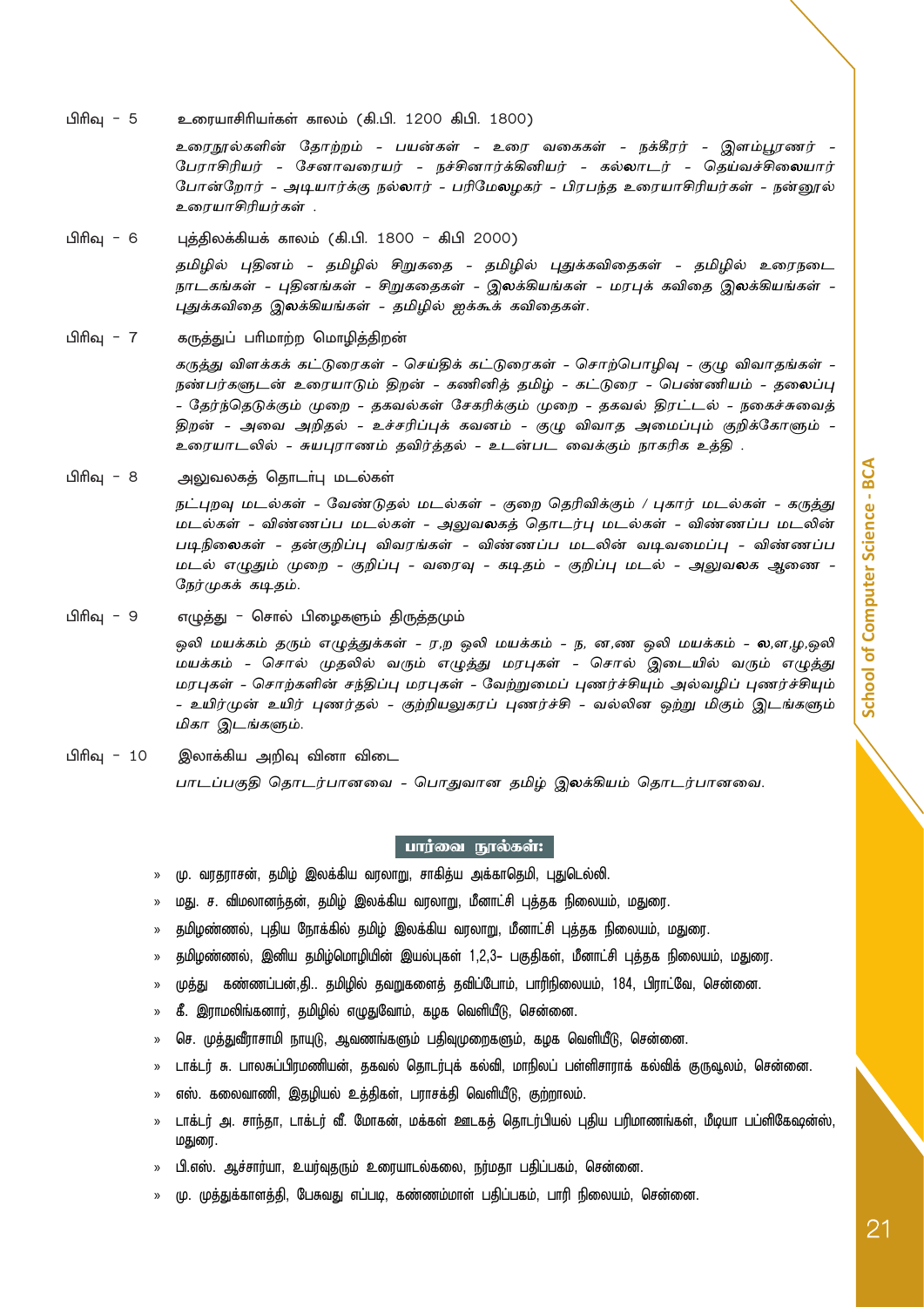

**Chennai – 15**

B. C. A. SYLLABUS - I YEAR (I SEMESTER)

| <b>COURSE TITLE</b> . | : Foundation in English-II (Literature and Use of English) |
|-----------------------|------------------------------------------------------------|
| <b>COURSE CODE</b>    | : BFEG-2                                                   |
| <b>COURSE CREDIT</b>  | 8 B.I                                                      |

#### **Course Objectives**

- » **To cultivate the creativity among the learners**
- » **To improve the reading skills of the learners**
- » **To enhance the vocabulary of the learners**
- » **To develop pronunciation skills**
- » **To imbibe the use of internet for developing language skills**

#### **Course Learning Outcomes**

On successful completion of the Course, the learners will be able to:

- » **critically evaluate the literary texts**
- » **read the passages effectively**
- » **speak with good accent**
- » **communicate through online**

# **Block 1 Literary Texts**

Rabindranath Tagore's Sacrifice and John Donne's The Sun Risi*ng*

# **Block 2 Reading Comprehension**

Reading passages-Preparing a glossary from passage- reading the meaning- respond to questions

# **Block 3 Vocabulary and Grammar**

Synonyms and Antonyms- Homophones-Making of Nouns-Making of Adjectives-Compound Words-Phrases and Idioms-Words often confused-Spelling- Tenses

# **Block 4 Pronunciation and Spoken English**

Importance of English-Pronunciation: An Exposition-Speech Sounds-Sounds and Spelling: The Relationship-Attributes of Good Speech-Dialogue Situations/ Situational Dialogues

# **Block 5 The Internet English**

Email-Chat Groups-Virtual Words-The Web-Commentary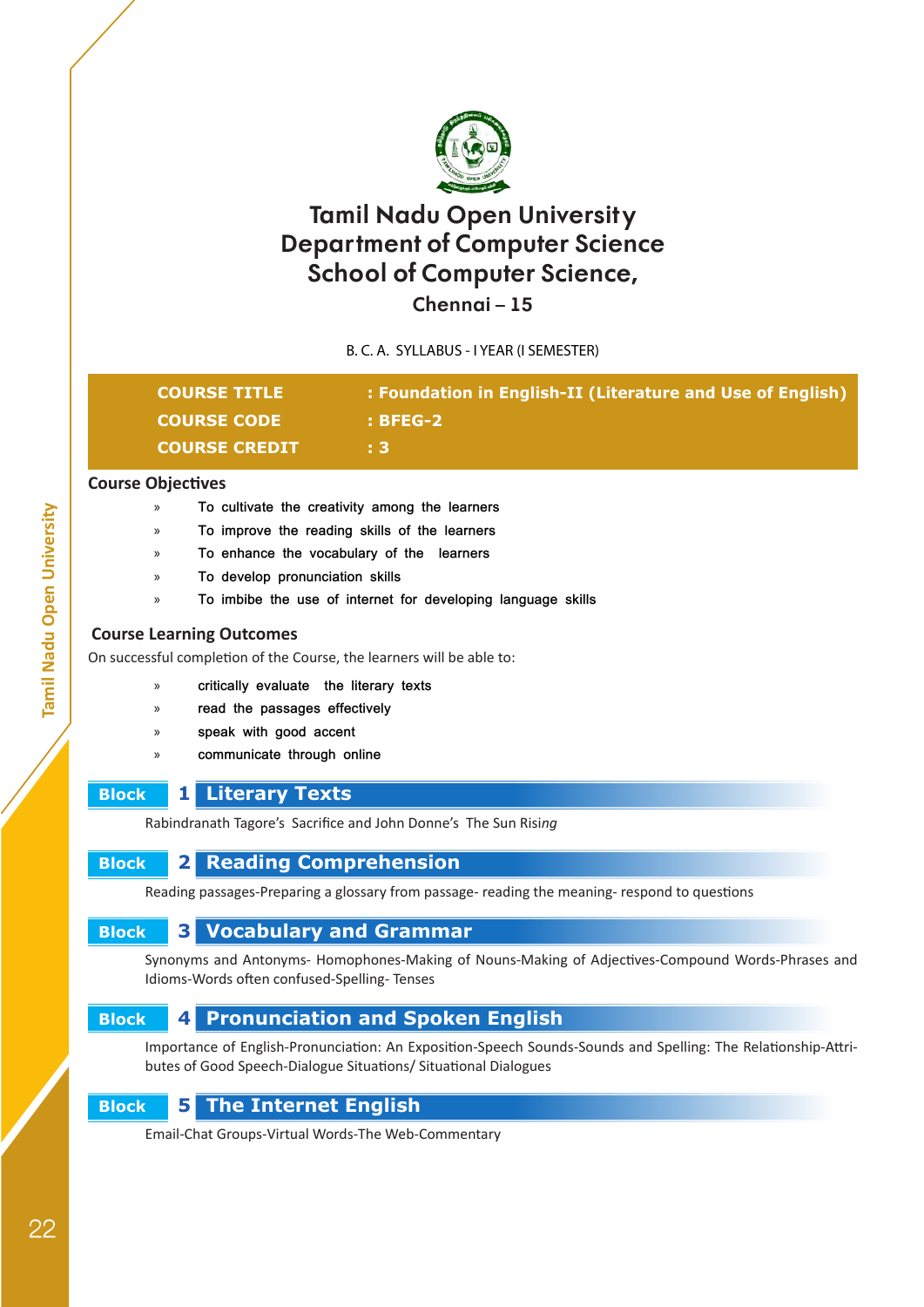### **References:**

- Balasubramanian T. English Phonetics for Indian Students A Workbook. 2016.
- Daniel Jones. Cambridge English Pronouncing Dictionary. Cambridge University Press, 2011.
- Tagore, Rabindranath. Sacrifice and Other Plays.Niyogi Books, 2012.

#### **Web Resources:**

- https://www.poetryfoundation.org/podcasts/75363/the-sun-rising
- https://nptel.ac.in/courses/109/103/109103135/
- https://nptel.ac.in/content/storage2/courses/109106085/downloads/03-%20Phonetics%20and%20Phonology-%20week%203.pdf
- https://nptel.ac.in/courses/109/106/109106085/
- https://nptel.ac.in/courses/109/107/109107172/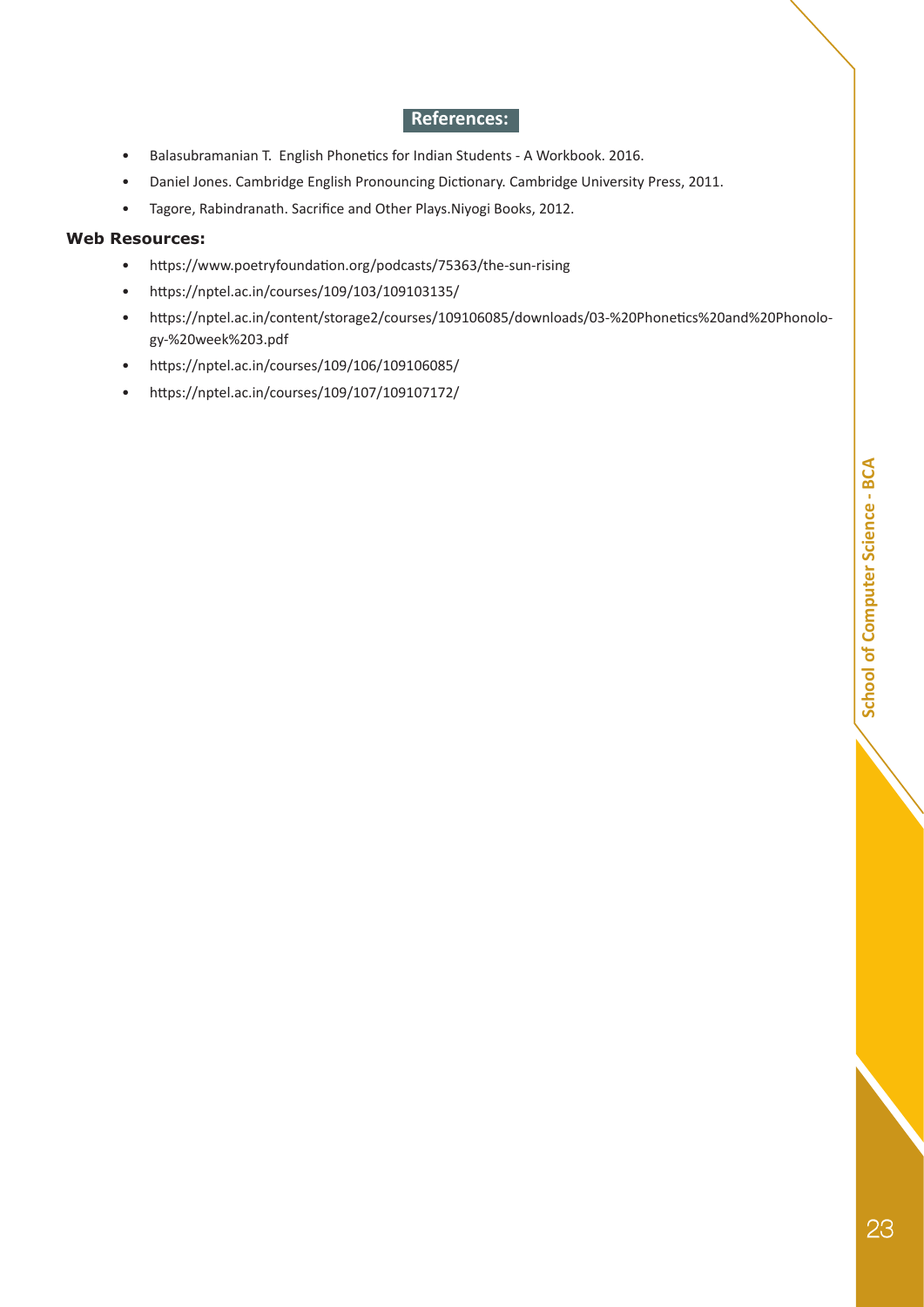

**Chennai – 15**

B. C. A. SYLLABUS - I YEAR (II SEMESTER)

| <b>COURSE TITLE</b>  | : Programming in C |
|----------------------|--------------------|
| <b>COURSE CODE</b>   | $:BCAP-21$         |
| <b>COURSE CREDIT</b> | $\pm 4$            |

#### **COURSE OBJECTIVES**

While studying the programming in C course, the student shall be able to:

- » **Understand the fundamentals and basics of C**
- » **Learn about the control statements in C**
- » **Familiarize with Arrays, Structures and Unions**
- » **Acquire knowledge on the Functions and storage classes**
- » **Know about the concepts of Pointers and files.**

#### **COURSE OUTCOMES**

After completion of the Information technology essentials course, the student can be able to:

- » **Know the fundamentals and basics of C.**
- » **Acquire knowledge on control statements in C**
- » **Aware about Arrays, Structures and Unions**
- » **Understand the concepts of Functions and Storage classes**
- » **Know the concepts of Pointers and Files**

# **Block 1 FUNDAMENTALS OF C**

C fundamentals Character set - Identifier and keywords - data types – constants - Variables - Declarations - Expressions – Statements - Arithmetic, Unary, Relational and logical, Assignment and Conditional Operators - Library functions.

# **Block 2 DATA INPUT, OUTPUT AND CONTROL STATEMENTS**

Data input output functions - Simple C programs - Flow of control - if, if-else, while, do-while, for loop - Nested control structures - Switch, break and continue, go to statements - Comma operator.

### **Block 3 FUNCTIONS AND STORAGE CLASSES**

Functions -Definition - prototypes - Passing arguments - Recursions. - Storage Classes - Automatic, External, Static, Register Variables - Multi-file programs.

# **Block 4 ARRAYS, STRUCTURES AND UNIONS**

Arrays - Defining and Processing - Passing arrays to functions - Multi-dimension arrays - Arrays and String - Structures - User defined data types - Passing structures to functions - Self-referential structures - Unions - Bit wise operations.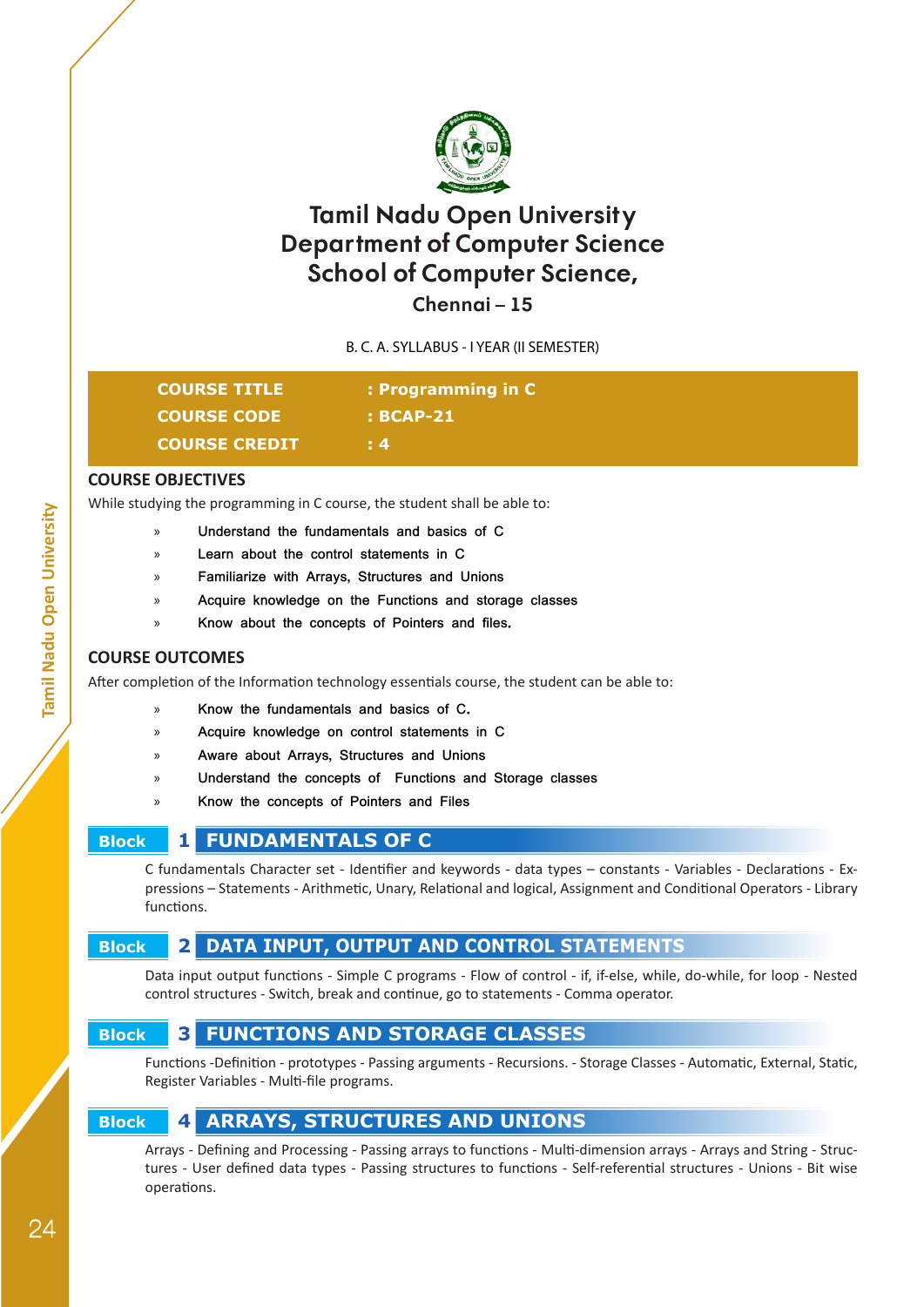# **Block 5 POINTERS AND FILES**

Pointers - Declarations - Passing pointers to Functions - Operation in Pointers - Pointer and Arrays - Arrays of Pointers - Structures and Pointers - Files: Creating Processing, Opening and Closing a data file.

#### **Text Book**

• E.Balagurusamy, "Programming in ANSI C", Eigth Edition, Tata McGraw Hill, 2019.

### **References**

- W.Kernighan and D M.Ritchie, "The C Programming Language", 2nd Editon, PHI,.. 1988
- H. Schildt, "C: The Complete Reference", 4th Edition. TMH Edition, 2000.
- Gottfried B.S, "Programming with C", Second Edition, TMH Pub. Co. Ltd., New Delhi 1996.
- Kanetkar Y., "Let us C", BPB Pub., New Delhi, 1999.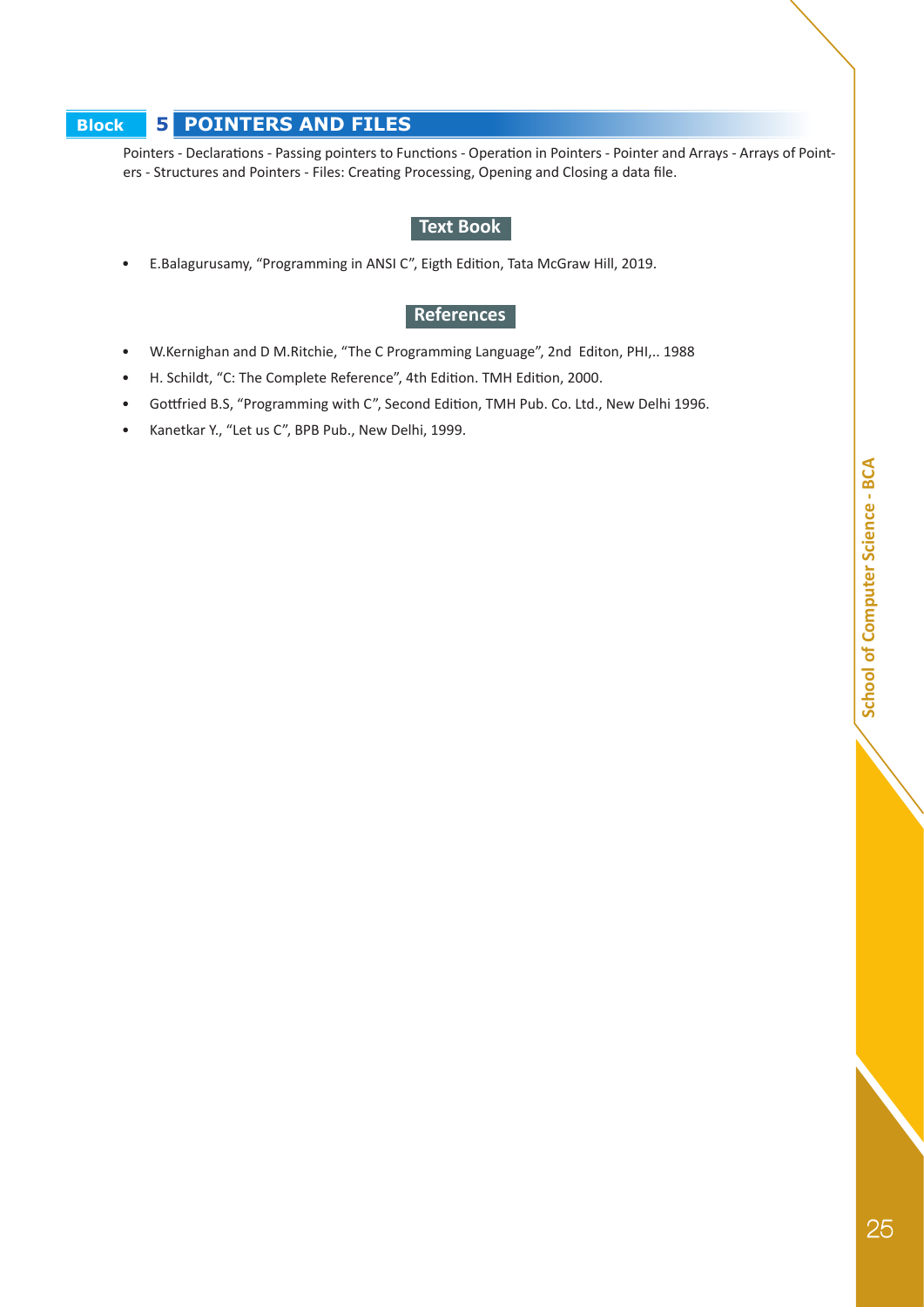

# **Chennai – 15**

B. C. A. SYLLABUS - I YEAR (II SEMESTER)

| <b>COURSE TITLE</b>  | : Open Source Technology |
|----------------------|--------------------------|
| <b>COURSE CODE</b>   | $\cdot$ BCAP-22          |
| <b>COURSE CREDIT</b> | $\pm 4$                  |

#### **COURSE OBJECTIVES**

While studying the Open Source Technology course, the student shall be able to:

- » **Know about the open source methodologies**
- » **Aware about the history, philosophy and license**
- Learn about community building, opening and starting the open source projects
- » **Gain knowledge on the servers**
- » **Know about the ethical, social and financial impacts of open source software**

#### **COURSE OUTCOMES**

After completion of the Open Source Technology course, the student can be able to:

- » **Understand the open source methodologies**
- » **Learn the history, philosophy and license**
- » **Aware about the community building, opening and starting the open source projects**
- » **Acquire knowledge on the servers**
- » **Understand the ethical, social and financial impacts of open source software**

# **Block 1 INTRODUCTION**

Introduction: Open Source, Free Software, Free Software vs. Open Source software, Public Domain Software, FOSS does not mean no cost. - History: BSD, The Free Software Foundation and the GNU Project.

### **Block 2 HISTORY, PHILOSOPHY AND LICENSE**

Open Source History, Initiatives, Principle and methodologies. - Philosophy: Software Freedom, Open Source Development Model - Licenses and Patents: What Is A License, Important FOSS Licenses (Apache,BSD,GPL, LGPL), copyrights and copy-lefts - Patents Economics of FOSS: Zero Marginal Cost, Income-generation opportunities, Problems with traditional commercial software, Internationalization.

# **Block 3 COMMUNITY BUILDING**

Community Building: Importance of Communities in Open Source Movement, JBoss Community - Starting and Maintaining an Open Source Project , Open Source Hardwar.

# **Block 4 SERVERS**

Apache HTTP Server and its flavors - WAMP server (Windows, Apache, MySQL, PHP)- Apache - MySQL, PHP, JAVA as development platform.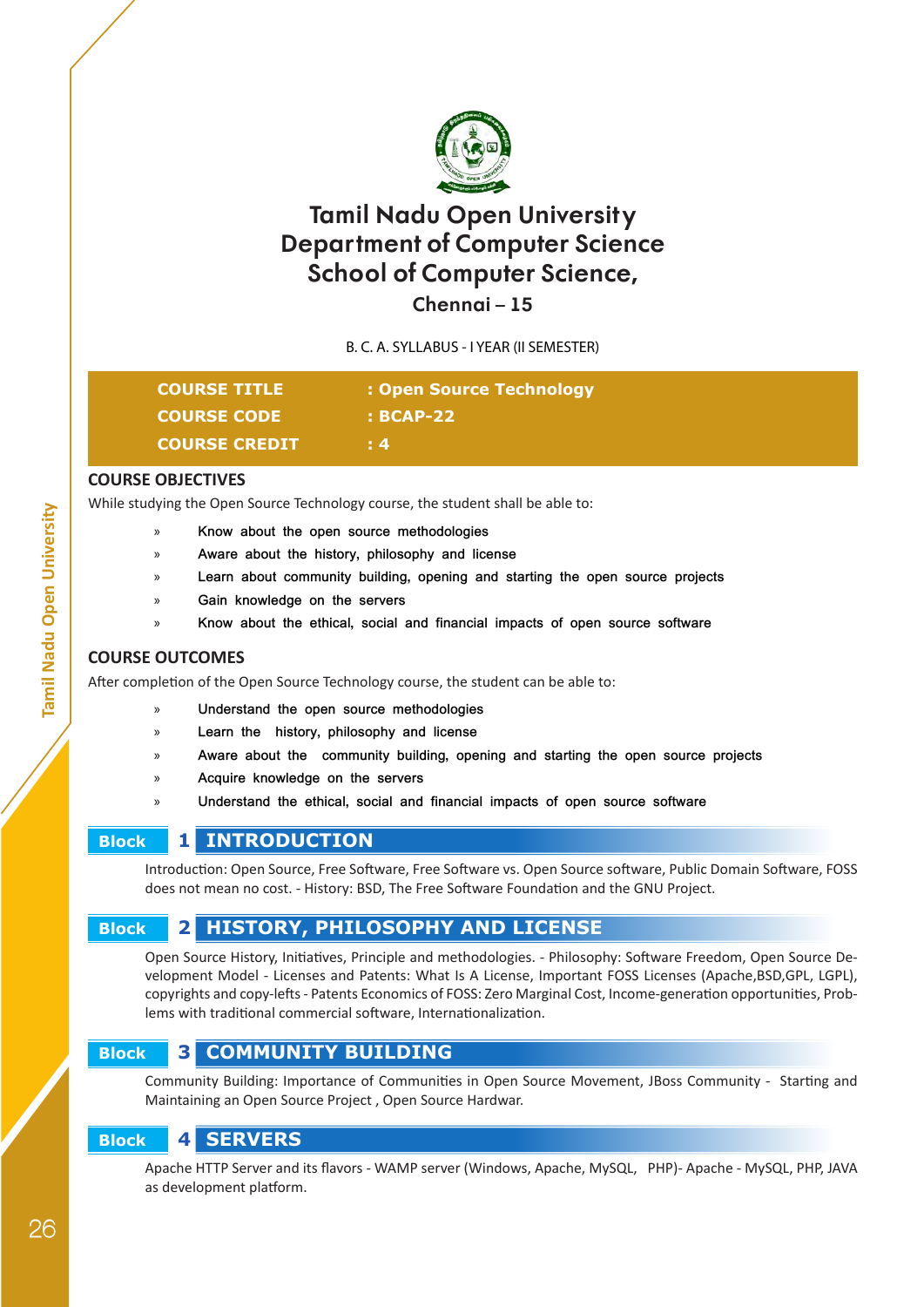# **Block 5 ETHICS, SOCIAL AND FINANCIAL**

Open source vs. closed source Open source government, Open source ethics - Social and Financial impacts of open source technology - Shared software, Shared source.

### **TEXT BOOKS**

- Sumitabha Das "Unix Concepts and Applications, Tata McGraw Hill Education 006
- The Official Ubuntu Book, 8th Edition
- Kailash Vedera, Bhavyesh Gandhi, "Open Source Technology", University Science press.

### **References**

- Paul Kavanagh, "Open Source Software: Implementation and Management", Elsevier Digital Press
- The Linux Documentation Project : http://www.tldp.org
- Docker Project Home : http://www.docker.com.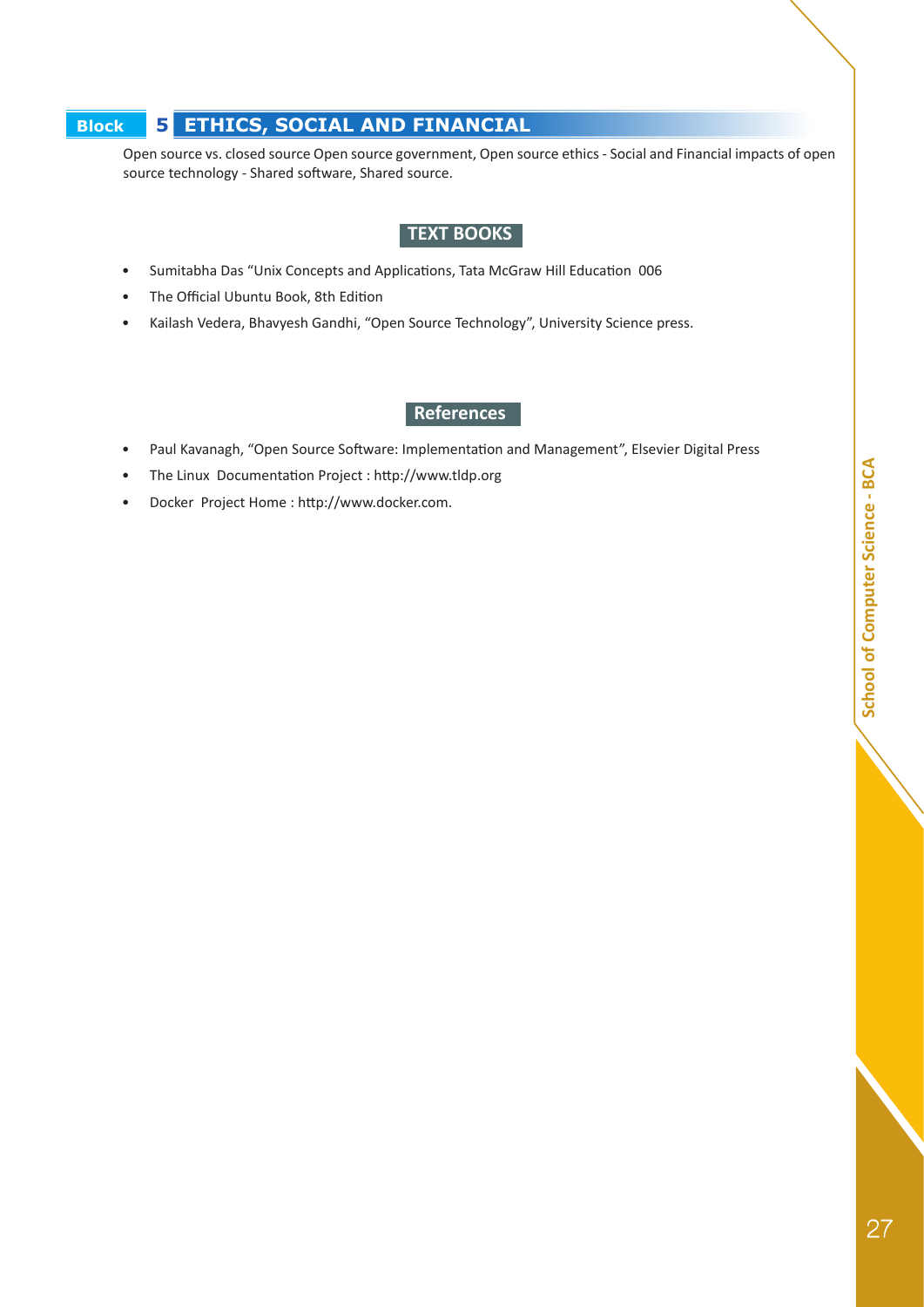

**Chennai – 15**

B. C. A. SYLLABUS - I YEAR (II SEMESTER)

| <b>COURSE TITLE</b>  | : Digital Logic |
|----------------------|-----------------|
| <b>COURSE CODE</b>   | $: BCAP-23$     |
| <b>COURSE CREDIT</b> | $\pm 4$         |

#### **COURSE OBJECTIVES**

While studying the Digital logic course, the student shall be able to:

- » **Know about the basic concepts of Digital Computer Fundamentals**
- » **Aware about the concepts of logic gates, Boolean Algebra**
- » **Learn the combinational circuits and sequential logic**
- » **Acquire knowledge about the various counters and memory**
- » **Understand the concepts of registers.**

#### **COURSE OUTCOMES**

After completion of the Digital logic course, the student can be able to:

- » **Know the basics of Digital Computer Fundamentals**
- » **Understand the theory of logic gates, Boolean Algebra**
- » **Lean the combinational circuits and sequential logic**
- » **Know about various counters and memory**
- » **Understand the concepts of registers**

# **Block 1 INTRODUCTION TO NUMBER SYSTEM**

Number Systems and Codes: Number System, Base Conversion, Binary Codes. Code Conversion - Digital Logic: Logic Gates, Truth Tables, Universal Gates.

# **Block 2 BOOLEAN ALGEBRA AND BINARY ARITHMETIC**

Boolean Algebra: Laws and Theorems, SOP, POS Methods - Simplification of Boolean Functions - Using Theorems, K-Map, Prime, Implicant Method - Binary Arithmetic: Binary Addition, Subtraction - Various Representations of Binary Numbers, Arithmetic Building Blocks, Adder, Subtractor.

# **Block 3 COMBINATIONAL LOGIC**

Combinational Logic: Multiplexers, Demultiplexers - Decoders, Encoders, Code Converters - Parity Generators and Checkers.

# **Block 4 SEQUENTIAL LOGIC AND REGISTERS**

Sequential Logic: RS, JK, D, and T Flip-Flops, Master-Slave Flip-Flops- Registers: Shift Registers, Types of Shift Registers.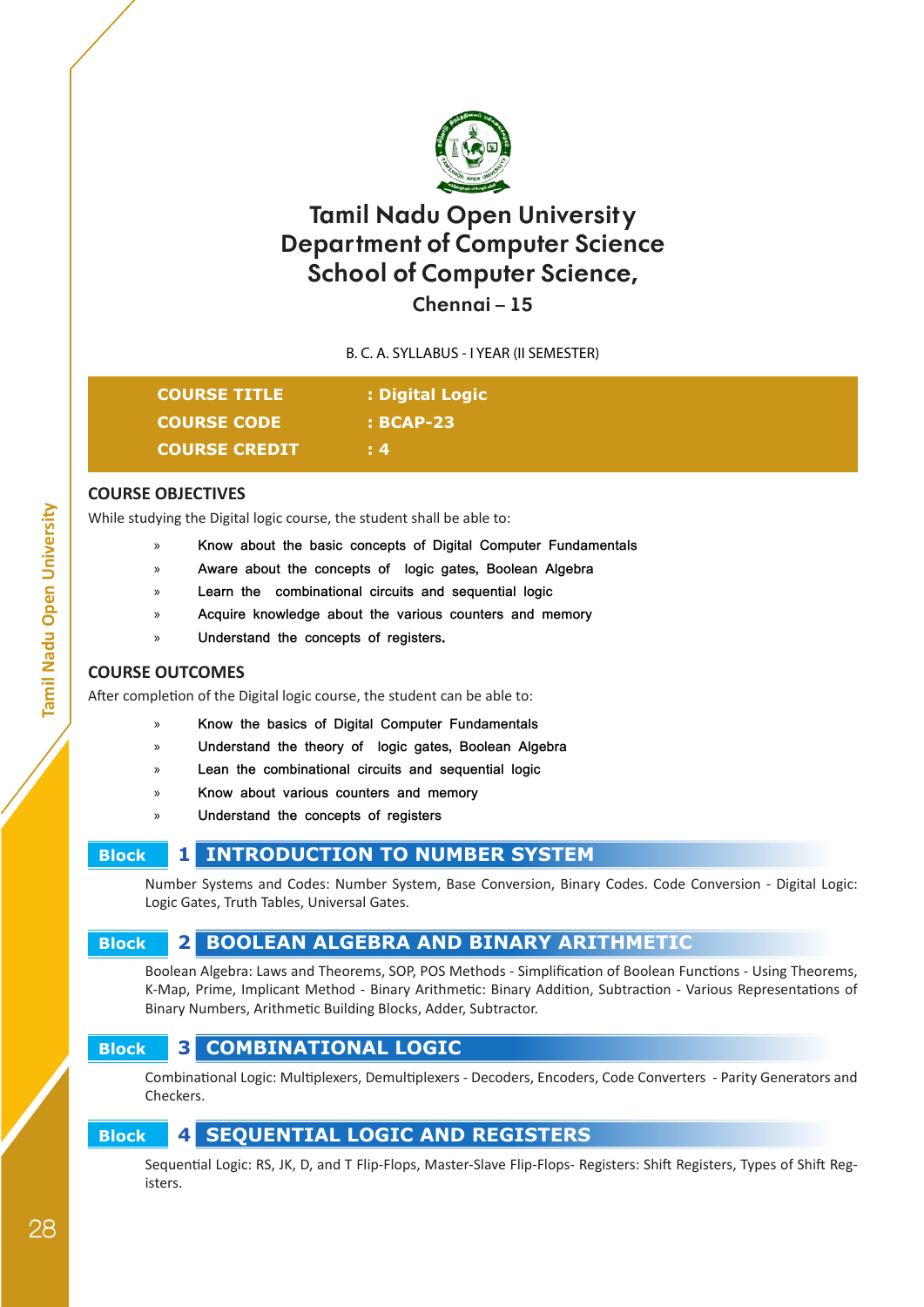# **Block 5 COUNTERS AND MEMORY**

Counters: Asynchronous and Synchronous Counters, Ripple, Mod, Up, Down Counters, Ring Counters - Memory: Basic Terms and Ideas, Types of ROMs, Types of RAMs - Programmable Logic Devices – Programmable Logic Array (PLA) – Programmable Array Logic (PAL) – Field Programmable Gate Arrays (FPGA).

### **Text Books :**

- Digital Design Third Edition , M.Morris Mano, Pearson Education/PHI.
- Fundamentals Of Logic Design, Roth, 5th Edition,Thomson.

#### **References:**

- V.Rajaraman and T.Radhakrishnan, Digital Computer Design, Prentice Hall of India, 2001
- D.P.Leach and A.P.Malvino, Digital Principles and Applications TMH Fifth Edition 2002.
- M. Moris Mano, Digital Logic and Computer Design, PHI, 2001.
- T.C.Bartee, Digital Computer Fundamentals, 6th Edition, Tata McGraw Hill, 1991.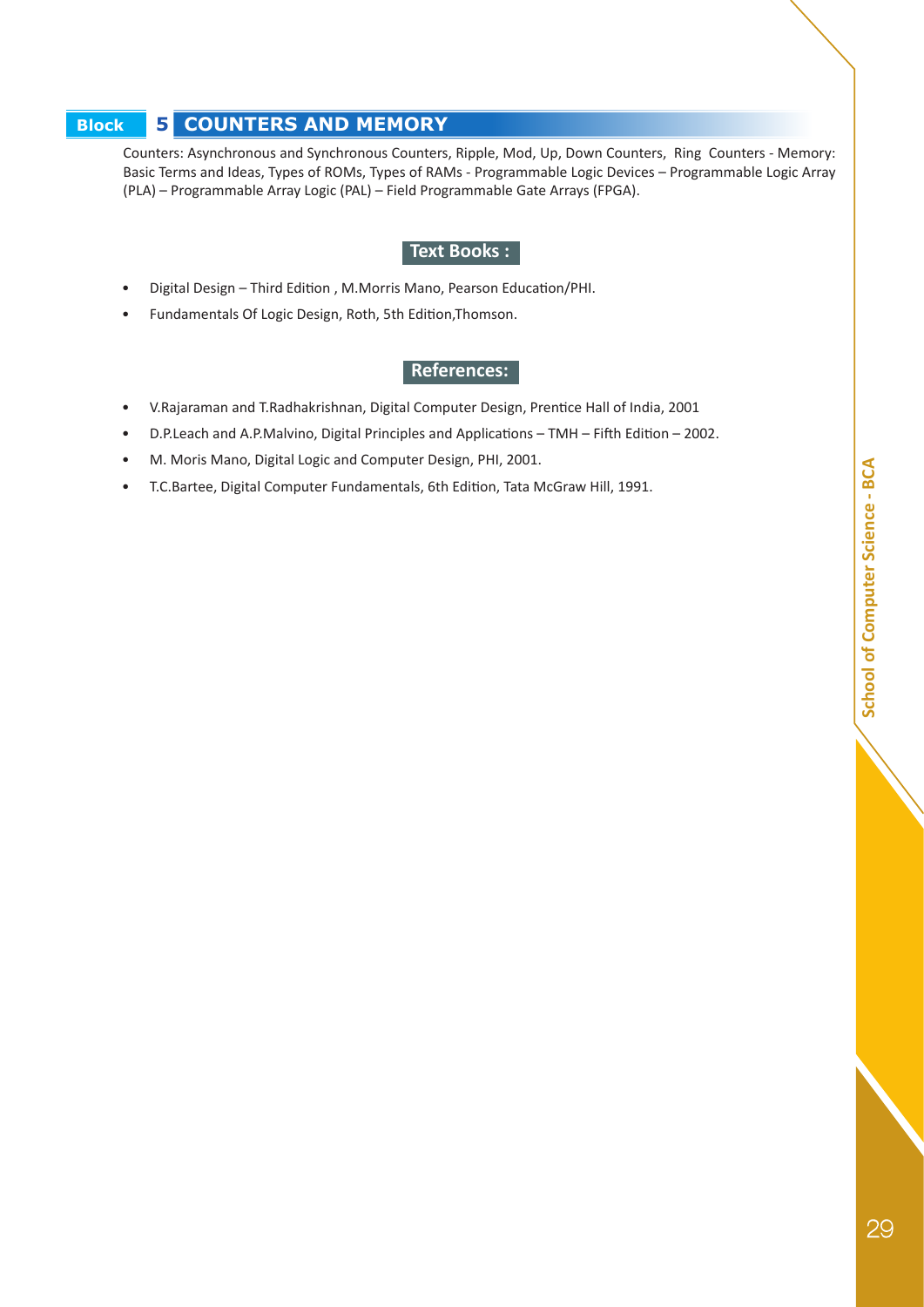

**Chennai – 15**

B. C. A. SYLLABUS - I YEAR (II SEMESTER)

| <b>COURSE TITLE</b>  | : C Programming Lab |  |
|----------------------|---------------------|--|
| <b>COURSE CODE</b>   | : BCAPL-21          |  |
| <b>COURSE CREDIT</b> | $\pm 2$             |  |

#### **COURSE OBJECTIVES**

While studying the C programming Lab course, the student shall be able to:

- » **Make the student learn a programming language.**
- » **Learn problem solving techniques.**
- » **Write programs in C and to solve the problems.**

### **COURSE OUTCOMES**

After completion of the C Programming Lab course, the student can be able to:

- » **Read, understand and trace the execution of programs written in C language.**
- » **Write the C code for a given algorithm.**
- Implement Programs with pointers and arrays, perform pointer arithmetic, and use the pre-processor.
- » **Write programs that perform operations using derived data types.**

#### **List of Programs**

#### **I. Summation of Series**

1. Sin(x), 2. Cos(x), 3. Exp(x) (Comparison with built in functions)

#### **II. String Manipulation**

- 1. Counting the number of vowels, consonants, words, white spaces in a line of text and array of lines.
- 2. Reverse a string and check for palindrome.
- 3. Sub string detection, count and removal.
- 4. Finding and replacing substrings

#### **III. Recursion**

- 1. n P<sub>r</sub>, <sup>n</sup>C<sub>r</sub>
- 2. GCD of two numbers
- 3. Fibonacci sequence
- 4. Maximum & Minimum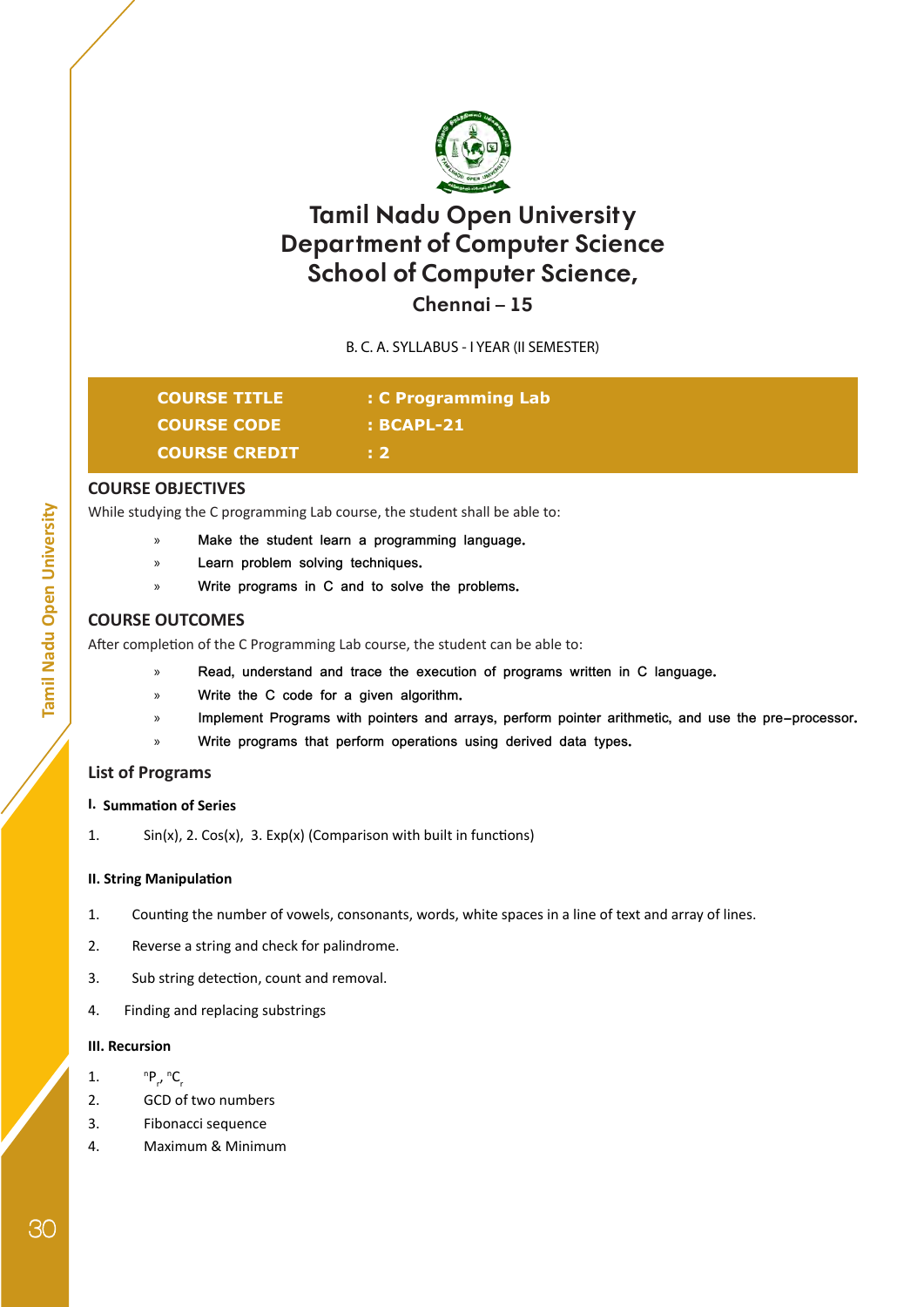### **IV. Matrix Manipulation**

- 1. Addition and Subtraction
- 2. Multiplication
- 3. Transpose, and trace of a matrix
- 4. Determinant of a Matrix

### **V. Sorting and Searching**

- 1. Insertion Sort
- 2. Bubble Sort
- 3. Linear Search
- 4. Binary Search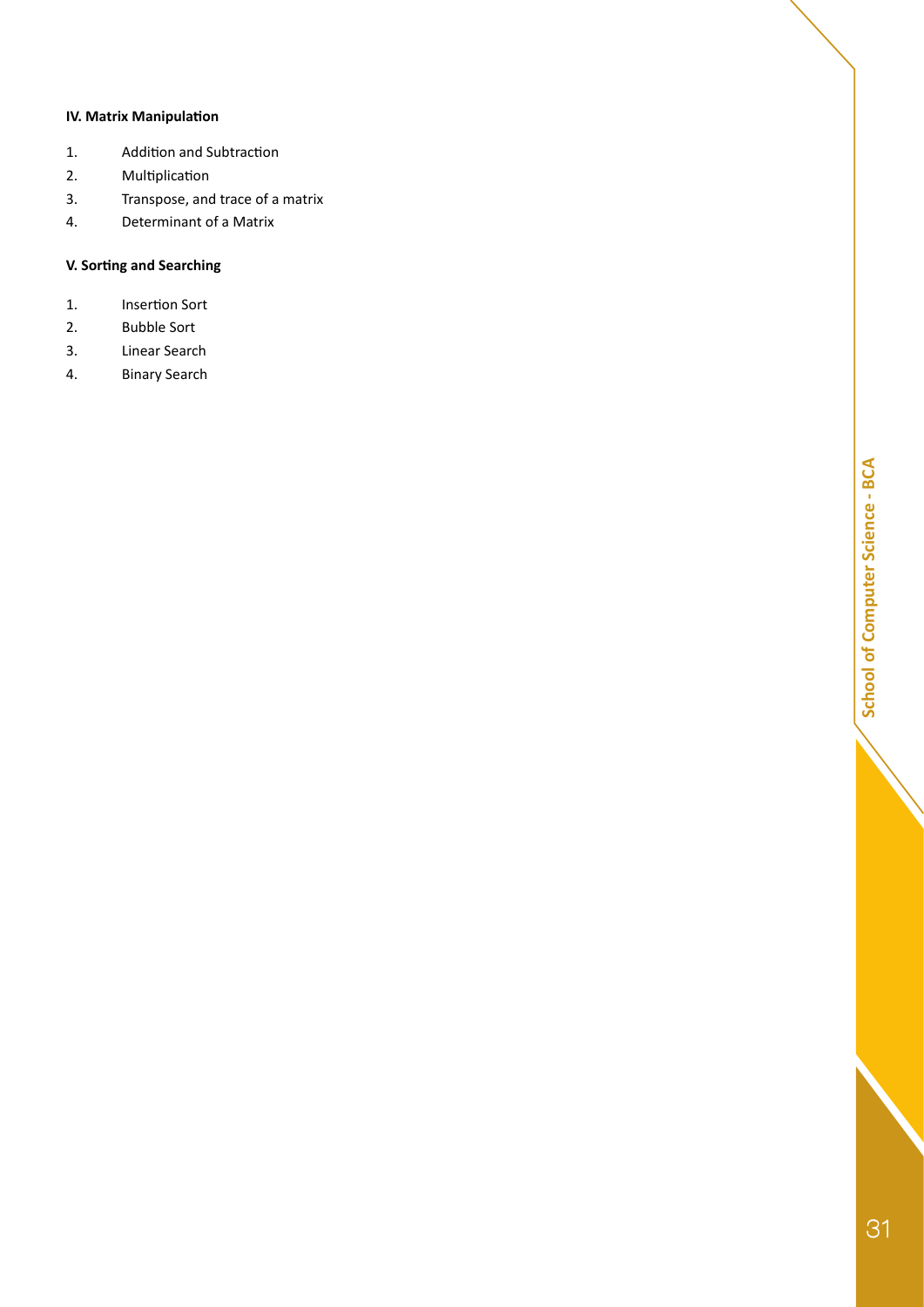

## **Chennai – 15**

B. C. A. SYLLABUS - II YEAR (III SEMESTER)

| <b>COURSE TITLE</b>  | <b>: Programming Using C++</b> |
|----------------------|--------------------------------|
| <b>COURSE CODE</b>   | $\cdot$ : BCAP-31              |
| <b>COURSE CREDIT</b> | $\pm 4$                        |

#### **COURSE OBJECTIVES**

While studying the Programming using C++ course, the student shall be able to:

- » **Understand the basic concepts of the Object-Oriented Programming Paradigm.**
- » **Gain Knowledge on Functions in C++ and the different types of Constructors in C++.**
- » **Gain Knowledge on Operator Overloading.**
- » **Understand the different types of Inheritance.**
- » **Gain Knowledge on Stream Classes and Files.**

#### **COURSE OUTCOMES**

After completion of the Programming using C++ course, the student can be able to:

- Learn the basic concepts of the Object-Oriented Programming Paradigm.
- » **Acquire Knowledge on Functions in C++ and the different types of Constructors in C++.**
- » **Gain Knowledge on Operator Overloading.**
- » **Learn the different types of Inheritance.**
- » **Understand the Stream Classes and Files.**
- 

## **Block 1 BASIC CONCEPTS OF OOP**

Object-Oriented Programming (OOP) Paradigm – Basic Concepts of OOP – Benefits of OOP – Tokens – Keywords – Identifiers and Constants - Basic Data Types – User-Defined Data Types – Storage Classes – Derived Data Types – Symbolic Constants – Type Compatibility – Declaration of Variables – Dynamic Initialization of Variables – Reference Variables- Operators in C++ – Scope Resolution Operator – Member Dereferencing Operators – Memory Management Operators – Manipulators – Type Cast Operator - Expressions and Their Types – Special Assignment Expressions – Implicit Conversions – Operator Overloading – Operator Precedence – Control Structures.

## **Block 2 FUNCTIONS IN C++**

Functions in C++ – The Main Function – Function Prototyping – Call By Reference – Return by Reference – Inline Functions – Default Arguments – 'const' Arguments – Recursion – Function Overloading – Friend and Virtual functions – Math Library Functions - Classes and Objects – Specifying a Class – Defining Member Functions – Making an Outside Function Inline – Nesting of Member Functions – Private Member Functions – Arrays within a Class - Memory Allocation for Objects – Static Data Members – Static Member Functions – Array of Objects – Objects as Function Arguments – Friendly Functions – Returning Objects – 'const' Member Functions – Pointers to Members – Local Classes.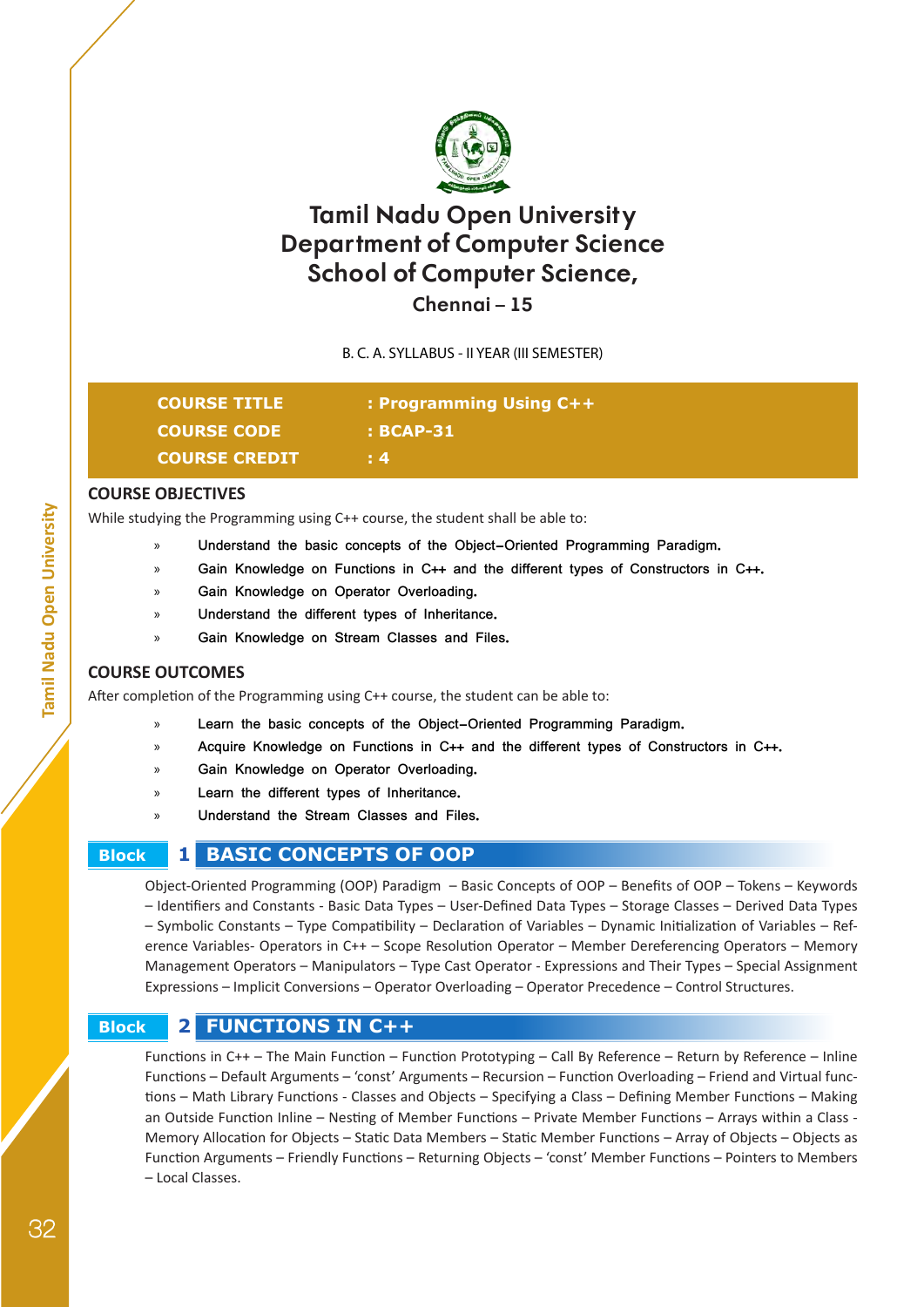## **Block 3 CONSTRUCTORS AND DESTRUCTORS**

Constructors – Parameterized Constructors – Multiple Constructors in a Class – Constructors with Default Arguments – Dynamic Initialization of Objects – Copy Constructors – Dynamic Constructors – Constructing Two-Dimensional Arrays – 'const' Objects – Destructors – Operator Overloading – Rules for Overloading Operators – Overloading Unary Operators – Overloading Binary Operators – Overloading Binary Operators Using Friends – Manipulation of Strings Using Operators – Type Conversions.

## **Block 4 INHERITANCE**

Inheritance – Single Inheritance – Making a Private Member Inheritable – Multilevel Inheritance – Multiple Inheritance – Hierarchical Inheritance – Hybrid Inheritance - Virtual Base Classes – Abstract Classes – Constructors in Derived Class – Nesting of Classes – Pointers – Pointers to Objects – 'this' Pointer – Pointers to Derived Classes – Virtual Functions – Pure Virtual Functions – Virtual Constructors and Destructors.

 **Block 5 C++ STREAMS**

C++ Streams – C++ Stream Classes – Unformatted I/O Operations – Formatted Console I/O operations – Managing Output with Manipulators - Files – Classes for File Stream Operations – Opening and Closing a File – Detecting Endof-File – Open () File Modes – File Pointers and their Manipulators - Sequential Files – Random Access Files – Error Handling during File Operations – Command-Line Arguments.

#### **Text Book:**

• E Balagurusamy, "Object Oriented Programming with C++", Sixth Edition, McGraw Hill Education (India) Private Limited, 2013.

#### **References:**

• Herbert Schildt, "C++: The Complete Reference", Fifth Edition, McGraw-Hill Education, 2012.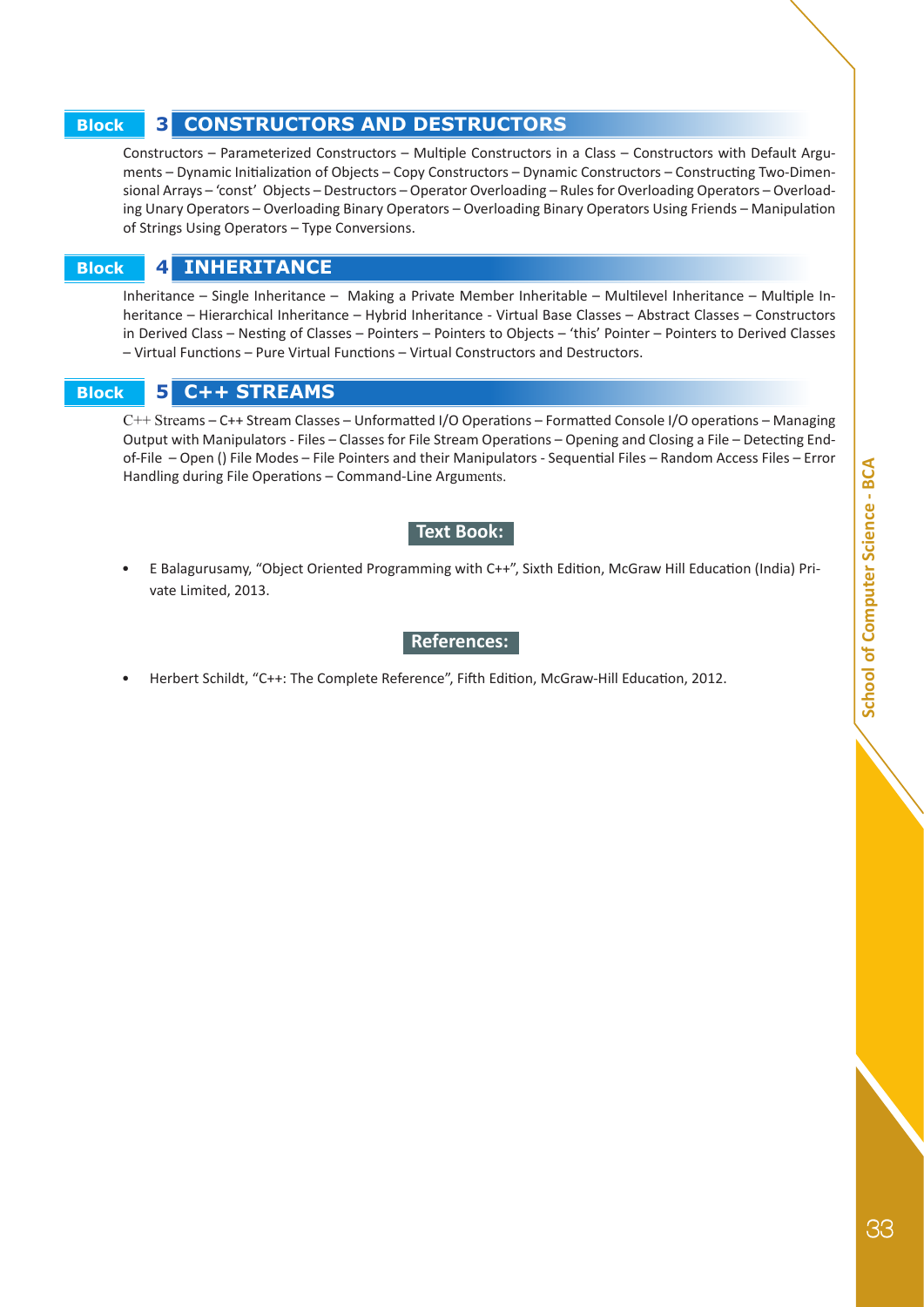

## **Chennai – 15**

B. C. A. SYLLABUS - II YEAR (III SEMESTER)

| <b>COURSE TITLE</b>  | : Applied Mathematics-II |
|----------------------|--------------------------|
| <b>COURSE CODE</b>   | : BMSS-A2                |
| <b>COURSE CREDIT</b> | E 3.                     |

## **COURSE OBJECTIVES**

While studying the ALLIED MATEMATICS – II, the Learner shall be able to:

- » **To provide basic mathematical concepts required for students pursuing Physics**
- » **To introduce problem solving skills using Numerical Methods**
- » **To teach statistical tools using correlation**

## **COURSE OUTCOMES**

After completion of the ALLIED MATEMATICS -II, the Learner will be able to:

- » **understand basic mathematical concepts required for students pursuing Physics**
- » **understand problem solving skills using Numerical methods**
- » **understand problem solving using correlation**
- » **apply Laplace transform in appropriate Physical problems**
- 

## **Block 1 Beta, Gamma Integrals**

- 1.1 Definitions of Beta and Gamma Integrals
- 1.2 Recurrence Formula for Gamma Functions
- 1.3 Properties of Beta Functions
- 1.4 Relation between Beta and Gamma Functions

## **Block 2 Numerical Differentiation and Integration**

- 2.1 Finite Differences- Forward and Backward
- 2.2 Derivatives using Newton's Forward Difference Formula
- 2.3 Derivatives using Newton's Backward Difference Formula
- 2.4 Numerical Integration using Trapezoidal Rule
- 2.5 Numerical Integration using Simpsons rule

| <b>Block</b> | <b>3</b> Multiple Integrals                      |
|--------------|--------------------------------------------------|
| 3.1          | Definitions of Double and Triple Integrals       |
| 3.2          | Change of Order of Integration for Two Variables |

3.3 Double Integrals and Triple Integrals in Cartesian Coordinates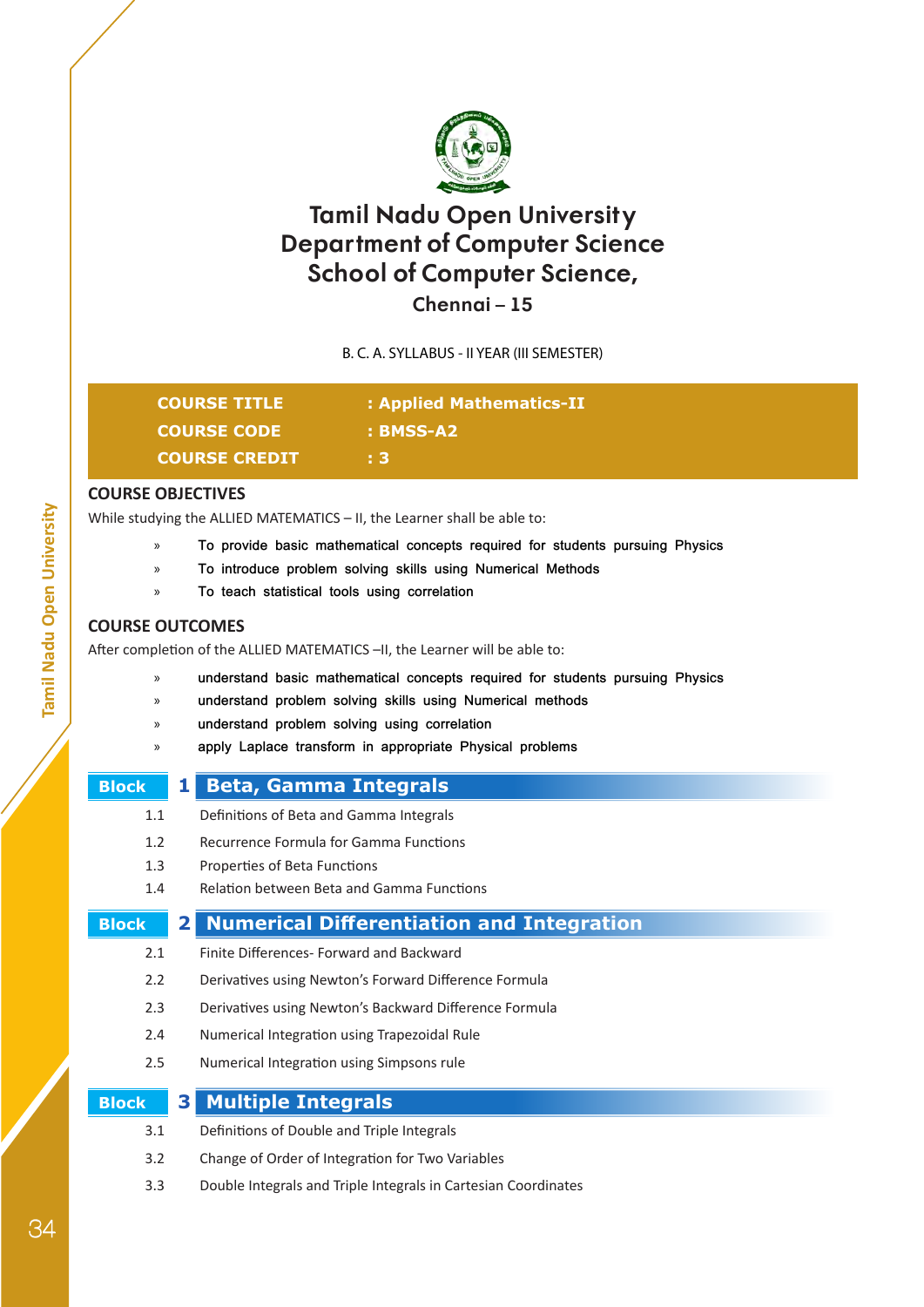## **Block 4 Laplace Transform**

- 4.1 Definition and Transform of f '(t) & f ''(t)
- 4.2 Laplace Transform of Functions e-at, cos at, sin at, and tn where 'n' is a Positive Integer
- 4.3 First Shifting Theorem Laplace Transform of e-at cos bt, e-at sin bt and e-at tn
- 4.4 Inverse Laplace Transform
- 4.5 Solving Second Order Differential Equations with Constant Coefficients using Laplace Transform

#### **Block 5 Statistics**

- 5.1 Correlation
- 5.2 Scatter diagram and its uses
- 5.3 Karl Pearson's Coefficient of Correlation
- 5.4 Correlation coefficient for a Bivariate Frequency Distribution
- 5.5 Probable error of correlation coefficient
- 5.6 Spearman's rank correlation coefficient
- 5.7 Merits and demerits of rank correlation coefficient

## **BOOKS FOR STUDY**

- 1. Narayanan S. and Manicavachagam Pillay T.K., Calculus-Vol II. Chennai: S.Viswanathan, 2012. Chapter 7 Sec. 2.1, 2.3, 3 - 5
- 2. Narayanan S., R. Hanumantha Rao,T.K. Manicavachgam Pillay, and P. Kandaswamy., Ancillary Mathematics Volume – II. Madras.: Viswanathan, S, 1995 Reprint 2011.
	- Chapter 3 Sec 1 3

Chapter  $7$  Sec  $1-6$ 

- 3. R. S. N. Pillai and V. Bagavathi, Statistics, S. Chand & company Ltd, New Delhi, 2007. Chapter 12: Page No:  $363 - 395.$
- 4. Sastry S.S., Introductory Methods of Numerical Analysi., Prentice Hall of India Private Limited :New Delhi(2000).

Chapter 3 : Sections 3.3, 3.3.1, 3.3.2

Chapter 5 : Sections 5.1, 5.2(Numerical differentiation only), 5.4, 5.4.1, 5.4.2, 5.4.3

## **References:**

- Gupta B.D., Numerical Analysis. Delhi:.Konark Publishers pvt. Ltd. , 1999
- S. C. Gupta and V. K. Kapoor, Fundamentals of Mathematical Statistics, Sultan Chand & Sons, 2007 Reprint 2014
- Jeffrey Alan, Handbook of Mathematical formulas and Integrals, United States: Academic, 2004.
- Narayanan S. & T.K. Manicavachagam Pillay, Calculus-Vol I, Madras: S. Viswanathan, 1997.
- Vedamurthy, V.N., N. Ch. S. N. Iyengar. Numerical Methods. Delhi : Vikas Publishing House, 1998.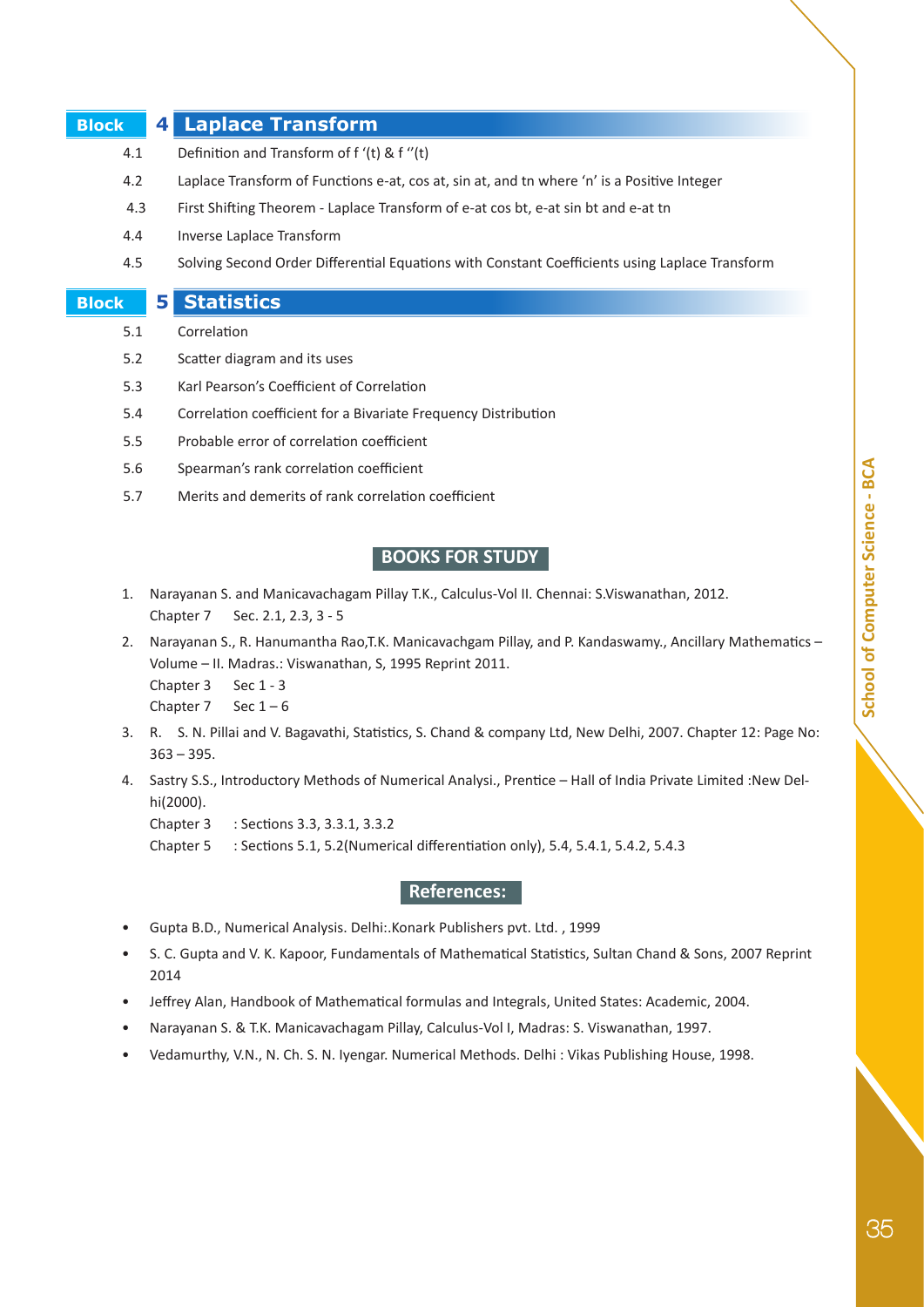

## **Chennai – 15**

B. C. A. SYLLABUS - II YEAR (III SEMESTER)

| <b>COURSE TITLE</b>  | : Data Structures |
|----------------------|-------------------|
| <b>COURSE CODE</b>   | $\cdot$ : BCAP-32 |
| <b>COURSE CREDIT</b> | $\pm 4$           |
|                      |                   |

#### **COURSE OBJECTIVES**

While studying the Data Structures course, the student shall be able to:

- » **Understand how to perform Matrix Operations using Two-Dimensional Arrays.**
- » **Gain Knowledge on Linked Lists and Linear Data Structures namely Stacks and Queues.**
- » **Gain Knowledge on Non Linear Data Structures namely Trees and Graphs.**
- » **Understand how to perform Search Operations using Linear Search, Binary Search and Hashing.**
- » **To familiarize Sorting techniques namely Selection Sort, Insertion Sort, Bubble Sort, Quick Sort, Merge Sort and Bucket Sort.**

## **COURSE OUTCOMES**

After completion of the Data Structures course, the student can be able to:

- » **Learn how to perform Matrix Operations using Two-Dimensional Arrays.**
- » **Acquire knowledge on Linked Lists and Linear Data Structures namely Stacks and Queues.**
- » **Understand the Non Linear Data Structures namely Trees and Graphs.**
- » **Understand how to perform search operations using Linear Search, Binary Search and Hashing.**
- » **Familiarize sorting techniques namely Selection Sort, Insertion Sort, Bubble Sort, Quick Sort, Merge Sort and Bucket Sort.**

## **Block 1 INTRODUCTION TO DATA STRUCTURES**

Introduction to Data Structures – Linear and Non Linear Data Structures – Arrays – Types of Arrays – Representation of One-Dimensional Array in Memory - Array Traversal – Insertion and Deletion – Realizing Matrices using Two-Dimensional Arrays – Matrix Operations – Addition – Subtraction – Multiplication – Transpose - Linked Lists – Representation of Linked Lists – Advantages and Disadvantages of Linked List – Linked List Node Declaration – Linked List Operations – Linked List Implementation - Circular Linked List Operations – Circular Linked List Implementation – Doubly Linked List Node Declaration – Doubly Linked List Operations – Doubly Linked List Implementation.

## **Block 2 STACKS AND QUEUES**

Stacks – Stack Representation in Memory – Arrays vs. Stacks – Stack Operations – Array Implementation of Stacks –Linked Implementation of Stacks - Queues – Logical Representation of Queues – Queue Operations – Array Implementation of Queues – Linked Implementation of Queues - Circular Queues – Priority Queues – Double-Ended Queues.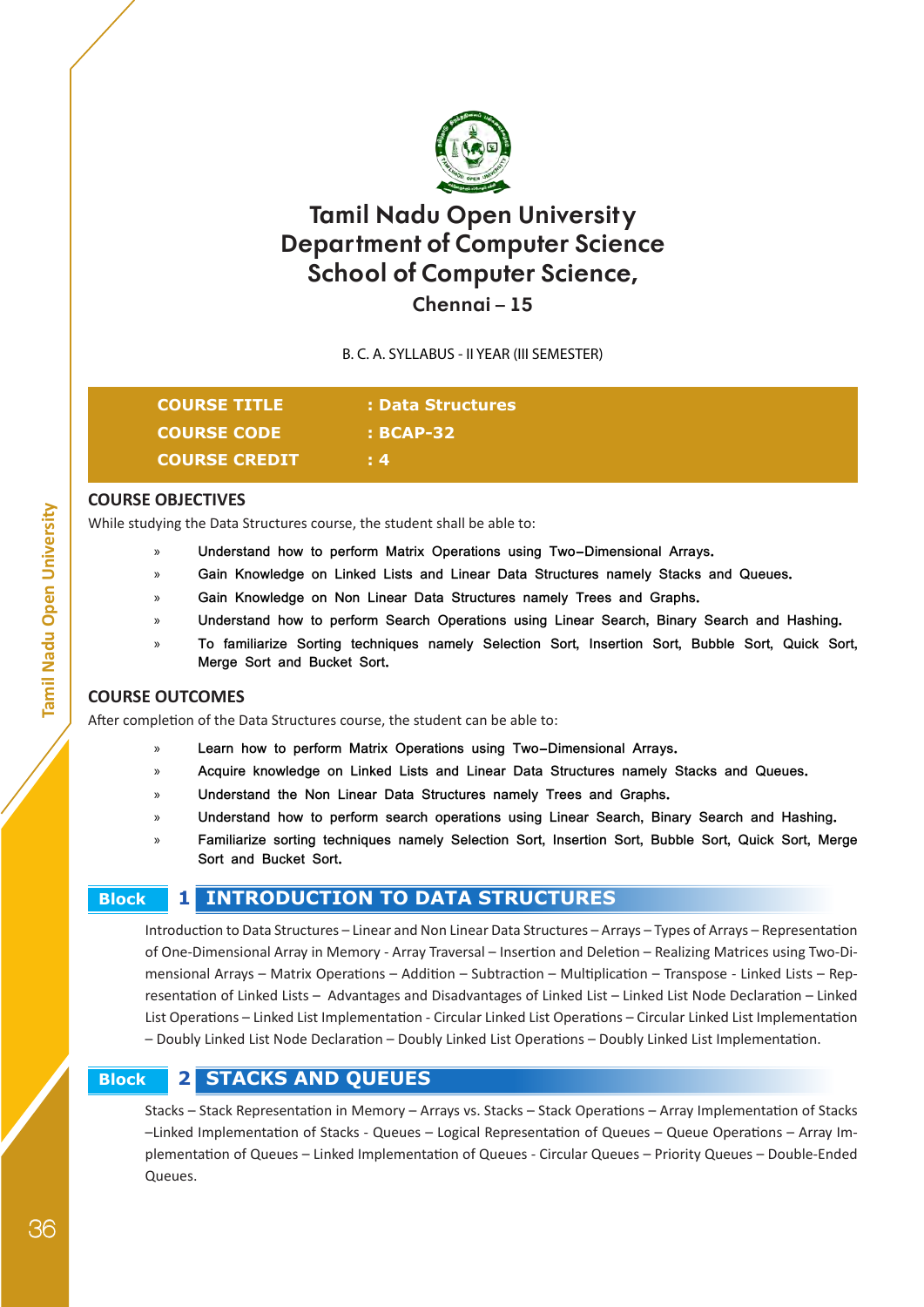# School of Computer Science - BCA 37**School of Computer Science - BCA**

#### **Block 3 TREES**

Trees – Tree Terminology – Binary Tree – Array representation of Binary Tree – Linked Representation of Binary Tree - Binary Tree Traversal – Binary Search Tree – Insert, Delete, and Search Operations on a Binary Tree and Binary Search Tree – Expression Trees.

 **Block 4 GRAPHS**

Graphs – Graph Terminology – Implementing Graphs Using Adjacency Matrix, Path Matrix and Adjacency List - Shortest Path Algorithm – Breadth First Search and Depth First Search Traversal of a Graph - Searching – Linear Search – Binary Search – Hashing.

 **Block 5 SORTING** 

Sorting – Selection Sort – Insertion Sort – Bubble Sort - Quick Sort – Merge Sort – Bucket Sort.

## **Text Book:**

• E Balagurusamy, "Data Structures", McGraw Hill Education (India) Private Limited, 2019.

#### **References:**

- Mark Allen Weiss, "Data Structures and Algorithm Analysis in C++", Third Edition, Pearson Education, 2007.
- Reema Thareja, -Data Structures Using C||, Second Edition, Oxford University Press, 2011.
- Ellis Horowitz, Sartaj Sahni, Susan Anderson-Freed, ―Fundamentals of Data Structures in C‖, Second Edition, University Press, 2008.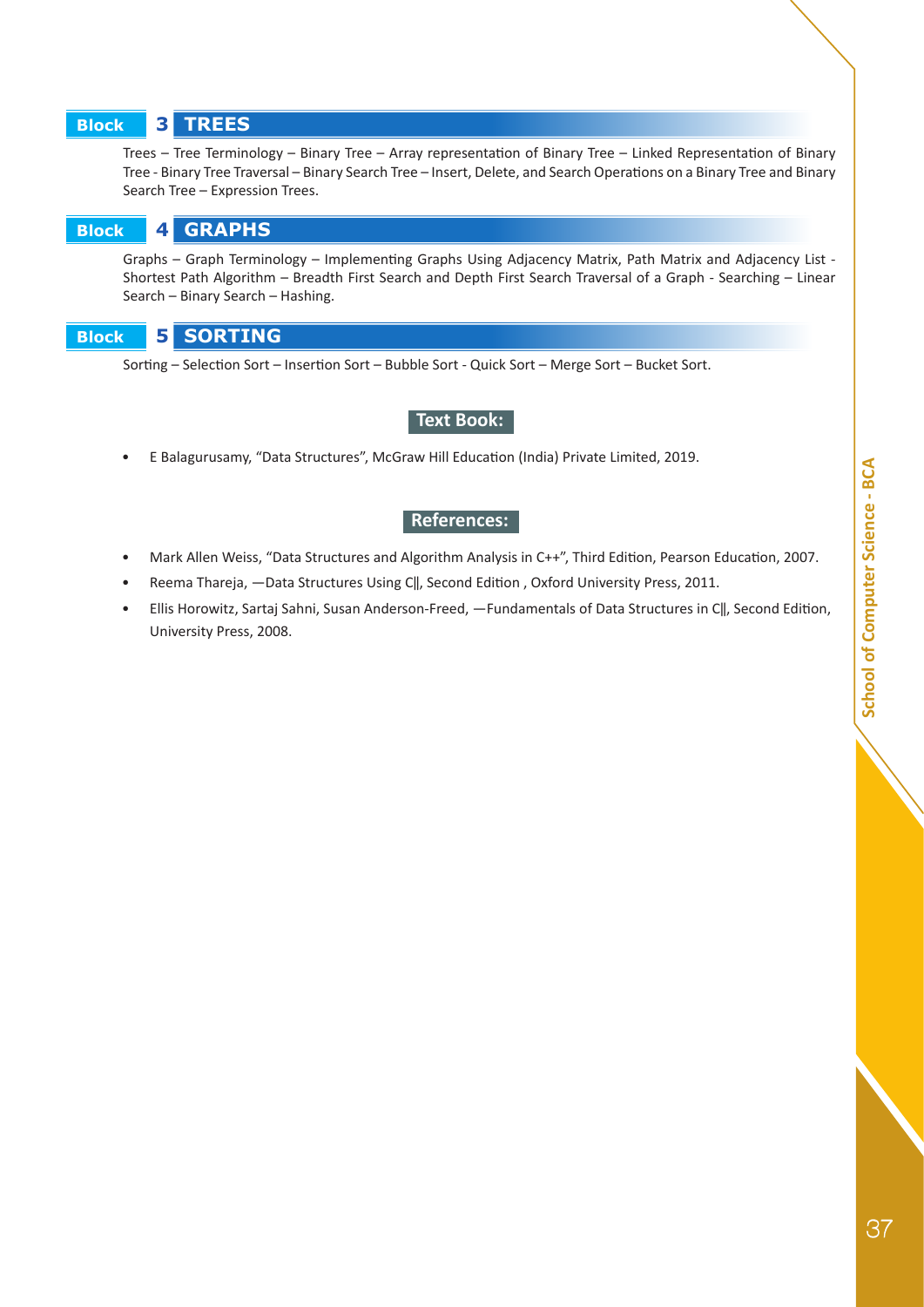

## **Chennai – 15**

## B. C. A. SYLLABUS - II YEAR (DISTANCE MODE)

| <b>COURSE TITLE</b>  | $:$ C++ Laboratory |  |
|----------------------|--------------------|--|
| <b>COURSE CODE</b>   | $\cdot$ BCAPL-31   |  |
| <b>COURSE CREDIT</b> | - 2                |  |

#### **COURSE OBJECTIVES**

While studying the C++ Laboratory course, the student shall be able to:

- » **Know about how to write basic C++ programming**
- » **Learn how to use control statements**
- » **Understand the usage of arrays and functions**
- » **Practice how to create classes**

#### **COURSE OUTCOMES**

After completion of the C++ Laboratory course, the student can be able to:

- » **Understand how to write programs in C++**
- » **Practice how to use control statements**
- » **Learn about arrays and functions**
- » **Know how to create classes**

## **List of Programmes**

- 1. Write a C++ program to calculate average marks scored by a student for 3 subjects.
- 2. Write a C++ program to find the area and perimeter of a circle and rectangle.
- 3. Write a C++ program to swap two numbers.
- 4. Write a C++ program to find largest of three numbers.
- 5. Write a C++ program to find the maximum number among three numbers.
- 6. Write a C++ program to generate Fibonacci series.
- 7. Write a C++ program to perform string manipulation.
- 8. Find the length of a string. Compare two strings, Concatenate two strings, Reverse a string, Copy a string to another location.
- 9. Write a C++ program to find quotient and remainder of 2 numbers.
- 10. Write a C++ program to manipulate the class account using classes and function. A user should be able to perform the following functions.

Deposit money.

Withdraw money,

Calculate the interest

Check the total balance in his account.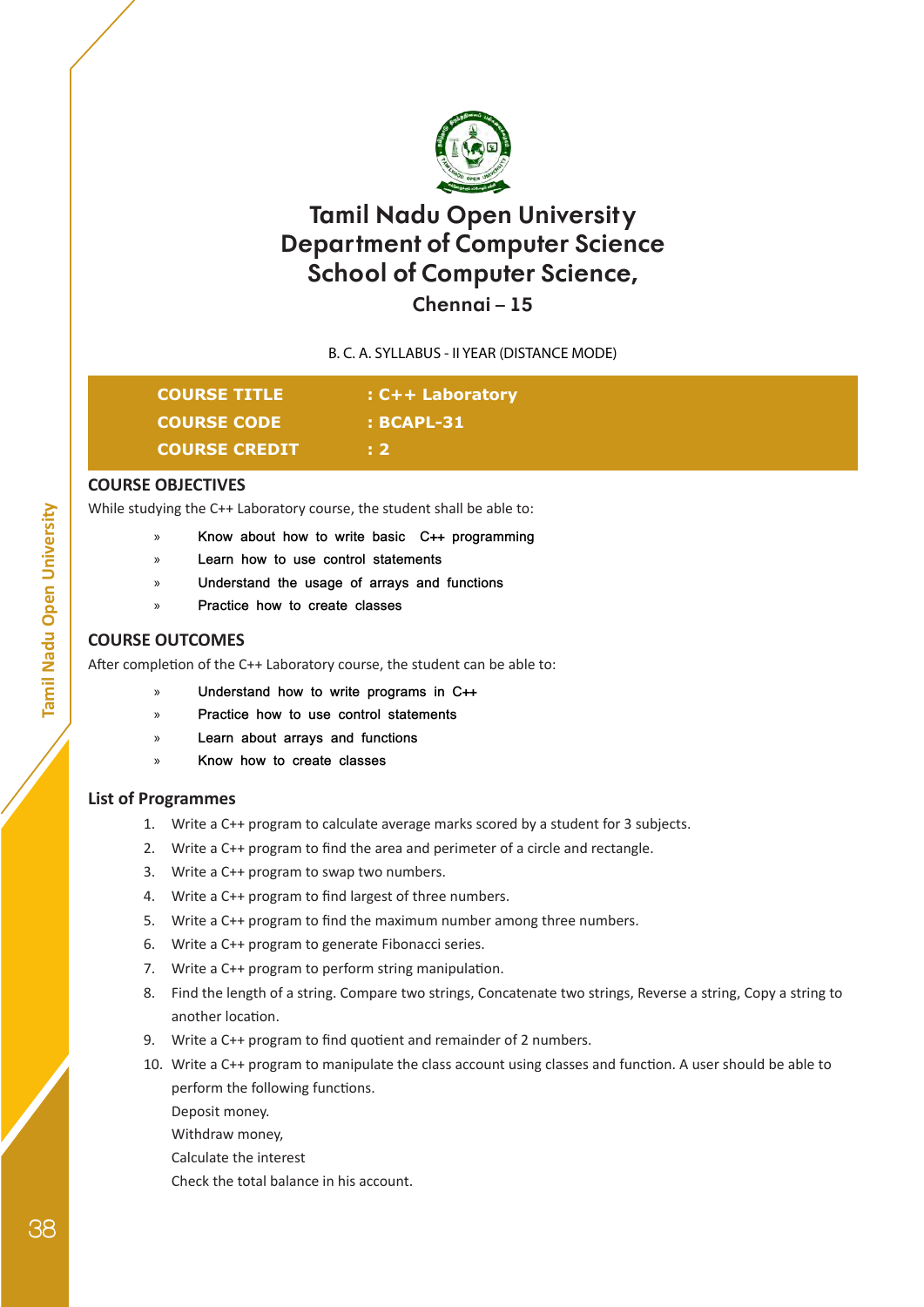- 11. Write a C++ program to generate Prime numbers between 1 and 50.
- 12. Write a C++ program to perform matrix addition and multiplication.
- 13. Write a C++ program to check whether the given matrix is a sparse matrix or not.
- 14. Write a C++ program to overload unary minus operator.
- 15. Write a C++ program to calculate total sales and average sales made by a salesman.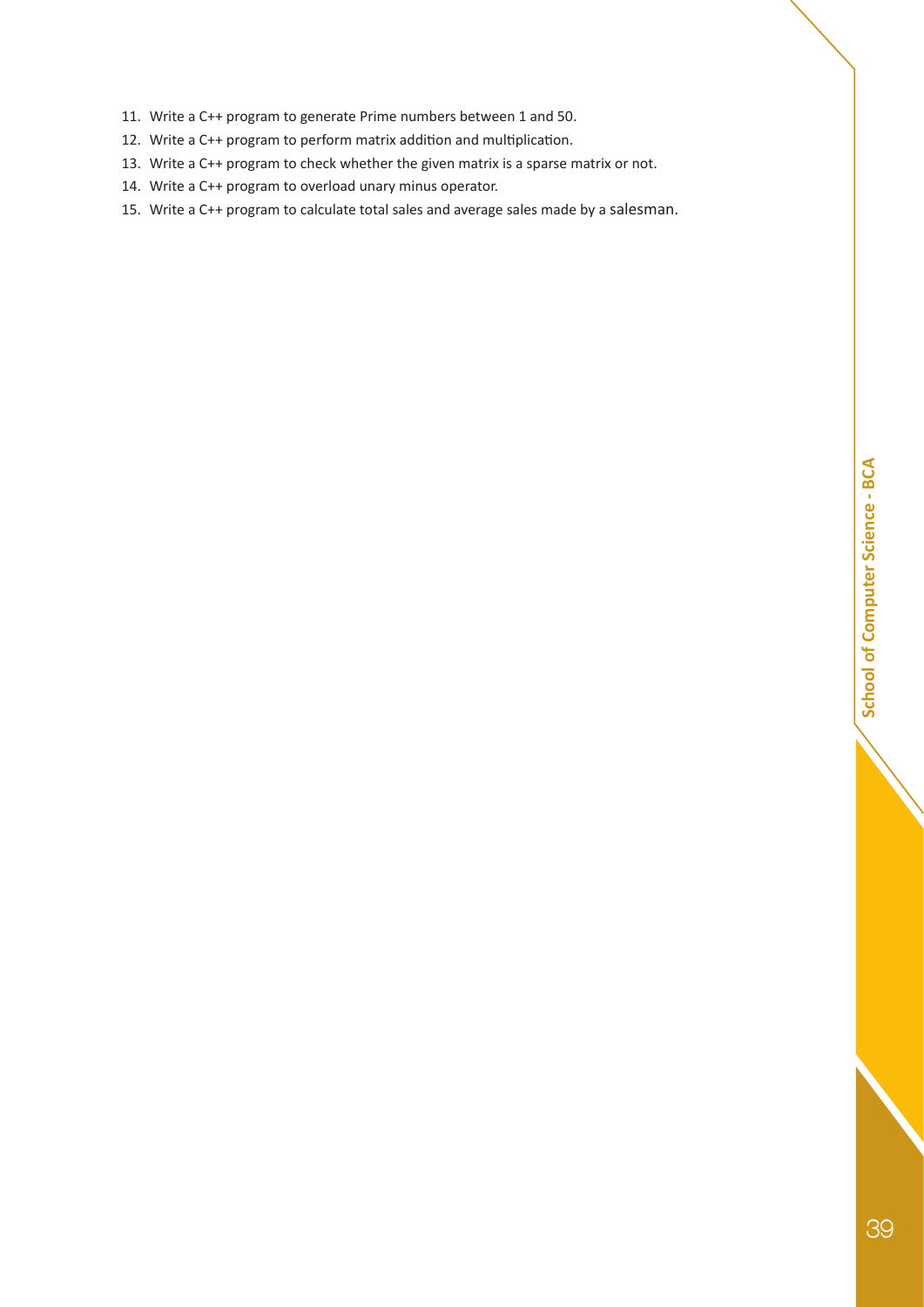

## **Chennai – 15**

B. C. A. SYLLABUS - II YEAR (III SEMESTER)

| <b>COURSE TITLE</b>  | : Data Structure Laboratory |
|----------------------|-----------------------------|
| <b>COURSE CODE</b>   | : BCAP-32                   |
| <b>COURSE CREDIT</b> | . 2.                        |

## **COURSE OBJECTIVES**

While studying the Data Structures Laboratory course, the student shall be able to:

- » **Know about the working of linked list**
- » **Understand the working of matix manipulation**
- » **Gather knowledge about how Stack Tree, and Queue is working**
- » **Know about the working of quick sort algorithm**

## **COURSE OUTCOMES**

After completion of the Data Structures Laboratory course, the student can be able to:

- » **Acquire knowledge about the working of linked list**
- » **Understand the working of matix manipulation**
- » **Learn how to program Stack Tree, and Queue**
- » **Know the working of quick sort algorithm**

## **List of Programs**

- 1. Implement PUSH, POP operations of stack using Arrays.
- 2. Implement PUSH, POP operations of stack using Pointers.
- 3. Implement add, delete operations of a queue using Arrays.
- 4. Implement add, delete operations of a queue using Pointers.
- 5. Conversion of infix to postfix using stack operations
- 6. Postfix Expression Evaluation.
- 7. Addition of two polynomials using Arrays and Pointers.
- 8. Creation, insertion, and deletion in doubly linked list.
- 9. Binary tree traversals (in-order, pre-order, and post-order) using linked list.
- 10. Depth First Search and Breadth first Search for Graphs using Recursion.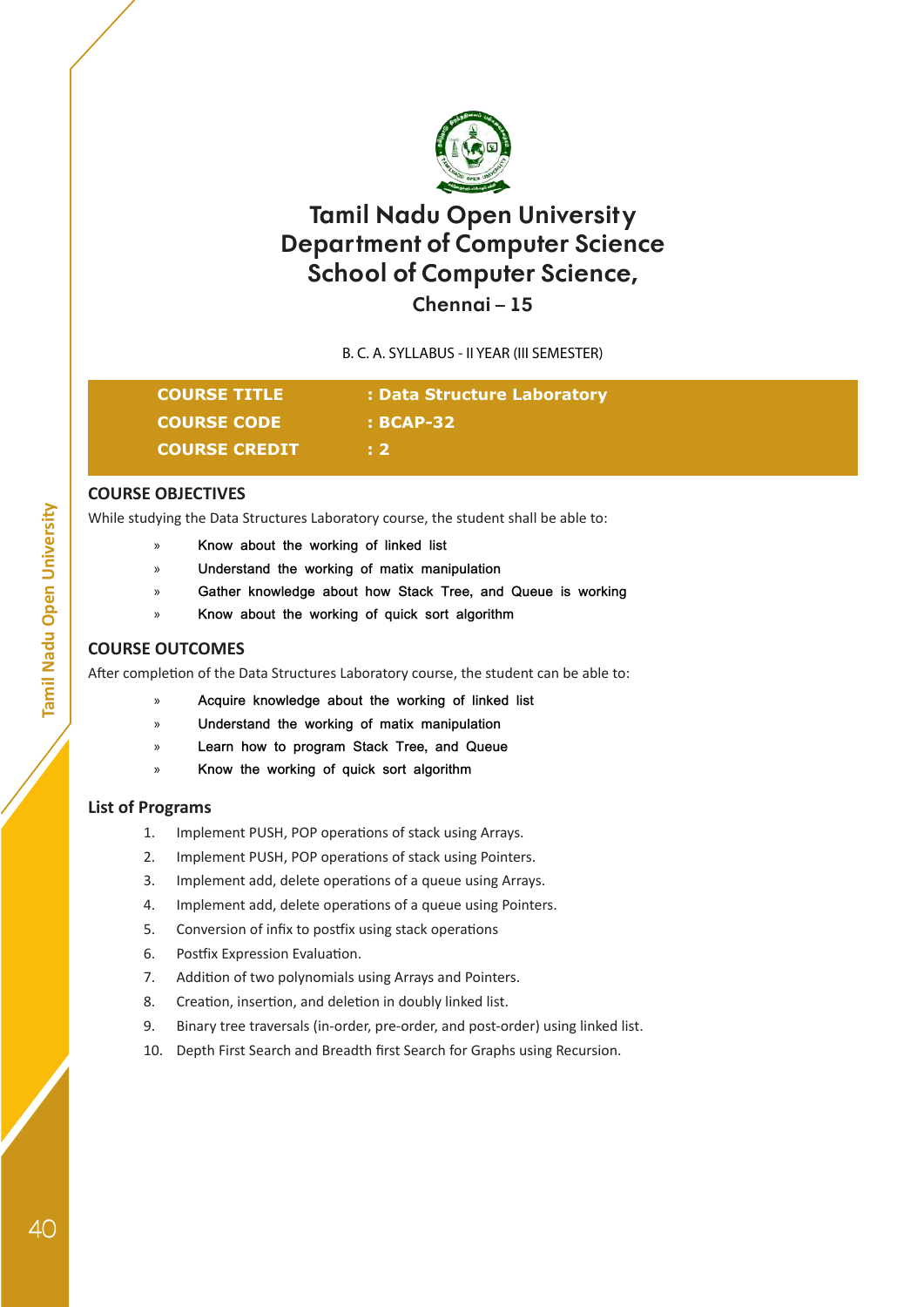

**Chennai – 15**

B. C. A. SYLLABUS - II YEAR (III SEMESTER)

| <b>COURSE TITLE</b>  | : ENVIRONMENTAL STUDIES |
|----------------------|-------------------------|
| <b>COURSE CODE</b>   | : CCE                   |
| <b>COURSE CREDIT</b> | E 2.                    |
|                      |                         |

 **Block 1**

The Multi-disciplinary nature of environmental studies - Definition, scope and importance - Need for public awareness.

## **Block 2**

Natural Resources - Renewable and non- renewable resources - Natural resources and associated problems.

- Forest resources: Use and over-exploitation, deforestation, case studies. Timber extraction, mining, dams and their effects on forests and tribal people.
- Water resources: Use and over utilization of surface and ground water, floods, drought, conflicts over water, dams – benefits and problems.
- Mineral resources: Use and exploitation, environmental effects of extracting and using mineral resources, case studies.
- Food resources: World food problems, changes caused by agriculture and overgrazing, effects of modern agriculture, fertilizer-pesticide problems, water logging, salinity case studies.
- Energy resources: Growing energy needs, renewable and non renewable energy sources, use of alternate energy sources. Case studies.
- Land resources: Land as a resource, land degradation, man induced landslides, soil erosion and desertification.
- Role of an individual in conservation of natural resources Equitable use of resources for sustainable lifestyles.

## **Block 3 Eco systems:**

Ecosystems - Concept of an ecosystem - Structure and function of an ecosystem - Producers, consumers and decomposers - Energy flow in the ecosystem - Ecological Succession - Food chains, food webs and ecological pyramids - Introduction, types, characteristic features, structure and function of the following ecosystem:-

- a. Forest ecosystem
- b. Grassland ecosystem
- c. Desert ecosystem
- d. Aquatic ecosystems (ponds, streams, lakes, rivers, oceans, estuaries)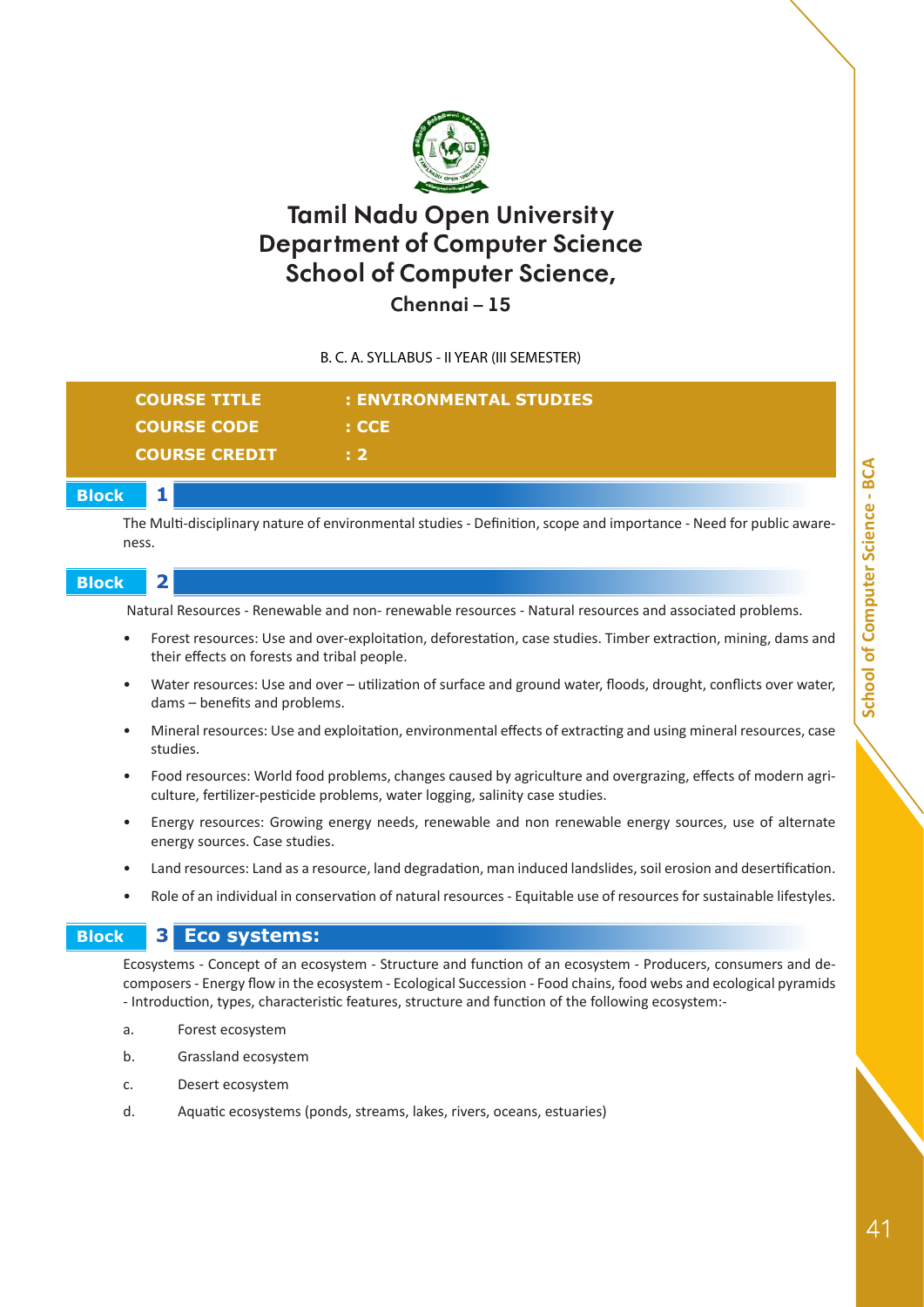## **Block 4 Biodiversity and its conservation:**

Biodiversity and its conservation - Introduction – Definition : genetic, species and ecosystem diversity - Biogeographical classification of India - Value of biodiversity : consumptive use, productive use, social, ethical, aesthetic and option values - Biodiversity at global, National and local levels - India as a mega – diversity nation - Hot-spots of biodiversity - Threats to biodiversity : habitat loss, poaching of wildlife, man wildlife conflicts - Endangered and endemic species of India - Conservation of biodiversity : In-situ and Ex-situ conservation of biodiversity.

## **Block 5 Environmental Pollution:**

Environmental Pollution - Definition - Causes, effects and control measures of : Air pollution, Water pollution, Soil pollution, Marine pollution, Noise pollution, Thermal pollution, Nuclear hazards - Solid waste Management - Causes, effects and control measures of urban and industrial wastes. - Role of an individual in prevention of pollution - Pollution case studies - Diaster management: floods, earthquake, cyclone and landslides.

## **Block 6 Social Issues and the Environment:**

Social issues and the Environment - From Unsustainable to Sustainable development - Urban problems related to energy - Water conservation, rain water harvesting, watershed management - Resettlement and rehabilitation of people; it's problems and concerns. Case studies - Environmental ethics: Issues and possible solutions - Climate change, global warming, acid rain, ozone layer depletion, nuclear accidents and holocaust. Case studies - Wasteland reclamation - Consumerism and waste products - Environment Protection Act - Air (Prevention and Control of Pollution) Act - Water (Prevention and control of Pollution) Act - Wildlife Protection Act - Forest Conservation Act - Issues involved in enforcement of environmental legislation - Public awareness.

## **Block 7 Human Population and the Environment:**

Human Population and the Environment - Population growth, variation among nations - Population explosion - Family Welfare Programme - Environment and human health - Human Rights - Value Education - HIV / AIDS - Women and Child Welfare - Role of Information Technology in Environment and human health - Case Studies.

## **Block 8 Field Work Visit:**

Visit to a local area to document environmental assets-river / forest/ grassland/ hill / mountain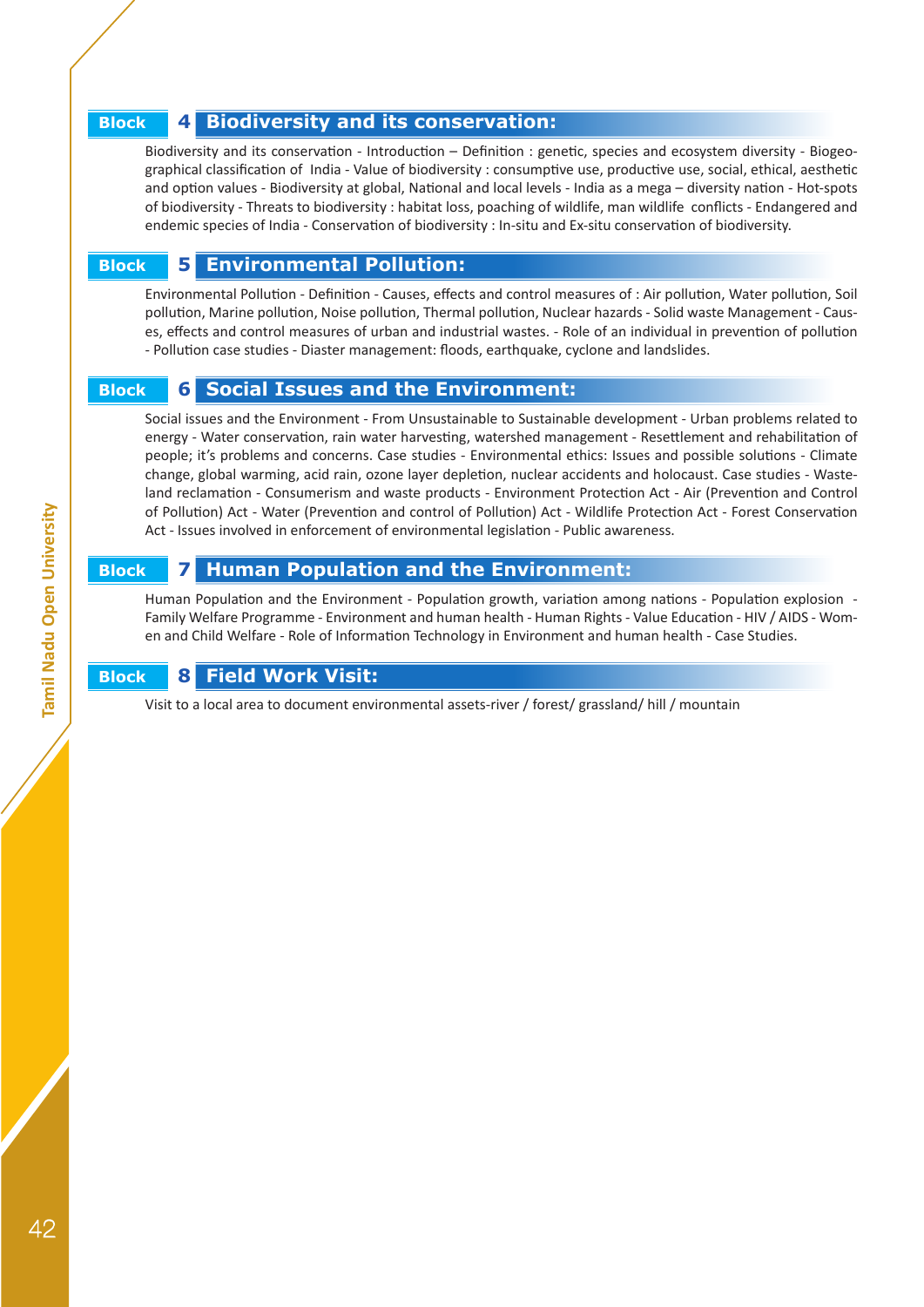## **References:**

- Carson, R.2002.Slient Spring, Houghton Miffin Harcourt.
- Gadgil, M.,&Guha,R. 1993. This Fissured Land: An Ecological History of India, Univ. Of California Press.
- Glesson, B. And Law, N.(eds.)1999, Global Ethics and Environment, London, Routledge.
- Glieck,P.H.1993.Water Crisis, Pacific Institute for Studies in Dev. Environment & Security, Stockholm Env. Institute, Oxford Univ. Press.
- Groom, Martha J., Gary K.Meffe, and Carl Ronald Carroll, Principles of Conservation Biology. Sunderland: Sinauer Associate, 2006.
- Grumbine.R.Edward, and Pandit,M.k.2013.Threats from India's Himalayas dams.Science,.339:36-37
- McCully,P.1996.Rivers no more :the environmental effects of dams(pp.29.64).Zed books.
- McNcill John R.2000.Something New Under the Sun: An Environmental History of the Twentieth Century.
- Odum,E.P..Odum, H.T.& Andrees.J.1971.Fundamenetal of Ecology, Philadelphia Saunders.
- Pepper.J.J...Gerba.C.P. & Brusseau.M.L.2011.Environmental and Pollution Science. Academic Press.
- Rao.M.N.& Datta,A.K 1987.Waste Water Treatment, Oxford and IBH Publishing Co.Pvt.Ltd.
- Raven,P.H..Hassenzahl,D.M & Berg.L.R..2012 Environment.8th edition.John Willey & sons.
- Rosencranz., A.. Divan,S..& Noble, M.L.2001.Environmental law and policy in India, Tirupathi 1992.
- Sengupta,R.2003.Ecology and Economics: An approach to sustainable development.OUP
- Singh.J.S..Singh..S.P and Gupta,.S.R.2014.Ecology E nvironmental Science and Conservation, S.Chand Publishing .New Delhi .
- Sodhi,N.S..Gibson.I..&Raven,P.H(EDS).2013.Conservation Biology :Voices from the Tropics.John Willey & Sons.
- Thapar,V.1998.Land of the Tiger: A Natural History of the Indian Subcontinent.
- Waren,C.E.1971.Biology and water Pollution Control. WB Saunders.
- Wilson.E.O.2006. The Creation: An appeal to save life on earth.New York: Norton.
- World Commission on Environment and Development.198.Our Common Future.Oxford University Press.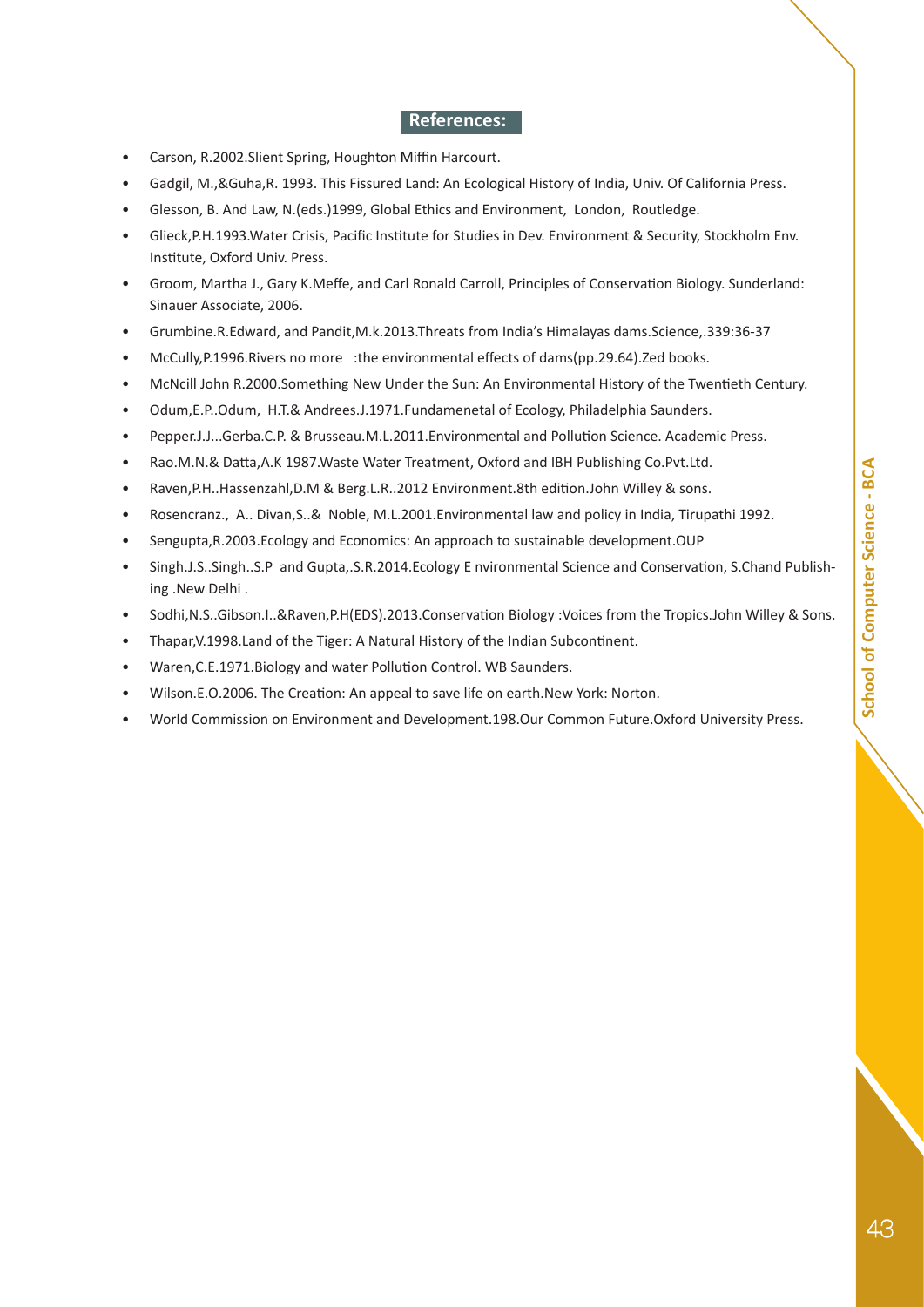

## **Chennai – 15**

B. C. A. SYLLABUS - II YEAR (IV SEMESTER)

| <b>COURSE TITLE</b>  | : Operating Systems |
|----------------------|---------------------|
| <b>COURSE CODE</b>   | $\pm$ BCAP-41       |
| <b>COURSE CREDIT</b> | $\pm 4$             |

## **COURSE OBJECTIVES**

While studying the Operating Systems course, the student shall be able to:

- » **Understand the need for Operating Systems**
- » **Acquire Knowledge on Inter Process Communication**
- » **Gain Knowledge on CPU Scheduling Algorithms**
- » **Understand the need for Memory Management**
- » **Acquire Knowledge on File Systems**

## **COURSE OUTCOMES**

After completion of the Operating Systems course, the student can be able to:

- » **Understand the need for Operating Systems**
- » **Gain Knowledge on Inter Process Communication**
- » **Acquire Knowledge on CPU Scheduling Algorithms**
- » **Understand the need for Memory Management**
- » **Learn about File Systems**

## **Block 1 FUNDAMENTALS OF OPERATING SYSTEM**

Introduction– Types of Operating System –Operating-System Operations–Resource Management –Security and Protection –Virtualization –Distributed Systems - Operating-System Services – User and Operating-SystemInterface –System Calls –System Services - Linkers and Loaders–Operating-System Structure –Building and Booting an Operating System.

## **Block 2 PROCESS MANAGEMENT**

Process Management –Process Concept –Process Scheduling –Operations on Processes - Interprocess Communication –IPC in Shared-Memory Systems –IPC in Message-Passing Systems–Examples of IPC Systems –Communication in Client–Server Systems - Threads and Concurrency–Multicore Programming –Multithreading Models –Thread Libraries –Implicit Threading –Threading Issues.

## **Block 3 CPU SCHEDULING**

CPU Scheduling–Basic Concepts –Scheduling Criteria –Scheduling Algorithms –Thread Scheduling –Multi-Processor Scheduling – Real-Time CPU Scheduling - Process Synchronization –The Critical-Section Problem –Peterson's Solution –Hardware Support for Synchronization – Mutex Locks –Semaphores–Monitors–Deadlocks–System Model.- Deadlock in Multithreaded Applications –Deadlock Characterization –Methods for Handling Deadlocks –Deadlock Prevention–Deadlock Avoidance –Deadlock Detection –Recovery from Deadlock.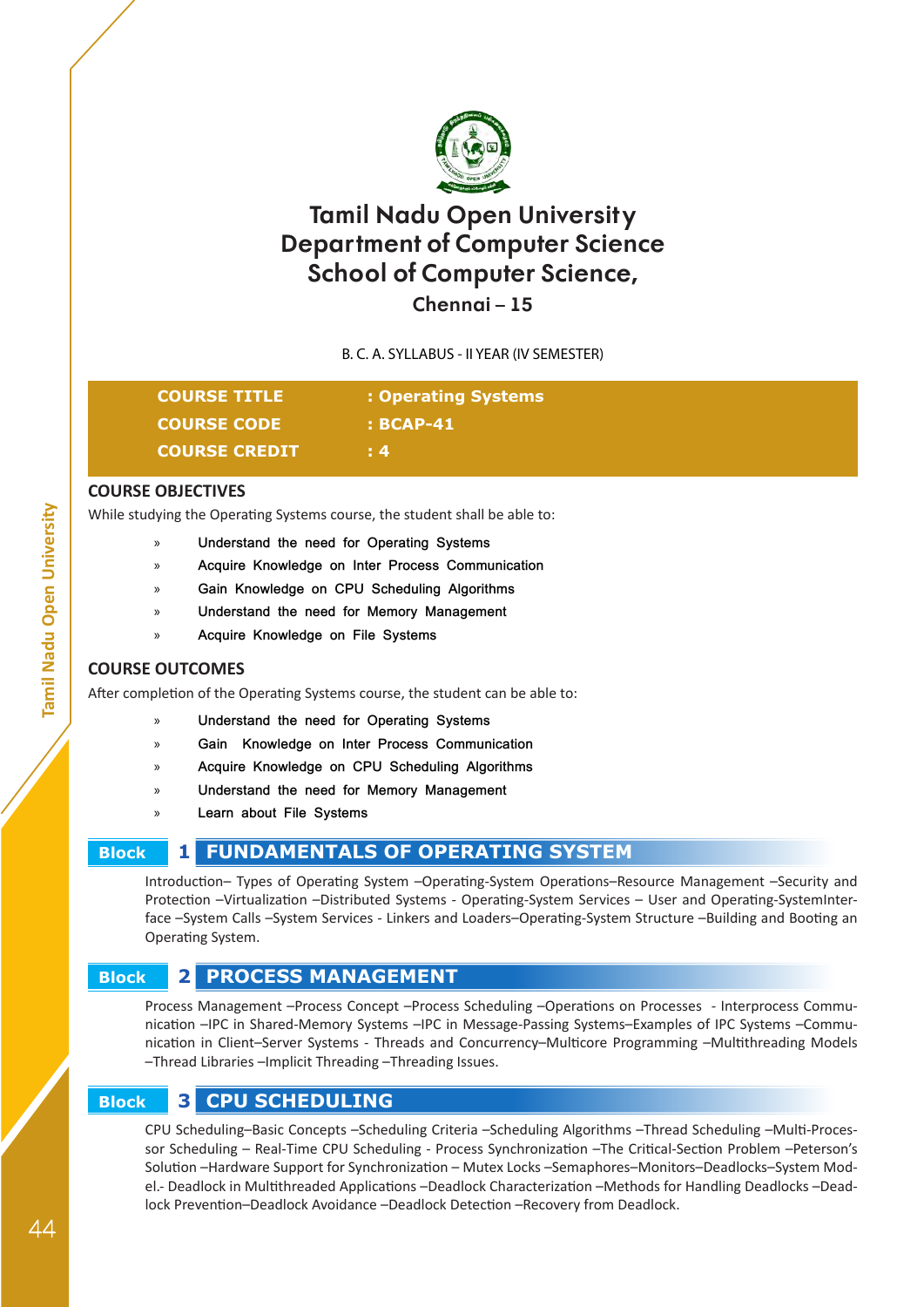## **Block 4 MEMORY MANAGEMENT**

Memory Management – Contiguous Memory Allocation –Paging –Structure of the Page Table –Swapping –Virtual Memory–Demand Paging –Copy-on-Write – Page Replacement –Allocation of Frames –Thrashing –Memory Compression–Allocating Kernel Memory.

## **Block 5 FILE MANAGEMENT**

File-System Implementation–File-System Structure –File-System Operations –Directory Implementation - Allocation Methods –Free-Space Management –Efficiency and Performance–Recovery – The WAFL File System–File-System Internals–File-System Mounting –Partitions and Mounting–File Sharing –Virtual File Systems –Remote File Systems–Consistency Semantics –Network File Systems.

## **Text Book:**

• Abraham Silberschatz, Peter Baer Galvin, and Greg Gagne "Operating System Concepts", Tenth Edition, Wiley, 2018.

#### **References:**

• Andrew S. Tanenbaum, and Herbert Bos, "Modern Operating Systems", Fourth Edition, Pearson Education Limited, 2015.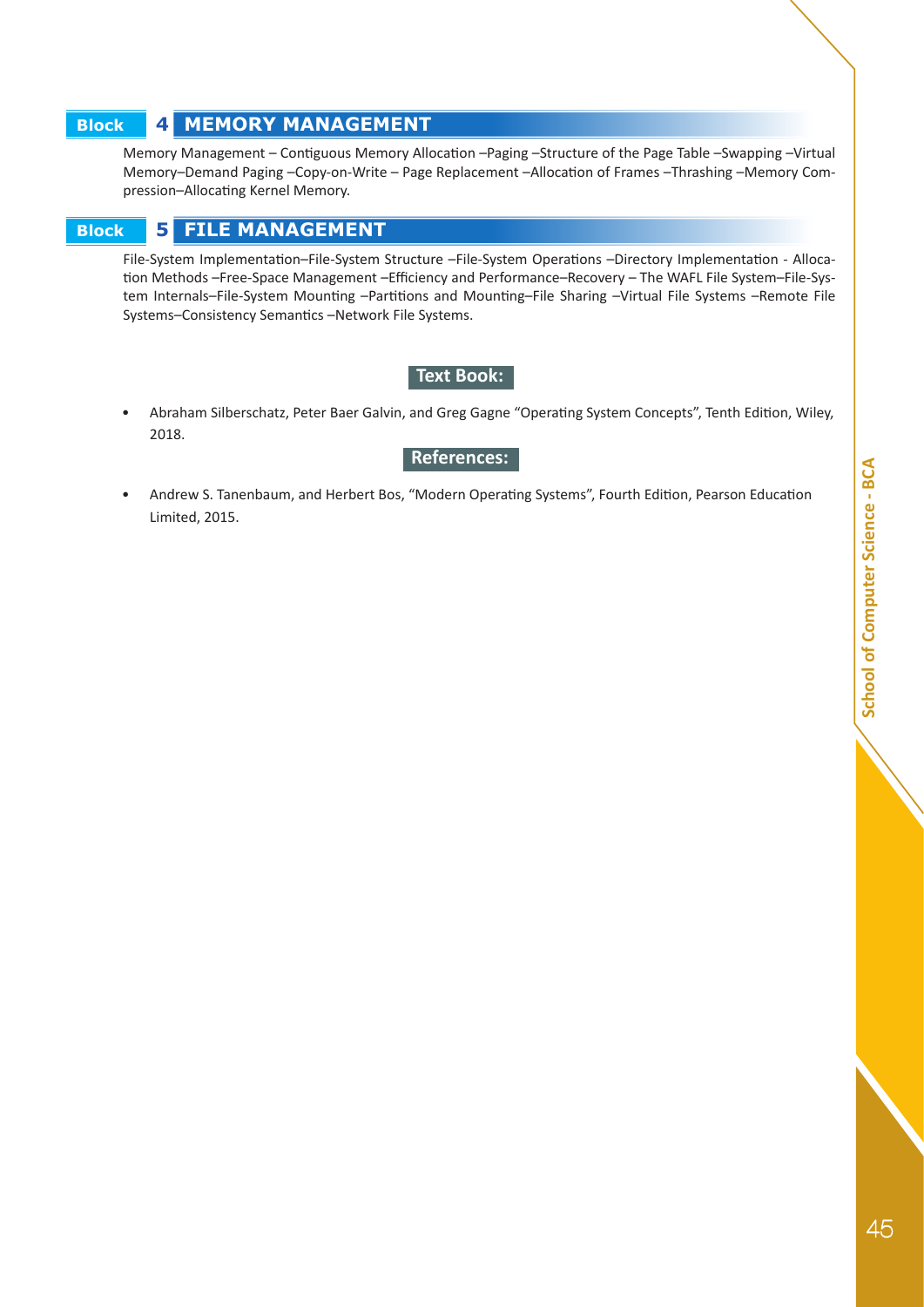

## **Chennai – 15**

B. C. A. SYLLABUS - II YEAR (IV SEMESTER)

| <b>COURSE TITLE</b>   | : Data Base Management System |
|-----------------------|-------------------------------|
| <b>COURSE CODE</b>    | : BCAP-42                     |
| <b>COURSE CREDIT.</b> | $\pm 4$                       |

#### **COURSE OBJECTIVES**

While studying the Data Base Management System course, the student shall be able to:

- » **Understand the need for Database Management Systems**
- » **Develop conceptual models for any real world application**
- » **Design databases for any real world application using the Relational Data Model and retrieve data.**
- » **Understand the need for Database Normalization**
- » **Gain Basic Understanding on NOSQL Databases and Big Data**

## **COURSE OUTCOMES**

After completion of the Database Management Systems course, the student can be able to:

- » **Understand the basics of Databases**
- » **Describe the Conceptual Data Modeling and Database Design**
- » **Get clear idea about Relational Data Model, Relational Algebra and SQL**
- » **Acquire knowledge on Database Normalization**
- » **Gain knowledge of Relational Database Design, NOSQL Databases and Big Data**

## **Block 1 INTRODUCTION TO DATABASES**

Introduction – Example – Characteristics of the Database Approach – Actors on the Scene – Workers behind the Scene – Advantages of Using the DBMS Approach - Database Applications – When Not to Use a DBMS – Data Models – Schemas – Instances – Three Schema Architecture - Data Independence – Database Languages and Interfaces – Database System Environment – Architectures for DBMSs – Classification of DBMSs.

## **Block 2 CONCEPTUAL DATA MODELING AND DATABASE DESIGN**

Entity Relationship Model – Entity Types – Entity Sets – Attributes – Keys – Relationship Types – Relationship Sets – Roles - Structural Constraints – Strong Entity Types – Weak Entity Types – Enhanced Entity Relationship Model - Specialization and Generalization – Constraints and Characterization of Specialization and Generalization Hierarchies.

## **Block 3 RELATIONAL DATA MODEL, RELATIONAL ALGEBRA AND SQL**

Relational Model Concepts – Super Key – Candidate Key – Primary Key – Alternate Key – Foreign Key - Relation Model Constraints and Relational Database Schemas – Update Operations – Transactions and Dealing with Constraint Violations - Unary and Binary Relational Operations in Relational Algebra – Queries in Relational Algebra – Basic SQL – SQL Data Definition and Data Types – Specifying Constraints in SQL - Basic Retrieval Queries in SQL

– Insert, Delete and Update Statements in SQL – Views in SQL.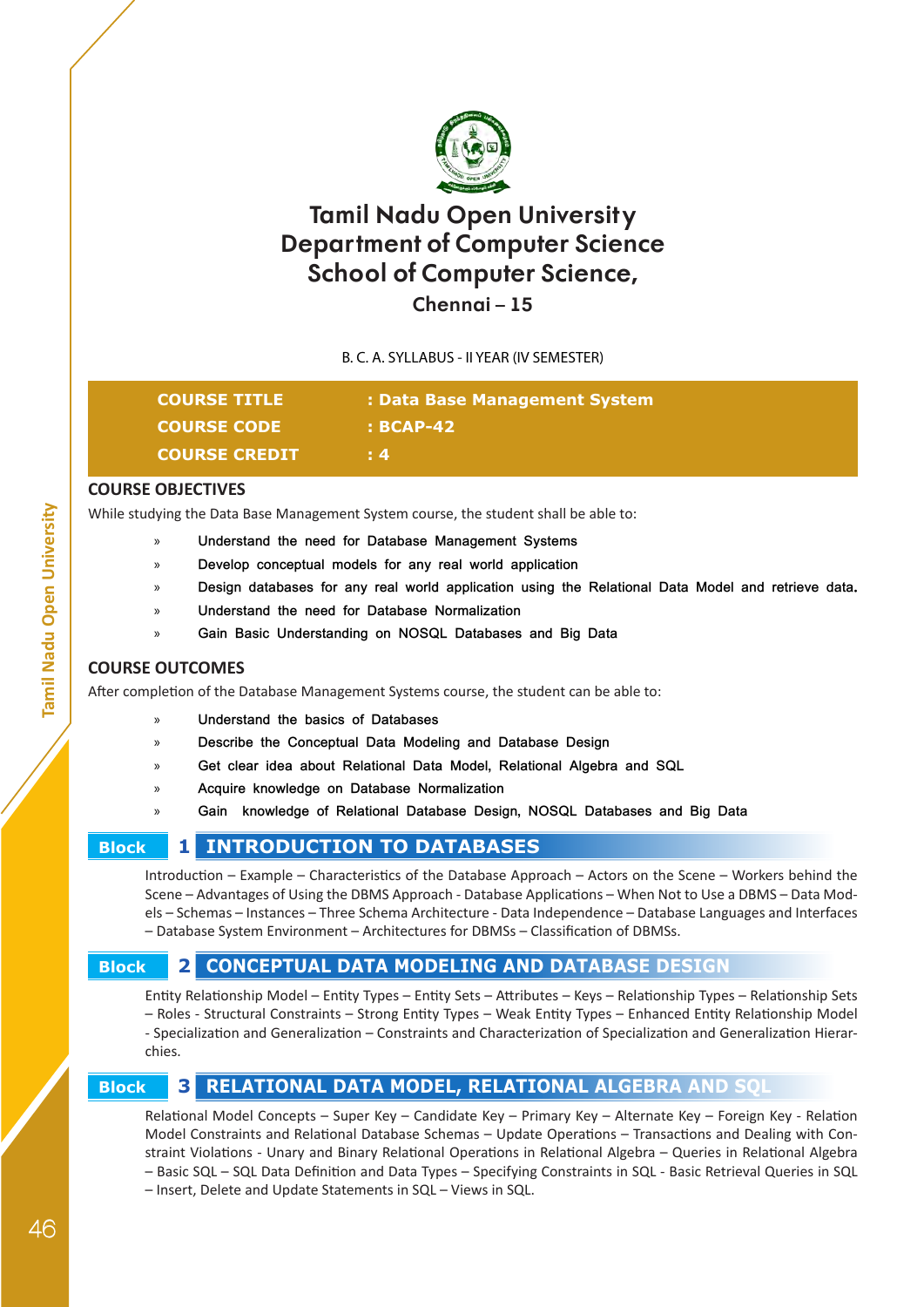## **Block 4 RELATIONAL DATABASE DESIGN**

Mapping Entity Relationship Model to Relations – Mapping Enhance Entity Relationship Model to Relations - Database Normalization – Functional Dependencies – First Normal Form – Second Normal Form and Third Normal Form.

## **Block 5 NOSQL DATABASES AND BIG DATA**

Introduction – CAP Theorem – Document Based NOSQL Systems and MongoDB – NOSQL Key Value Stores – Column Based NOSQL Systems – NOSQL Graph Databases – Neo4j - Big Data – Characteristics of Big Data – Introduction to MapReduce and Hadoop – Hadoop Distributed File System.

## **• Text Book:**

• Ramez Elmasri, Shamkant B. Navathe, "Fundamentals of Database Systems", Seventh Edition, Pearson Education, 2017.

## **• References:**

- Abraham Silberschatz, Henry F. Korth, S. Sudharshan, "Database System Concepts", Sixth Edition, Tata Mc-Graw Hill, 2014.
- C. J. Date, A. Kannan, S. Swamynathan, "An Introduction to Database Systems", Eighth Edition, Pearson Education, 2006.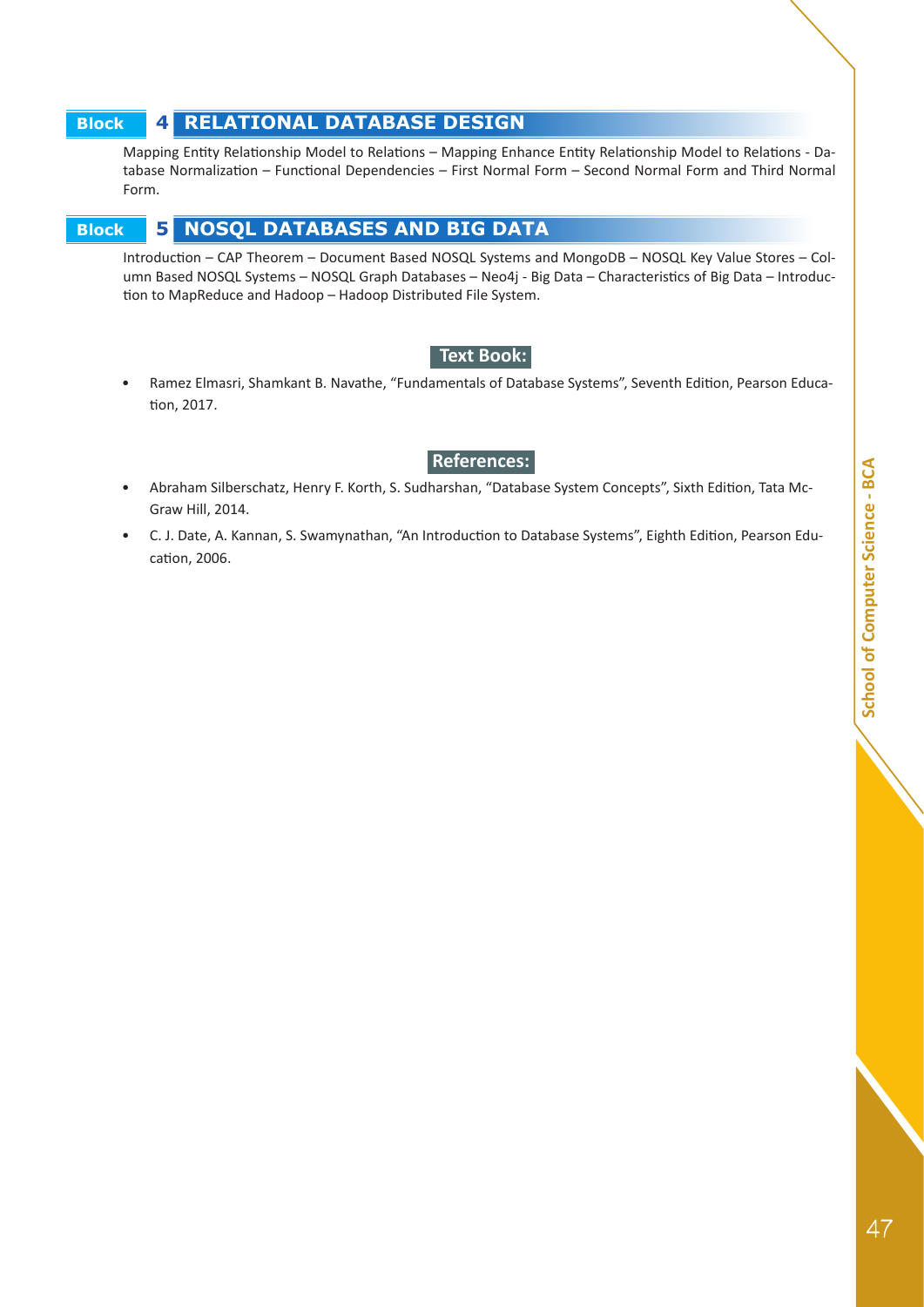

## **Chennai – 15**

## B. C. A. SYLLABUS - II YEAR (IV SEMESTER)

| [@@]U];{} =in p & d U = |
|-------------------------|
| <b>COURSE CODE</b>      |
| COURSE GREDIT           |

**COURSE TITLE : WEB Designing COURSE CODE : BCAP-43**

**COURSE CREDIT : 4**

## **COURSE OBJECTIVES**

While studying the Web Designing course, the student shall be able to:

- » **Gain knowledge about the basic HTML tags**
- » **Learn how to design Network**
- » **Understand the concepts Swing and AWT**
- » **Know about the database connectivity and Servlet**
- » **Learn the Java Beans concepts.**

## **COURSE OUTCOMES**

After completion of the Web Designing course, the student can be able to:

- » **Acquire knowledge about the basic HTML tags**
- » **Understand how to design Network**
- » **Know the concepts Swing and AWT**
- » **Learn about the database connectivity and Servlet**
- » **Understand the Java Beans concepts.**

## **Block 1 INTRODUCTION TO APPLET**

Introduction to applet –lifecycle of applet- servlet and its life cycle – HTML fundamentals - JSP fundamentals-variables-control structures, Applet to servlet communications. Servlets –deployment of simple servlets - web server (Java web server/Tomcat sever/Web logic)- HTTP GET and POST request-Session tracking-cookies - JDBC-Simple Web application-multi tier applications.

## **Block 2 NETWORKING AND RMI**

Connecting to a Server - Implementing Servers - Advanced Socket Programming: InetAddress - URL Connections. Remote Method Invocations: Setting Up Remote Method Invocation -Parameter Passing in Remote Methods.



Lists – Trees – Tables - Styled Text Components - Component Organizers – Shapes - Images.

## **Block 4 DATABASE CONNECTIVITY AND SERVLET**

The Design of JDBC - Basic Concepts - Executing Queries - Result Sets – Metadata -Transactions, Servlets.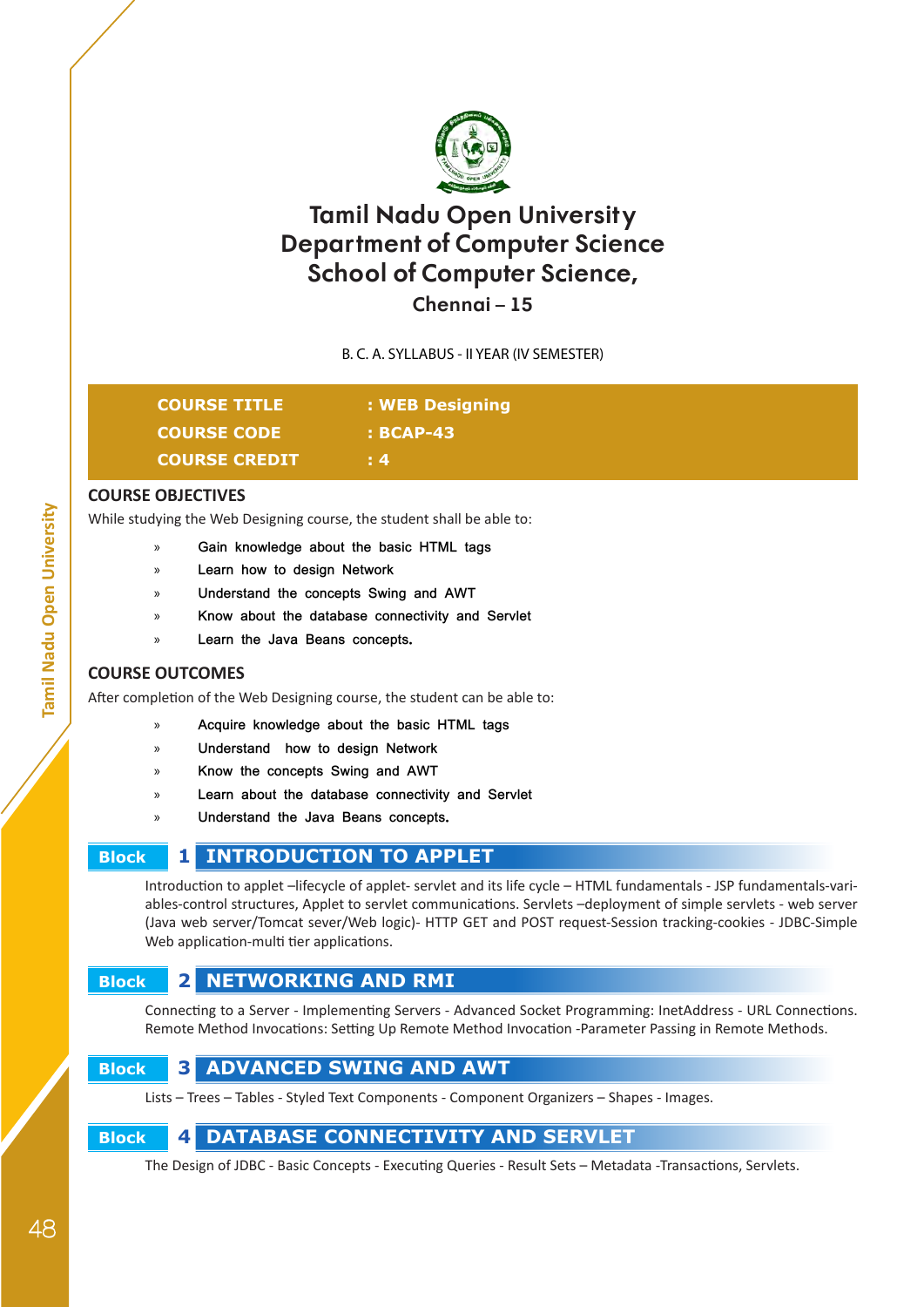## **Block 5 JAVABEANS**

The Bean-Writing Process - Using Beans to Build an Application - Bean Property Types -Customizers.

## **• References:**

- Cay S. Horstmann, Gary Cornell, Core Java™ 2: Volume II–Advanced Features, Prentice Hall, 2008.
- Patrick Naughton & Herbert Schildt, The Complete Reference: Java 2, Tata McGraw Hill, 8 th Edition 2011.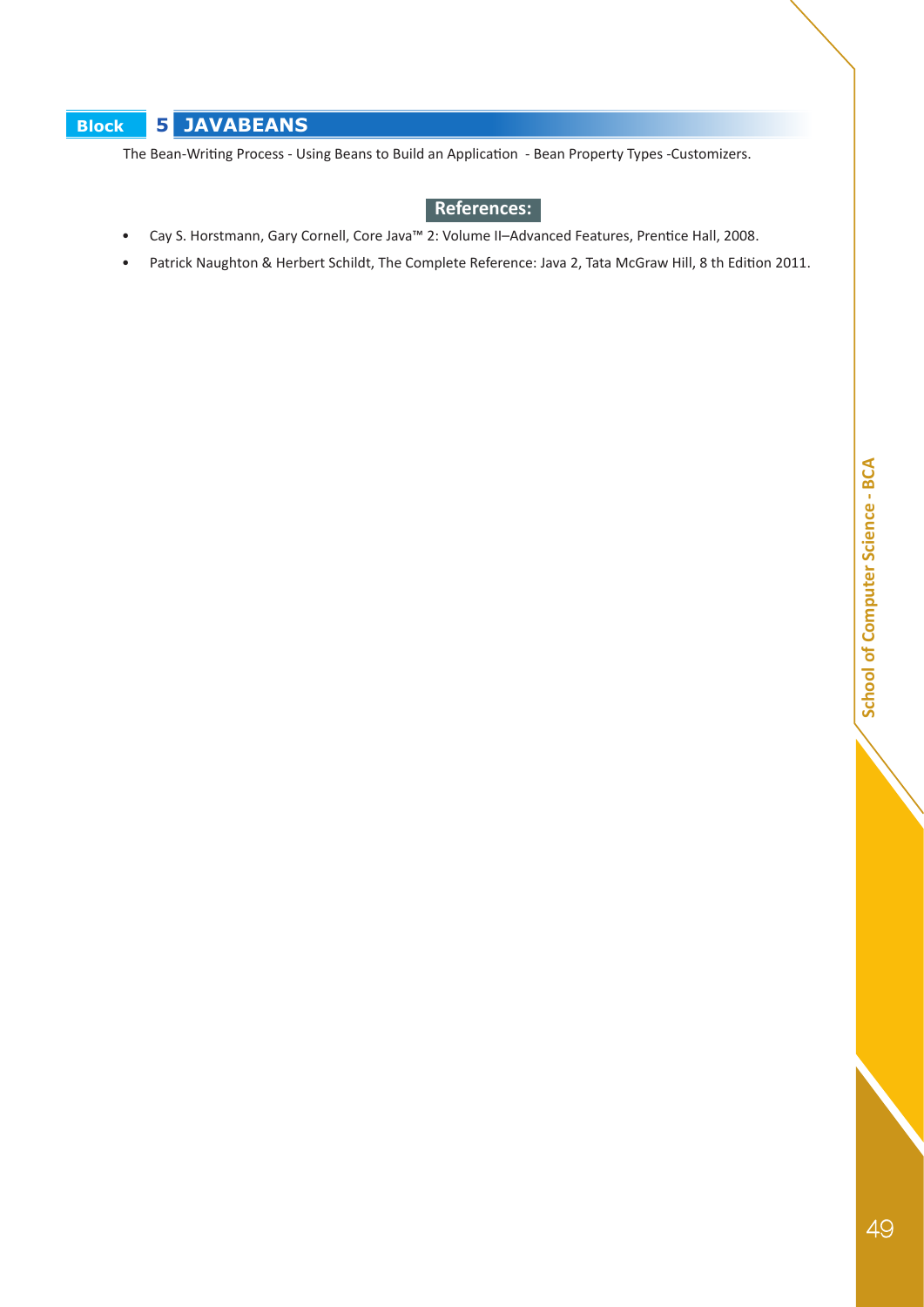

**Chennai – 15**

B. C. A. SYLLABUS - II YEAR (IV SEMESTER)

| <b>COURSE TITLE</b>  | : Software Engineering |
|----------------------|------------------------|
| <b>COURSE CODE</b>   | : BCAP-44              |
| <b>COURSE CREDIT</b> | $\cdot$ 4              |

## **COURSE OBJECTIVES**

While studying the Software Engineering course, the student shall be able to:

- » **Understand the Fundamentals of Software Engineering and Umbrella Activities in Software Engineering.**
- » **Gain Knowledge on Process Models.**
- » **Gain Knowledge on Requirements Engineering**
- » **Understand Analysis and Design Methods.**
- » **Gain Knowledge on Software Testing Strategies and Software Configuration Management.**

## **COURSE OUTCOMES**

After completion of the Software Engineering course, the student can be able to:

- » **Know the Fundamentals of Software Engineering and Umbrella Activities in Software Engineering.**
- » **Acquire Knowledge on Process Models.**
- » **Gain Knowledge on Requirements Engineering**
- » **Learn Analysis and Design Methods.**
- » **Acquire Knowledge on Software Testing Strategies and Software Configuration Management.**

## **Block 1 THE NATURE OF SOFTWARE**

The Nature of Software – Defining Software – Software Application Domains – Legacy Software – The Changing Nature of Software – WebApps – Mobile Applications – Cloud Computing – Product Line Software – Defining the Discipline – The Software Process – The Process Framework – Umbrella Activities – Process Adaptation – Software Engineering Practice – The Essence of Practice – General Principles – Software Development Myths – Software Process Structure – A Generic Process Model – Defining a Framework Activity – Identifying a Task Set –Process Patterns – Process Assessment and Improvement.

## **Block 2 PRESCRIPTIVE PROCESS MODELS**

Prescriptive Process Models – The Waterfall Model – Incremental Process Models – Evolutionary Process Models – Concurrent Models – A Final Word on Evolutionary Processes – Specialized Process Models – Component-Based Development – The Formal Methods Model –Aspect-Oriented Software Development – The Unified Process – Phases of the Unified Process – Personal and Team Process Models – Personal Software Process – Team Software Process – Process Technology – Product and Process – Agility – Agility and the Cost of Change – Agile Process – Agility Principles – The Politics of Agile Development – Extreme Programming – The XP Process – Industrial XP – Other Agile Process Models – Scrum – Dynamic Systems Development Method – Agile Modeling – Agile Unified Process.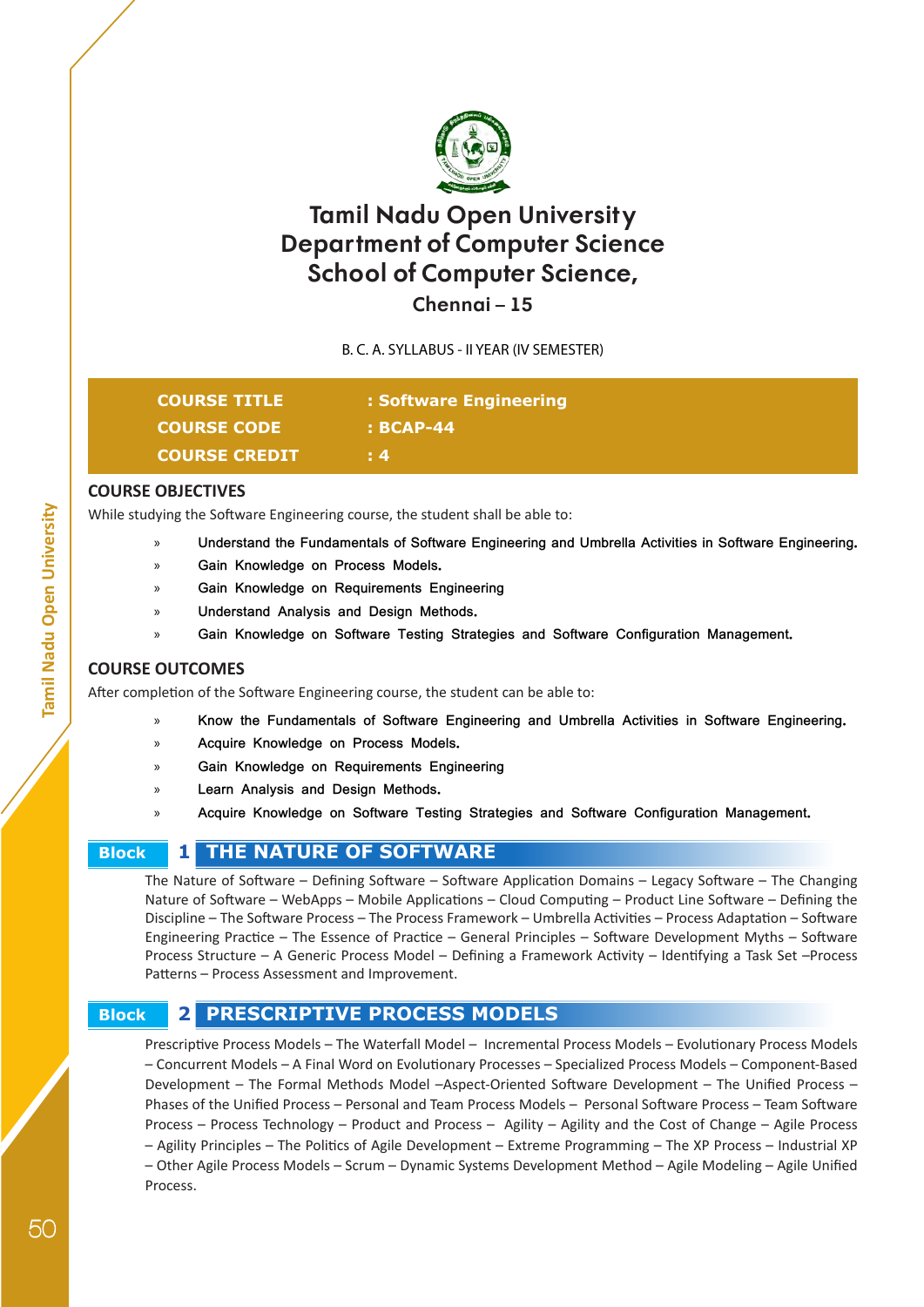### **Block 3 MODELING**

Modeling – Principles That Guide Process, Practice and Each Framework Activity – Communication, Planning, Modeling, Construction and Deployment Principles – Requirements Engineering – Establishing the Groundwork – Identifying Stakeholders – Recognizing Multiple Viewpoints – Working toward Collaboration – Asking the First Questions – Nonfunctional Requirements – Traceability – Eliciting Requirements – Collaborative Requirements Gathering –

Quality Function Deployment – Usage Scenarios – Elicitation Work Products – Agile Requirements Elicitation – Service-Oriented Methods – Developing Use Cases – Building the Analysis Model – Elements of the Analysis Model – Analysis Patterns – Agile Requirements Engineering – Requirements for Self-Adaptive Systems – Negotiating Requirements – Requirements Monitoring – Validating Requirements – Avoiding Common Mistakes – Requirements Analysis – Overall Objectives and Philosophy – Analysis Rules of Thumb – Domain Analysis – Requirements Modeling Approaches – Scenario-Based Modeling – Creating a Preliminary Use Case – Refining a Preliminary Use Case – Writing a Formal Use Case – UML Models That Supplement the Use Case – Developing an Activity Diagram – Swimlane Diagrams – Requirements Modeling: Class-Based Methods – Identifying Analysis Classes – Specifying Attributes – Defining Operations – Class-Responsibility-Collaborator Modeling – Associations and Dependencies – Analysis Packages.

#### **Block 4 SOFTWARE DESIGN**

Software Design – Design within the Context of Software Engineering – The Design Process – Software Quality Guidelines and Attributes – The Evolution of Software Design – Design Concepts – Abstraction – Architecture – Patterns – Separation of Concerns – Modularity – Information Hiding – Functional Independence – Refinement – Aspects – Refactoring – Object-Oriented Design Concepts – Design Classes – Dependency Inversion – Design for Test – Design Model – Data Design Elements – Architectural Design Elements – Interface Design Elements – Component-Level Design Elements – Deployment-Level Design Elements – Designing Class-Based Components – Basic Design Principles – Component-Level Design Guidelines – Cohesion – Coupling.

#### **Block 5 SOFTWARE TESTING STRATEGIES**

Software Testing Strategies – A Strategic Approach to Software Testing – Verification and Validation – Organizing for Software Testing – Software Testing Strategy – Criteria for Completion of Testing – Strategic Issues –Test Strategies for Conventional Software – Unit Testing – Integration Testing – Test Strategies for Object-Oriented Software – Unit Testing in the OO Context – Integration Testing in the OO Context – Test Strategies for WebApps – Test Strategies for MobileApps – Validation Testing – Validation-Test Criteria – Configuration Review – Alpha and Beta Testing – System Testing – Recovery Testing – Security Testing – Stress Testing – Performance Testing – Deployment Testing – The Art of Debugging – The Debugging Process – Psychological Considerations – Debugging Strategies – Correcting the Error – White-Box Testing – Basis Path Testing – Flow Graph Notation – Independent Program Paths – Deriving Test Cases – Graph Matrices – Control Structure Testing – Black-Box Testing – Graph-Based Testing Methods – Equivalence Partitioning – Boundary Value Analysis – Orthogonal Array Testing – Model-Based Testing – Software Configuration Management – Elements of a Configuration Management System – Baselines – Software Configuration Items – Management of Dependencies and Changes.

#### **• Text Book:**

• Roger S. Pressman and Bruce R. Maxim, "Software Engineering", A Practitioner's Approach, Eighth Edition, McGraw-Hill Education, 2015.

#### **• References:**

- Ian Sommerville, "Software Engineering", Tenth Edition, Pearson 2016.
- Ian Sommerville, "Engineering Software Products", Pearson 2019.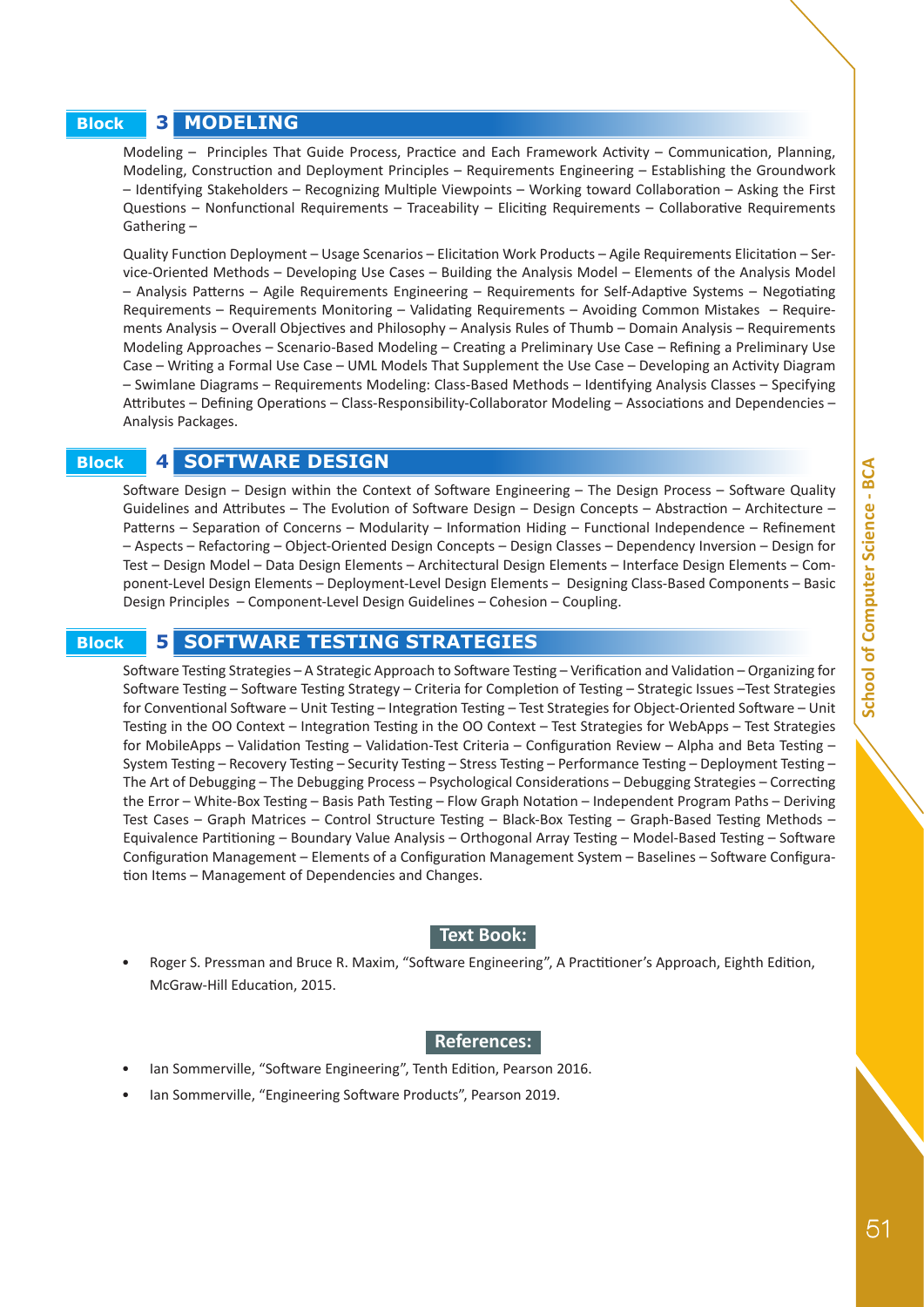

## **Chennai – 15**

B. C. A. SYLLABUS - II YEAR (IV SEMESTER)

| <b>COURSE TITLE</b>  | : Web Technology Laboratory (HTML/DHTML/CSS) |
|----------------------|----------------------------------------------|
| <b>COURSE CODE</b>   | : BCAPL-41                                   |
| <b>COURSE CREDIT</b> |                                              |

## **COURSE OBJECTIVES**

While studying the Web Technology Lab course, the student shall be able to:

- » **Know about the how to design web pages using various HTML tags**
- » **Learn about the concepts of JavaScript**
- » **Aware how to create forms using JavaScript**

#### **COURSE OUTCOMES**

After completion of the Web Technology Lab course, the student can be able to:

- » **Understand how to design web pages using various HTML tags**
- » **Know about the how to use arrays in JavaScript**
- » **Learn how to create forms using JavaScript**

## **List of Experiments**

- 1. Create a form having number of elements (Textboxes, Radio buttons, Checkboxes, and so on). Write JavaScript code to count the number of elements in a form.
- 2. Develop a HTML Form, which accepts any Mathematical expression. Write JavaScript code to Evaluates the expression and Displays the result.
- 3. Create a page with dynamic effects. Write the code to include layers and basic animation.
- 4. Write a JavaScript code to find the sum of N natural Numbers.
- 5. Create a form for Student information. Write JavaScript code to find Total, Average, Result and Grade.
- 6. Create a form for Employee information. Write JavaScript code to find DA, HRA, PF, TAX, Gross pay, Deduction and Net pay.
- 7. Create a Web services with RMI.
- 8. Implement RMI program to perform arithmetic functions.
- 9. Develop a simple application to insert and retrieve data from database.
- 10. Design a color bean.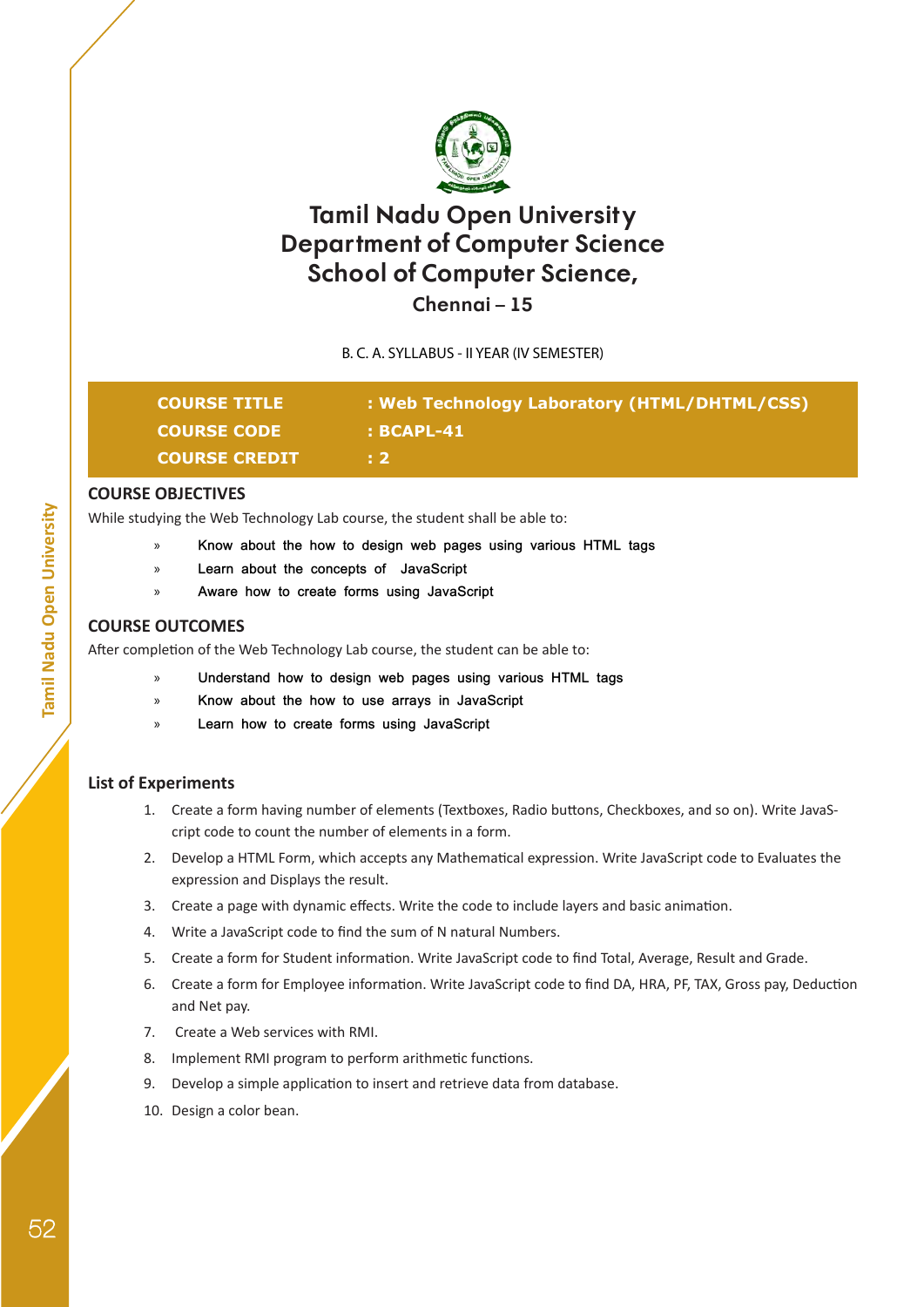

**Chennai – 15**

B. C. A. SYLLABUS - II YEAR (IV SEMESTER)

| <b>COURSE TITLE</b>  | : Data Base Management System Laboratory |
|----------------------|------------------------------------------|
| <b>COURSE CODE</b>   | : BCAPL-42                               |
| <b>COURSE CREDIT</b> | l: 2 i                                   |

## **COURSE OBJECTIVES**

While studying the Data Base Management System Lab course, the student shall be able to:

- Learn about the basic concepts of SQL Commands
- » **Understand the concepts of nested and join queries**
- » **Aware about the concepts of functions, procedures and procedural extensions of databases.**
- » **Know about the concepts design and implementation of typical database applications.**
- » **Acquire knowledge about the concepts of a front end tool for GUI based application development.**

## **COURSE OUTCOMES**

After completion of the Data Base Management System Lab course, the student can be able to:

- » **Understand the basic concepts of SQL Commands**
- » **Gain knowledge about the concepts of nested and join queries**
- » **Aware about the concepts functions, procedures and procedural extensions of databases.**
- » **Learn the concepts design and implementation of typical database applications.**
- » **Improve knowledge about the concepts of a front end tool for GUI based application development.**

## **List of Experiments**

- 1. Create a database table, add constraints (primary key, unique, check, Not null), insert rows, update and delete rows using SQL DDL and DML commands.
- 2. Create set of tables, add foreign key constraints and incorporate referential integrity.
- 3. Query the database tables and explore sub queries and simple join operations.
- 4. Query the database tables and explore natural, equi and outer joins.
- 5. Write user defined functions and stored procedures in SQL.
- 6. Execute complex transactions and realize DCL and TCL commands.
- 7. Write SQL Triggers for insert, delete, and update operations in database table.
- 8. Create View and index for database tables with large number of records.
- 9. Create a XML database and validate it using XML schema.
- 10. Create Document, column and graph based data using NOSQL database tools.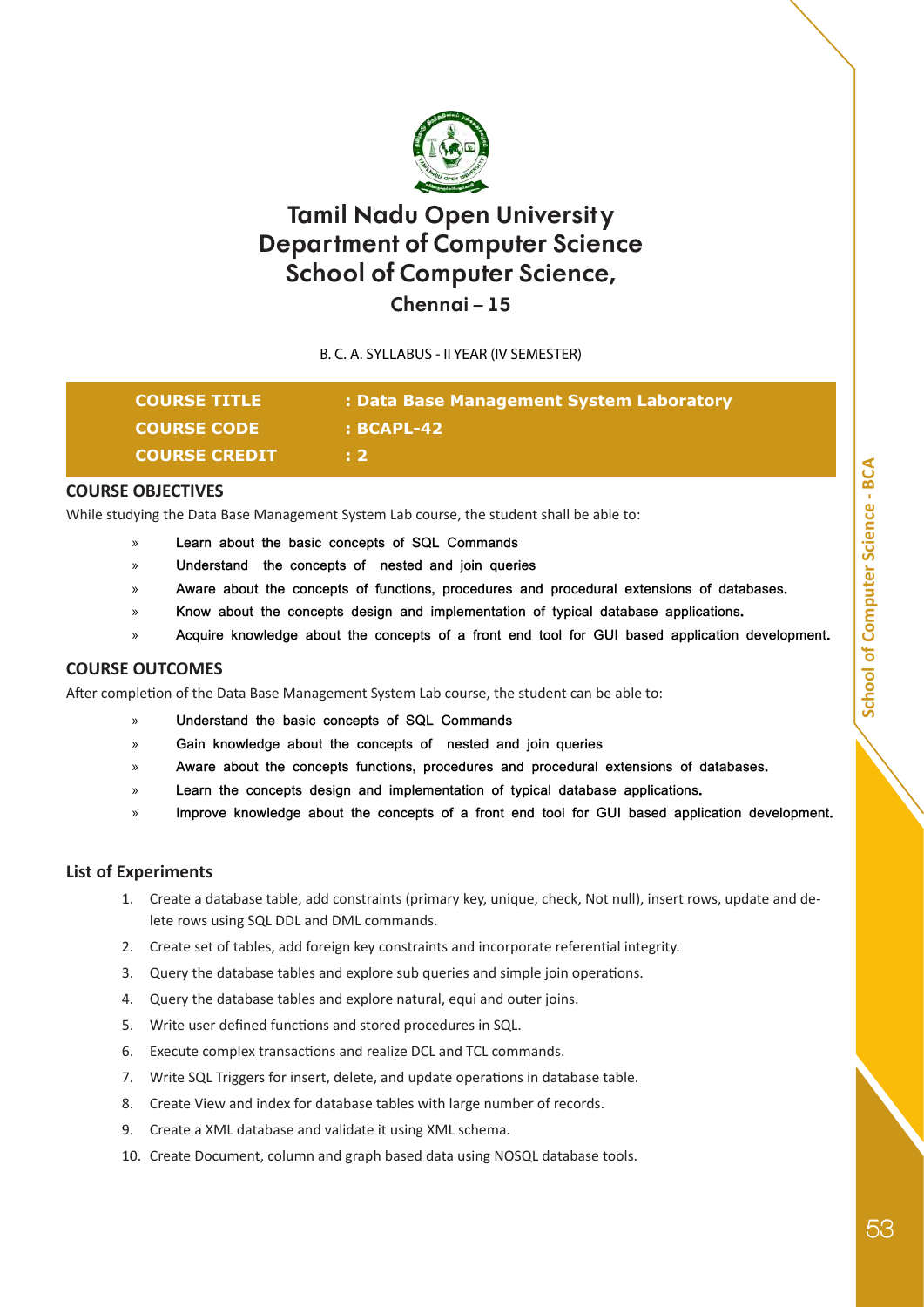

## **Chennai – 15**

B. C. A. SYLLABUS - III YEAR (V SEMESTER)

| <b>COURSE TITLE</b>  | : Data Communication & Networking |
|----------------------|-----------------------------------|
| <b>COURSE CODE</b>   | : BCAP-51                         |
| <b>COURSE CREDIT</b> | !! 4.                             |

## **COURSE OBJECTIVES**

While studying the Data Communication and Networking course, the student shall be able to:

- » **Learn about the basics computer network**
- » **Aware about networking and inter networking devices**
- » **Know the concept of Data Link Layer and its protocols.**
- Gather information about the routing algorithm and IP Protocols.
- » **Understand about the concept of transport layer services and network security.**

## **COURSE OUTCOMES**

After completion of the Data Communication and Networking course, the student can be able to:

- » **Understand the basics computer network**
- » **Know about networking and inter networking devices**
- » **Learn the concept of Data Link Layer and its protocols.**
- » **Aware the routing algorithm and IP Protocols.**
- Gather information about the concept of transport layer services and network security.

## **Block 1 INTRODUCTION TO NETWORKS**

Introduction to Network Hardware and Software - Reference Models – OSI and TCP/IP Models - Example Networks: Internet, ATM, Ethernet and Wireless LANs - Physical Layer - Theoretical Basis for Data Communication - Guided Transmission Media.

## **Block 2 WIRELESS TRANSMISSION**

Wireless Transmission - Communication Satellites - Telephone System: Structure, Local Loop, Trunks and Multiplexing and Switching - Data Link Layer: Design Issues – Error Detection and Correction.

## **Block 3 DATA LINK LAYER**

Elementary Data Link Protocols - Sliding Window Protocols - Data Link Layer in the Internet - Medium Access Layer - Channel Allocation Problem – Multiple Access Protocols – Bluetooth.

## **Block 4 NETWORK LAYER**

Network Layer - Design Issues - Routing Algorithms - Congestion Control Algorithms - IP Protocol – IP Addresses – Internet Control Protocols.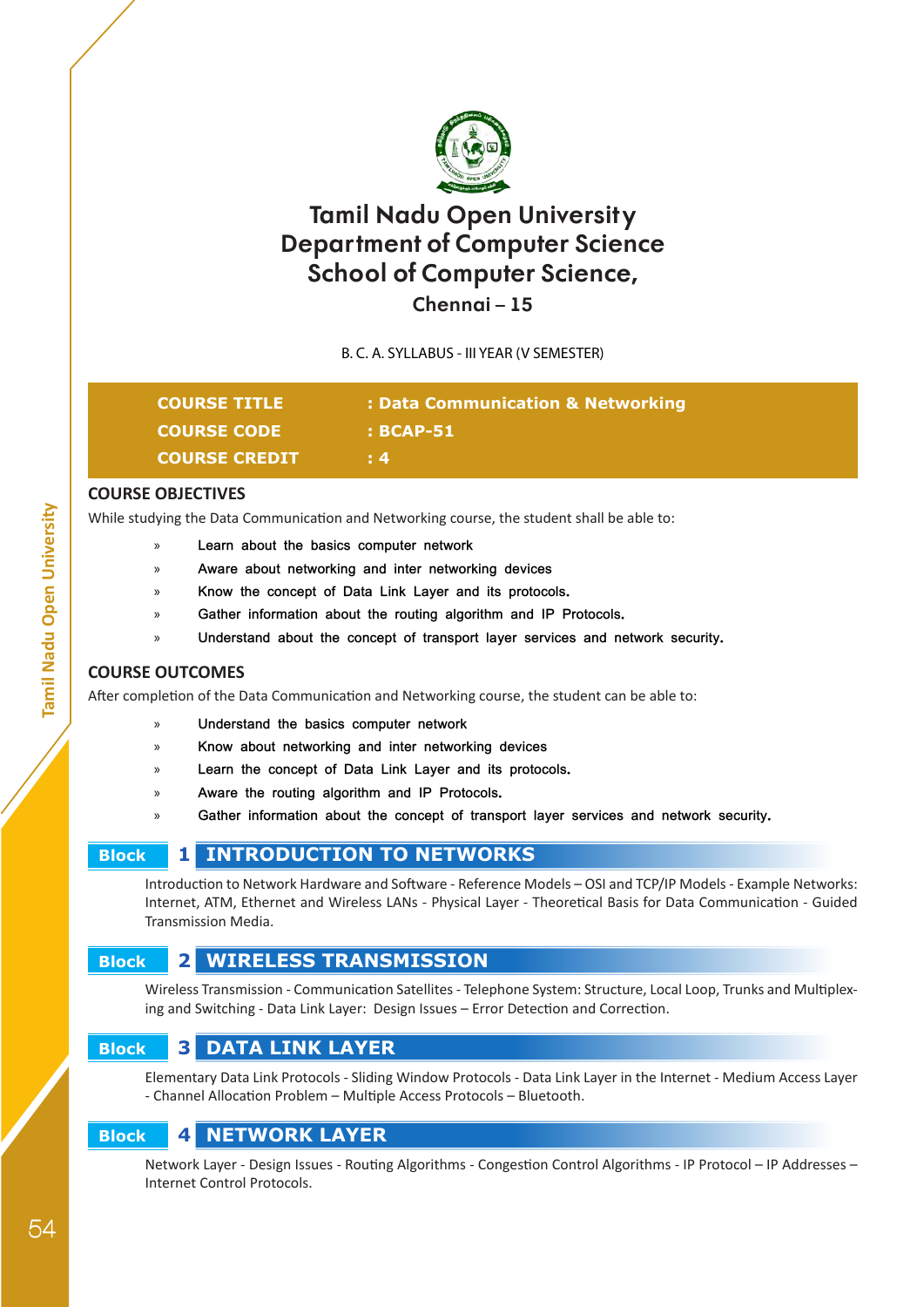## **Block 5 TRANSPORT LAYER**

Transport Layer – Services - Connection Management - Addressing, Establishing and Releasing a Connection - Simple Transport Protocol – Internet Transport Protocols (ITP) -Network Security: Cryptography.

### **TEXT BOOK**

• A. S. Tanenbaum, "Computer Networks", 4th Edition, Prentice-Hall of India, 2008.

## **References**

- B. A. Forouzan, "Data Communications and Networking", Tata McGraw Hill, 4th Edition, 2007.
- F. Halsall, "Data Communications, Computer Networks and Open Systems", Pearson Education, 2008.
- D. Bertsekas and R. Gallagher, "Data Networks", 2nd Edition, PHI, 2008.
- Lamarca, "Communication Networks", Tata McGraw- Hill, 2002.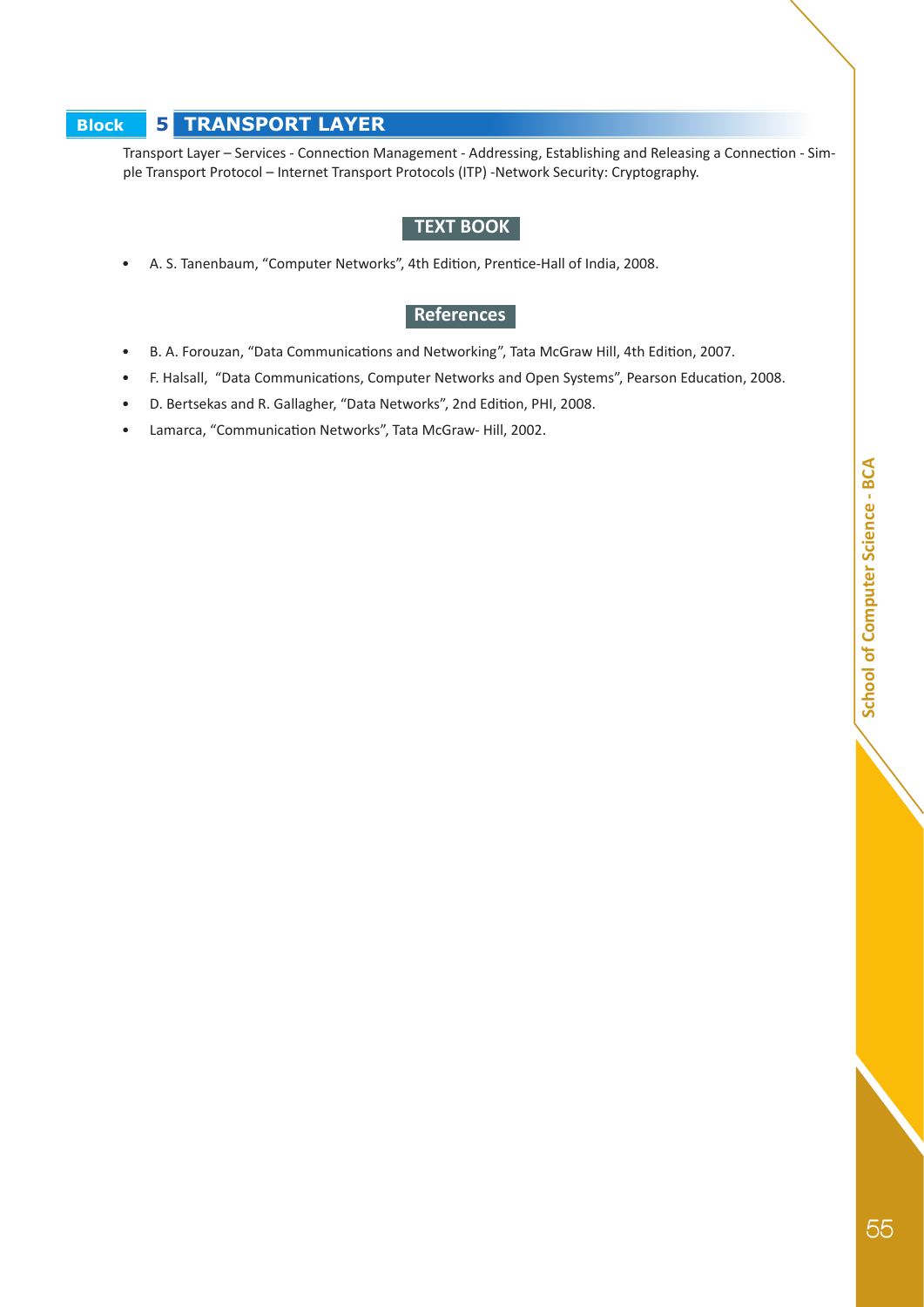

**Chennai – 15**

B. C. A. SYLLABUS - III YEAR (V SEMESTER)

| <b>COURSE TITLE</b>  | : Programming in Java |
|----------------------|-----------------------|
| <b>COURSE CODE</b>   | $: BCAP-52$           |
| <b>COURSE CREDIT</b> | $\pm 4$               |

## **COURSE OBJECTIVES**

While studying the Programming in Java course, the student shall be able to:

- » **Gain Knowledge on the Object Oriented features supported by Java.**
	- » **Understand the use of Constructors in Java.**
	- » **Exploring Class Hierarchy using Inheritance and implementing Interfaces.**
	- » **Gain Knowledge on Creating, Accessing and Using a Package.**
	- » **Acquire Knowledge on Exception Handling.**

#### **COURSE OUTCOMES**

After completion of the Programming in Java course, the student can be able to:

- » **Acquire Knowledge on the Object Oriented features supported by Java.**
- » **Know about the use of Constructors in Java.**
- » **Exploring Class Hierarchy using Inheritance and implementing Interfaces.**
- » **Gain Knowledge on Creating, Accessing and Using a Package.**
- » **Understand the Exception Handling.**

## **Block 1 JAVA FEATURES**

Java Features – Comparison of C++ and Java – Java Virtual Machine – Constants –Variables – Data Types – Scope of Variables – Type Casting – Java Program Structure - Operators and Expressions – Arithmetic – Logical – Relational – Assignment – Increment and Decrement – Conditional – Bitwise – Special Operators - Arithmetic Expressions – Evaluation of Expressions – Type Conversion in Expressions – Operator Precedence and Associativity – Mathematical Functions.

## **Block 2 LOOPING, CLASSES AND OBJECTS**

Decision Making, Branching and Looping – If Statement – If … Else Statement – Nesting of If … Else Statements – Else If Ladder – Switch Statement – The ?: Operator - While Statement – Do Statement – For Statement – Jumps in Loops – Return Statement – Labeled Loops - Classes, Objects and Methods – Defining a Class – Fields Declaration – Methods Declaration – Creating Objects – Accessing Class Members - Constructors – Method Overloading – Static Members – Nesting of Methods – Inheritance – Overriding Methods – Abstract Methods and Classes.

## **Block 3 ARRAYS**

Arrays, Strings and Vectors – One Dimensional Arrays – Creating an Array – Two Dimensional Arrays - Strings – Vectors – Wrapper Classes – Enumerated Types – Annotations - Interfaces – Defining Interfaces – Implementing Interfaces – Accessing Interface Variables.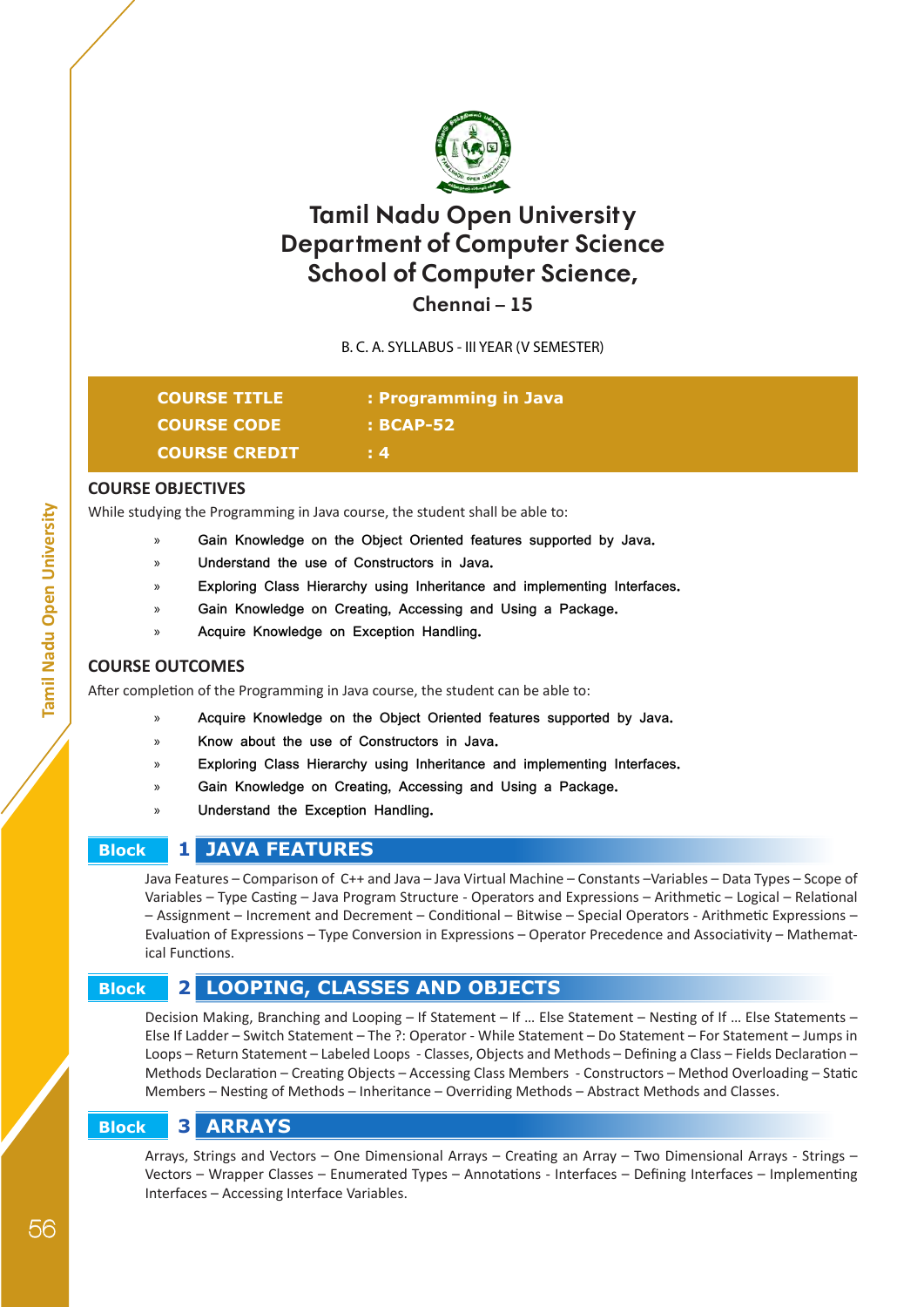## **Block 4 PACKAGES**

Packages – Java API Packages – Using System Packages – Naming Conventions - Creating Packages – Accessing a Package – Using a Packages – Adding a Class to a Package – Hiding Classes – Static Import.

## **Block 5 EXCEPTIONS**

Managing Errors and Exceptions – Types of Exceptions – Exceptions – Syntax of Exception Handling Code – Multiple Catch Statements - Using Finally Statement – Throwing Our Own Exception – Using Exceptions for Debugging.

## **Text Book:**

• E Balagurusamy, "Programming with Java", Sixth Edition, McGraw Hill Education (India) Private Limited, 2019.

## **References:**

• Herbert Schildt, "Java: The Complete Reference", Ninth Edition, McGraw Hill Professional, 2014.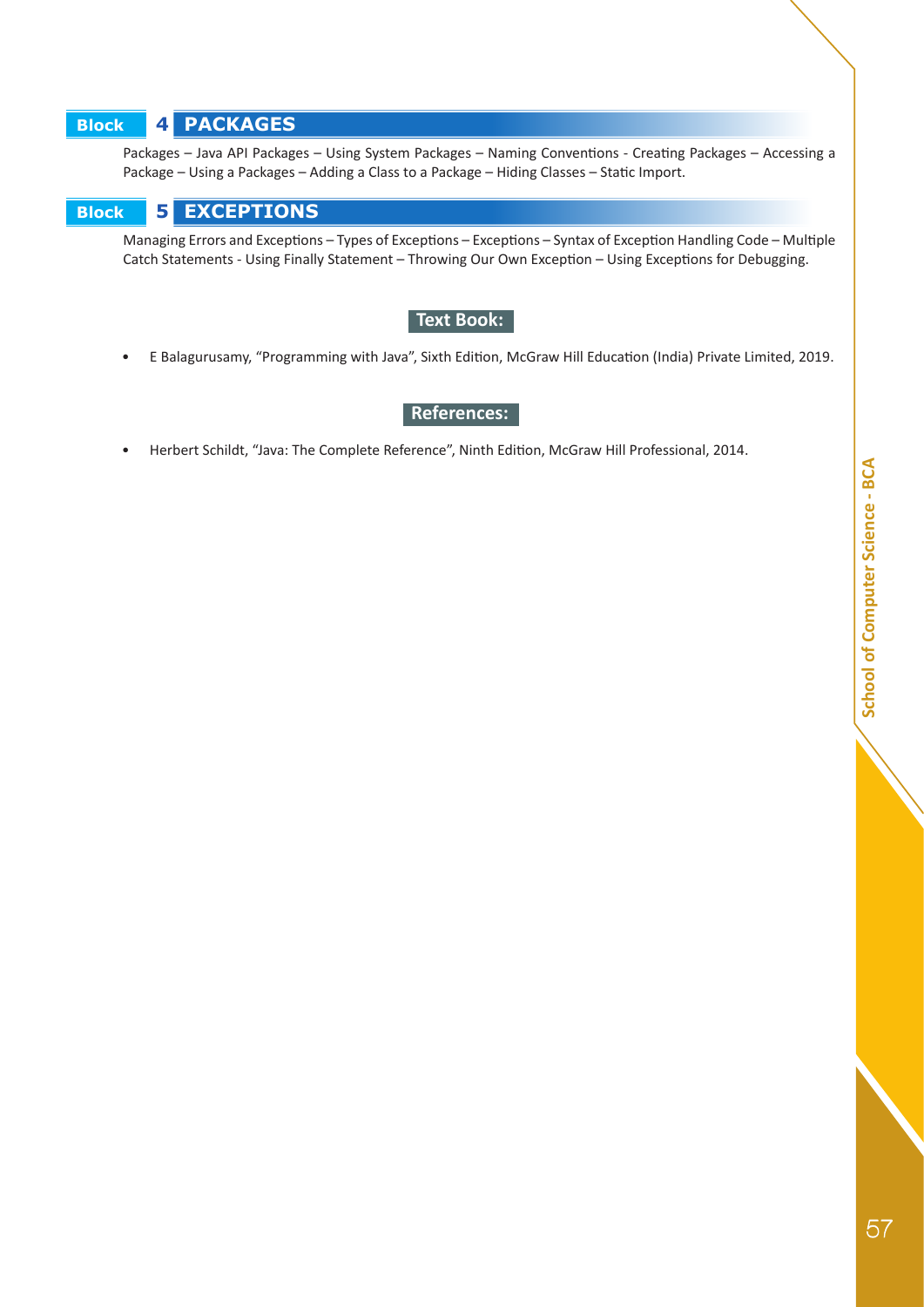

**Chennai – 15**

B. C. A. SYLLABUS - III YEAR (V SEMESTER)

| <b>COURSE TITLE</b>  | : Programming in Python |  |
|----------------------|-------------------------|--|
| <b>COURSE CODE</b>   | $: BCAP-53$             |  |
| <b>COURSE CREDIT</b> | $\pm 4$                 |  |

## **COURSE OBJECTIVES**

While studying the Programming in Python course, the student shall be able to:

- » **Know about the basic concepts of Python language**
- » **Gather knowledge about the control statements in Python**
- » **Understand about the file handling and how to interact with Database**
- » **Acquire knowledge about the concepts of graphics programming**
- » **Aware about how testing is done and version control systems**

#### **COURSE OUTCOMES**

After completion of the Programming in Python course, the student can be able to:

- » **Understand the basic concepts of Python language**
- » **Improve knowledge about the control statements in Python**
- » **Know about the file handling and how to interact with Database**
- » **Aware about the concepts of graphics programming**
- » **Acquire knowledge how testing is done and version control systems**

## **Block 1 INTRODUCTION**

Introduction to Python - Why Python - Installing in various Operating Systems - Executing Python Programs - Basic Programming concepts - Variables, expressions and statements - Input/ Output – Operators.

## **Block 2 DATA FLOW**

Conditions - Functions - Arguments - Return values - Iteration - Loops - Strings - Data Structures - Lists - Dictionaries - Tuples - Sequences - Exception Handling.

## **Block 3 FILE HANDLING AND DATABASE**

File Handling - Modules - Regular Expressions - Text handling - Object Oriented Programming - Classes - Objects - Inheritance - Overloading Polymorphism - Interacting with Databases - Introduction to MySQL - interacting with MySQL - Building a address book with add/edit/delete/search features.

## **Block 4 GRAPHICS PROGRAMMING**

Introduction to Graphics programming - Introduction to GTK - PyGTK - Developing GUI applications using PyGTK - Scientific Programming using NumPy / SciPy - Image Processing - Processing multimedia files -Network Programming - Web services using SOAP, Introduction to Graphics programming - PyGame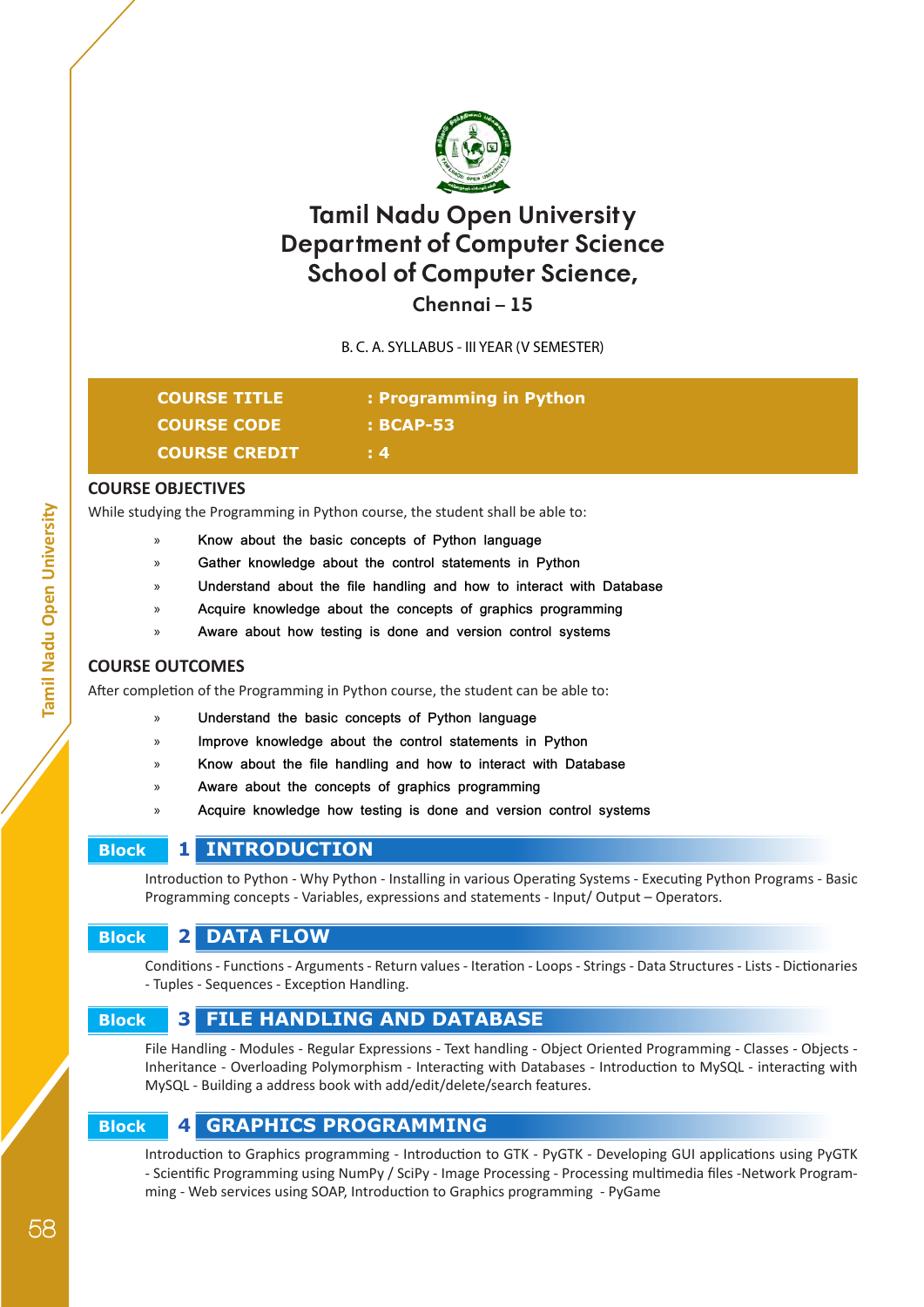## **Block 5 TESTING AND VERSION CONTROL SYSTEMS**

Introduction to Version Control Systems – Subversion/Git - Writing Unit Tests- Creating Documentation - Contributing to Open Source Projects

## **Text Book**

• Allen B. Downey, "Think Python: How to Think Like a Computer Scientist",1st Edition 2012, O'Reilly.

## **Reference Books**

- Jeff McNeil ,"Python 2.6 Text Processing: Beginners Guide", 2010 ,Packet Publications
- Mark Pilgrim ,"Dive Into Python " , 2nd edition 2009, Apress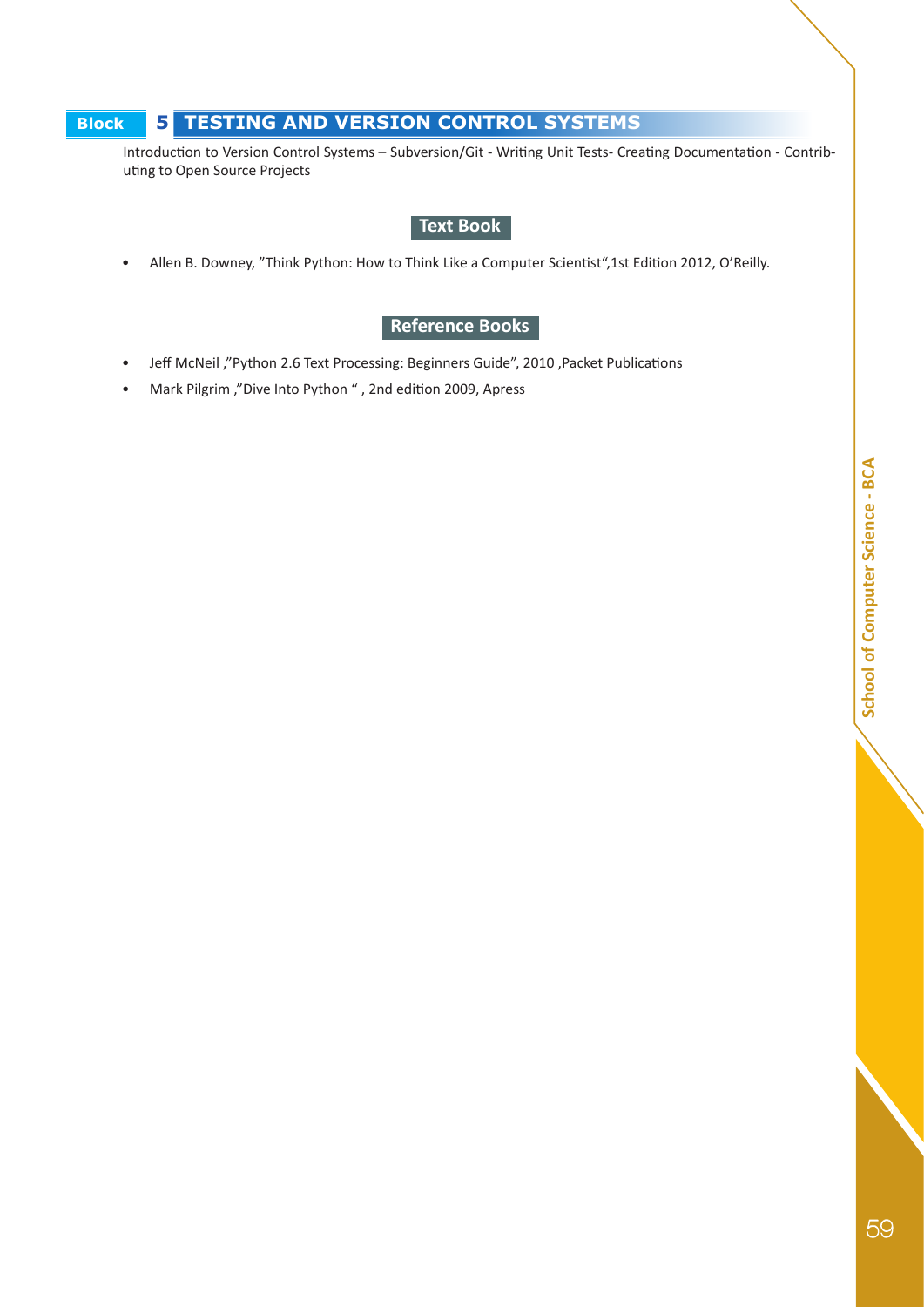

## **Chennai – 15**

B. C. A. SYLLABUS - III YEAR (V SEMESTER)

| <b>COURSE TITLE</b>  | : Programming in Java - Laboratory |
|----------------------|------------------------------------|
| <b>COURSE CODE</b>   | : BCAPL-51                         |
| <b>COURSE CREDIT</b> | $\pm 4$                            |

## **COURSE OBJECTIVES**

While studying the Programming in Python course, the student shall be able to:

- » **Gather knowledge how the Java Compiler works and work with eclipse platform**
- » **Learn how to use the control statements in Java**
- » **Understand the concepts of multi threading and exception handling**
- » **Know the concepts of graphics programming**

## **COURSE OUTCOMES**

After completion of the Programming in Python course, the student can be able to:

- » **Understand the Java Compiler and eclipse platform**
- » **Acquire knowledge about control statements in Java**
- » **Learn how to use multi threading and exception handling**
- » **Gather knowledge about the concepts of graphics programming**

## **List of Experiments**

- 1. Write a Java program for student Mark-List preparation.
- 2. Write a Java program to reverse and finding sum of individual digits of a given number
- 3. Develop an applet in Java that displays a simple message.
- 4. Develop an applet in Java that receives an integer in one text field, and computes its factorial value and returns it in another text field, when the button named "Compute" is clicked.
- 5. Write a Java program for finding volume of a sphere (Concept: Class and Object)
- 6. Write a Java program for preparing Employee salary Report (Concept : Array of Objects)
- 7. Write a Java program for checking whether a given number is palindrome or not (Concept : Abstract Class).
- 8. Write a Java Program for Electricity charge calculation (Concept : Implementing Multiple Inheritance).
- 9. Write a Java program to find area of Triangle and Rectangle (Concept : Package , Interface).
- 10. Write a Java program for queue implementation (Concept : Exception Handling; User defined Exception).
- 11. Write a Java program to implement Multi- Threading (Concept: Multi- Threading by extending Thread class).
- 12. Write a program for simple Railway Reservation System (Concept : IO Streams: DataInput Stream & DataOutputStream).
- 13. Write a Java program to display an image (Concept : Pixel Grabber Class : Getting pixels of an image)
- 14. Write a Java program that connects to a database using JDBC and does add, delete, modify and retrieve operations.
- 15. Write a Java program that handles all mouse events and shows the event name at the center of the window when a mouse event is fired (Use Adapter classes).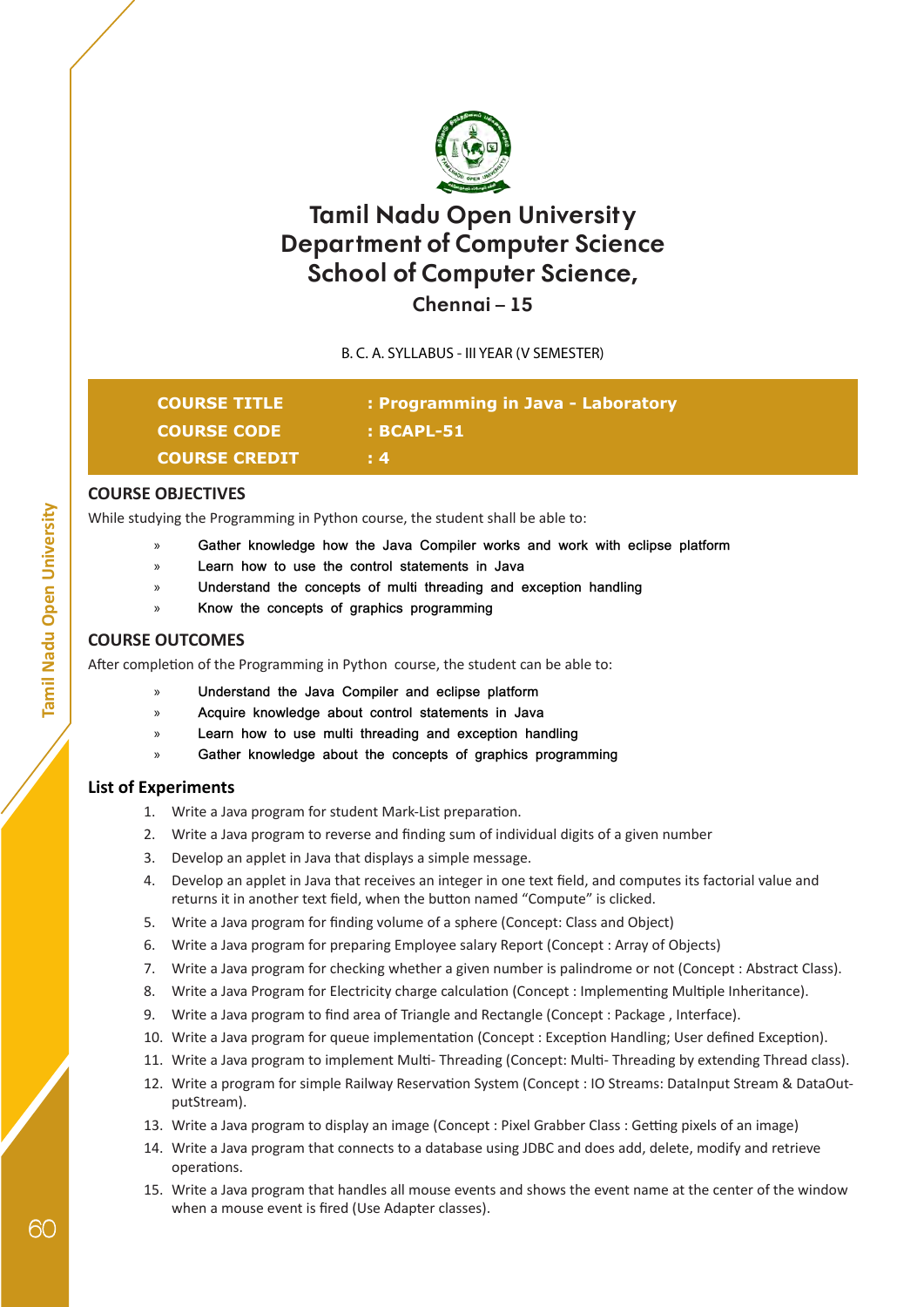

**Chennai – 15**

B. C. A. SYLLABUS - III YEAR (DISTANCE MODE)

| <b>COURSE TITLE</b>  | : Programming in Python - Laboratory |
|----------------------|--------------------------------------|
| <b>COURSE CODE</b>   | : BCAPL-52                           |
| <b>COURSE CREDIT</b> | B 2.                                 |

#### **COURSE OBJECTIVES**

While studying the Python Programming Lab course, the student shall be able to:

- » **Understand how write program in basics Python**
- » **Learn how write program in Python data structures**
- » **Know how to handle files**
- » **Aware how to connect with Database**

#### **COURSE OUTCOMES**

After completion of the Python Programming Lab course, the student can be able to:

- » **Know how write program in basics Python**
- » **Learn how write program in Python data structures**
- » **Aware how to handle files**
- » **Understand how to connect with Database**

#### **List of Experiments**

- 1. Create a simple calculator to do all the arithmetic operations
- 2. Write a program to use control flow tools like if.
- 3. Write a program to use for loop
- 4. Data structures use list as stack
	- use list as queue tuple, sequence
- 5. Create new module for mathematical operations and use in your program
- 6. Write a program to read and write files, create and delete directories
- 7. Write a program with exception handling
- 8. Write a program using classes
- 9. Connect with MySQL and create address book
- 10. Write a program using string handling and regular expressions
- 11. Program to parse apache log file
- 12. Create a GUI program using pygtk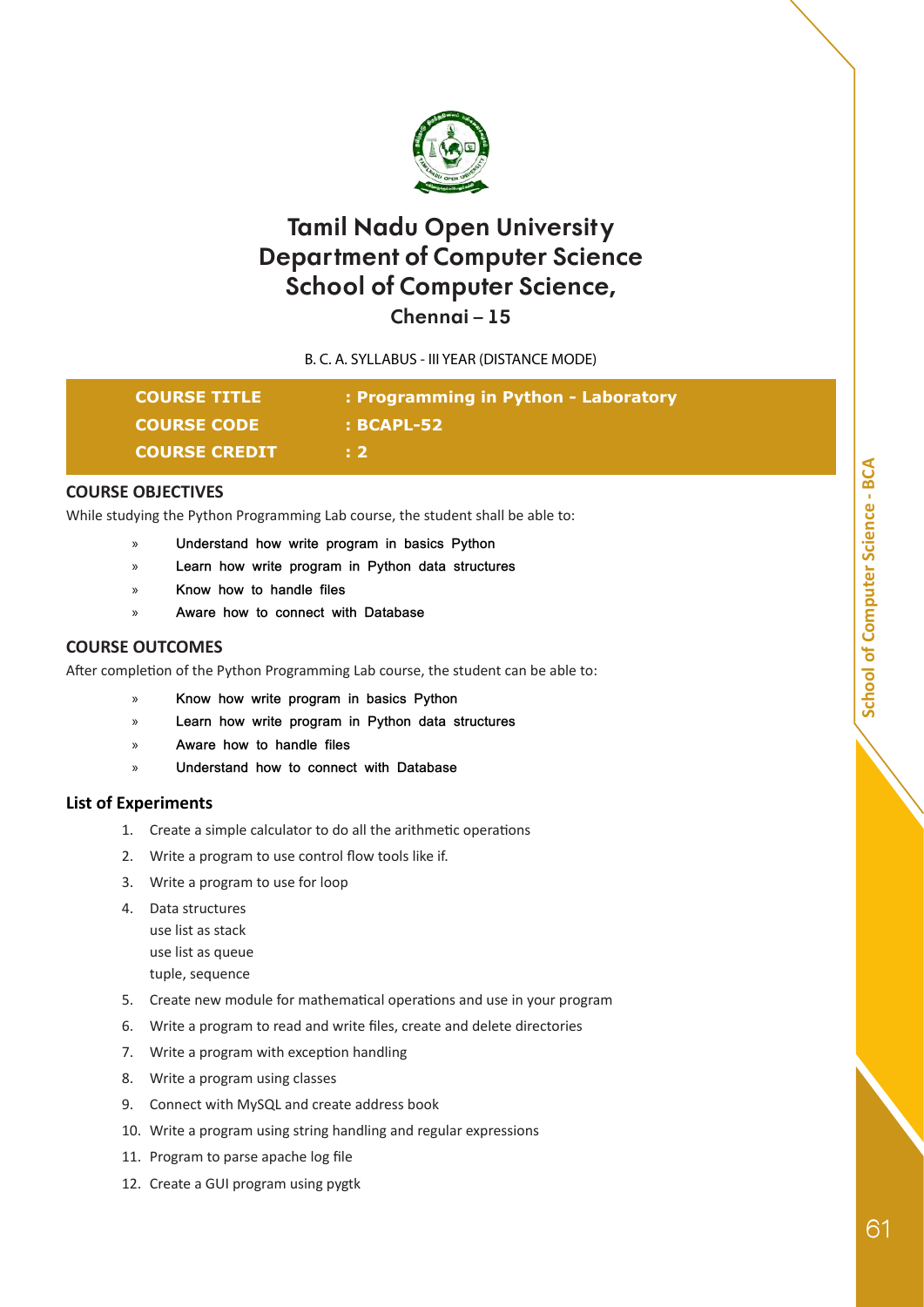

## **Chennai – 15**

B. C. A. SYLLABUS - III YEAR (VI SEMESTER)

| <b>COURSE TITLE</b>  | : VISUAL PROGRAMMING |
|----------------------|----------------------|
| <b>COURSE CODE</b>   | $\pm$ BCAP-61        |
| <b>COURSE CREDIT</b> | $\pm 4$              |

## **COURSE OBJECTIVES**

While studying the Visual Programming course, the student shall be able to:

- » **Use a modern IDE to visually and programmatically create programs with GUI's**
- » **Understand and use the event-driven model and its interaction with the modern multitasking operating system**
- » **Design and implement applications using an object-oriented methodology**
- » **Create applications that using exception handling**

## **COURSE OUTCOMES**

After completion of the Visual Programming course, the student can be able to:

- » **Demonstrate knowledge of programming terminology and how applied using Visual Basic**
- » **Develop a Graphical User Interface (GUI) based on problem description**
- » **Develop an Event Planning Chart based on problem description so as to define the processing that is to occur based on specific events**
- » **Develop an Algorithm to verify processing is accurate**
- » **Develop and debug applications using Visual Basic 2010 (or version required for the course) that runs under Windows operating system.**

## **Block 1 INTRODUCTION TO WINDOWS PROGRAMMING**

Introduction to Windows Programming and Visual Basic: Components of Windows Programming - Graphical User Interface – Window and its elements – Dialog Box – Drop-Down and Pop-Up menus – Visual Basic – Event-Driven Programming – Steps in Building a Project - User Interface Design – Writing Code – Visual Basic IDE – Creating and Running a simple project

## **Block 2 VISUAL BASIC FORMS AND CONTROLS:**

Form – Tool Box controls – Property window – Design and Run-time properties – Events – Keyboard, Mouse, Code and System events - Visual Basic Object oriented programming – Creating buttons at run-time through object declaration - Screen, Printer, Error Objects.

## **Block 3 VISUAL BASIC PROGRAMMING:**

Visual Basic Data Types - Constants: predefined constants – User-Defined constants – Variables - Scope Rules – Control Structures – If – Select Case – Loops – FOR , DO, WHILE loops – Goto – On Goto statements - Event procedures – User defined procedures.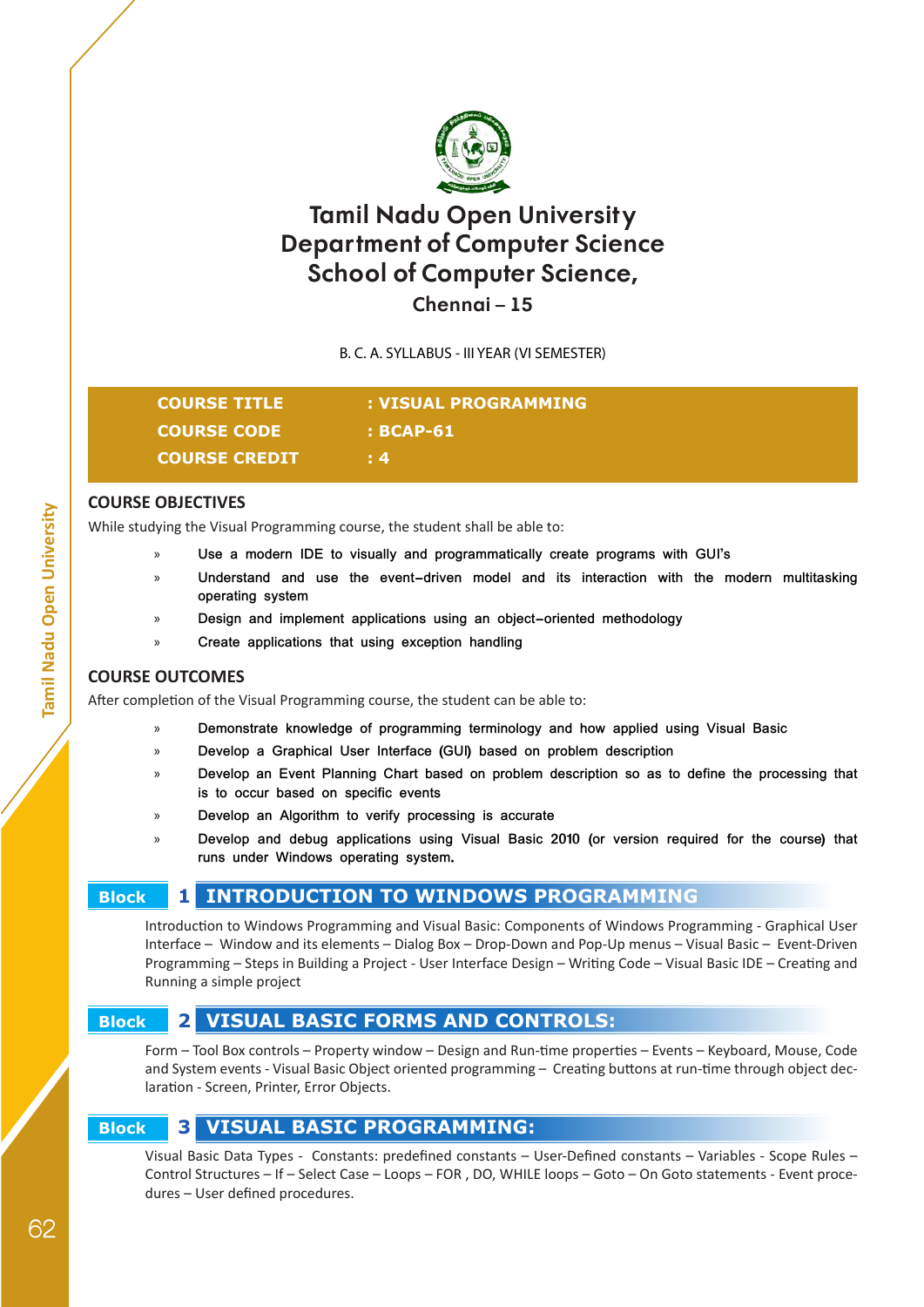# School of Computer Science - BCA 63**School of Computer Science - BCA**

## **Block 4 LIBRARY FUNCTIONS**

Library functions – Numeric, String, Boolean and miscellaneous functions – Sub Main() procedure - User-defined functions – Public, Private Scope rules – Creating EXE files – Arrays – User-defined data type – Type statement – Control Arrays - Graphics handling – Using multiple forms – Activating a form – Multiple Document Interface – A simple MDI application.

## **Block 5 VISUAL BASIC ADVANCED FEATURES:**

Creating a Database in VB – Accessing an external database with Data Control – Object Linking and Embedding (OLE) - Linking and embedding an excel worksheet with VB project – Using third-party controls in VB - Creating an Active X control project – Activating other applications from VB – Windows Application Program Interface functions (WINAPI)

#### **References:**

- An Introduction to Programming using Visual Basic, David I. Schneider, Prentice Hall, 1995
- Ready-to-Run Visual Basic Algorithms, Rod Stephens, J. Wiley Publication, 1998
- "Visual Basic 6 from ground up" Garry Cornell, TMH, 1999.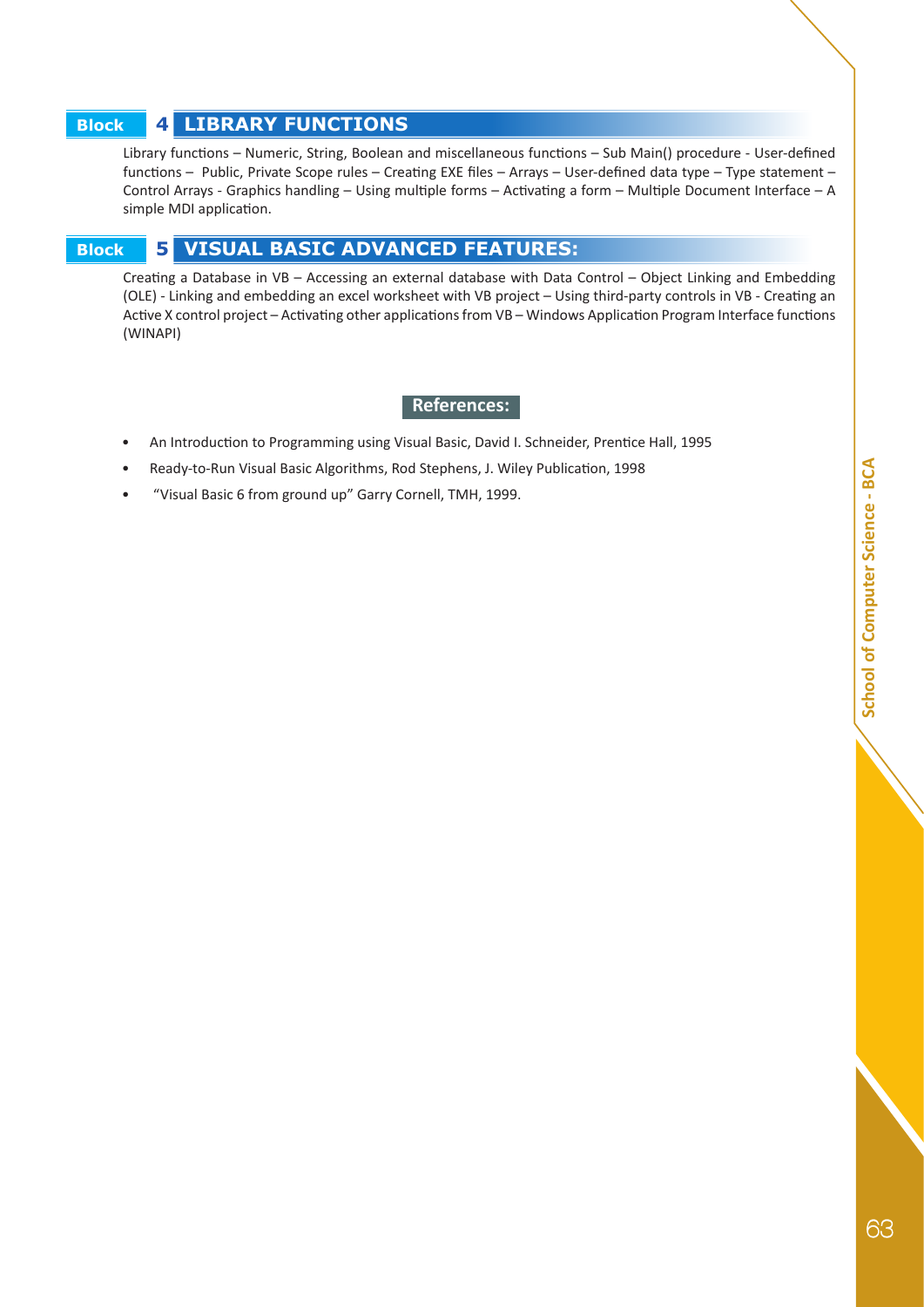

**Chennai – 15**

B. C. A. SYLLABUS - III YEAR (VI SEMESTER)

## **COURSE TITLE : VISUAL PROGRAMMING LABORATORY COURSE CODE : BCAPL-61 COURSE CREDIT : 2**

## **COURSE OBJECTIVES**

While studying the Visual Programming practical course, the student shall be able to:

- » **Demonstrate knowledge of programming terminology and how applied using Visual Basic**
- » **Develop a Graphical User Interface (GUI) based on problem description**
	- » **Develop an Event Planning Chart based on problem description so as to define the processing that is to occur based on specific events**
- » **Develop an Algorithm to verify processing is accurate**

## **COURSE OUTCOMES**

After completion of the Visual Programming practical course, the student can be able to:

- » **Design, create, build, and debug Visual Basic applications.**
- » **Apply arithmetic operations for displaying numeric output.**
- » **Apply decision structures for determining different operations.**
- » **Write and apply loop structures to perform repetitive tasks.**
- » **Write and apply procedures, sub-procedures, and functions to create manageable code**

#### **List of Experiments**

- 1. Write a program to design a simple calculator to perform addition, subtraction, multiplication and division cure function for the calculation)
- 2. Write a application with a derive list box, Dirlistbox, Filelist box and image control and using through load an image at runtime
- 3. Write a program to change the color the color of text using scrollbar
- 4. Write a application to move an image using a timer and command button
- 5. Write a application that change the font, size and color for a given text box.
- 6. Write a application that calculate the age from the given data of birth. (use DTP control)
- 7. Write a application for encryption and decryption of string using random number
- 8. Write a application to show the usage of shape and line control.
- 9. Write a application by using navigation and manipulation method.
- 10. Write a application to display item details using database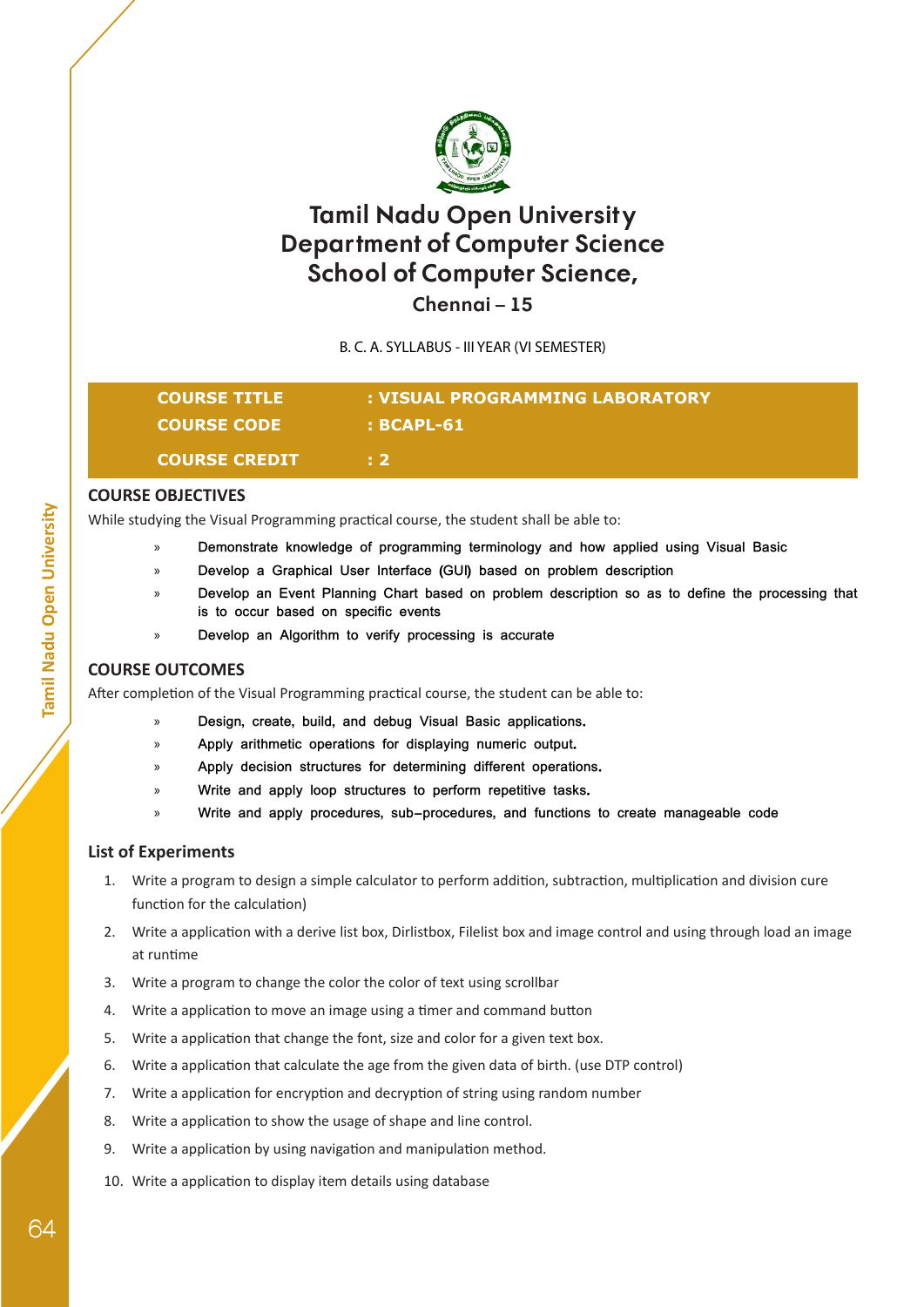

**Chennai – 15**

B. C. A. SYLLABUS - III YEAR (VI SEMESTER)

| <b>COURSE TITLE</b>  | : Mini Project |  |
|----------------------|----------------|--|
| <b>COURSE CODE</b>   | $:$ BCAPP-61   |  |
| <b>COURSE CREDIT</b> | Æ 2 T          |  |

#### **COURSE OBJECTIVES**

While completing the project, the student shall be able to:

The objective of the Project Course is to help the students to study, analyze and design software or utility for research problems focused in the recent journals or application of such software related to problems in the area of Computer Application. The development of algorithms and derivation with respect to theoretical Computer Science in relevance to performance comparison, which will improve the skills of software development of the students, will be another objective of the mini project course.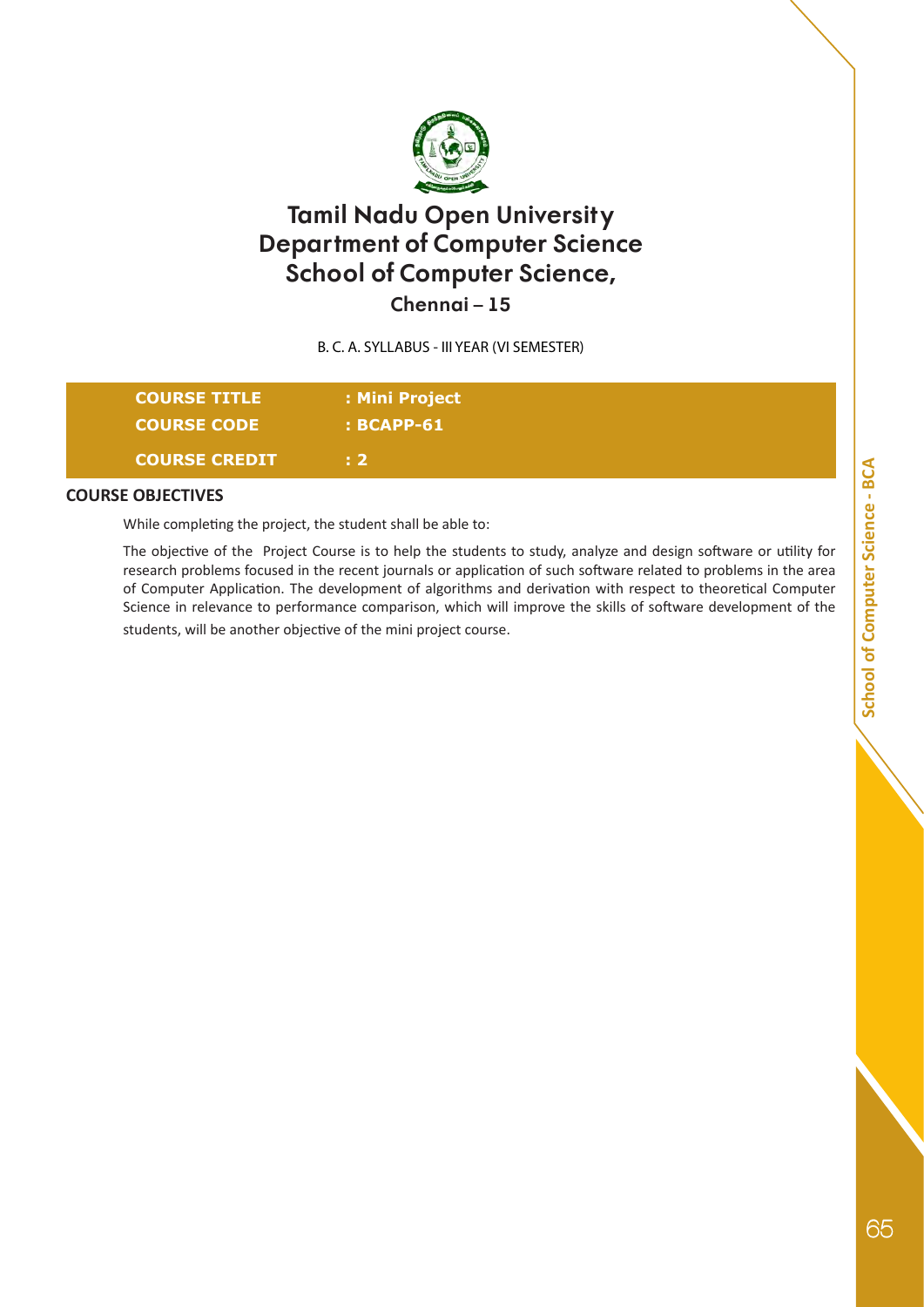

## **Chennai – 15**

B. C. A. SYLLABUS – III YEAR (ELECTIVE I)

| <b>COURSE TITLE</b>  | : Principles of Management |
|----------------------|----------------------------|
| <b>COURSE CODE</b>   | $:$ BCAPE-01               |
| <b>COURSE CREDIT</b> | . 3.                       |

#### **COURSE OBJECTIVES**

While studying the Principles of Management course, the student shall be able to:

- » **Know about the basic concepts of Management**
- » **Understand how to do planning and decision making**
- » **Gather information about how to organize in management**
- » **Aware about controlling and budgeting in management**

#### **COURSE OUTCOMES**

After completion of the Principles of Management course, the student can be able to:

- » **Acquire knowledge about the concepts of Management principles**
	- » **Know about how to do planning and decision making**
	- Gather knowledge about how to organize in management
	- » **Understand about controlling and budgeting in management**

## **Block 1 INTRODUCTION**

Management – Features, Functions – Management as an art, Science, Profession – Evolution of management thoughts.

## **Block 2 PLANNING**

Planning – Process, Importance, Nature and Scope, Types, Steps in Planning. Objectives, Policies, Procedures, Strategy - Decision making: Types of decisions, difficulties in decision making – Management by Objectives.

## **Block 3 ORGANIZING**

Organizing – Features, Importance – Principles of organizations – Types - Organization structure – Delegation – Span of control - Line and staff relationship – Use of staff units and committees.

## **Block 4 STAFFING**

Staffing – Sources of recruitment – Selection process – Training - Directing – Nature and purpose – Communication process.

## **Block 5 CONTROLLING AND BUDGETARY**

Need for Coordination – Controlling - Importance and functions of control – Control process - Budgetary and nonbudgetary control.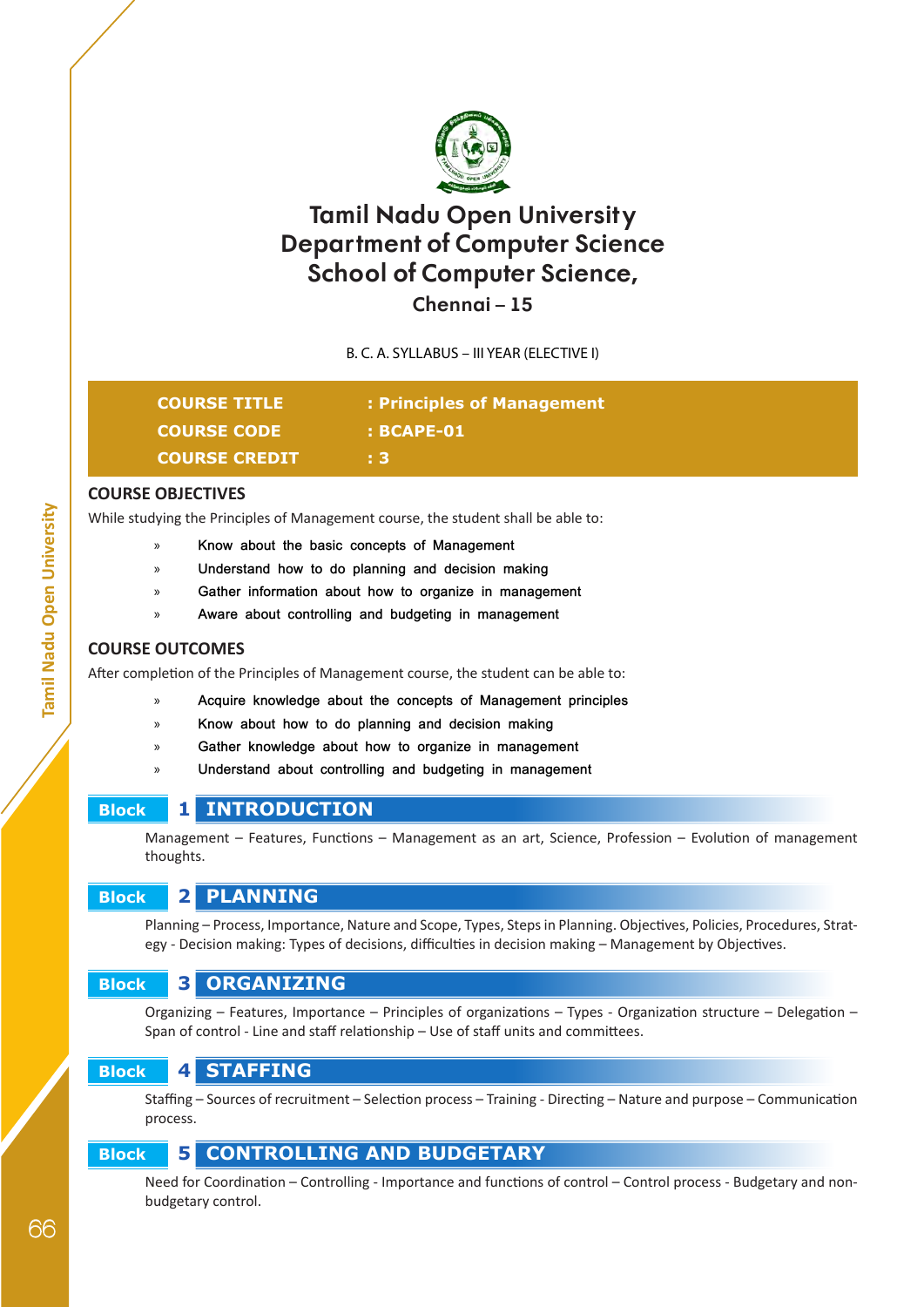**• References:** 

- Rustom Davar Management Process
- Management Process, Rustom Davar
- Principles of Management, L.M. Prasad
- Business Management, Dinkar & Pagare
- Essentials of Management, Koontz & O Donnell
- Principles of Management, Sherlekar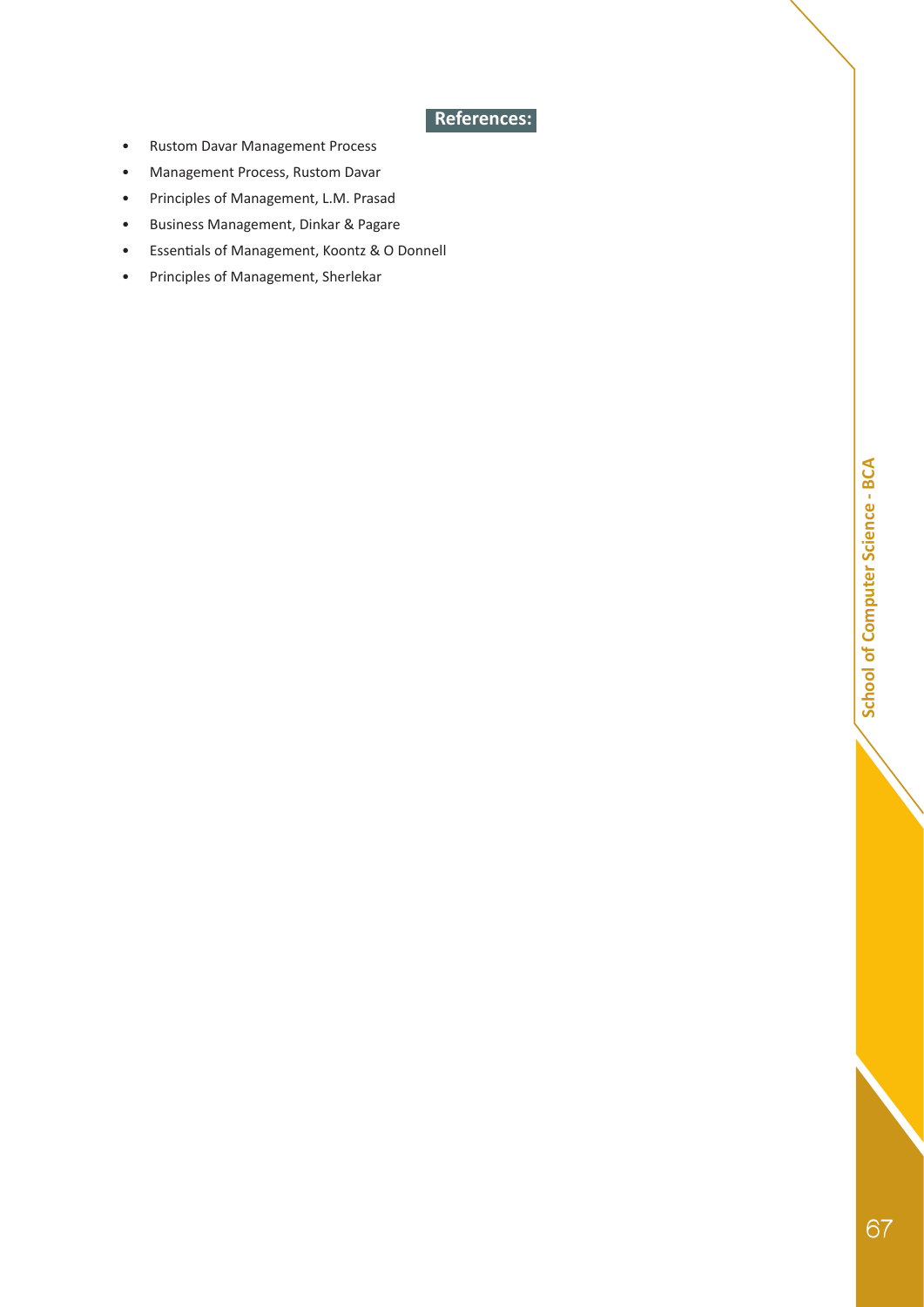

## **Chennai – 15**

B. C. A. SYLLABUS - III YEAR (Elective I)

| <b>COURSE TITLE</b>  | : Management Information Systems |
|----------------------|----------------------------------|
| <b>COURSE CODE</b>   | $: BCAPE-02$                     |
| <b>COURSE CREDIT</b> | T 3'                             |

#### **COURSE OBJECTIVES**

While studying the Management Information Systems course, the student shall be able to:

- » **Gather information about the basic concepts of Management Information Systems**
- » **Acquire knowledge about types of information systems**
- » **Improve knowledge about business information systems**
- » **Learn about the various tools available for system development**

#### **COURSE OUTCOMES**

After completion of the Management Information Systems course, the student can be able to:

- » **Learn about the concepts of Management Information Systems**
- » **Improve knowledge about the types of information systems**
- » **Gather information about business information systems**
- » **Aware about the tools available for system development**

#### **Block 1 INTRODUCTION TO MIS**

Concept, Definition, Role, Impact, Importance, - MIS and Uses. Approaches to management, Functions of Manager - Manager and the environment, Management as a control System.

## **Block 2 TYPES OF INFORMATION SYSTEMS**

Decision Making, Concepts- Methods, Functions of DSS - Executive information System, MIS, TPS, ES.

# **Block 3 BUSINESS INFORMATION SYSTEM:**

Functional Information Systems- Marketing Information - Manufacturing Information System- Quality Information System.

# **Block 4 FINANCIAL INFORMATION SYSTEMS**

Financial and Accounting Information System- Human Resource Information System.

## **Block 5 SYSTEM DEVELOPMENT LIFE CYCLE**

System Development Life Cycle & Tools for IS Development - System Development- System Analysis, System Design, System Development Life Cycle - Preliminary Investigation- Tools for System Development - DFD- Data Dictionary- Decision Trees.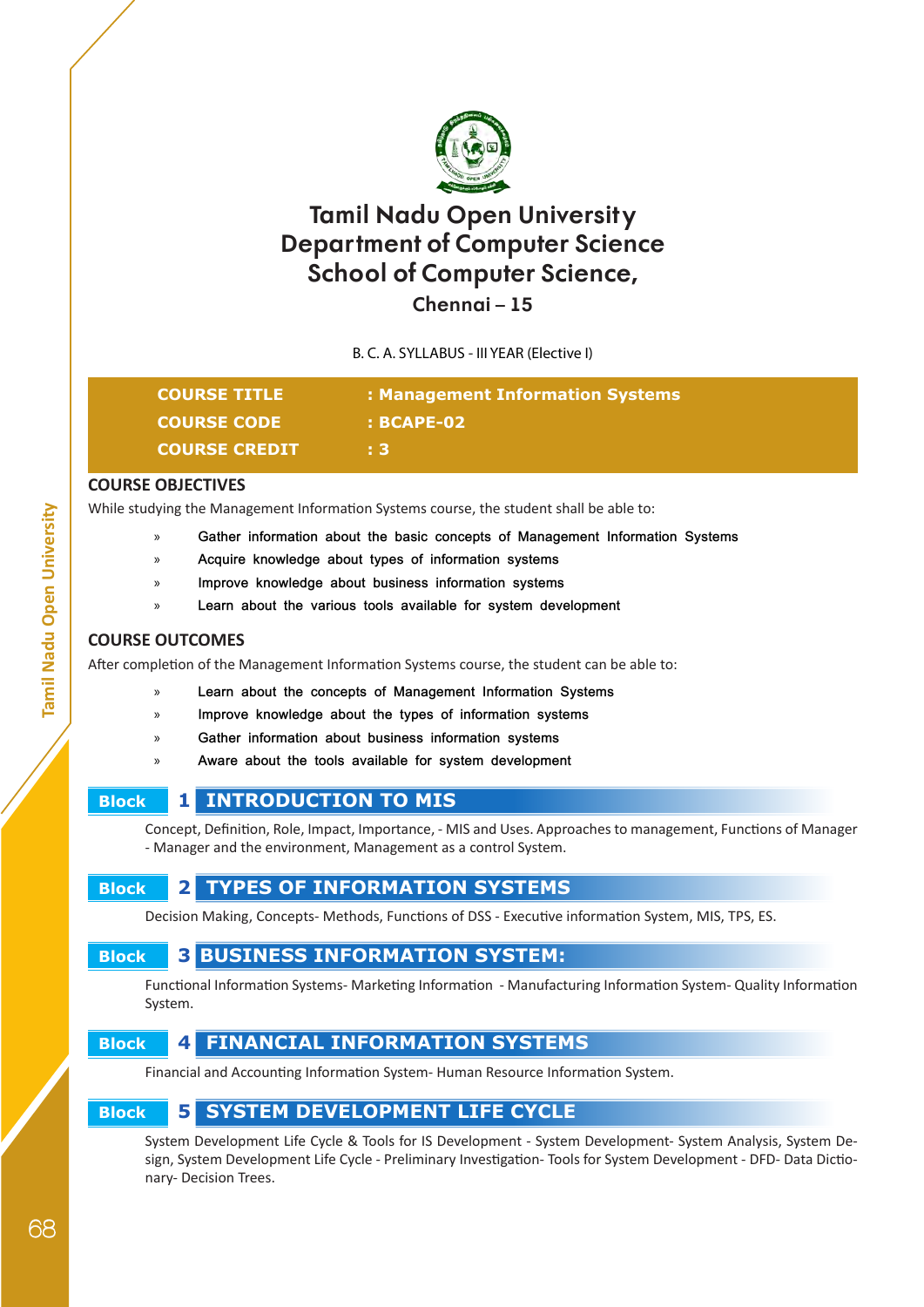## **Text Books:**

- Management Information System, W. S. Jawadekar , Tata Mcgraw hill
- Management Information System A Managerial Perspective, Uma G. Gupta, Galgotia Publications Pvt. Ltd. 1998.

- Management Information System, W. S. Jawadekar , Tata Mcgraw hill
- Management Information System A Managerial Perspective, Uma G. Gupta, Galgotia Publications Pvt. Ltd. 1998.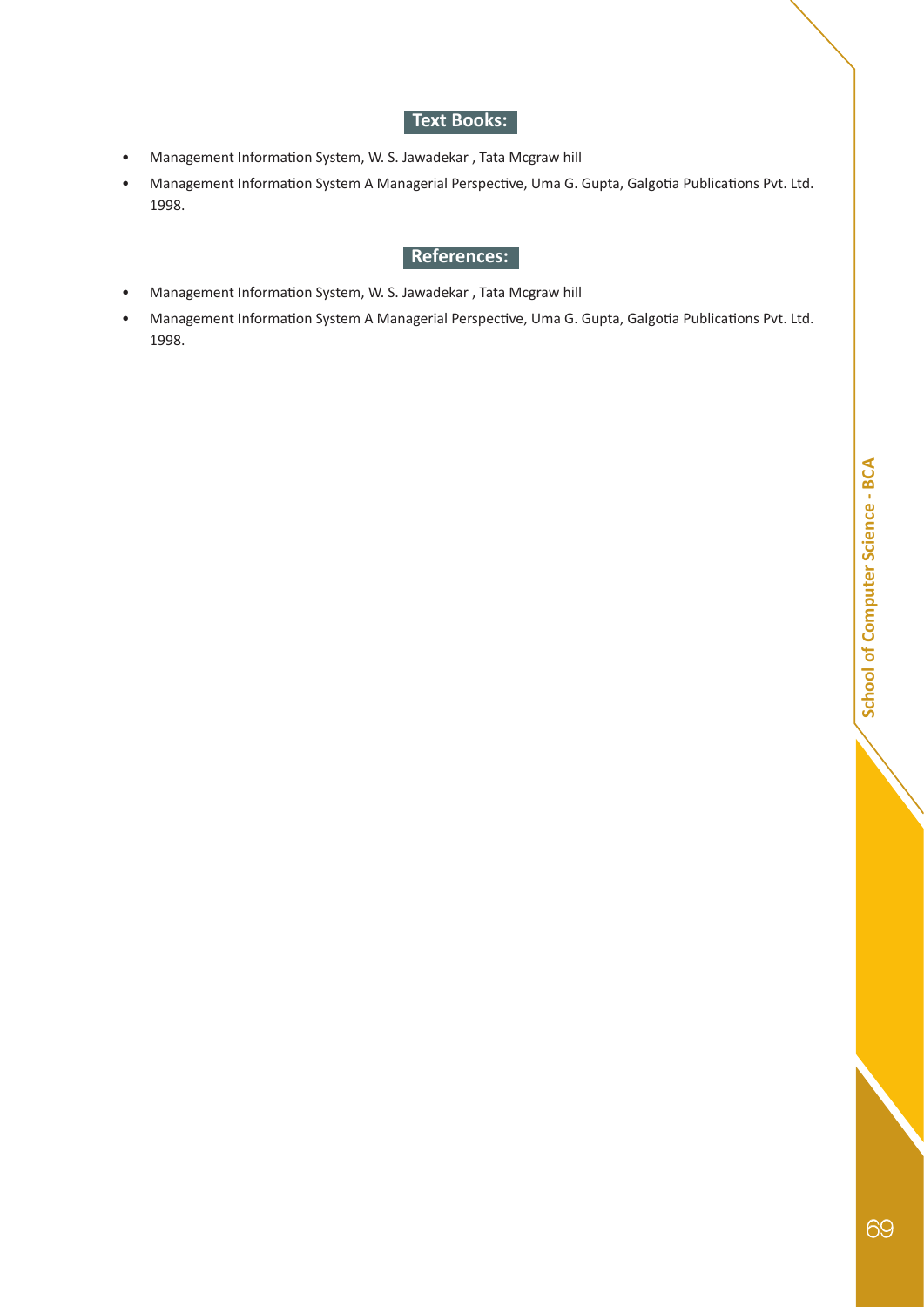

**Chennai – 15**

B. C. A. SYLLABUS - III YEAR (Elective I)

| <b>COURSE TITLE</b>  | : Professional Ethics |
|----------------------|-----------------------|
| <b>COURSE CODE</b>   | $: BCAPE-03$          |
| <b>COURSE CREDIT</b> | E 37                  |

#### **COURSE OBJECTIVES**

While studying the Management Information Systems course, the student shall be able to:

- » **Create awareness on professional Ethics and Human Values.**
- » **Understand social responsibility of an Professional .**
- » **Appreciate ethical dilemma while discharging duties in professional life.**

#### **COURSE OUTCOMES**

After completion of the Management Information Systems course, the student can be able to:

- » **Build awareness on professional Ethics and Human Values.**
- » **Learn social responsibility of a Professional.**
- » **Understand ethical dilemma while discharging duties in professional life.**

# **Block 1 HUMAN VALUES**

Morals, Values and Ethics – Integrity – Work Ethic – Honesty – Courage –Empathy – Self-Confidence –Character.

## **Block 2 ETHICS**

Senses of 'Professional Ethics' - variety of moral issued - types of inquiry - moral dilemmas – moral autonomy - Kohlberg's theory - Gilligan's theory - consensus and controversy – Models of Professional Roles - theories about right action - Self-interest - customs and religion - uses of ethical theories. Valuing Time – Co-operation – Commitment.

# **Block 3 ETHICAL DILEMMAS, SOURCES AND THEIR RESOLUTIONS:**

What is an Ethical Dilemma, Sources of Ethical Behaviour, Code of Personal Ethics for Employees, How to Resolve an Ethical Problem, How to Resolve Ethical Dilemmas.

# **Block 4 SAFETY, RESPONSIBILITIES AND RIGHTS**

Safety and risk - assessment of safety and risk - risk benefit analysis and reducing risk - the three mile island.

## **Block 5 GLOBAL ISSUES**

Multinational corporations - Environmental ethics - computer ethics - weapons development –Professional as expert witnesses and advisors -moral leadership.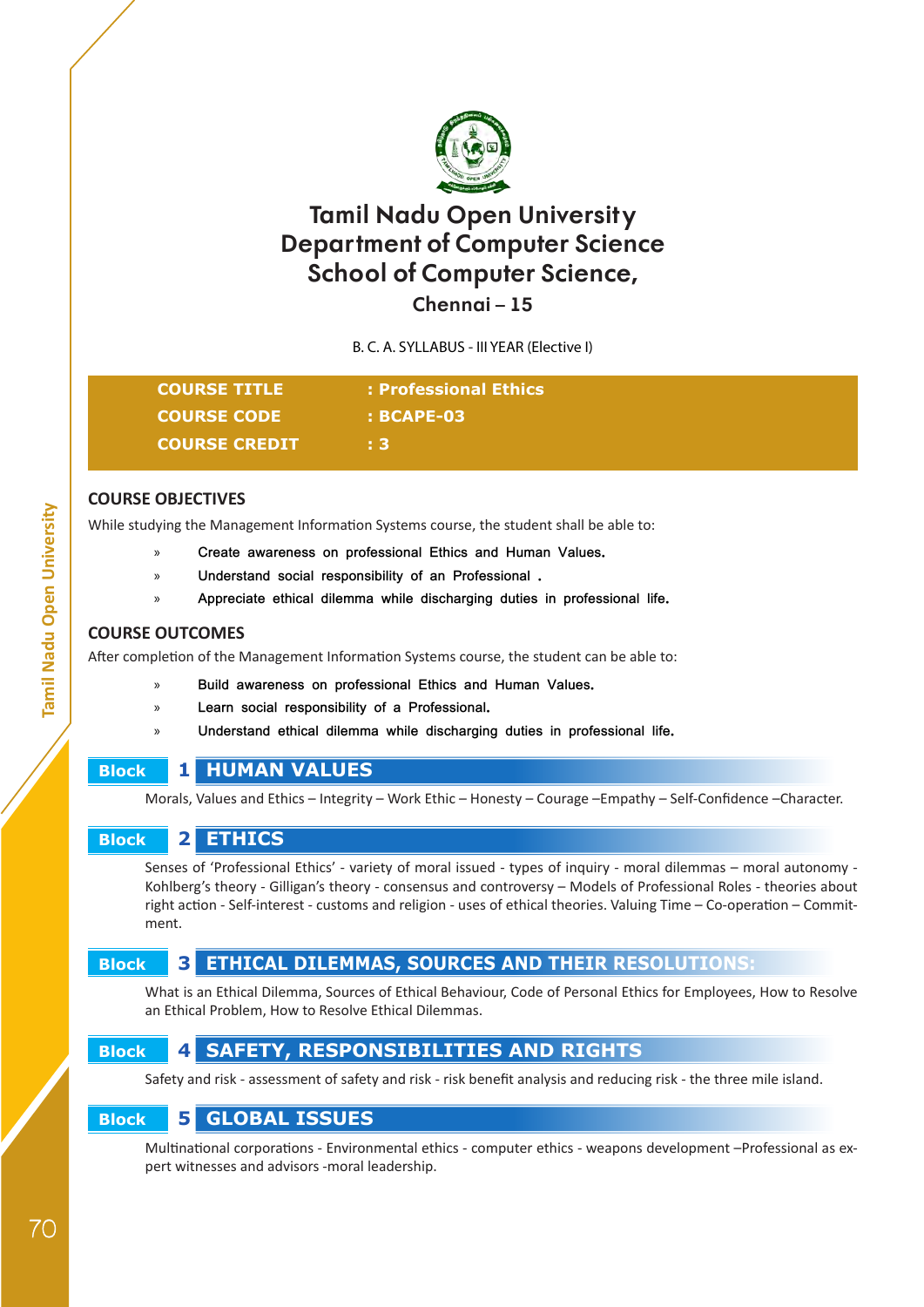#### **TEXT BOOKS**

- Mike Martin and Roland Schinzinger, "Ethics in Engineering", McGraw-Hill, New York 1996.
- Govindarajan M, Natarajan S, Senthil Kumar V. S, "Engineering Ethics", Prentice Hall of India, New Delhi, 2004.

- Charles D. Fleddermann, "Engineering Ethics", Pearson Education / Prentice Hall, New Jersey, 2004 (Indian Reprint now available).
- Charles E Harris, Michael S. Protchard and Michael J Rabins, "Engineering Ethics Concepts and Cases", Wadsworth Thompson Leatning, United States, 2000 (Indian Reprint now available)
- John R Boatright, "Ethics and the Conduct of Business", Pearson Education, New Delhi, 2003.
- Edmund G Seebauer and Robert L Barry, "Fundamentals of Ethics for Scientists and Engineers", Oxford University Press, Oxford, 2001.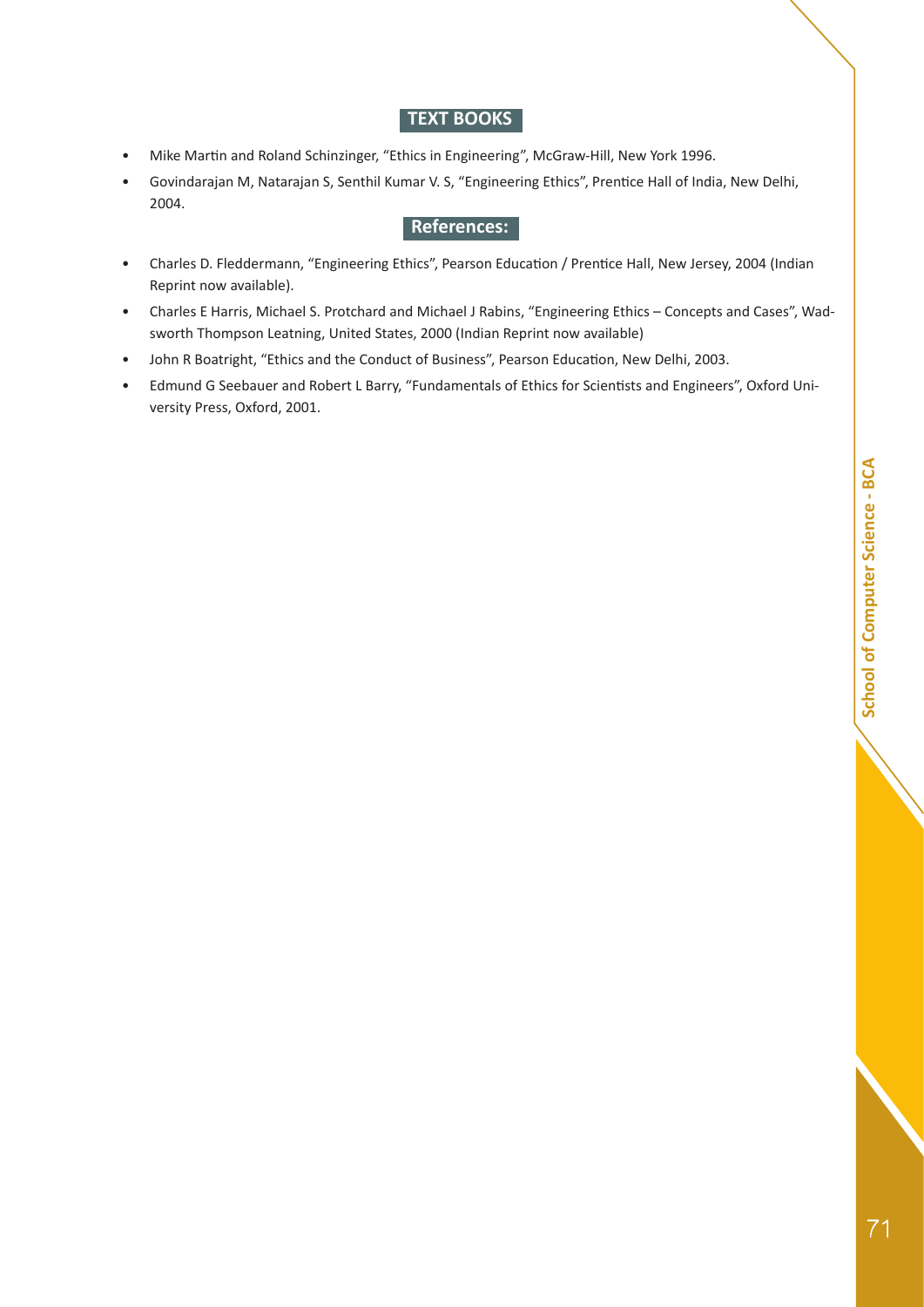

**Chennai – 15**

B. C. A. SYLLABUS - III YEAR (Elective II)

| <b>COURSE TITLE</b>  | : Constitution of India |
|----------------------|-------------------------|
| <b>COURSE CODE</b>   | $: BCAPE-04$            |
| <b>COURSE CREDIT</b> | - 31                    |

#### **COURSE OBJECTIVES**

While studying the Constitution of India course, the student shall be able to:

- » **Understand the premises informing the twin themes of liberty and freedom from a civil rights perspective.**
- » **To address the growth of Indian opinion regarding modern Indian intellectuals' constitutional**
- » **Role and entitlement to civil and economic rights as well as the emergence nation hood in the early years of Indian nationalism.**
- » **To address the role of socialism in India after the commencement of the Bolshevik Revolutionin1917and its impact on the initial drafting of the Indian Constitution.**

#### **COURSE OUTCOME**

After completion of the Constitution of India course, the student can be able to:

- » **Discuss the growth of the demand for civil rights in India for the bulk of Indians before the arrival of Gandhi in Indian politics.**
- » **Discuss the intellectual origins of the framework of argument that informed the conceptualization of social reforms leading to revolution in India.**
- » **Discuss the circumstances surrounding the foundation of the Congress Socialist Party[CSP] under the leadership of Jawaharlal Nehru and the eventual failure of the proposal of direct elections through adult suffrage in the Indian Constitution.**
- » **Discuss the passage of the Hindu Code Bill of 1956.**

# **Block 1 HISTORY OF MAKING OF THE INDIAN CONSTITUTION:**

History, Drafting Committee, (Composition & Working). Philosophy of the Indian Constitution: Preamble, Salient Features.

## **Block 2 CONTOURS OF CONSTITUTIONAL RIGHTS AND DUTIES:**

Fundamental Rights, Right to Equality, Right to Freedom, Right against Exploitation, Right to Freedom of Religion, Cultural and Educational Rights, Right to Constitutional Remedies, Directive Principles of State Policy, Fundamental Duties.

## **Block 3 ORGANS OF GOVERNANCE:**

Parliament, Composition, Qualifications and Disqualifications, Powers and Functions, Executive, President, Governor, Council of Ministers, Judiciary, Appointment and Transfer of Judges, Qualifications, Powers and Functions.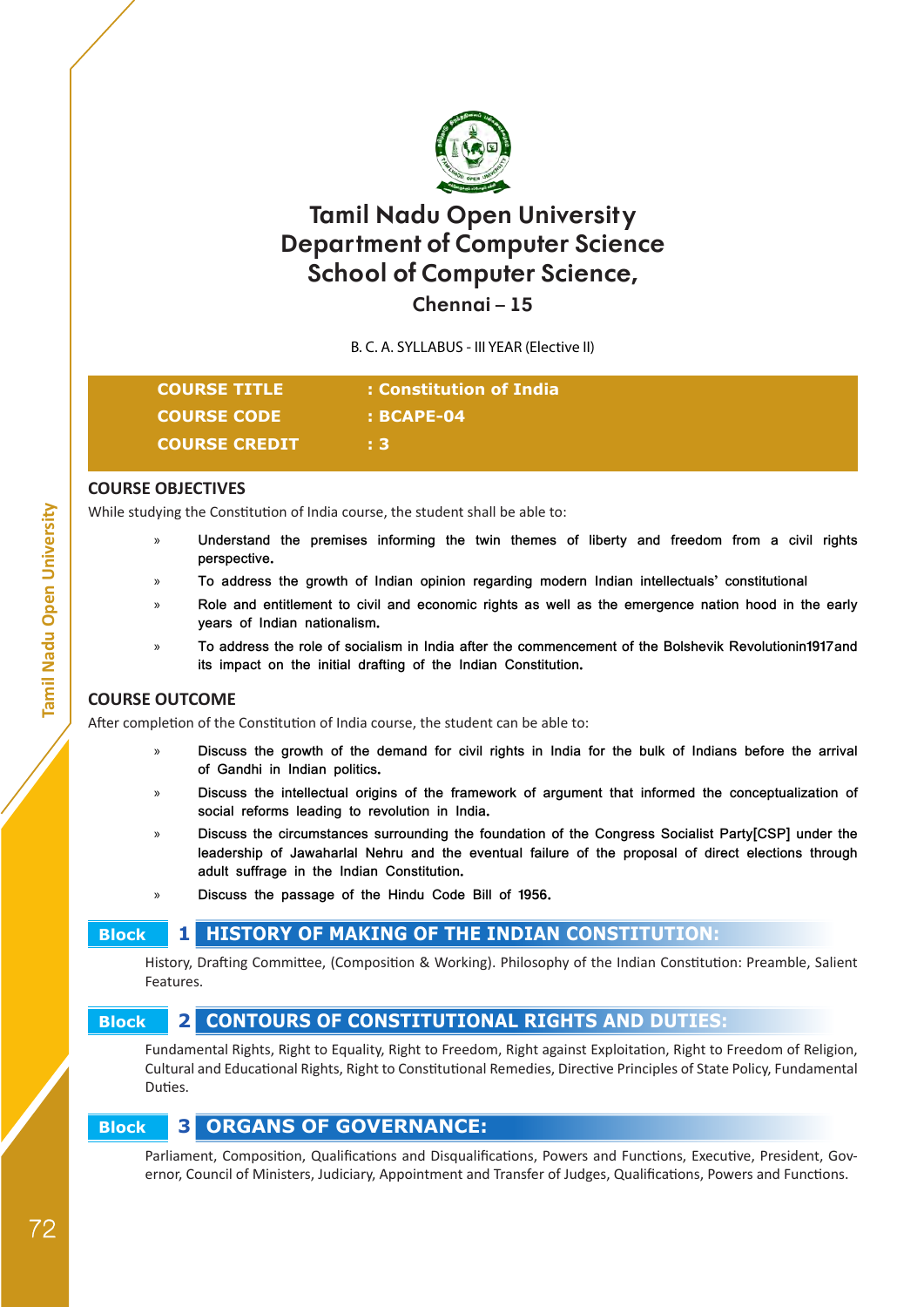# **Block 4 LOCAL ADMINISTRATION:**

District's Administration head: Role and Importance Municipalities: Introduction, Mayor and role of Elected Representative, CEO, Municipal Corporation. Pachayati raj: Introduction, PRI: Zila Pachayat. Elected officials and their roles, CEO Zila Pachayat: Position and role. Block level: Organizational Hierarchy(Different departments), Village level:Role of Elected and Appointed officials, Importance of grass root democracy.

# **Block 5 ELECTION COMMISSION:**

Election Commission: Role and Functioning. Chief Election Commissioner and Election Commissioners - Institute and Bodies for the welfare of SC/ST/OBC and women.

- The Constitution of India,1950(Bare Act),Government Publication.
- Dr.S.N.Busi, Dr.B. R.Ambedkar framing of Indian Constitution,1st Edition, 2015.
- M.P. Jain, Indian Constitution Law, 7 th Edn., Lexis Nexis,2014.
- D.D. Basu, Introduction to the Constitution of India, Lexis Nexis, 2015.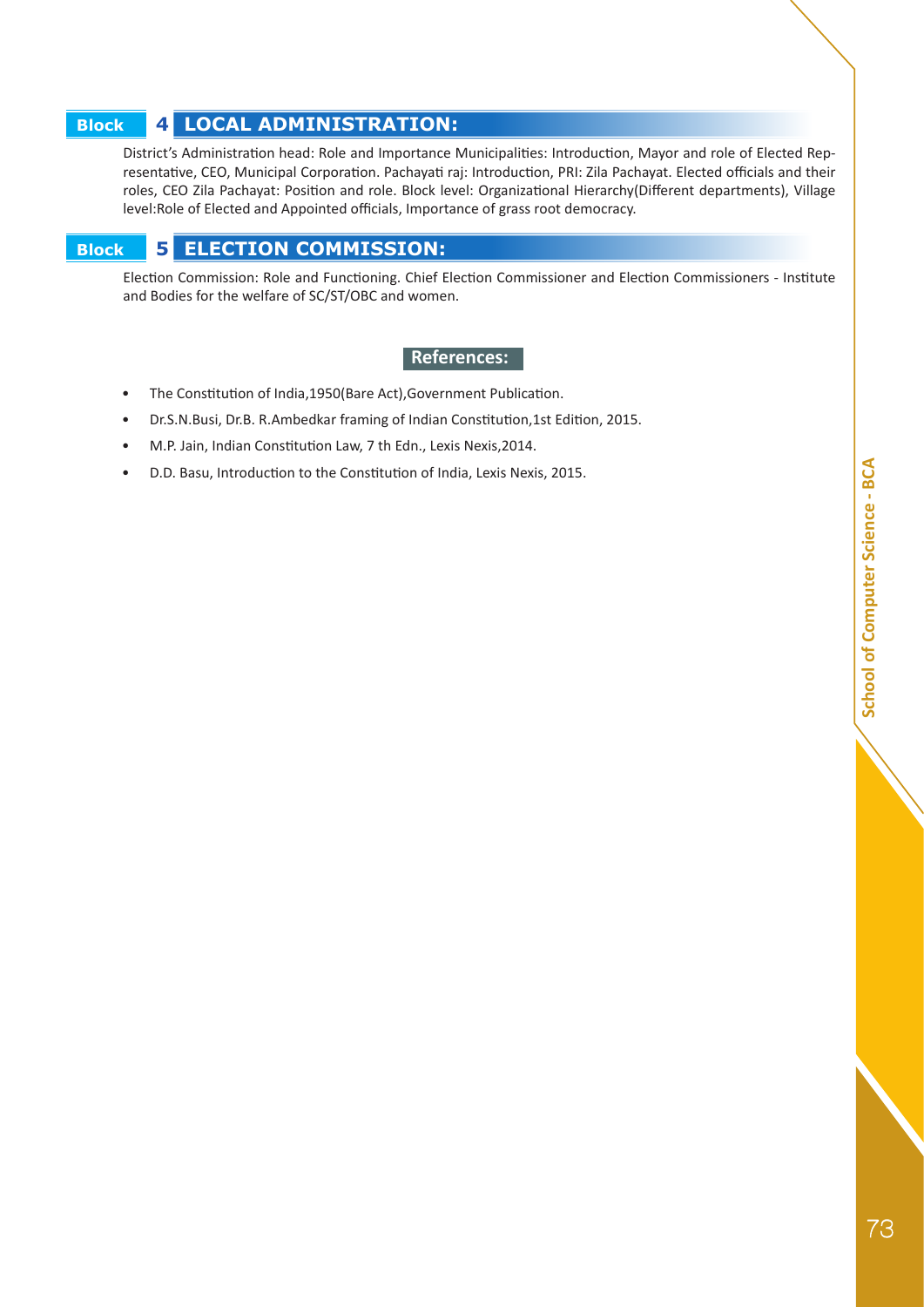

**Chennai – 15**

B. C. A. SYLLABUS - III YEAR (Elective II)

| <b>COURSE TITLE</b>  | $\pm$ E-Learning |
|----------------------|------------------|
| <b>COURSE CODE</b>   | $:$ BCAPE-05     |
| <b>COURSE CREDIT</b> |                  |

#### **COURSE OBJECTIVES**

While studying the e-Learning course, the student shall be able to:

- » **Know about the basic concepts and history of e-Learning**
- Gather information about various trends and best practices in teaching
- » **Acquire knowledge about learning management systems**
- » **Understand about various types of e-Learning**

#### **COURSE OUTCOMES**

After completion of the e-Learning course, the student can be able to:

- » **Understand the basic concepts and history of e-Learning**
- » **Acquire knowledge about various trends and best practices in teaching**
- » **Improve knowledge about learning management systems**
- » **Know about various types of e-Learning**

## **Block 1 INTRODUCTION**

E-Learning - E-Learning cycle - E-Learning types - challenges and support Blockies – cognitive presence – Approaches to design E-Learning - E-Learning framework – 6C framework - E-Learning Tools

# **Block 2 E-LEARNING STRATEGY**

Role of tutor - E-Learning strategy - Blended E-Learning – M-Learning- problem based learning- Enterprise learning-Corporate Learning- Web based Learning - Pod casting - Learning Management systems – Content development process – E-Learning standards- SCORM standard- managing e-learning quality - case studies.

# **Block 3 PRINCIPLES OF E-LEARNING**

Philosophy of E-Learning – theory of learning – Applying principles of multimedia - Applying principles of contiguity - Applying principles of modality - Applying principles of redundancy - Applying principles of coherency - Applying principles of personalization- web-based learning comm. Blockies - knowledge sharing and Knowledge management in e-learning- social networks and social media in e-learning

## **Block 4 DESIGN**

On line E-Learning technologies – visual communication techniques- Computer-based technologies - Computer-mediated communication (CMC) – Assessment and evaluation-Organizing and designing learning sequences, Characteristics of Interactive Online Learning Media.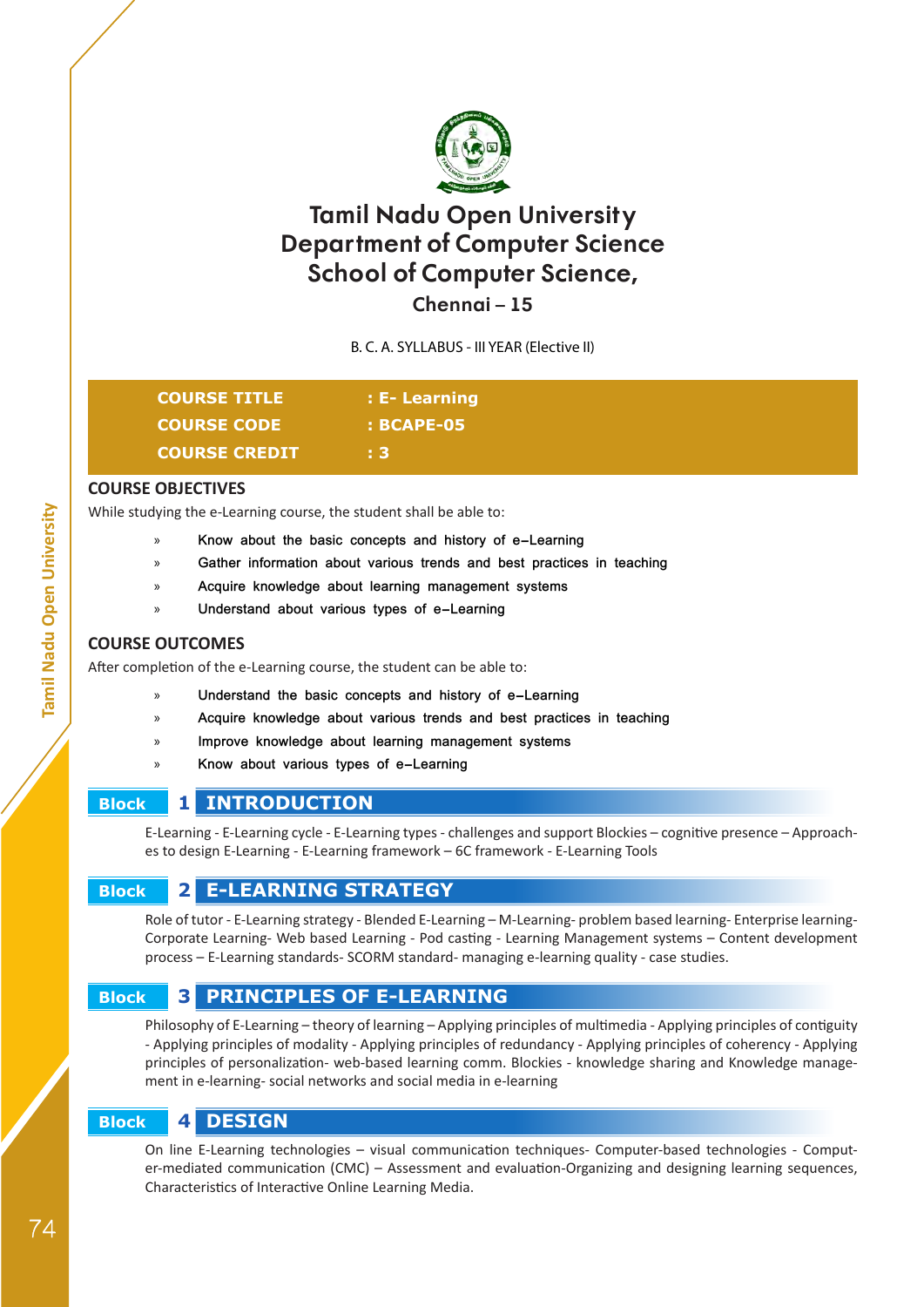# School of Computer Science - BCA **75SCA School of Computer School of Computer School of Computer Science - BCA**

#### **Block 5 IMPLEMENTATION**

Leverages example in E-Learning – collaborative E-Learning- Learner control in E-Learning- guidelines to solve issues in E-Learning – Implementation of an E-Learning Course Content for a complete online course, Research in content retrieval and generation for E-Learning, Role of cloud and semantic Grid in E-Learning

#### **• References:**

- D.Randy Garrison "E-Learning in the 21st century a framework for research and practice", 2nd edition, Taylor and Francis, 2011.
- Robin Mason, "E-Learning : the key concepts", Routledge, 2007.
- William Horton, "E-Learning by Design", Pfeiffer Wiley, 2006.
- John Gardner, Bryn Holems, "E-Learning : Concepts and practice" SAGE Publications, 2006.
- R.C.Clark and R.E.Mayer, "E-Learning and the science of instruction", Pfeiffer Wiley, 2011.
- Mark J Rosenberg, "E-Learning: strategies for delivering knowledge in the Digital Age", McGraw- Hill, 2001.

#### **• Reference links**

- https://www.aupress.ca/books/120258-emergence-and-innovation-in-digital-learning/
- https://opentextbc.ca/teachinginadigitalage/part/chapter-2-the-nature-of-knowledge-and-the-implicationsfor-teaching/
- https://www.coursera.org/learn/elearning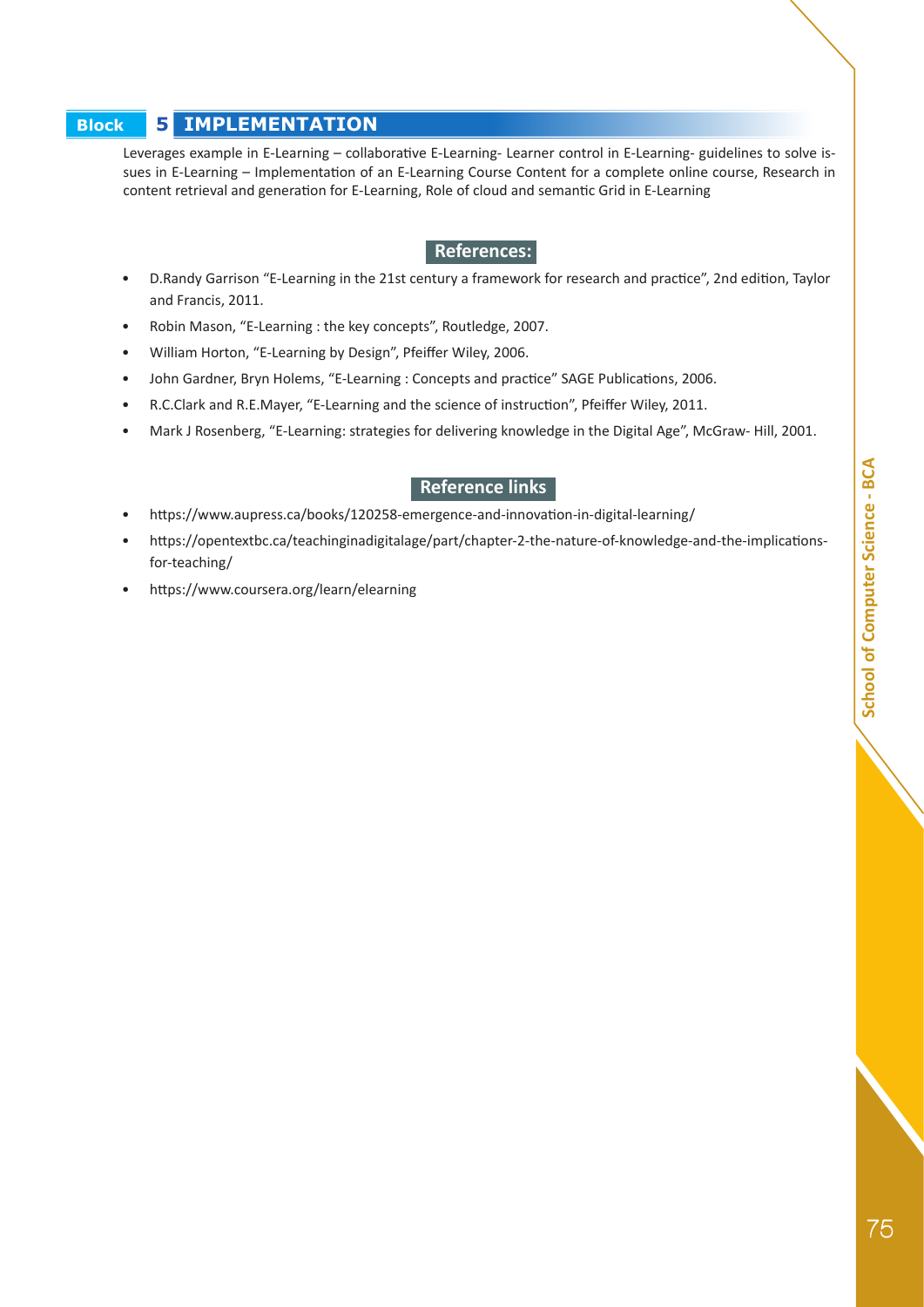

## **Chennai – 15**

B. C. A. SYLLABUS - III YEAR (Elective II)

| <b>COURSE TITLE</b>  | : Big Data Analytics |
|----------------------|----------------------|
| <b>COURSE CODE</b>   | $:$ BCAPE-06         |
| <b>COURSE CREDIT</b> | ÷3.                  |

#### **COURSE OBJECTIVES**

While studying the Big Data Analytics course, the student shall be able to

- » **Familiarize with R Programming.**
- » **Understand data analysis using R and HADOOP Integrated Programming Environment.**
- » **Understand Analytics for Big data 'at Rest' and Real-Time Analytical Processing for Big data 'in Motion'.**
- » **Understand the Pig Data model and Pig scripts.**
- » **Learn way of Querying Big Data using Hive**

#### **COURSE OUTCOMES**

After completion of the Big Data Query Language, the student can able to:

- » **Design applications using R,**
- » **HADOOP.Design applications using RHADOOP&**
- » **RHIPE.Develop analytic applications for data Streams.**
- » **Develop Pig scripts for Big data applications. Design Big data applications schema and use HIVE QL.**

## **Block 1 INTRODUCTION TO R PROGRAMMING**

Introduction to R –Vectors –Filtering –Matrices –Creating Matrices –Applying Functions to Matrix Rows and Columns –Lists –Creating List –General List Operations - Data Frames –Creating Data Frames –Matrix like Operations in Frames –Applying Functions to Data Frames –Factors and Tables - Math and Simulations in R –Input/Output –Reading and Writing Files –Graphics –Creating Three-Dimensional Plots –Linear Models –Non-linear models –Clustering.

# **Block 2 DATA ANALYSIS USING R AND HADOOP**

Features of R Language -HADOOP Features –HDFS and MapReduce architecture –R and Hadoop Integrated Programming Environment-RHIPE - Introduction –Architecture of RHIPE –RHIPE function reference. RHADOOP Introduction –Architecture of RHADOOP –RHADOOP function reference, SQL on HADOOP.

# **Block 3 ANALYTICS FOR BIG DATA STREAMS**

IBM Pure Data Systems -Netezza"s Design Principles -The Netezza Appliance -Extending the Netezza Analytics –Real-Time Analytical Processing - InfoSphere Streams Basics –InfoSphereStreams Working –enterprise class –industry use cases –Indexing Data from Multiple Sources.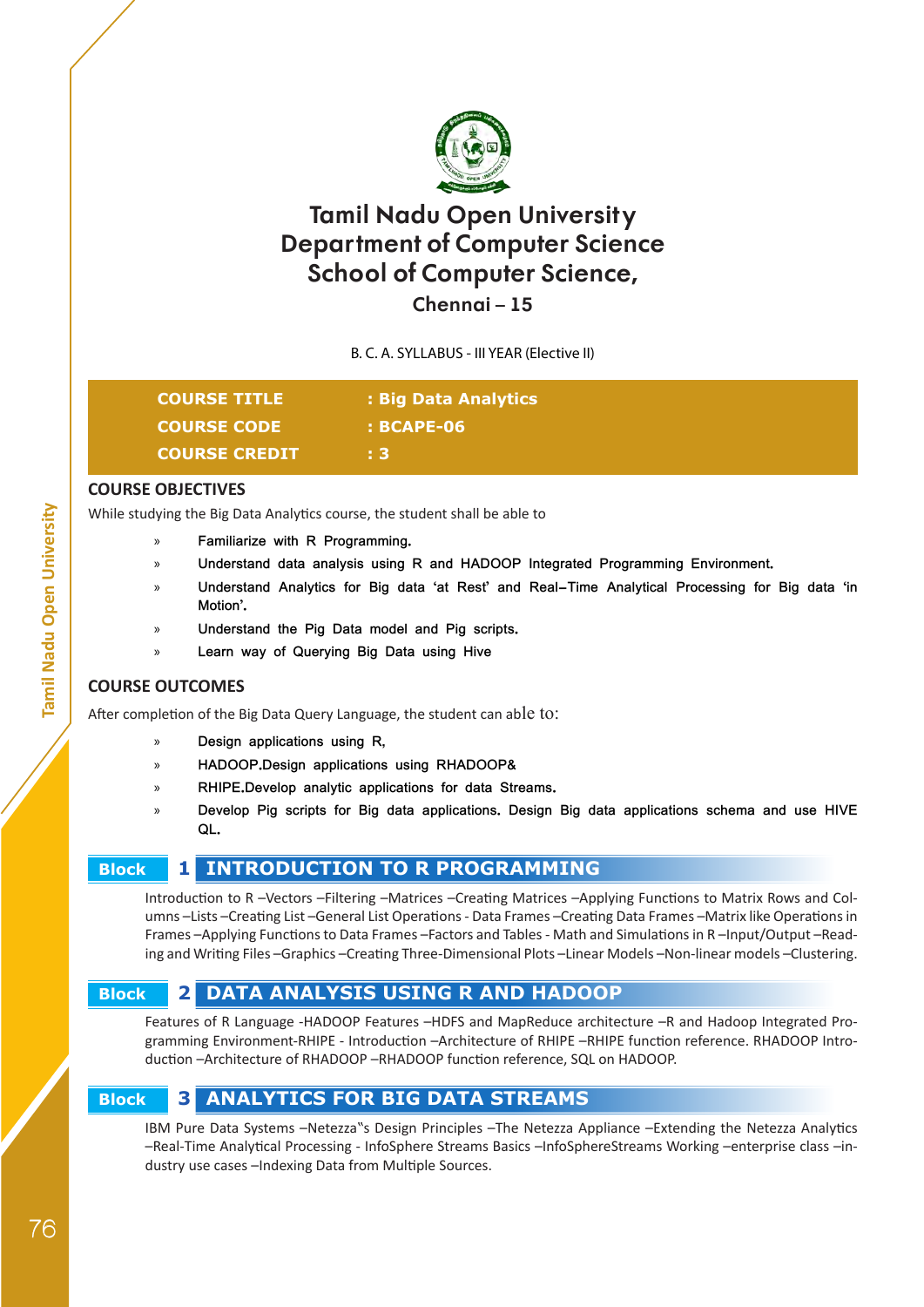# School of Computer Science - BCA *School of Computer School of Computer School of Computer Science - BCA*

#### **Block 4 PROGRAMMING WITH PIG**

Introduction –installation and execution –PIG Data Model –PIG Latin –Input, Output-Relational Operators –User Defined Functions –Join Implementations - Integrating Pig with Legacy Code and Map Reduce –Developing and Testing Pig Latin Scripts –Embedding Pig Latin in Python –Evaluation Function in Java-Load Functions –Store Functions.

#### **Block 5 PROGRAMMING WITH HIVE**

Introduction –Data Types and File Formats –Databases in Hive –HiveQL - Data Definition –Data Manipulation –Queries –Views –Indexes –Schema Design.

- Michael Berthold, David J. Hand, "Intelligent Data Analysis", Springer, 2007.
- Tom White " Hadoop: The Definitive Guide" Third Edition, O"reilly Media, 2011.
- Zikopoulos, P., Parasuraman, K., Deutsch, T., Giles, J., & Corrigan, D.V Harness the Power of Big Data The IBM Big Data Platform. McGraw Hill Professional, 2012.
- Prajapati, V, "Big Data Analytics with R and Hadoop", Packt Publishing Ltd, 2013.
- Gates, A. Programming Pig."O'Reilly Media, Inc.", 2011.
- Capriolo, E., Wampler, D., &Rutherglen, J., "Programming Hive", O'ReillyMedia, Inc.",2012
- Norman Matloff , "The Art of R Programming: A Tour of Statistical Software Design", NoStarch Press, 2011.
- Jared P. Lander, "R for Everyone: Advanced Analytics and Graphics", Addison-Wesley Data & Analytics Series, 2013.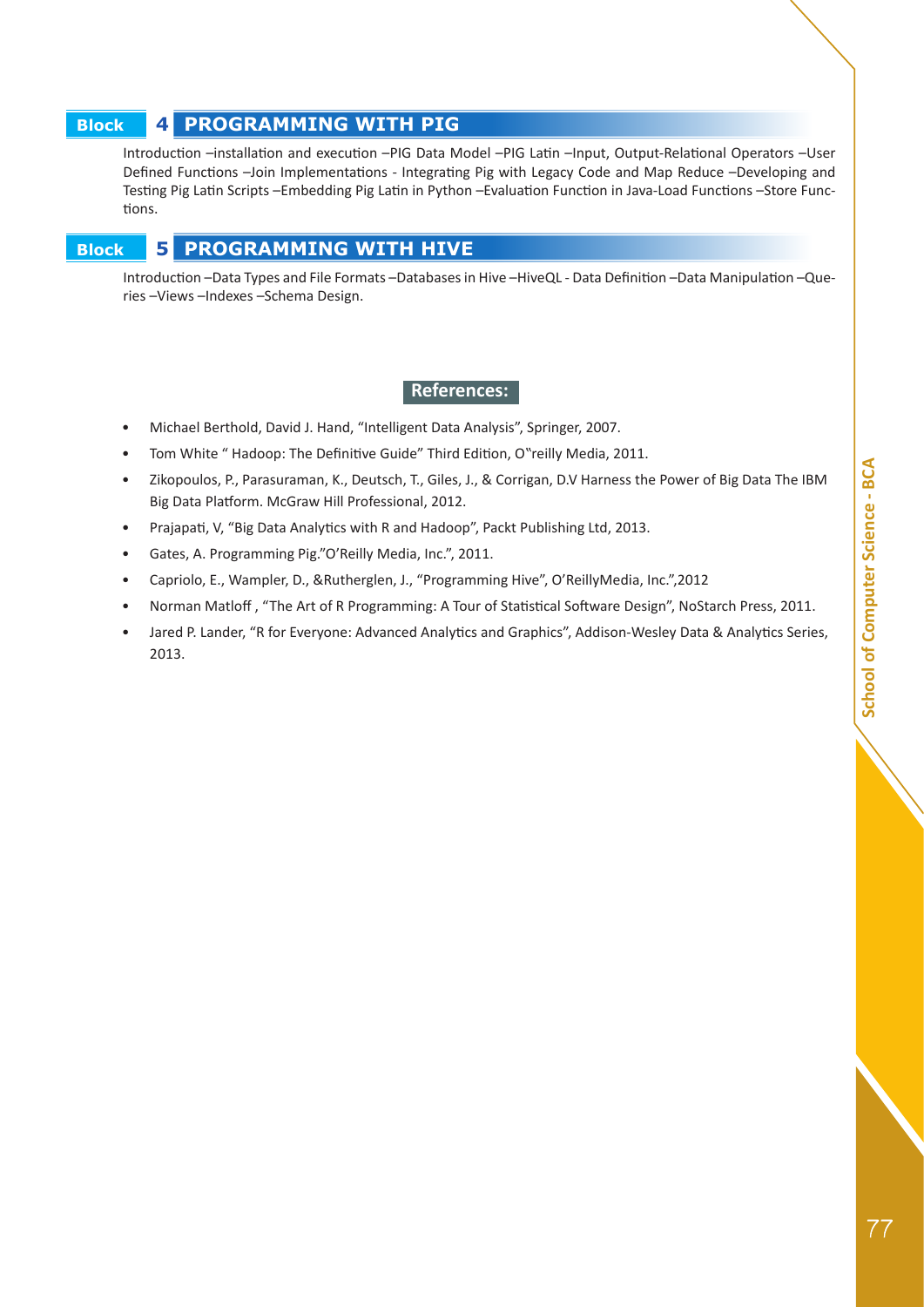

**Chennai – 15**

B. C. A. SYLLABUS - III YEAR (Elective II)

| <b>COURSE TITLE</b>  | : Financial Accounting |
|----------------------|------------------------|
| <b>COURSE CODE</b>   | $:$ BCAPE-07           |
| <b>COURSE CREDIT</b> | + 3.                   |

#### **COURSE OBJECTIVES**

While studying the Financial Accounting course, the student shall be able to:

- » **Know about the basic concepts of Accounting and its functions**
- » **Gain knowledge about the various types of Accounting**
- » **Learn about flow analysis**
- » **Understand about the theory of budgeting and costing**

#### **COURSE OUTCOMES**

After completion of the Financial Accounting course, the student can be able to:

- » **Understand the basic concepts of Accounting and its functions**
- » **Acquire knowledge about the various types of Accounting**
- » **Learn about flow analysis**
- » **Know about theory of budgeting and costing**

# **Block 1 ACCOUNTING AND ITS FUNCTION**

Fundamentals of Accounting: Principle of Accounting - Accounting and its Function: Double Entry Book Keeping - Ledger – Trial Balance – Rectification of Errors – Trading Profit and Loss Account – Balance Sheet - Journal – Rules of Journalising.

#### **Block 2 TYPES**

Financial concepts : Financial Statement – Nature of Financial Statements – Limitations of Financial Statements - Types of Analysis – Tools of Analysis – Trend Analysis – Comparative Statement.

# **Block 3 FLOW ANALYSIS**

Ratio Analysis: Types of Ratio – Factors affecting efficiency of Ratio – Limitations of Ratio - Fund Flow Analysis - Cash Flow Analysis.

# **Block 4 COSTING BUDGETING**

Costing: Marginal Costing – Break even analysis – Application of Marginal Costing – Limitations

# **Block 5 BUDGETING**

Budgeting: Importance of Budgeting – Budget factors.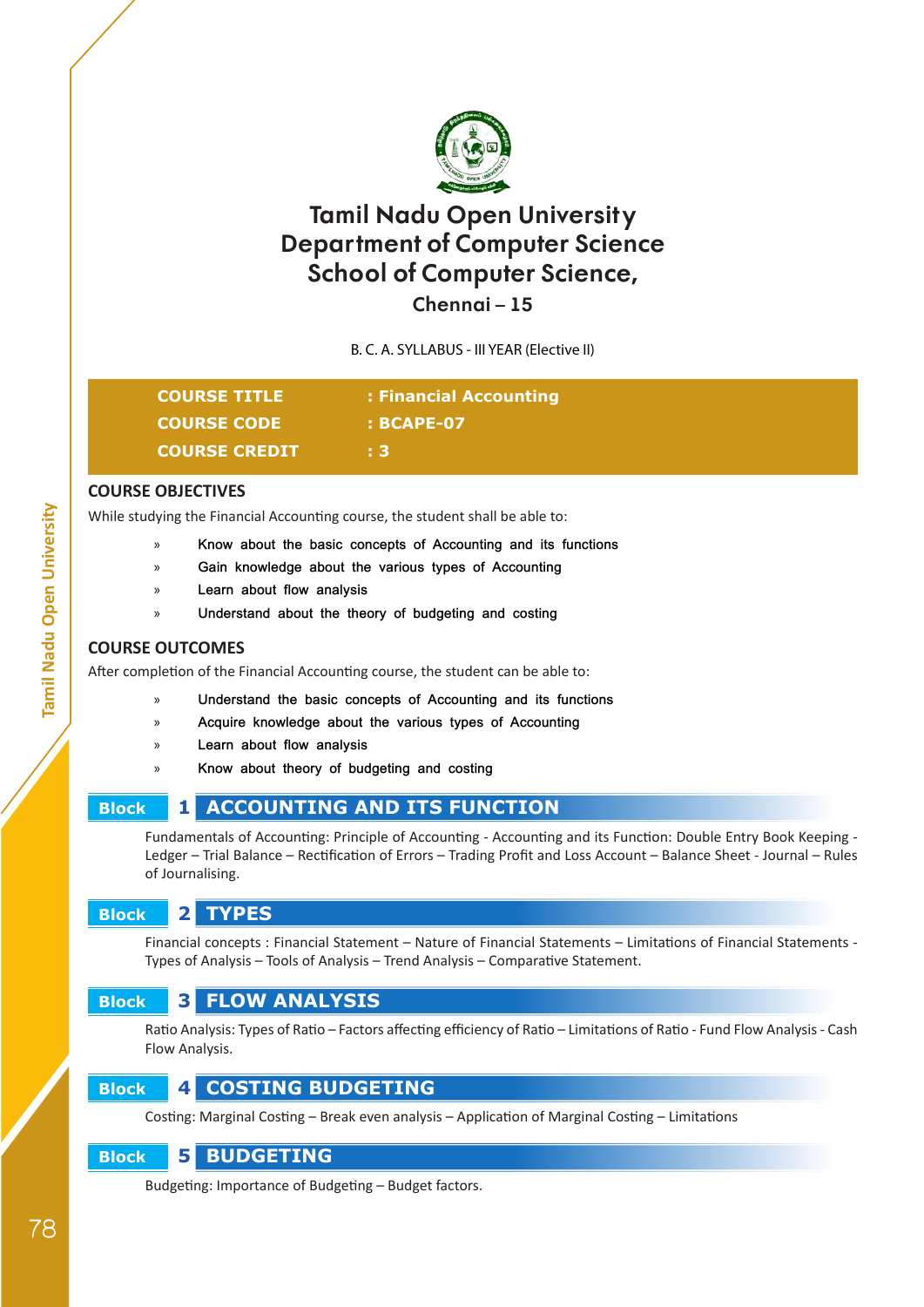- Advanced Accountancy, R.L.Gupta, and M.Radhasamy, Sultan Chand & Sons.
- Principles of Management Accounting, Man Mohan and Goyal.
- Studies in Cost Accounting, P. Das Gupta, Premier Book company.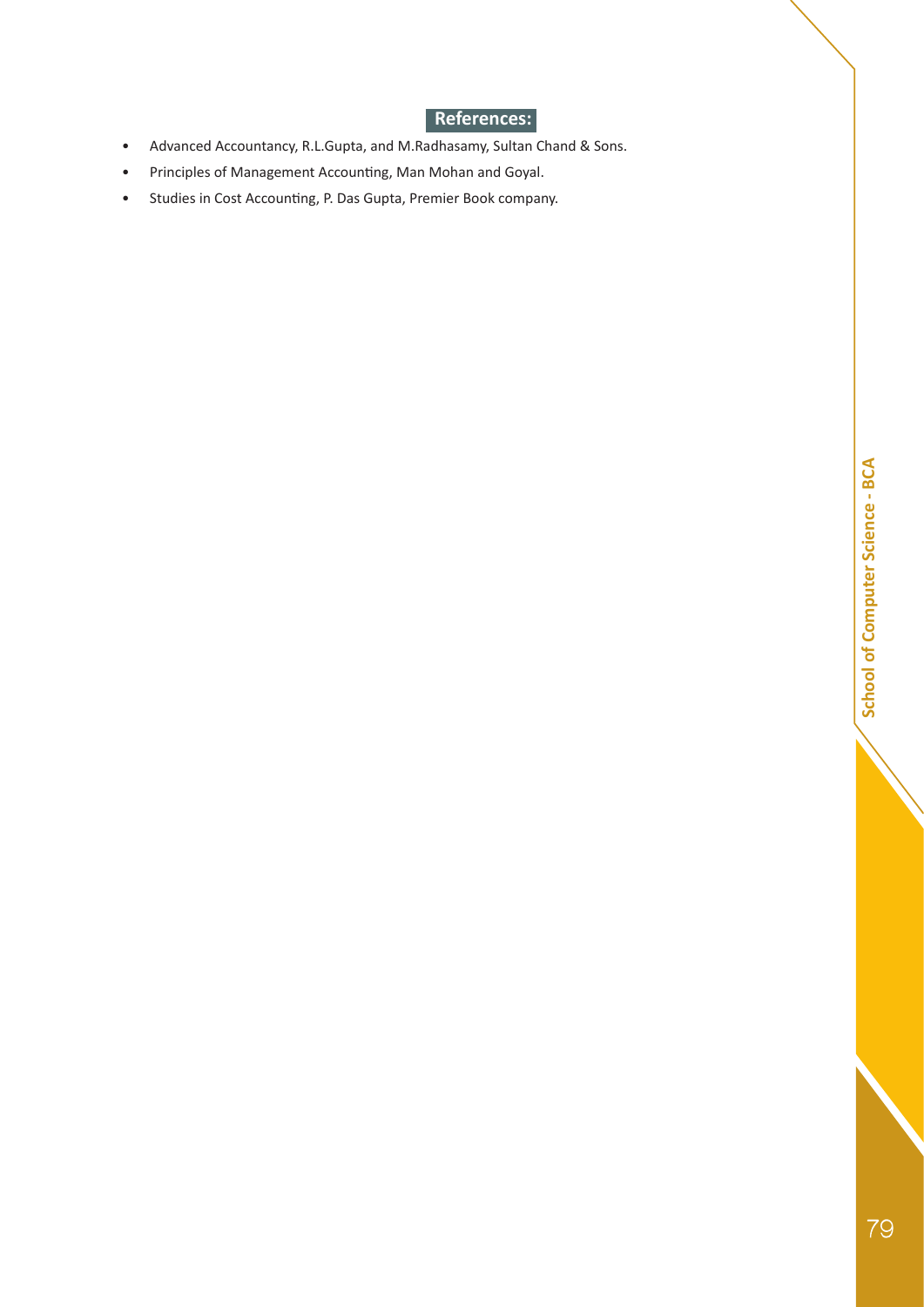

**Chennai – 15**

B. C. A. SYLLABUS - III YEAR (Elective II)

| <b>COURSE TITLE</b>  | : Data Mining |  |
|----------------------|---------------|--|
| <b>COURSE CODE</b>   | $:$ BCAPE-08  |  |
| <b>COURSE CREDIT</b> | + 3.          |  |

#### **COURSE OBJECTIVES**

While studying the Data Warehousing and Data Mining course, the student shall be able to

- » **Understand the need for Knowledge Discovery and Gain Insight on the Techniques for Data Preprocessing.**
- » **Gain Knowledge on Schemas of a Data Warehouse, OLAP and Cube Technology.**
- » **Understand the Methods for Mining Frequent Patterns, Associations and Correlations.**
- » **Gain Knowledge on the Basic Concepts and Methods for Classification.**
- » **Gain Knowledge on the Basic Concepts and Methods for Data Clustering.**

#### **COURSE OUTCOMES**

After completion of the Data Warehousing and Data Mining, the student can able to:

- » **Know the need for Knowledge Discovery and Gain Insight on the Techniques for Data Preprocessing.**
- » **Gain Knowledge on Schemas of a Data Warehouse, OLAP and Cube Technology.**
- » **Learning the Methods for Mining Frequent Patterns, Associations and Correlations.**
- » **Acquire Knowledge on the Basic Concepts and Methods for Classification.**
- » **Acquire Knowledge on the Basic Concepts and Methods for Data Clustering.**

#### **Block 1 Introduction**

Introduction – Kinds of Data and Patterns That Can Be Mined – Technologies Used – Kinds of Applications Targeted – Major Issues in Data Mining – Data Objects and Attribute Types – Basic Statistical Description of Data – Data Visualization – Measuring Data Similarity and Dissimilarity – Data Preprocessing – Data Cleaning – Data Integration – Data Reduction – Data Transformation and Data Discretization.

## **Block 2 Data warehouse**

Data warehouse – Basic Concepts – Operational Database Systems and Data Warehouses – Architecture of a Data Warehouse – Extract, Transform and Load – Metadata – Data Cube and OLAP – Multidimensional Data Model – Star Schema – Snowflake Schema – Starflake Schema – Fact Constellation Schema – Dimensions – Measures – OLAP Operations – Starnet Query Model for Querying Multidimensional Databases – Data Warehouse Design and Usage – Data Warehouse Implementation – ROLAP – MOLAP – HOLAP – Data Generalization by Attribute-Oriented Induction – Data Cube Technology – Data Cube Computation: Preliminary Concepts – Data Cube Computation Methods – Processing Queries by Exploring Cube Technology – Multidimensional Data Analysis in Cube Space.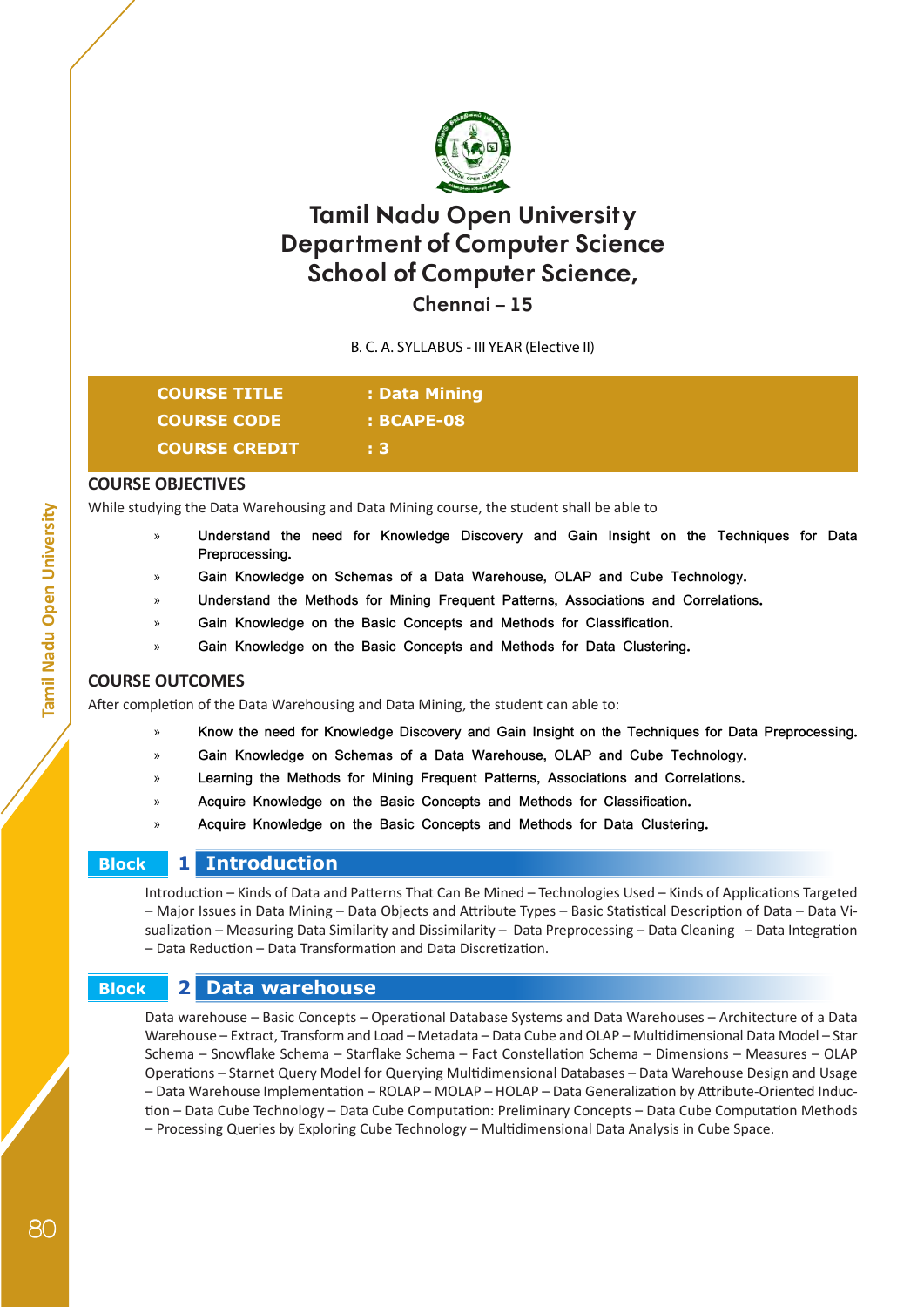#### **Block 3 Mining Frequent Patterns**

Mining Frequent Patterns, Associations, and Correlations – Basic Concepts – Market Basket Analysis – Frequent Itemsets, Closed Itemsets, and Association Rules – Frequent Itemset Mining Methods – Apriori Algorithm – Finding Frequent Itemsets by Confined Candidate Generation –

Generating Association Rules from Frequent Itemsets – Improving the Efficiency of Apriori – Pattern-Growth Approach for Mining Frequent Itemsets – Mining Frequent Itemsets Using Vertical Data – Mining Closed and Max Patterns – Pattern Evaluation Methods – Association Analysis to Correlation Analysis – Comparison of Pattern Evaluation Measures – Pattern Mining in Multilevel, Multidimensional Space – Mining Multilevel Associations – Mining Multidimensional Associations – Mining Quantitative Association Rules – Mining Rare Patterns and Negative Patterns – Constraint-Based Frequent Pattern Mining – Metarule-Guided Mining of Association Rules – Constraint-Based Pattern Generation: Pruning Pattern Space and Pruning Data Space.

#### **Block 4 Classification**

Classification – General Approach to Classification – Decision Tree Induction – Attribute Selection Measures –Tree Pruning – Scalability and Decision Tree Induction – Visual Mining for Decision Tree Induction – Bayes Classification Methods – Bayes' Theorem – Naïve Bayesian Classification – Rule-Based Classification – Using IF-THEN Rules for Classification – Rule Extraction from a Decision Tree – Rule Induction Using a Sequential Covering Algorithm – Model Evaluation and Selection – Metrics for Evaluating Classifier Performance – Holdout Method and Random Subsampling – Cross-Validation – Bootstrap – Model Selection Using Statistical Tests of Significance – Comparing Classifiers Based on Cost–Benefit and ROC Curves – Techniques to Improve Classification Accuracy – Ensemble Methods – Bagging – Boosting and AdaBoost –Random Forests – Improving Classification Accuracy of Class-Imbalanced Data – Classification by Backpropagation – Support Vector Machines.

#### **Block 5 Cluster Analysis**

Cluster Analysis – Requirements for Cluster Analysis – Overview of Basic Clustering Methods – Partitioning Methods – k-Means: A Centroid-Based Technique – k-Medoids: A Representative Object-Based Technique – Hierarchical Methods – Agglomerative versus Divisive Hierarchical Clustering –Distance Measures in Algorithmic Methods – BIRCH: Multiphase Hierarchical Clustering Using Clustering Feature Trees – Chameleon: Multiphase Hierarchical Clustering Using Dynamic Modeling – Probabilistic Hierarchical Clustering – Density-Based Methods – DBSCAN: Density-Based Clustering Based on Connected Regions with High Density – OPTICS: Ordering Points to Identify the Clustering Structure – DENCLUE: Clustering Based on Density Distribution Functions – Grid-Based Methods – STING: STatistical INformation Grid –CLIQUE: An Apriori-like Subspace Clustering Method – Evaluation of Clustering – Assessing Clustering Tendency – Determining the Number of Clusters –Measuring Clustering Quality.

#### **Text Books**

- Jiawei Han and Micheline Kamber, "Data Mining: Concepts and Techniques (The Morgan Kaufmann Series in Data Management Systems) 3rd Edition, July 6, 2011.
- Ian H. Witten, Eibe Frank, Mark A. Hall, "Data Mining: Practical Machine Learning Tools and Techniques", Elsevier; Third edition, 2014.
- Jiawei Han, Micheline Kamber, Jian Pei, "Data Mining: Concepts and Techniques", Third Edition, Morgan Kaufmann Publishers, 2011.

#### **References:**

• Arun K Pujari, "Data Mining Techniques", Fourth Edition, Orient BlackSwan, 2016.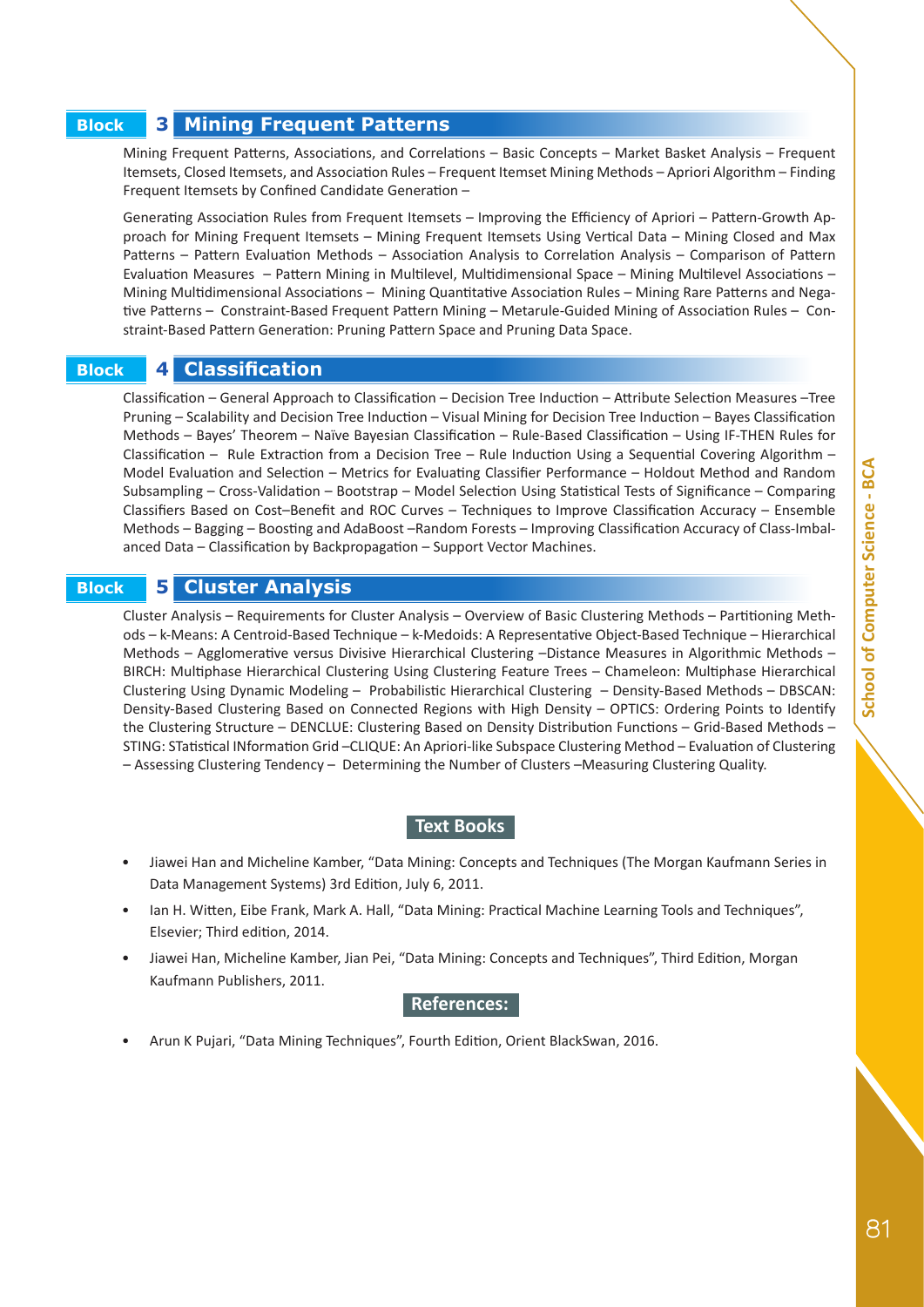

# **Chennai – 15**

B. C. A. SYLLABUS - III YEAR (Non-Major Elective)

|              | <b>COURSE TITLE</b><br>: Office Automation                                                                                                                                                                                                                                                                           |  |  |  |  |  |  |
|--------------|----------------------------------------------------------------------------------------------------------------------------------------------------------------------------------------------------------------------------------------------------------------------------------------------------------------------|--|--|--|--|--|--|
|              | <b>COURSE CODE</b><br><b>: BCAPN-01</b>                                                                                                                                                                                                                                                                              |  |  |  |  |  |  |
|              | <b>COURSE CREDIT</b><br>: 2                                                                                                                                                                                                                                                                                          |  |  |  |  |  |  |
| <b>Block</b> | <b>BASICS OF COMPUTER</b><br>11                                                                                                                                                                                                                                                                                      |  |  |  |  |  |  |
| Unit $-1$    | History & Generation of Computer, Applications of Computer, Advantages of Computer, Characteristics of<br>Computer, Memory Units.                                                                                                                                                                                    |  |  |  |  |  |  |
| <b>Block</b> | <b>MS-WORD</b><br>$\mathbf{2}$                                                                                                                                                                                                                                                                                       |  |  |  |  |  |  |
| Unit-2       | Introduction to word -working with documents                                                                                                                                                                                                                                                                         |  |  |  |  |  |  |
| Unit -3      | formatting page – formatting paragraph-shortcut keys.                                                                                                                                                                                                                                                                |  |  |  |  |  |  |
| <b>Block</b> | <b>MS-EXCEL</b><br>3                                                                                                                                                                                                                                                                                                 |  |  |  |  |  |  |
| Unit-4       | MS-Excel: Basics - Menus - Tool Bars                                                                                                                                                                                                                                                                                 |  |  |  |  |  |  |
| Unit -5      | Working with spreadsheets- shortcut keys.                                                                                                                                                                                                                                                                            |  |  |  |  |  |  |
| <b>Block</b> | <b>MS-POWERPOINT</b><br>4                                                                                                                                                                                                                                                                                            |  |  |  |  |  |  |
| Unit-6       | Introduction to presentation - Templates - Layouts                                                                                                                                                                                                                                                                   |  |  |  |  |  |  |
| Unit -7      | Creating and Formatting presentation.                                                                                                                                                                                                                                                                                |  |  |  |  |  |  |
| <b>Block</b> | <b>INTRODUCTION TO INTERNET AND E-MAILS:</b><br>5                                                                                                                                                                                                                                                                    |  |  |  |  |  |  |
| Unit-8       | World Wide Web (www) - History, Working-Web Browsers and its functions, Concept of Search Engines,<br>Searching the Web. E-Mail: Creating an email-ID, e-mail reading, saving, printing, forwarding and deleting the<br>mails, checking the mails, viewing and running file attachments, addressing with cc and bcc. |  |  |  |  |  |  |
|              | <b>TAMA DA ALGA</b>                                                                                                                                                                                                                                                                                                  |  |  |  |  |  |  |

# **• Text Books:**

Sanjay Saxena, -MS-Office 2000 for everyone||, Vikas Publishing House Pvt. Ltd, Reprint 2006.

## **• References**

- Nellai Kannan, ―MS-Office‖, Nels Publications, 3rd Edition, 2004.
- John Walkenbach, Herb Tyson, Michael R.Groh, Faithe Wempen and Lisa A.Bucki, Microsoft Office 2010 Bible ―, Wiley India Pvt. Ltd , Reprint 2010.

**Tamil Nadu Open University**